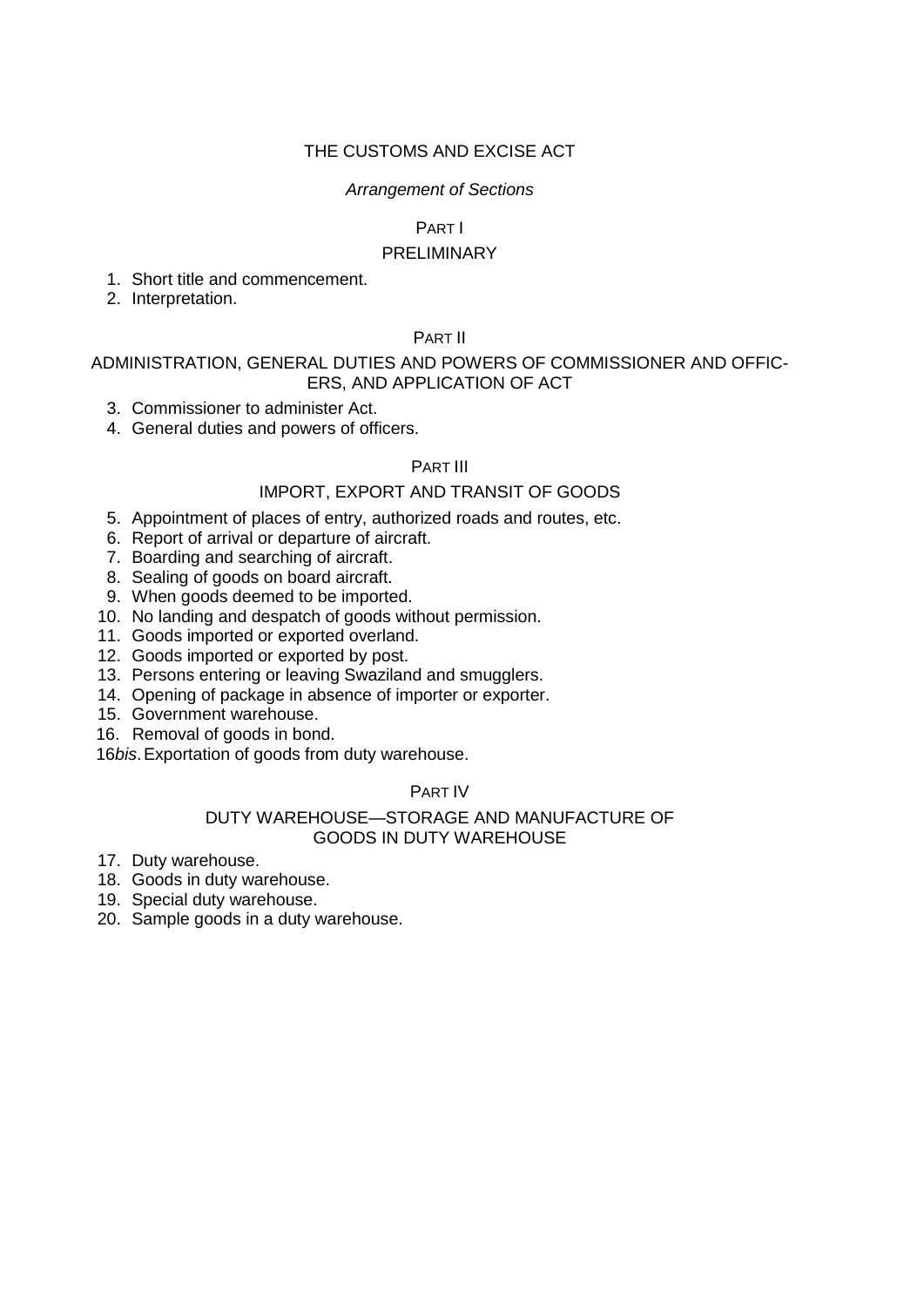- 21. Storage or manufacture of prohibited goods.
- 22. Aircraft stores consumed in the common customs area.
- 23. Sorting, packing etc. in duty storage warehouse.
- 24. Transfer of ownership of warehoused goods.
- 25. Special provisions in respect of duty manufacturing warehouse.
- 26. Ascertaining quantity of spirits by weighing.
- 27. Classification of spirits.
- 28. Control of the use of spirits for certain purposes.
- 29. Entry of spirits for use in manufacture.
- 30. Ascertaining strength of spirits.
- 31. Requirements in respect of still.
- 32. Special provisions regarding spirits manufactured by agricultural distiller.
- 33. Special provisions regarding wine.
- 34. Special provisions regarding beer.
- 35. Special provisions in respect of manufacture of sales duty goods or goods specified in Section B of Part 2 of Schedule No. 1 and collection of sales duty or excise duty specified in Section B of Part 2 of Schedule No. 1.
- 36. Duties applicable to goods manufactured in a duty warehouse.

## PART V

# CLEARANCE AND ORIGIN OF GOODS — LIABILITY FOR AND AND PAYMENT OF DUTIES

- 37. Entry of goods and time of entry.
- 38. Importer and exporter to produce documents and pay duties.
- 38*bis* Sale in transit
- 39. Validity of entries.
- 40. Particulars on invoices.
- 41. Entry by bill of sight.
- 42. Disposal of goods on failure to make due entry.
- 43. Liability for duty.
- 43*bis* Joint and several liability for duty or certain amounts.
- 44. Determination of duty applicable.
- 45. Origin of goods.

## 46. Payment of duty and rate of duty applicable.

- 46*bis*.Prohibition of dealing with goods not entered for home consumption.
- 47. Application of Schedules and amendments thereto.

47*bis*.Ordinary levy.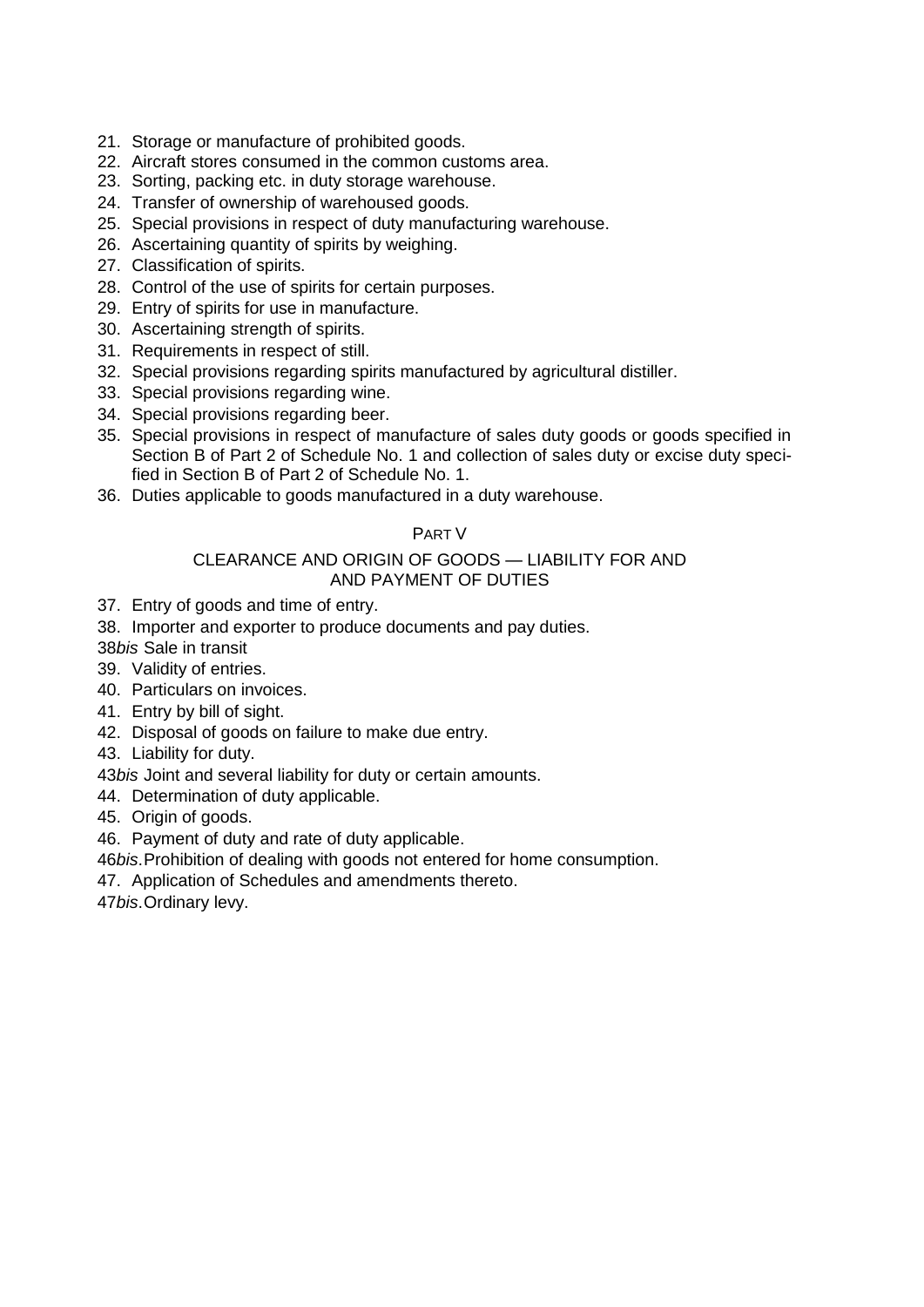- 48. Additional duties under customs union agreement.
- 49. Agreement in respect of rates of duty lower than the general rates.
- 50. Agreement in respect of rates of duty lower than the most favoured nation rates.
- 51. Agreement with any territory.
- 52. Agreement lapses if not approved by the House of Assembly.
- 53. Discrimination by other countries.
- 54. Provisions with regard to stamp duties.

# PART VI

# ANTI-DUMPING DUTIES

- 55. Anti-dumping duties provided for in Schedule No. 2.
- 56. Anti-dumping duties not normally applicable to goods entered under Schedule No. 3 or 4.

57. Exclusion of certain goods from payment of anti-dumping duty. 57*bis.*

# PART VII

# EFFECT OF AMENDMENT OF DUTIES

- 58. Time when new or increased duties become payable.
- 59. Contract price may be varied to extent of alteration in duty.

## PART VIII

# LICENSING

- 60. Licence fees according to Schedule No. 8.
- 61. Duty warehouse licence.
- 62. Agricultural distiller.
- 63. Still to be licensed.

64. Special warehouse for the manufacture of wine.

64*bis* Container depot licences.

## PART IX

# VALUE

- 65. Value for customs duty purposes.
- 66. Transaction value.
- 67. Free on board price.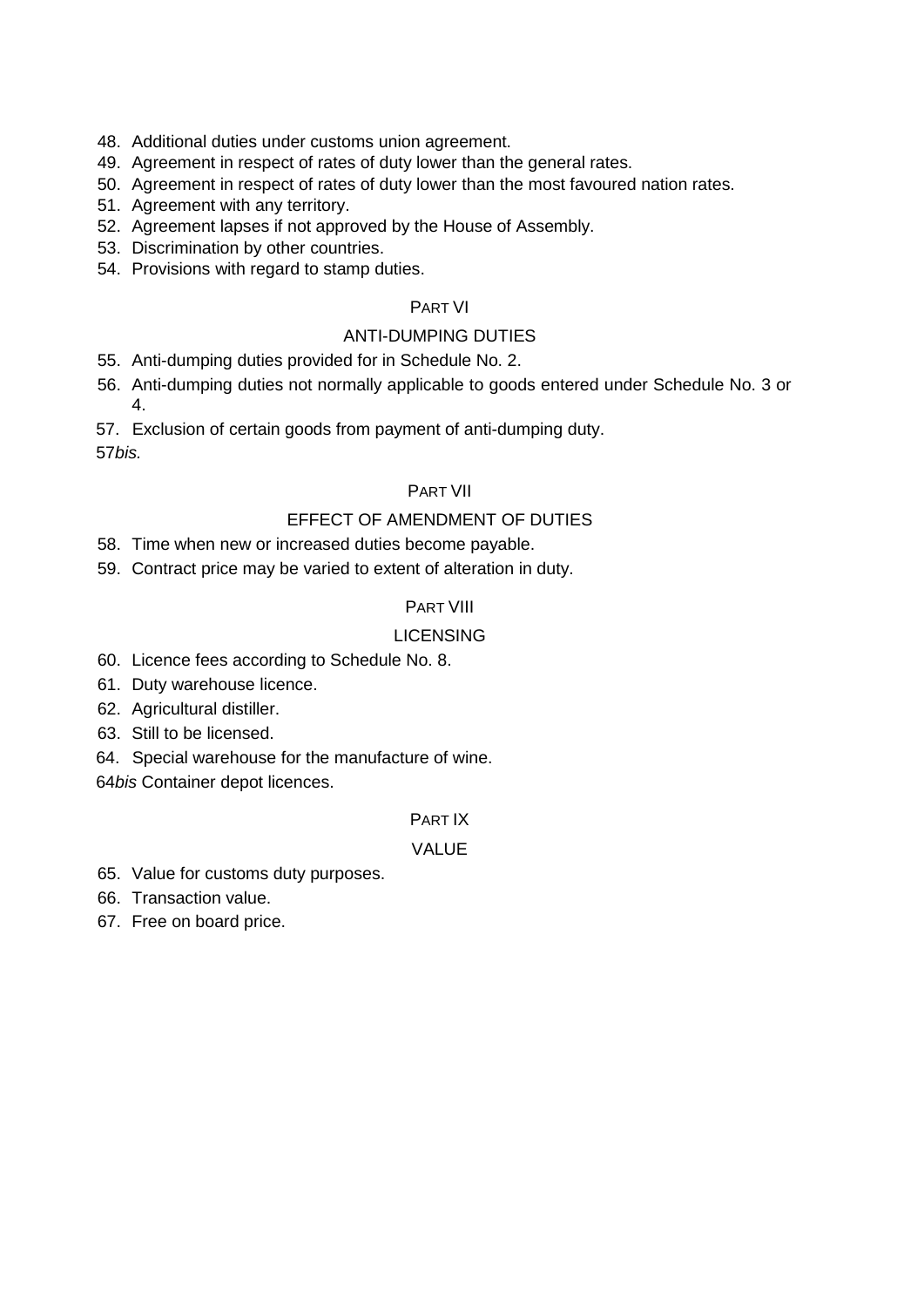68. Repealed A.19/1978.).

- 69. Value for excise duty purposes.
- 70. Value for sales duty purposes.
- 71. Value of certain specified goods.
- 72. Value of goods exported.
- 73. Rates of exchange for conversion of values.
- 74. Value of goods not liable to *ad valorem* duty.

74*bis*.

### PART X

## REBATES, REFUNDS AND DRAWBACKS OF DUTY

- 75. Specific rebate, drawback and refunds of duty.
- 75. General refund in respect of imported or excisable goods.

76*bis*.Recovery of certain amounts not duly payable.

77. Overpayment in respect of excisable goods and sales duty goods.

## PART XI

### PENAL PROVISIONS

- 78. Offences not expressly mentioned.
- 79. Less serious offences and their punishment.
- 80. Serious offences and their punishment.
- 81. Non-declaration of goods.
- 82. (Repealed A.5/1991.)
- 83. Irregular dealing with or in goods.
- 84. False document and declaration.
- 85. Beer of higher or lower density than indicated by label or container.
- 86. Certain specified offences.
- 87. Goods irregularly dealt with liable to forfeiture.
- 88. Seizure.
- 89. Notice of claim by owner in respect of seized goods.
- 90. Disposal of seized goods.
- 91. Admission of guilt.
- 92. Payment and disposal of fines and penalties.
- 93. Remission or mitigation of penalties and forfeiture.
- 94. Recovery of penalties by process of law.
- 95. Jurisdiction of courts.
- 96. Notice of action and period of bringing action.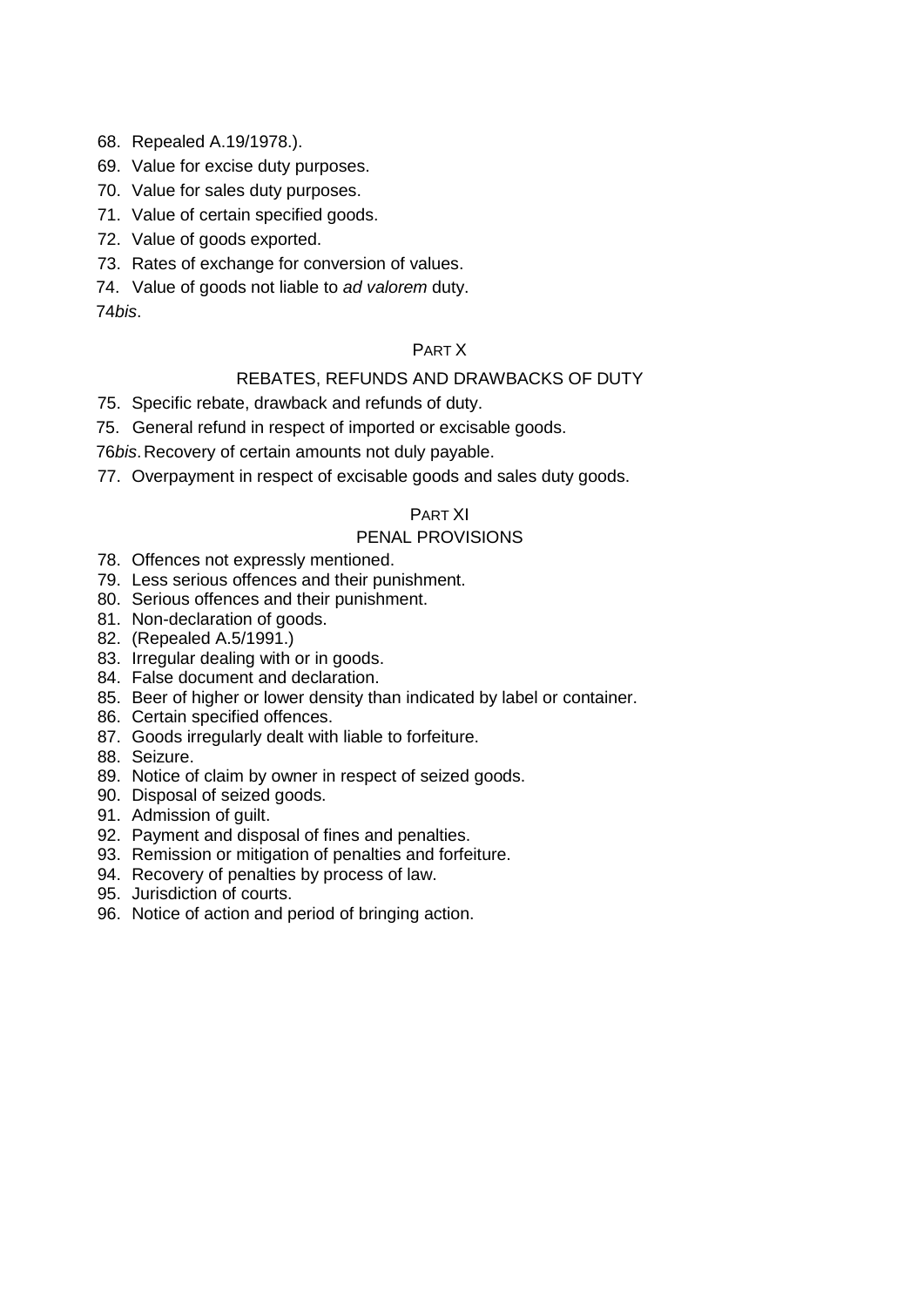96*bis.*Approval of container operators.

# PART XII

# GENERAL

- 97. Pilot may appoint agent.
- 98. Liability of principal for acts of agent.
- 99. Liability of agent for obligations of principal.
- 100. Agent may be called upon to produce written authority.
- 101. Business accounts, documents, etc., to be available for inspection.
- 102. Seller of goods to produce proof of payment of duty.
- 103. Liability of company, partnership, etc.
- 104. Deferment of payment of duty.
- 105. Samples.
- 106. Expenses of landing, examination, weighing, analysis, etc.
- 107. Control in respect of manufacture of certain goods or materials and persons who carry out processes in connexion therewith.
- 108. Embargo on goods.
- 109. Destruction of goods and detention of vehicles.
- 110. Instruments and tables.
- 111. Production of certificate of officer on registration of certain motor vehicles.
- 112. Wreck.
- 113. Prohibition and restrictions.
- 114. Duty constitutes a debt to the Government.
- 115. Entries, oaths, etc. made outside Swaziland of full force and effect.
- 116. Manufacture of excisable goods solely for use by the manufacturer thereof.
- 117. (Repealed Q.5/1991.)
- 118. Statistics.
- 119. Transitional provisions applicable when Schedule amended.
- 120. Regulations and rules.
- 121. Repeal.

*An Act to provide for the levying of customs*, *excise and sales duties and a surcharge*, *the prohibition and control of the import, export or manufacture of certain goods and for incidental matters*. (Amended A.5*/*1991.)

PART I

# PRELIMINARY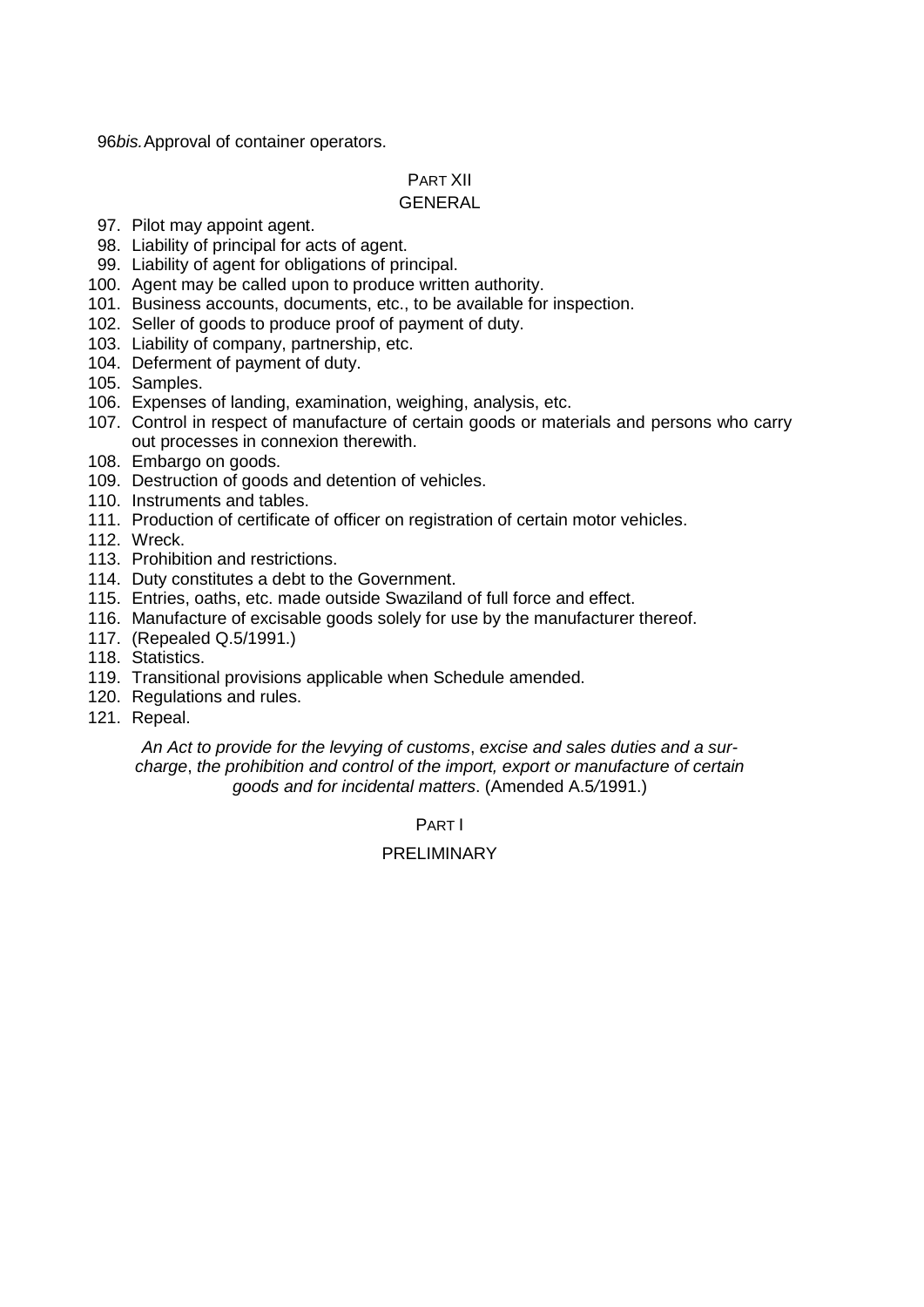### *Short title and commencement*.

1. (1) This Act may be cited as the Customs and Excise Act, 1971, and, subject to subsection (2) shall, except as may otherwise be provided, be deemed to have come into force on 1st March, 1969. (Amended A.11/1988.)

(2) Sections 25(2), (14), (15), (16), 26 to 33 inclusive, 62 to 64 inclusive, and 79(1)(*a*) and (*b*) shall only come into force on a date fixed by the Minister by notice in the Gazette.

### *Interpretation*.

2. (1) In this Act unless the context otherwise requires —

- "Act" includes a regulation or rule made, or agreement concluded or deemed to have been concluded, under it;
- "African beer" shall have the meaning assigned to it by the Liquor Licences Act, No. 30 of 1964;

"agricultural distiller" means any owner or occupier of a farm who is —

- (*a*) licensed to keep a still on such farm; and
- (*b*) licensed to distil spirits on such farm from grapes or other prescribed fresh fruit grown by him on such farm;
- "airport control area" means such area of an airport as is controlled in accordance with the law relating to airports or this Act;
- "beer" shall have the meaning assigned to "malt liquor" by the Liquor Licences Act, No. 30 of 1964, but shall not include African beer;
- "Commissioner" means the Commissioner of Customs and Excise appointed under section 3; (Added A.11/1988.)
- "common customs area" means the combined area of Swaziland and countries with the governments of which customs union agreements have been concluded under section 51; (Amended A.5/1991.)

"container" except in the definition of "package" means transport equipment —

- (*a*) having an internal volume of not less than one cubic meter; and
- (*b*) designed for the transport of goods by any means of carriage, without intermediate reloading, and "containerised" has a corresponding meaning;
- "container depot" means any container depot contemplated in section 3(1)(*k*); (Added A.10/1978.)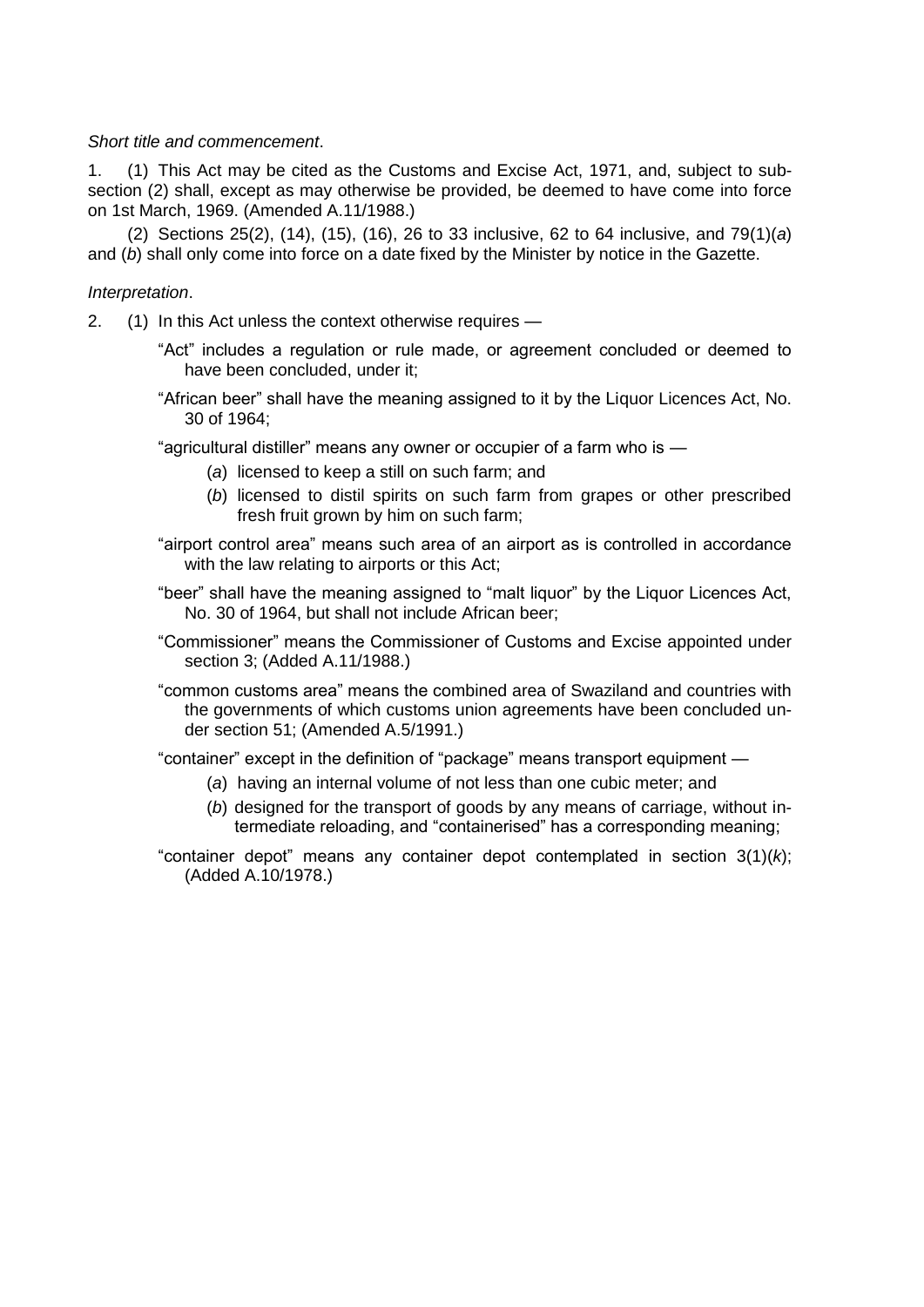- "container operator" means any person providing international transportation of containerized goods, and approved by the Commissioner under section 96*bis*, for operating containers in Swaziland; (Added A.10/1978; amended A.11/1988.)
- "container terminal" means any container terminal contemplated in section 5(1)(*j*); (Added A.10/1978.)
- "controller", in relation to any area or any matter, means the officer designated by the Commissioner to be the Controller of Customs, Excise and Sales Duty in respect of that area or matter, and includes an officer acting under the control and direction of any officer so designated by the Commissioner;
- "crew" includes every person (except the pilot) employed in any capacity on board any aircraft;
- "customs duty" means, subject to the provisions of subsection (2), any duty leviable under Schedule No. 1 (except parts 3 and 4 thereof) or No. 2 on goods imported into Swaziland; (Amended K.O-I-C. 17/1976; A.5/1991.)
- "customs tariff" means Schedule No. 1 (except Part 3 thereof) insofar as it relates to imported goods;
- "customs union agreement" means the agreement concluded on 11th December, 1969 between the governments of Botswana, Lesotho, Swaziland and the Republic relating to customs, excise and sales duty and any agreement between those governments amending or explaining it;
- "department" means the Department of Customs and Excise within the Ministry of Finance; (Amended A.5/1991.)
- "depot operator" means any person having charge of any container depot; (Added A.10/1978.)
- "duty" means any duty leviable under this Act;
- "duty airport" means any airport established as such under section 5 by the Commissioner;
- "duty manufacturing warehouse" means a duty warehouse licensed for the manufacture of dutiable goods;
- "duty storage warehouse" means a duty warehouse licensed for the storage of dutiable goods;
- "duty warehouse" means a licensed warehouse established on a place appointed by the Commissioner under section 5 for the establishment of a warehouse for customs, excise and sales duty purposes;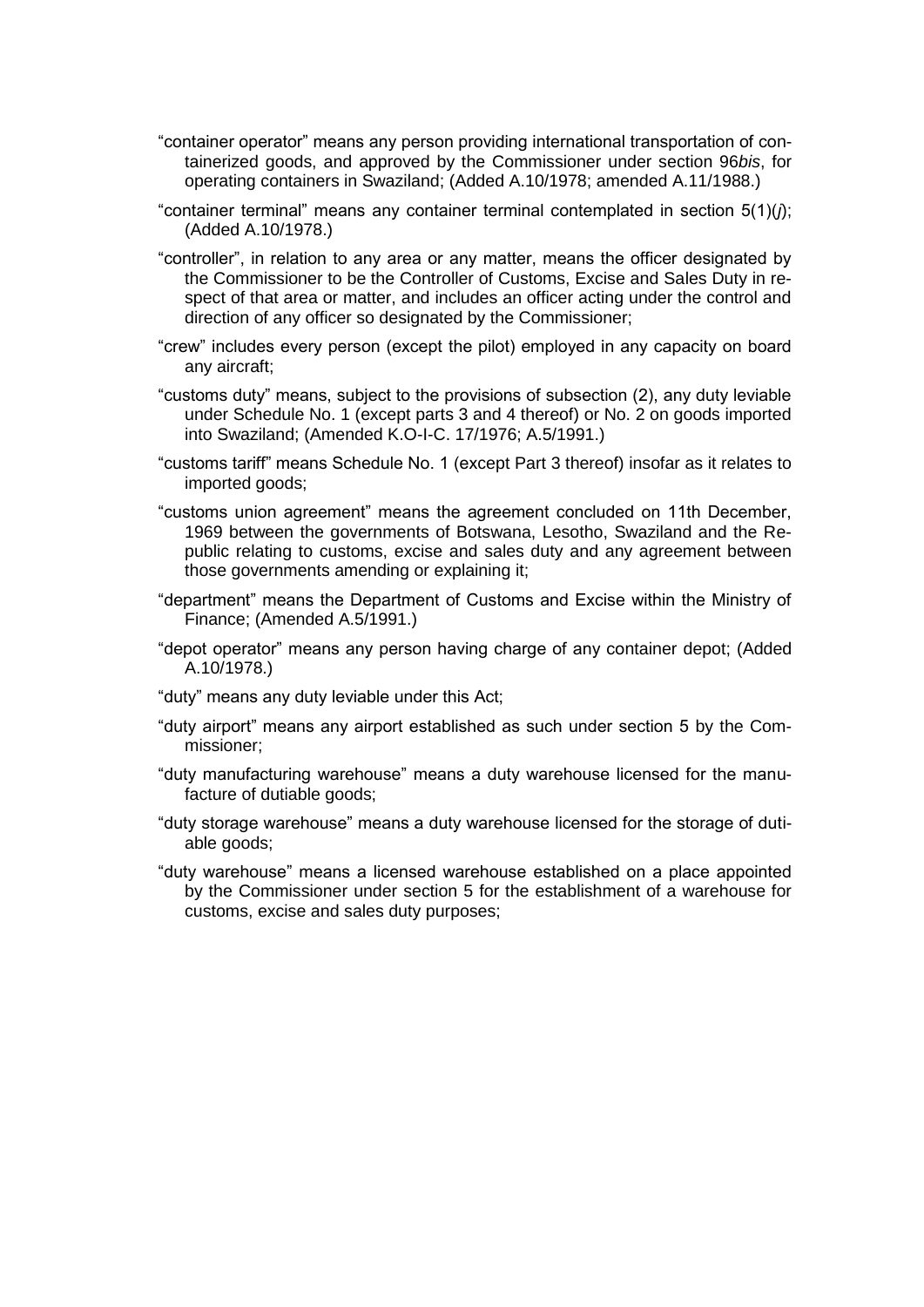- "entry for home consumption" includes any entry under any item in Schedule No. 3, 4, 6 or 7;
- "excisable goods" means any goods specified in Part 2 of Schedule No. 1 which have been manufactured in Swaziland;
- "excise duty" means, subject to subsection (2), any duty leviable under Part 2 of Schedule No. 1 on any goods manufactured in Swaziland; (Amended A.5/1991.)
- "excise value" means value as defined in section 69;
- "exporter", in relation to imported goods, includes the manufacturer, supplier or shipper of such goods or any person inside or outside Swaziland representing or acting on behalf of such manufacturer, supplier or shipper;
- "fiscal duty" means any duty leviable under Column III of Schedule No. 1 (except Part 3 thereof) or Schedule No. 2 on goods imported into Swaziland; (Added K.O-I-C 17/1976.)
- "General Agreement on Tariffs and Trade" means the General Agreement on Tariffs and Trade concluded at Geneva on the 30th October, 1947, and includes any amendment thereof;
- "General Agreement on Tariffs and Trade Act" means the Geneva General Agreement of Tariffs and Trade Act, No. 75 of 1948;
- "goods" includes all wares, articles, merchandise, animals, currency, matters or things;
- "government warehouse" means any premises provided by the Government for the deposit of goods for the security thereof and of the duties due thereon or pending compliance with any law in respect of such goods;

"home consumption" means consumption or use in Swaziland;

"illicit goods", in relation to imported, excisable or sales duty goods, means any such goods in respect of which any contravention under this Act has been committed, and includes any preparation or other product made wholly or in part from spirits or other materials which were illicit goods;

"importer" includes any person who, at the time of importation —

- (*a*) owns any goods imported;
- (*b*) carries the risk of any goods imported;
- (*c*) represents that or acts as if he is the importer or owner of any goods imported;
- (*d*) actually brings any goods into Swaziland;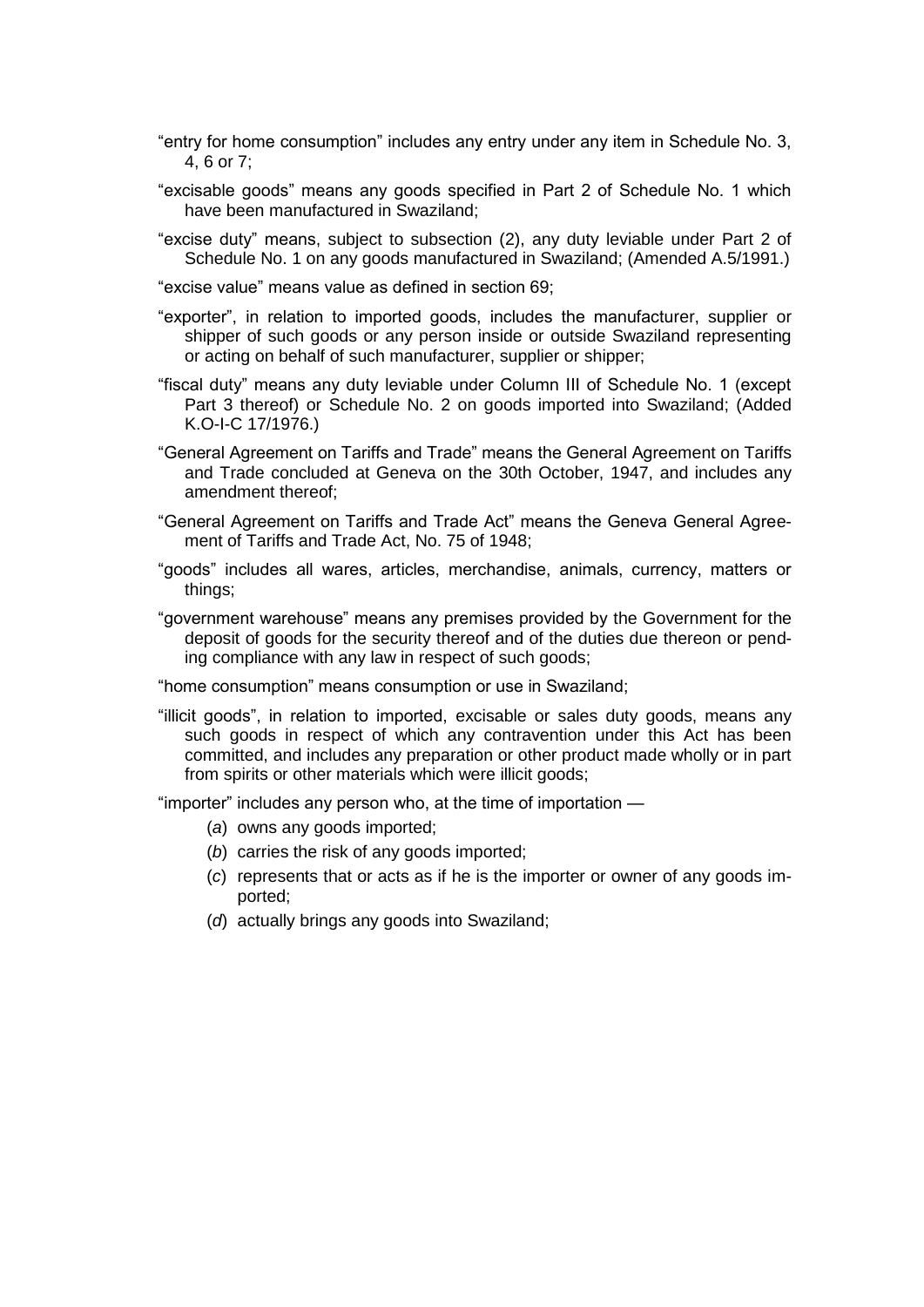- (*e*) is beneficially interested in any way whatever in any goods imported; or
- (*f*) acts on behalf of any person referred to in paragraph (*a*), (*b*), (*c*), (*d*) or (*e*);
- "L.C.L. container" means any container containing goods consigned from one or more exporters to more than one importer; (Added A.10/1978.)

"land" includes off-loading from any vehicle;

"locally" means in any part of the common customs area;

"magistrates" court" means a court established under the Magistrate"s Courts Act No. 66 of 1938;

"manufacture", when used as a noun, includes, as the Commissioner may determine, any process —

- (*a*) in the manufacture or assembly of any excisable goods or sales duty goods;
- (*b*) in the conversion of any goods into excisable goods or sales duty goods;
- (*c*) whereby the dutiable quantity or value of any imported goods specified in section B of Part 2 of Schedule No. 1, excisable goods or sales duty goods is increased in any manner;
- (*d*) in the recovery of excisable goods or sales duty goods from excisable goods or any other goods; or
- (*e*) in the packing or measuring-off of any imported goods specified in section B of Part 2 of Schedule No. 1, excisable goods or sales duty goods,

and, when used as a verb, has a corresponding meaning, and "manufacturer" has a corresponding meaning; (Amended A.7/1981; A.5/1991.)

"Minister" means the Minister responsible for Finance; (Amended A.4/1979.)

"officer" means a person employed on any duty relating to customs, fiscal excise or sales duty by order or with the concurrence of the Commissioner whether such order has been given or such concurrence has been expressed before or after the performance of the said duty; (Amended K.O-I-C. 17/1976.)

"ordinary duty" means any duty specified in Part 1 or 2 of Schedule No. 1;

"owner" includes any person lawfully acting on behalf of the owner;

"package" means any container, wrapping or outer cover and its contents, or any bundle or single piece in the case of unpacked goods;

"pilot", in relation to any aircraft, means any person having charge of such aircraft;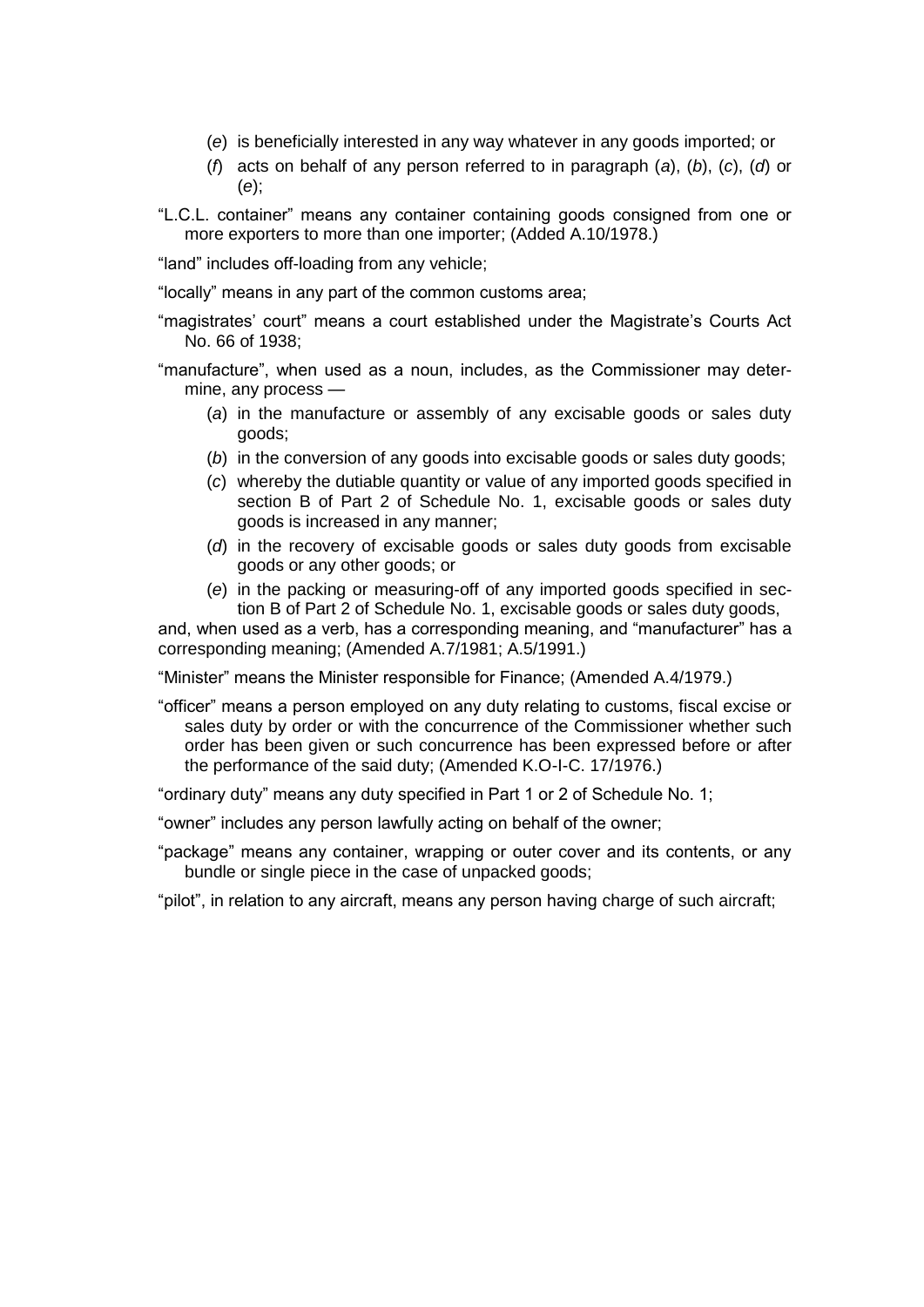"place of entry" means a place of entry appointed or prescribed under section 5;

- "plant" includes vessels, utensils, appliances and fittings;
- "Republic" means the Republic of South Africa and includes any area in respect of which the Government of South Africa is a contracting party to the General Agreement on Tariffs and Trade;

"rule" means a rule made by the Commissioner under this Act;

- "sales duty" means any duty leviable under Part 3 of Schedule No. 1 on any goods which have been manufactured in or imported into Swaziland;
- "sales duty goods" means any goods specified in Part 3 of Schedule No. 1 which have been manufactured in or imported into Swaziland;
- "Schedule" means any Schedule referred to in section 47 as amended from time to time under this Act, and includes the General Notes to any such Schedule;
- "Secretary" (Repealed A.11/1988.)
- "spirits" includes, subject to section 27, all descriptions of brandy, whisky, liqueur, rum, cane spirit, vodka, mixed spirit, rectified spirit, spirit aperitif, spirit cocktail or gin;
- "still" means any apparatus for, or capable of, distilling spirits and includes any part thereof;
- "still maker" means a person who manufactures or imports stills for sale and includes a person who repairs stills for reward;
- "territory" means a country and includes a group of countries associated in a customs or economic union;
- "transit shed" means a shed appointed or prescribed under section 5(*g*);
- "vehicle" means any aircraft, train, motor car, van, truck, cart, barrow, boat, vessel, or other conveyance of any kind whatsoever, and includes the fittings, furnishings and equipment thereof, and also pack animals and their harness and tackle;
- "wine-grower" means a farmer who cultivates vines on land in his own occupation and who produces on such land wine from grapes grown on such vines or delivers grapes grown on such vines to a wine-growers" co-operative agricultural society for the manufacture of wine;
- "worts" means a liquid substance containing saccharin matter before fermentation has commenced.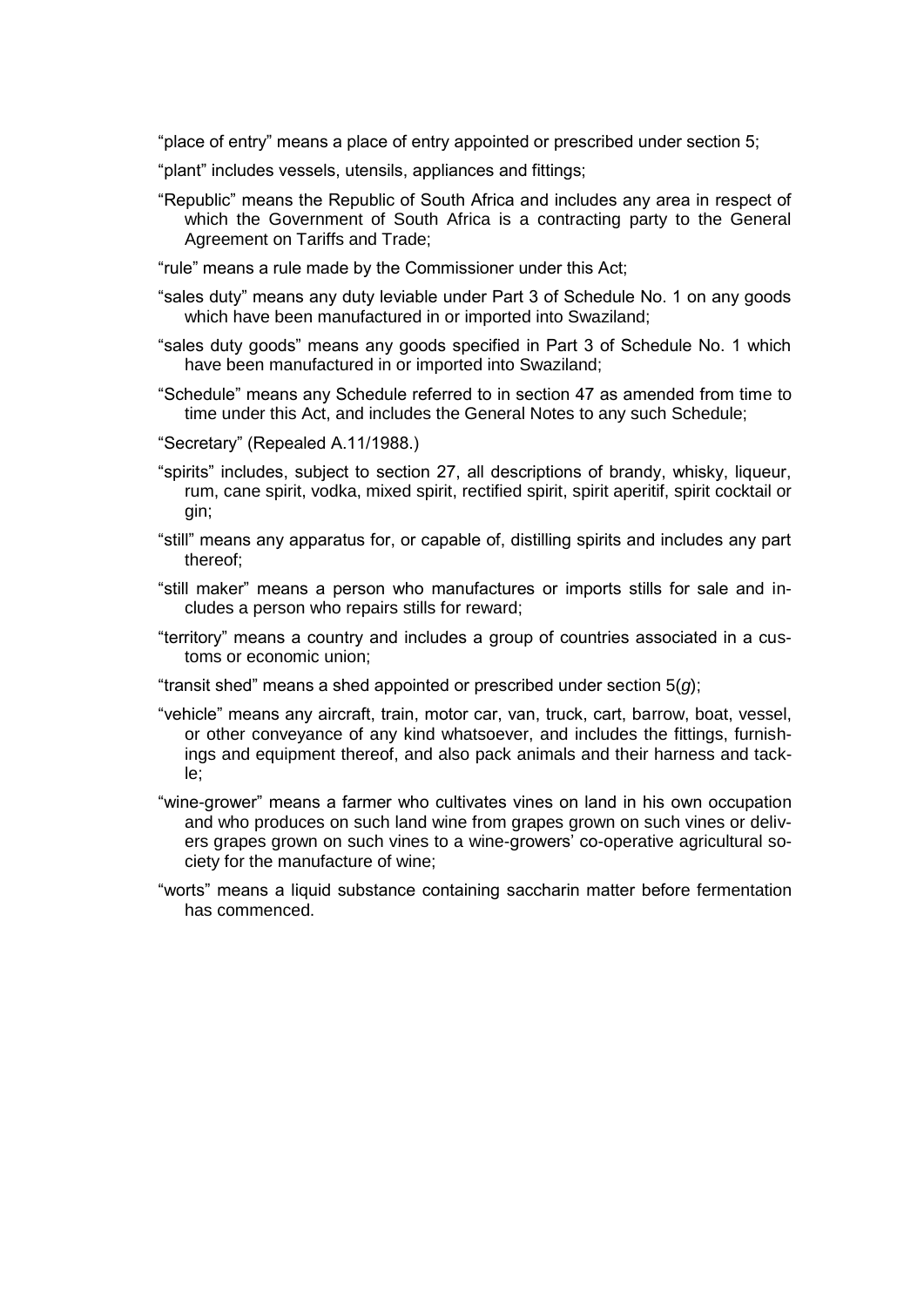(2) For the purposes of the Agreement concluded under section 51 with the Government of the Republic of Botswana, the Kingdom of Lesotho and the Republic of South Africa and published by Legal Notice No. 71 of 1969 on 12 December, 1969 —

- (*a*) "customs duty" includes any duty leviable under Part 4 of Schedule No. 1 on goods imported into Swaziland and, except for the purposes or articles 13 and 14 of the said agreement, any duty leviable under Part 8 of Schedule No. 1 on goods imported;
- (*b*) "excise duty" includes, except for the purposes of articles 13 and 14 of the said agreement, any duty leviable under Part 8 of Schedule No. 1 on goods manufactures in the common customs area.

(Added A.5/1991.)

### PART II

### ADMINISTRATION, GENERAL DUTIES AND POWERS OF COMMISSIONER AND OFFICERS, AND APPLICATION OF ACT

### *Commissioner to administer Act*.

3. (1) The Commissioner shall, subject to the direction of the Minister, be charged with the administration of this Act, including the interpretation of the Schedules and may designate an officer to be the controller in relation to any area or matter.

(2) The controller shall perform his duties and exercise his powers under this Act with due regard to any instructions issued by the Commissioner.

(3) Any duty imposed or power conferred on the Commissioner may be performed or exercised by the Commissioner personally or by an officer under a delegation from or under his control or direction.

(4) Any decision made and any notice or communication signed or issued by any such officer may be withdrawn or amended by the Commissioner or by the officer concerned (with effect from the date of making the decision or signing or issuing the notice or communication or the date of withdrawal or amendment thereof) and shall, until it has been so withdrawn, be deemed, except for the purposes of this subsection, to have been made, signed or issued by the Commissioner.

### *General duties and powers of officers*.

4. (1) Subject to the laws governing the public service, officers employed in the department shall act under the control and direction of the Commissioner.

(2) No officer shall be directly or indirectly financially interested in the manufacture or sale or importation of or trade in imported, excisable goods or sales duty goods.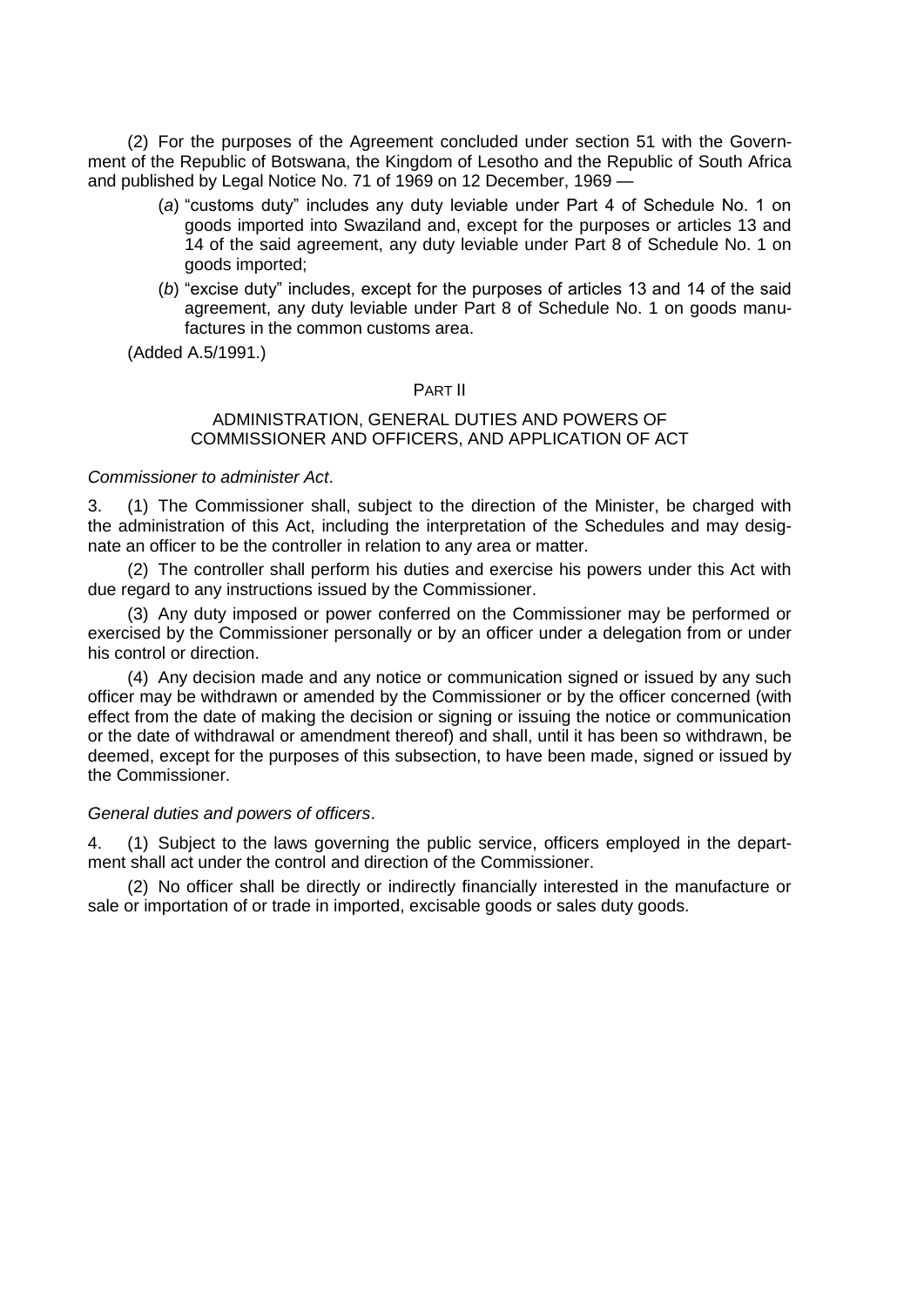(3) No officer shall disclose any information relating to any person, firm or business acquired in the performance of his duties, —

- (*a*) for the purposes of this Act; or
- (*b*) when requiring to do so as a witness in a court of law; or
- (*c*) to the Commissioner of Taxes or any officer in the Office of that Commissioner and designated by that Commissioner, for the purposes of any law with the administration of which he is charged. (Amended A.5/1991.)
- (4) For the purposes of this Aet any officer may
	- (*a*) without previous notice, at any time enter any premises whatsoever and make such examination and enquiry as he deems necessary;
	- (*b*) while he is on the premises or at any other time require from any person the production then and there, or at a time and place fixed by the officer, of any book, document or thing which by this Act is required to be kept or exhibited or which relates to or which he has reasonable cause to suspect relates to matters dealt with in this Act and which is or has been on the premises or in the possession or custody or under the control of any such person or his employee;
	- (*c*) at any time and at any place require from any person who has or is believed to have the possession or custody or control of any book, document or thing relating to any matter dealt with in this Act, the production thereof then and there, or at a time and place fixed by the officer; and
	- (*d*) examine and make extracts from and copies of any such book or document and may require from any person an explanation of any entry therein and may attach any such book, document or thing as in his opinion may afford evidence of any matter dealt with in this Act. (Amended A.5/1991.)

(5) An officer may take an assistant or a member of the police force with him on to any premises.

(6) Any person in connexion with whose business any premises are occupied or used, and any person employed by him shall furnish such facilities as may be required at any time by an officer for entering such premises and for the exercise of his powers under this section.

(7) If an officer, after having declared his official capacity and his purpose and having demanded admission into any premises, is not immediately admitted, he and any person assisting him may at any time, but at night only in the presence of a member of the police force, break open any door or window or break through any wall on the premises for the purpose of entry and search.

(8) An officer or any person assisting him may at any time break up any ground or flooring on any premises for the purpose of search and if any room, place, safe, chest, box or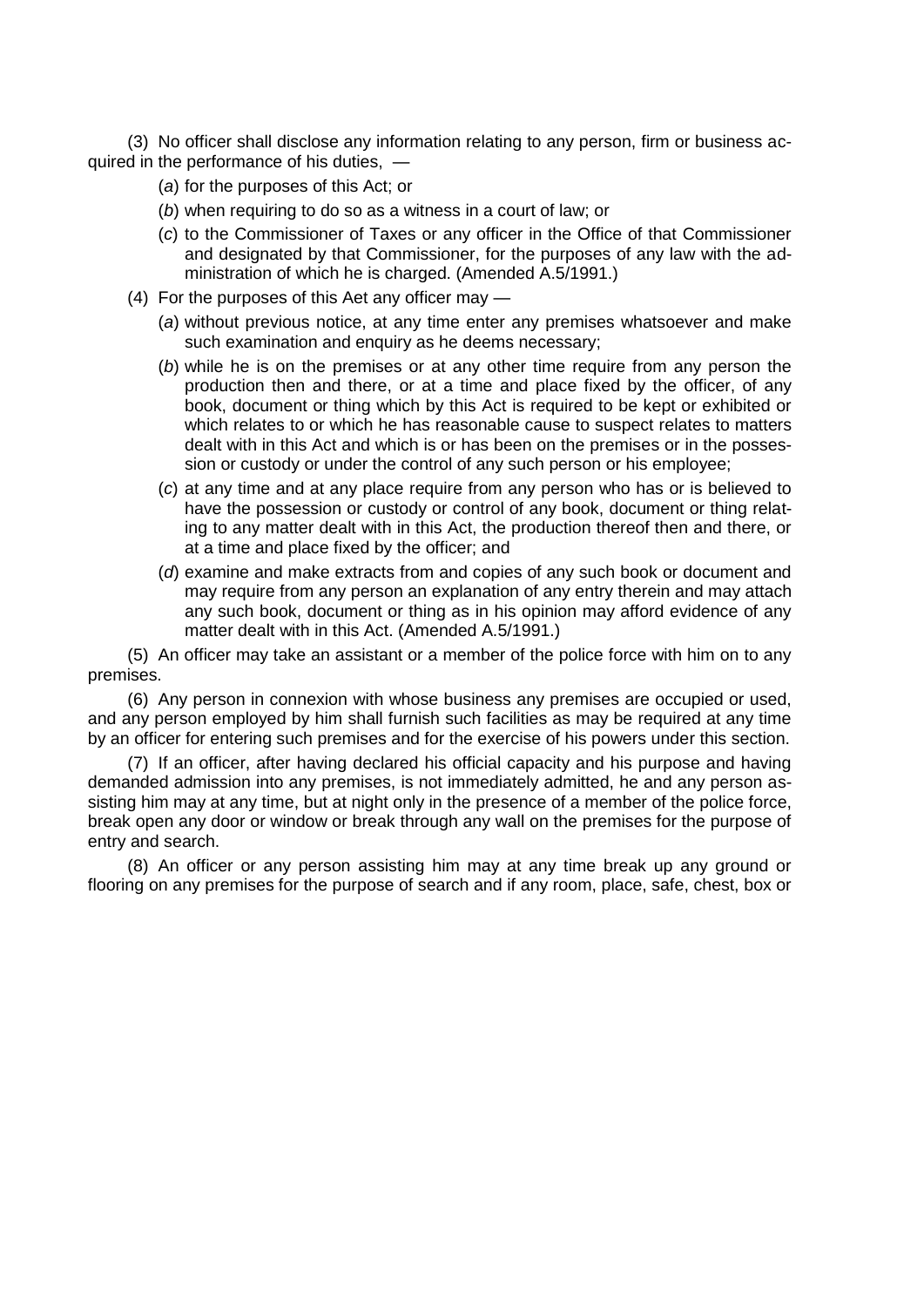package is locked and the keys thereof are not produced on demand, may open such room, place, safe, chest, box or package in any manner. (Amended A.5/1991.)

(9) An officer may require any person to appear before him at any time and place stipulated by the officer and may then and there question such person, either alone or in the presence of any other person, as he thinks fit, with respect to any matter dealt with in this Act.

(10)An officer may question any person (either alone or in the presence of another, as he thinks fit) in respect of any matter dealt with in this Act if he —

- (*a*) finds such person on premises entered in terms of this section; or
- (*b*) has reasonable grounds for believing such person to be, or to have been employed on premises, or in possession, custody, or control of anything in respect of which this Act is applicable.

(11)An officer may stop and board any vehicle and may search any such vehicle or any person found therein or thereon for goods upon which duty has not been paid, or in respect of which he has reasonable cause to believe that there has been a contravention of this Act, and may in pursuance of his duties remain on such vehicle unhindered.

(12)Any officer may stop any person whom he has reason to suspect of having secreted about him or in his possession dutiable goods or goods in respect of which this Act has been contravened and he may search such person.

(13)Any person may, before being searched in terms of this section, require the officer concerned to take him before the controller who may in his discretion discharge that person or direct that he be searched:

Provided that this subsection shall only apply if such person is stopped within an airport control area and during the prescribed working hours of the controller.

(14)A female shall only be searched by a female.

(15)If in pursuance of his duties under subsection (8) or (11) the officer finds any room, cabin, place, safe, chest, box or package to be locked and the keys thereof are not produced on demand he may open it in any manner.

(16)Any officer may lock up, seal, mark or fasten or otherwise secure any warehouse, store, room, cabin, place, vessel, appliance, utensil, fitting, vehicle or goods if he has reason to believe that this Act has been or is likely to be contravened in respect thereof or in connexion therewith.

PART III

### IMPORT, EXPORT AND TRANSIT OF GOODS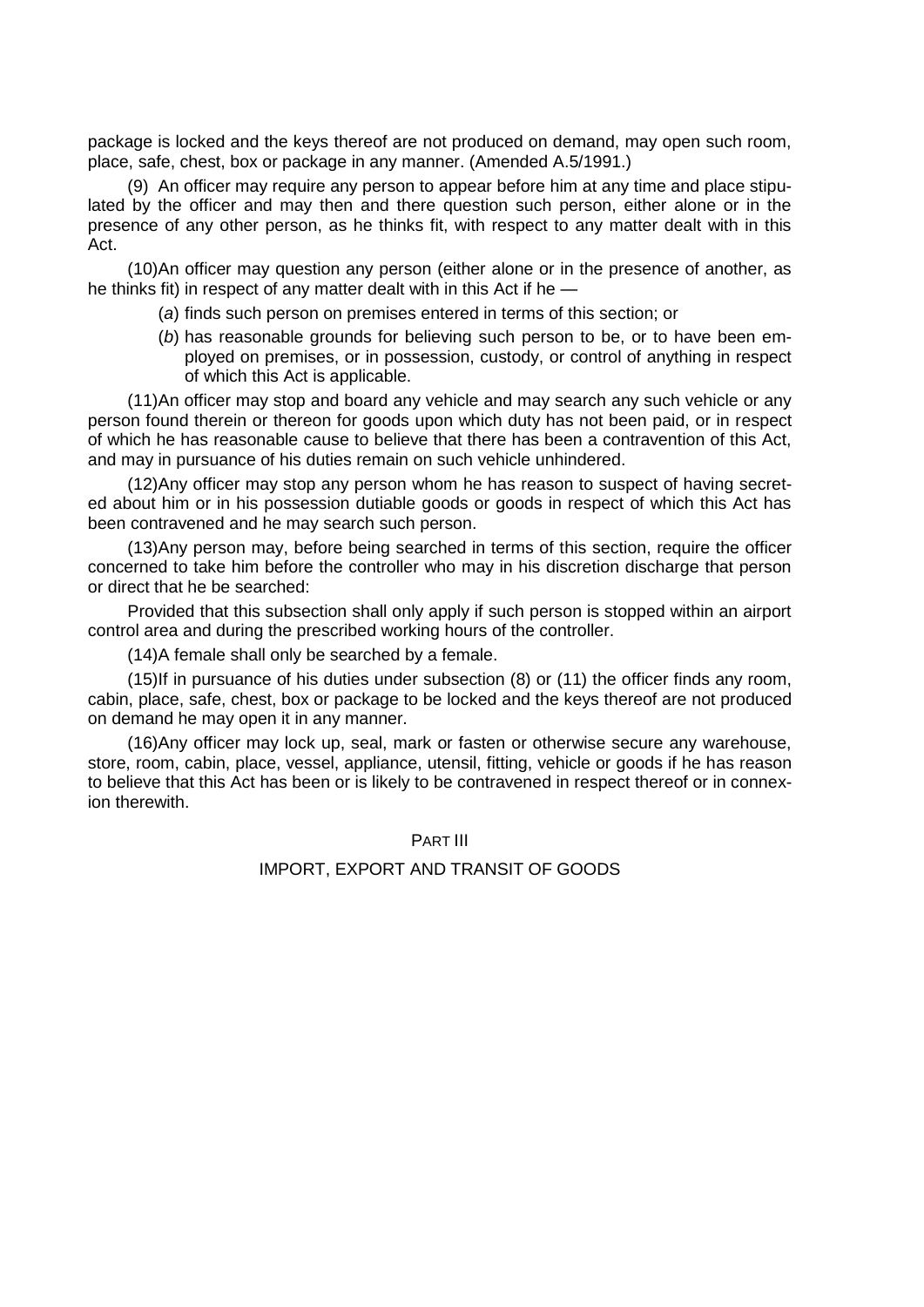*Appointment of places of entry*, *authorized roads and routes*, *etc*.

5. (1) Subject to such conditions as he may specify, the Commissioner may by rule appoint or prescribe —

- (*a*) any place to be a place of entry for Swaziland, through which goods may be imported or exported or where goods may be landed for transit, where any person entering or leaving Swaziland may disembark or embark or where goods may be entered for customs, excise and sales duty purposes;
- (*b*) any road or route, including a railway, over which any person may enter or leave Swaziland or imported goods or goods intended for export or transit carriage may enter or leave Swaziland or may be carried from any one point to any other point or the means of carriage of such goods;
- (*c*) any place as a place where a customs, excise and sales duty warehouse may be established;
- (*d*) any place for such particular and limited purpose and for such period as may be specified;
- (*e*) any place to be a customs, excise and sales duty airport at which aircraft entering Swaziland shall first land, from which aircraft leaving Swaziland shall finally depart, through which goods may be imported or exported or where goods may be landed for transit or where any person entering or leaving Swaziland may disembark or embark;
- (*f*) any place at any appointed place of entry or at any customs, excise and sales duty airport for the landing or embarkation of persons and the landing, loading or examination of goods, including baggage;
- (*g*) any shed as transit shed into which goods before due entry thereof may be removed from any vehicle;
- (*h*) any entrance and exit, general or special, to or from any duty airport; and
- (*i*) the hours during which a place, road, route, shed, entrance or exit appointed or prescribed under this subsection may be used for the purposes specified in this subsection;
- (*j*) container terminals where containers may be landed for transit, coastwise carriage, delivery to a container depot or, after their contents have been duly entered, delivery to importers, or where containers may be shipped for export; (Added A.10/1978.)
- (*k*) places where container depots may be established for the storage, detention, unpacking or examination of containers or the contents of containers, for the delivery to importers of the contents of containers after such contents have been duly entered or for the packing of containers for export. (Added A.10/1978.)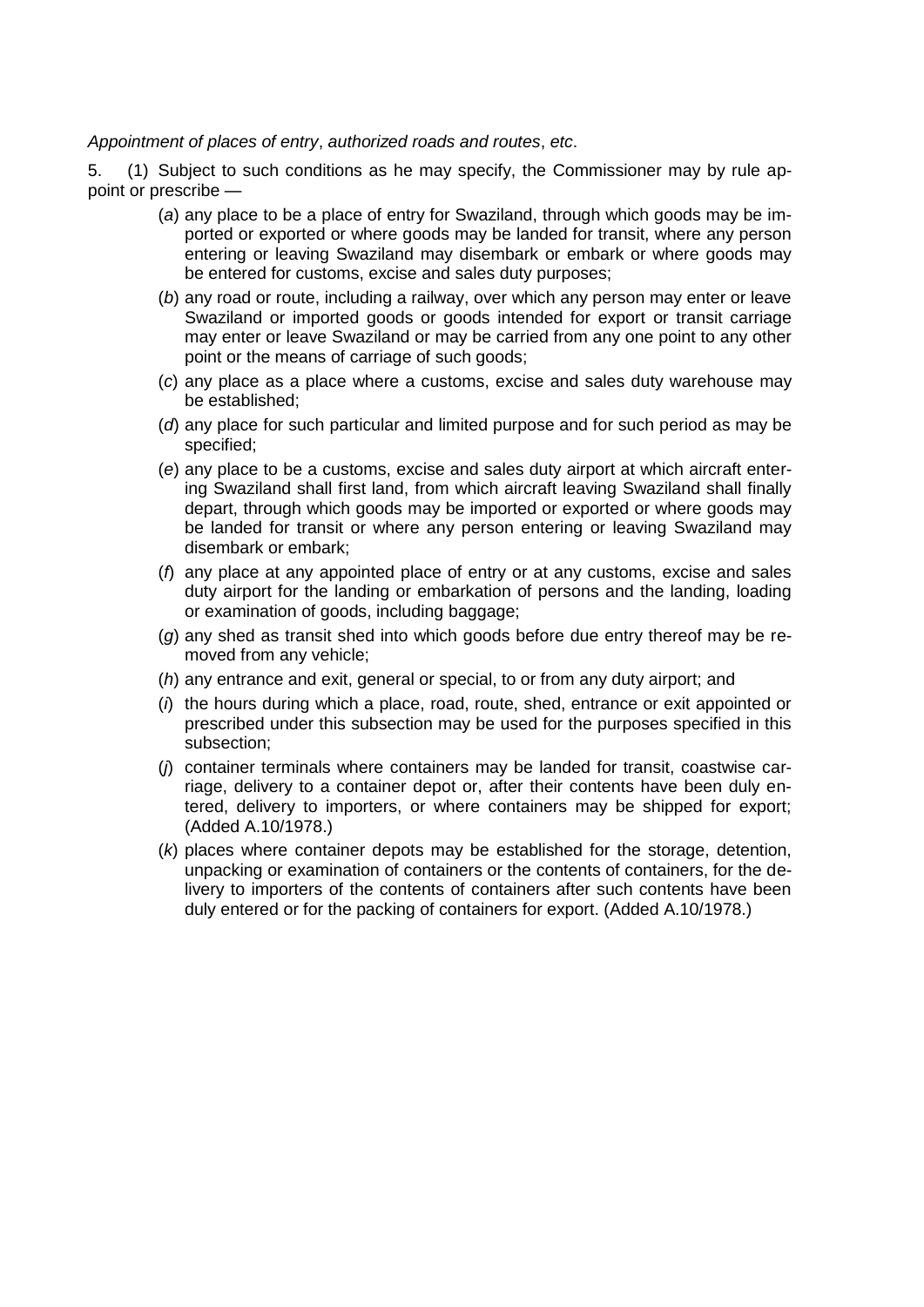(1*bis*) Any place outside Swaziland may be deemed by the Commissioner to be a place of entry for Swaziland through which goods may be imported or exported, or where goods may be landed for transit or where goods may be entered for customs and excise purposes. (Added A.11/1988.)

(2) If any places, roads, routes, means of carriage, sheds, entrances, exits or container terminals, as the case may be, have been appointed or prescribed by the secretary under and paragraph of subsection (1), only such places, roads, routes, means of carriage, sheds, entrances, exits or container terminals so appointed or prescribed may, subject to subsection (3), be used or employed for the purposes for which they have been so appointed or prescribed under such paragraph, and, if any hours have been prescribed under subsection (1)(*i*) during which any places, road, route, shed, entrances or exit may be used, such place, road, routs, shed, entrances or exit shall be used only during such hours. (Added A.10/1978.)

(3) The pilot of an aircraft arriving in Swaziland shall, unless the Commissioner has granted him special permission to land elsewhere, make his first landing at a duty airport and shall forthwith take his aircraft to the examination station at that airport: (Amended A.5/1991.)

Provided that this subsection shall not apply if —

- (*a*) the pilot is forced by stress of weather, accident or other circumstances beyond his control to land at a place not so appointed;
- (*b*) he reports to the controller nearest the place where he was forced to land or to. the controller at the first place of entry or duty airport at which he next arrives; and
- (*c*) he complies with the regulations.

(4) Subject to this Act, any person on foot or in charge of a vehicle entering or leaving a duty airport or entering or leaving Swaziland by road at a place where an officer is stationed, shall stop or bring such vehicle to a stop for the purpose of being searched or examined by such officer should he so require, and such person shall not proceed or cause his vehicle to proceed until permitted by such officer.

(5) If any such person fails to stop, or to bring such vehicle to a stop or proceeds or causes such vehicle to proceed without permission, the officer may take such action, including the use of any force which may be reasonably necessary to stop such person or vehicle, and no person shall be entitled to any compensation for any loss or damage arising out of any *bona fide* action of an officer under this section.

(6) The owner or occupier of any transit shed shall, if so required by the Commissioner, provide accommodation to the satisfaction of the Commissioner to any officer whom the Commissioner considers necessary to station at such shed.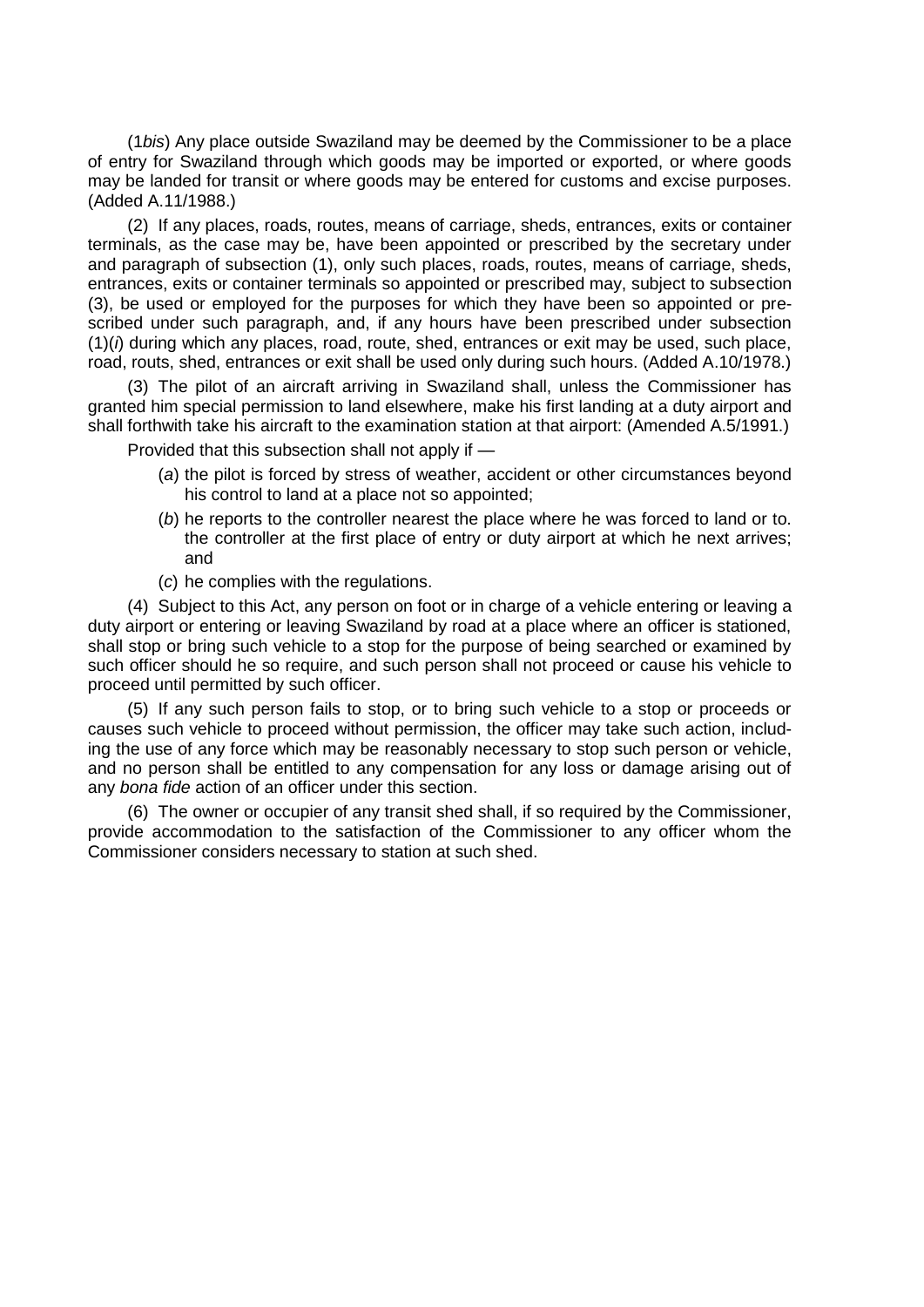*Report of arrival or departure of aircraft*.

6. (1) The pilot of any aircraft arriving in Swaziland, whether with or without goods or passengers, shall within three hours after landing at any place appointed as a cusoms, excise and sales duty airport under section 5 or within such further time as the Commissioner may allow —

- (*a*) make a written report of its arrival with as many duplicates or extracts thereof as the controller may require;
- (*b*) make and subscribe to a declaration as to the truth of the report before the controller and answer all such questions concerning the aircraft, the cargo and stores, and the crew, passengers and flight as may be put to him by the controller; and
- (*c*) produce, if required, the official log books for the flight, the stowage plans and any other documents in his possession relating to the cargo, stores, crew, passengers and flight.

(Amended A.7/1981; A.5/1991)

(2) The report referred to in subsection (1) shall contain such particulars as the Minister may prescribe by regulation and shall include —

- (*a*) a list of the passengers;
- (*b*) a list of all containers on board consigned to such airpoty and such list shall specify —
	- (i) the container serial number and the name of every owner concerned;
	- (ii) the classes of the containers;
	- (iii) the destination of each such container;
- (*c*) a manifest, in the prescribed form, of all goods consigned to such airport and a separate manifest of such goods packed in each container; and
- (*d*) such other information as the secretary may require.

(Amended A.10/1978.)

(3) Subject to section 8 any goods which have not been recorded in such manifest shall be declared to the controller and delivered to him.

(4) The pilot of any aircraft bound from any place within Swaziland to any place outside Swaziland shall appear before the controller and deliver to him a "report outwards" in the prescribed form together with a full account of the cargo laden on board such aircraft and shall make and subscribe to a declaration as to the truth of such report and account and answer all questions as may be put to him by the controller. (Amended A.10/1978; A.5/1991.)

(5) (Repealed A.10/1978.)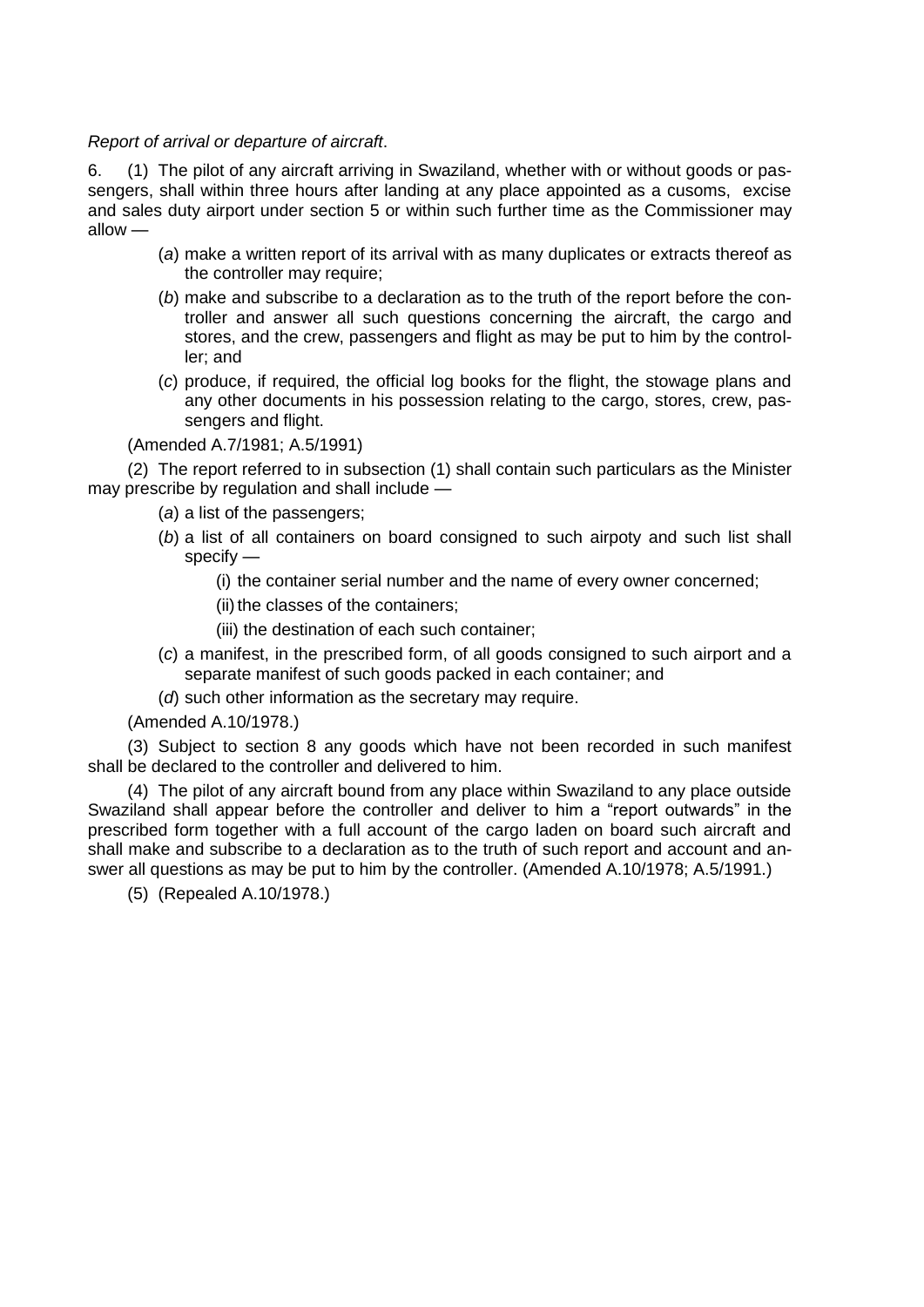(6) The pilot of an aircraft destined for a place outside Swaziland shall not cause or permit the aircraft to depart from any place of entry or duty airport without first obtaining from the controller a certificate of clearance or transire for the intended flight and the pilot shall not after departure land at any place in Swaziland other than a place of entry or a duty airport unless forced to do so by stress of weather, accident or other circumstances beyond his control. (Amended A.5/1991.)

(7) If an aircraft in respect of which a clearance has been issued at any place in terms of this section does not depart from such place within thirty-six hours of the time when such clearance was issued, or within such further time as the controller may allow, such clearance shall lapse and the pilot shall obtain fresh clearance before causing or permitting the aircraft to depart.

(8) If any report required by this section is found to be in any way incomplete or incorrect, the controller may, if he is satisfied that there was no fraudulent intention, permit the pilot to amend it.

(9) The pilot of an aircraft may, with the permission of the Commissioner and subject to such conditions as he may impose, retain on board goods consigned to any airport for landing at any other airport or land such goods at any airport to which they were not consigned.

(10)The Commissioner may. subject to such conditions as he may impose, exempt any aircraft or any class or kind of aircraft from all or any of the provisions of this section.

#### *Boarding and searching of aircraft*.

7. (1) The controller may board any aircraft arriving at any airport in Swaziland and stay on board unhindered for as long as he deems necessary for the proper performance of his duties.

(2) The controller shall have free access to and the right to rummage in every part of such aircraft, to examine all goods on board, to mark any goods before landing, and to lock up, seal, mark or otherwise secure any goods on board such aircraft, including its radio and other apparatus and may demand from the pilot thereof the production of any document to which this Act relates.

(3) If any lock, seal or mark placed upon goods on board any aircraft by the controller under this section is wilfully opened, broken, obliterated or altered, or if any goods which have been locked, sealed, marked or otherwise secured under this section are removed without the consent of the controller, the pilot of such aircraft shall be guilty of an offence unless he proves that it was not possible for him to have prevented the act in question.

#### *Sealing of goods on board aircraft*.

8. (1) For the purposes of this section "sealable goods" means —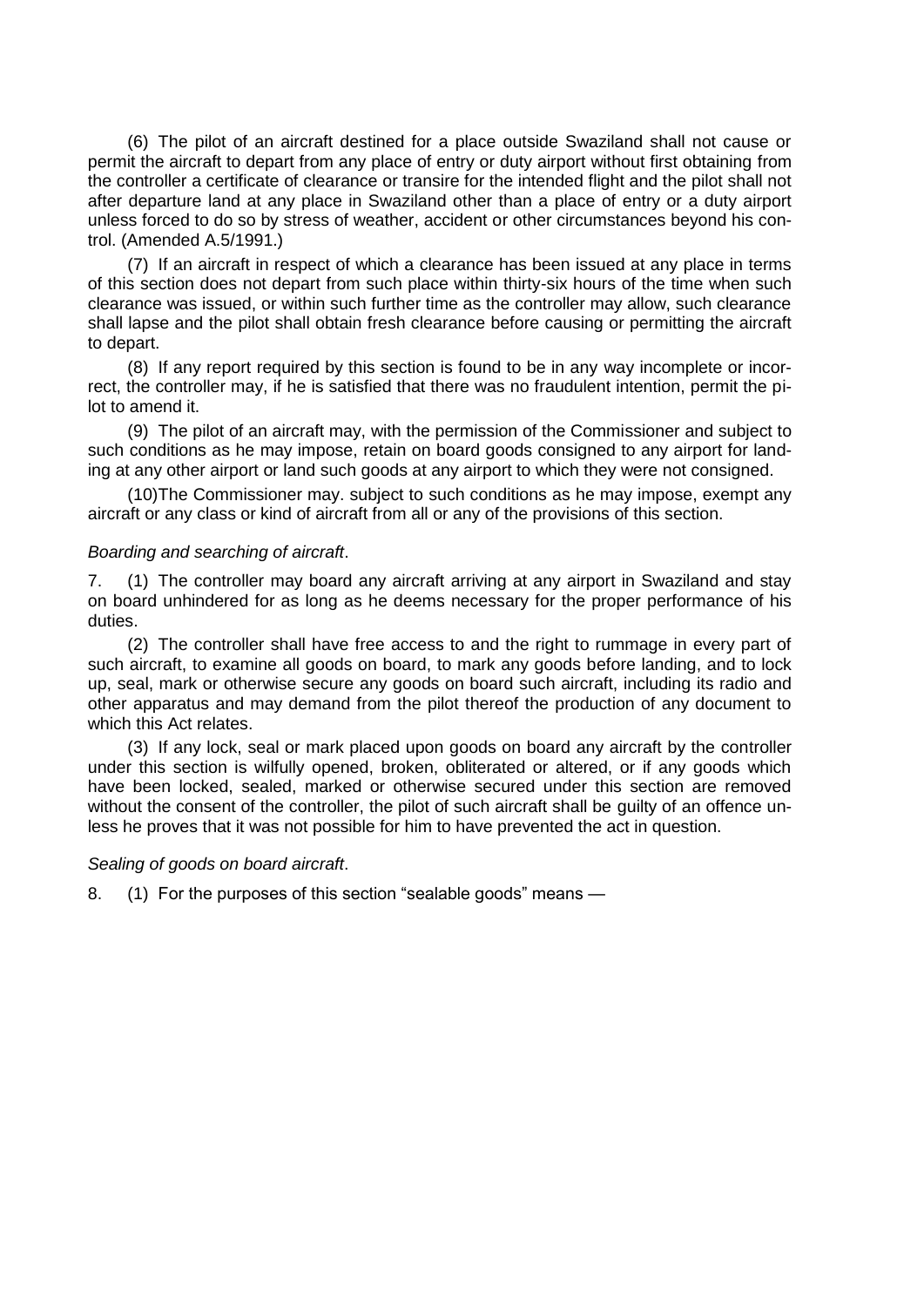- (*a*) tobacco, cigars, cigarettes and any other preparations of tobacco or substitutes therefor;
- (*b*) any spirits or alcoholic beverages;
- (*c*) opium, preparations of opium in any form and opium outfits;
- (*d*) cocaine, preparations of cocaine and other habit-forming drugs;
- (*e*) saccharin, sweetening substances containing saccharin and substitutes for saccharin;
- (*f*) articles brought or intended as gifts or for sale or exchange;
- (*g*) all non-duty-paid imported goods and all excisable goods and sales duty goods taken on board as aircraft stores at a place in Swaziland; and
- (*h*) any other goods which may from time to time be declared by the Commissioner by rule to be sealable goods.

(2) On arrival of any aircraft at any place in Swaziland directly from a place outside the common customs area the pilot thereof shall, on the prescribed form, declare all sealable goods on board the aircraft which are unconsumed stores of such aircraft, and every member of its crew shall, on the prescribed form, declare all sealable goods which are his personal property or in his possession, and the controller may seal up all such sealable goods.

(3) The controller may permit surplus stores to be entered for home consumption or for warehousing.

(4) The controller may. by direction of the Commissioner, in addition to sealable goods, seal up any goods which are unconsumed stores of any aircraft or which are in the possession of the pilot of such aircraft, any member of its crew, or any of its passengers.

(5) Except in accordance with the rules no person shall break or disturb any seal placed by the controller on any goods in terms of this section while such aircraft remains in Swaziland.

(6) Except as provided in subsection (3) no stores may be landed without the permission of the controller and all goods acquired on an aircraft shall, if landed, be declared to the controller for the purposes of payment of any duty due thereon.

### *When goods deemed to be imported*.

9. (1) For the purposes of this Act goods consigned to or brought into Swaziland shall be deemed to have been imported into Swaziland —

(*a*) in the case of goods consigned to a place in Swaziland in an aircraft, at a time when such aircraft, on the flight in question, first came within the control area of the airport authority at such place, or at the time of the landing of such goods at the place of their actual discharge in Swaziland if such aircraft did not on such flight call at the place to which the goods were consigned or if such goods were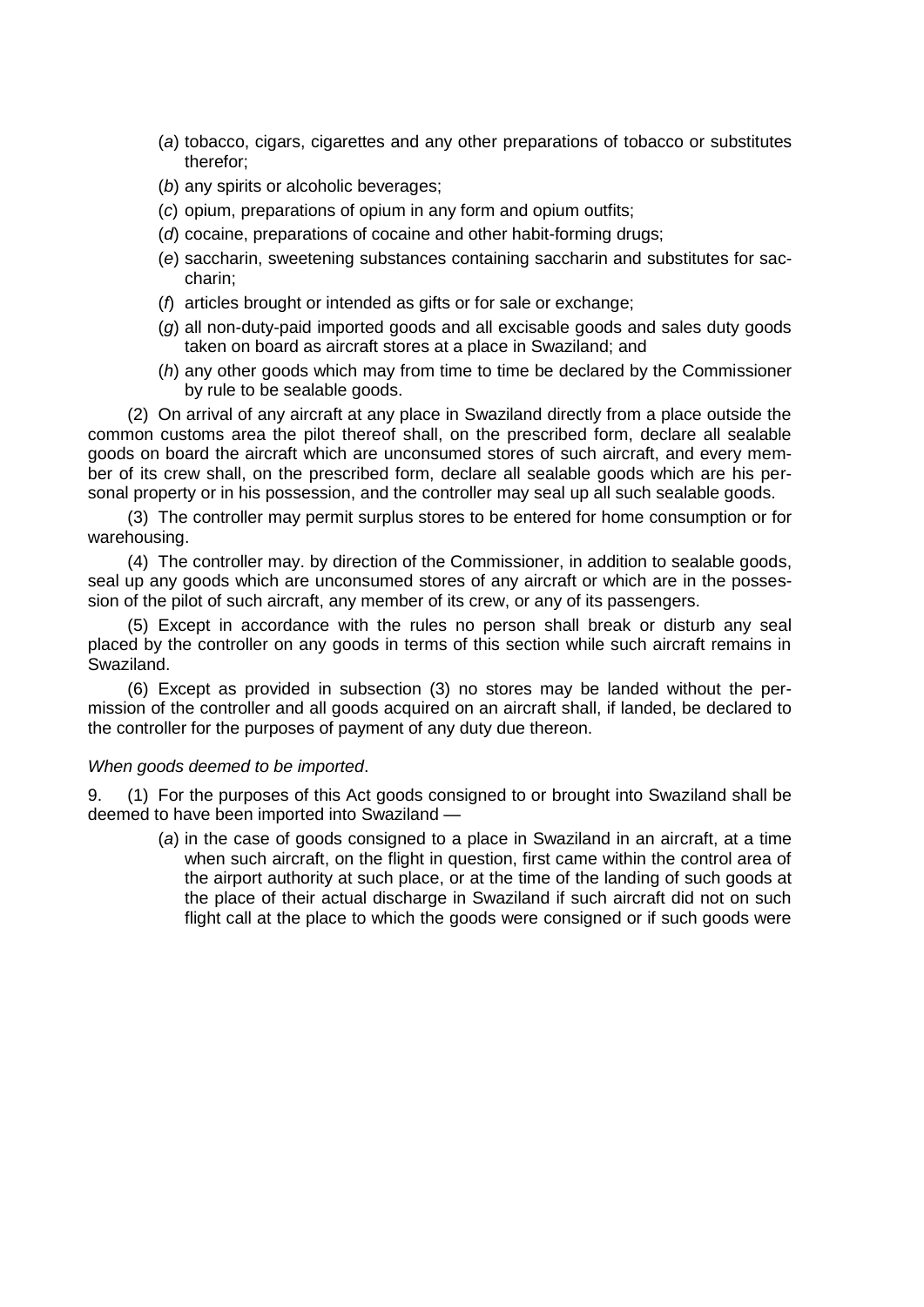discharged before arrival of such aircraft at the place to which they were consigned;

- (*b*) in the case of goods not consigned to a place in Swaziland but brought thereto by, and landed therein from, an aircraft at the time when the goods were so landed;
- (*c*) subject to subsection (2) in the case of goods brought to Swaziland overland, at the time when the goods entered Swaziland;
- (*d*) in the case of goods brought to Swaziland by post, at the time of importation in terms of paragraph (*a*), (*b*) or (*c*) according to the means of carriage of such goods; and
- (*e*) in the case of goods brought to Swaziland in a manner not specified in this section, at the time specified in the General Notes to Schedule No. 1 or, if no time is specified in the General Notes in respect of the goods in question, at the time such goods are considered by the Commissioner to have entered Swaziland.

(Amended A.5/1991.)

(2) For the purposes of subsection (1) a place outside Swaziland deemed by the Commissioner under section 5(1*bis*) to be a place of entry for goods consigned to Swaziland shall be deemed to be a place in Swaziland in respect of goods consigned to such place for removal to Swaziland overland. (Amended A.11/1988.)

#### *No landing or despatch of goods without permission*.

10. (1) Subject to any regulations, no goods imported into Swaziland by aircraft shall, without the permission of the controller, be landed, removed or otherwise dealt with, and any goods landed with such permission shall before due entry thereof be placed in a transit shed or other place approved by the controller:

Provided that any goods intended for transit carriage may, without such permission, be landed by the pilot of an aircraft at any place of entry for direct removal from such place to any place outside the common customs area. (Amended A.10.1978; A.5/1991.)

(2) All goods landed from an aircraft before due entry thereof and which are placed in a transit shed or other place approved by the controller under subsection (1) shall be deemed to have remained on board the aircraft, and as long as they are in such shed or place, the pilot shall be responsible therefor in all respects and liable for the duty thereon as if they had not been removed from such aircrafts.

(3) Subject to any regulations, no goods shall, without the permission of the controller, be loaded into an aircraft for export from Swaziland.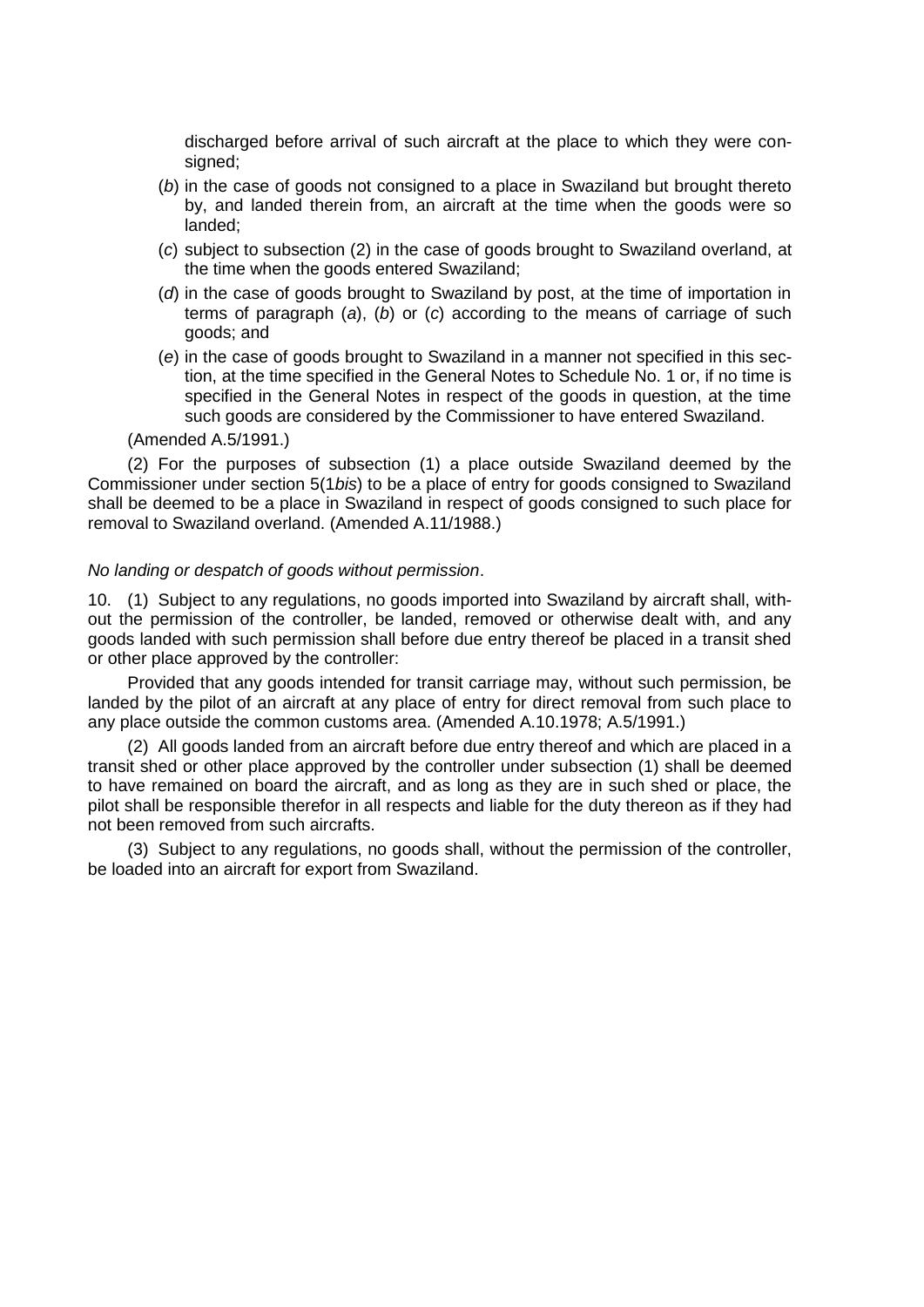(4) No goods or ballast shall, without the permission of the controller, be loaded on an aircraft at any place in Swaziland before all inward cargo for such place has been discharged.

(5) Subject to subsection (2), any regulations and any conditions which he may impose, the controller may permit the landing at any place without due entry of goods not consigned to such place from an aircraft which has sustained damage or is in distress.

#### *Goods imported or exported overland*.

11. (1) Upon or before arrival at a railway station of any train with any goods thereon from beyond the borders of Swaziland, the station master or other person in control of the station or any other person designated by the railway authority concerned by arrangement with the Commissioner, shall deliver to the controller a copy of all advice and delivery notes received by him relating to the goods consigned to that station by that train. (Amended A.5/1991.)

(2) Such station master or other person shall not permit any such goods to be removed from the railway premises without the written sanction of the controller.

(3) The conductor, guard or other person in charge of a train shall on demand by any officer furnish him with all information at his disposal in respect of any goods on such train.

(4) The person in charge of any vehicle (other than an aircraft or a railway train) whether or not conveying goods, which arrives by land at any place in Swaziland, shall come to the office of the controller nearest to the point at which he crossed the border or the office of the controller which is most conveniently situated in relation to that point before unloading any goods or in any manner disposing of such vehicle or goods, and make a full written report to such controller concerning such vehicle or goods, the journey and the destination of the goods, and shall make and subscribe to a declaration as to the truth of such report. (Amended A.5/1991.)

(5) Such person shall fully and truthfully answer all questions put to him and produce any way-bills or other documents demanded of him by such controller.

(6) No person shall remove a vehicle referred to in subsection (4) from the office referred to in that subsection until due entry has been made of the vehicle and the goods carried thereon or until permission for removal has been granted by the controller.

(7) Every person arriving in Swaziland overland in any manner whatsoever shall, whether or not he has any goods in his possession, come to the office of the controller nearest to the point at which he crossed the border or the office of the controller which is most conveniently situated in relation to such point, and there report to the controller the circumstances in which he entered Swaziland. (Amended A.5/1991.)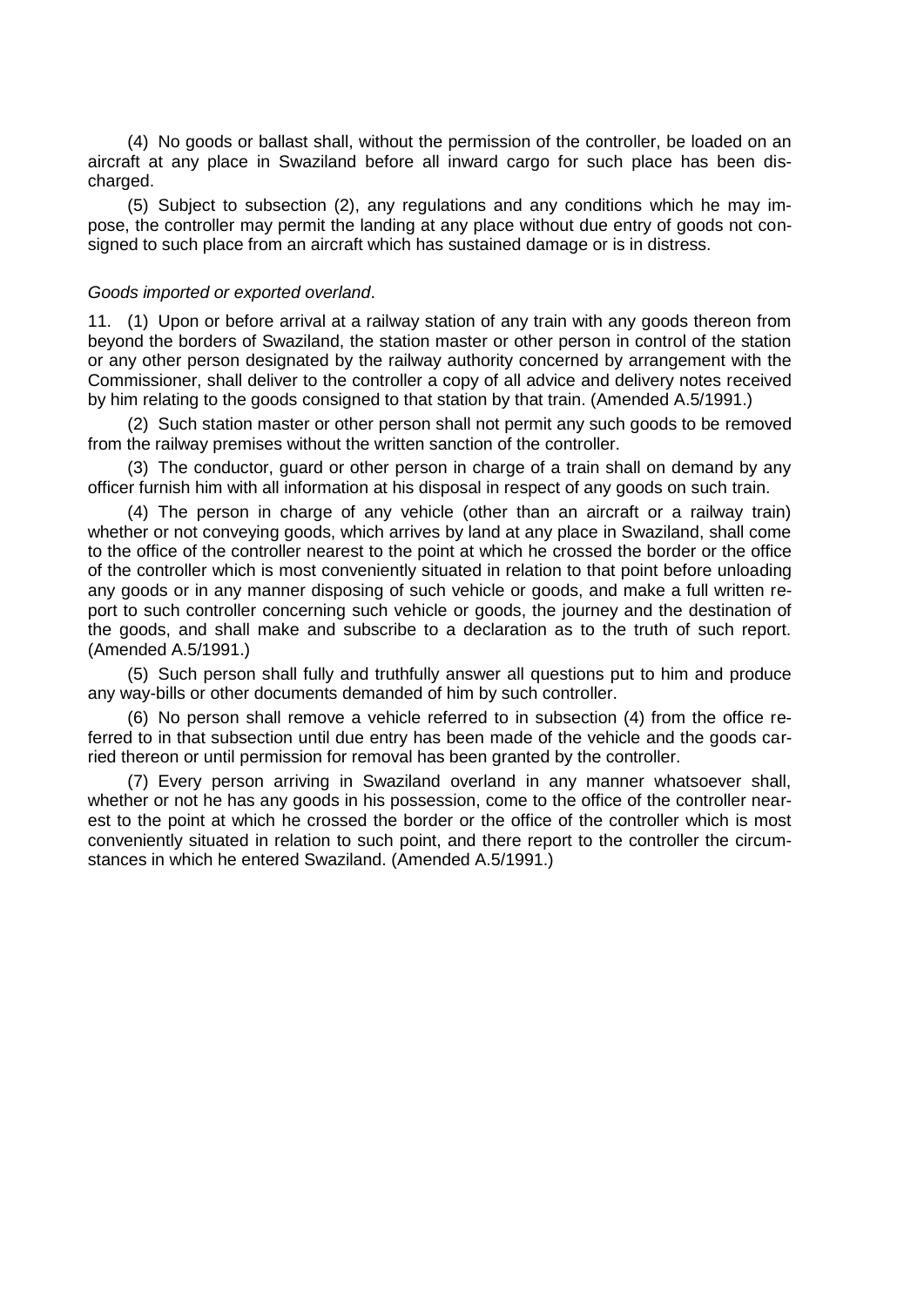(8) If such person has any goods in his possession he shall furnish such controller with full particulars thereof, and fully and truthfully answer all questions put to him by such controller.

(9) Such person shall not dispose of any goods in his possession in any manner until they have been released by the controller.

(10)Subsections (7), (8) and (9) shall not apply to persons arriving in Swaziland by train or by air who pass through or disembark at a place where a controller is stationed.

(11)Except with the permission of the controller and subject to such conditions as the Commissioner may specify, no person in charge of any vehicle (other than an aircraft) used to export goods overland shall remove such vehicle or goods beyond the borders of Swaziland. (Amended A.5/1991.)

(12)The Commissioner may grant such person a general permission.

### *Goods imported or exported by post*.

12. (1) For the purposes of entry and collection of duty on goods imported into Swaziland by post, any form or label completed by the sender in respect of the postal item in question and on which the particulars necessary for the assessment of duty are set forth, shall be deemed to be an entry made under the provisions of this Act, and the particulars on any such form or label shall, for the purposes of this Act, be taken as the declaration to be made by the importer under section 37:

Provided that the Minister may by regulation exclude from the provisions of this subsection any goods of a class or kind specified in such regulation or any such goods imported in circumstances so specified. (Amended A.11/1988.)

(2) (Repealed A.11/1988.)

(3) (*a*) Notwithstanding anything contained in subsection (1), any goods imported by post which the addressee desires to enter for warehousing, or for removal or export in bond, or under any heading or item of Schedule No. 1 which requires that a certificate be given or a condition be complied with, or under any item of Schedule No. 3, or under any item of Schedule No. 2, 4, 5, or 7 specified by the Commissioner after consultation with the Managing Director of the Posts and Telecommunications Corporation shall be so entered at a customs, excise and sales duty office before a Controller.

(*b*) Notwithstanding anything contained in subsection (1), any goods imported by such class of addressee, or any goods imported by post and of such class or kind, as may be specified by the Commissioner after consultation with the Managing Director of the Posts and Telecommunications Corporation, shall be entered at a customs and excise office before a Controller.

(Amended A.11/1988; A.5/1991.)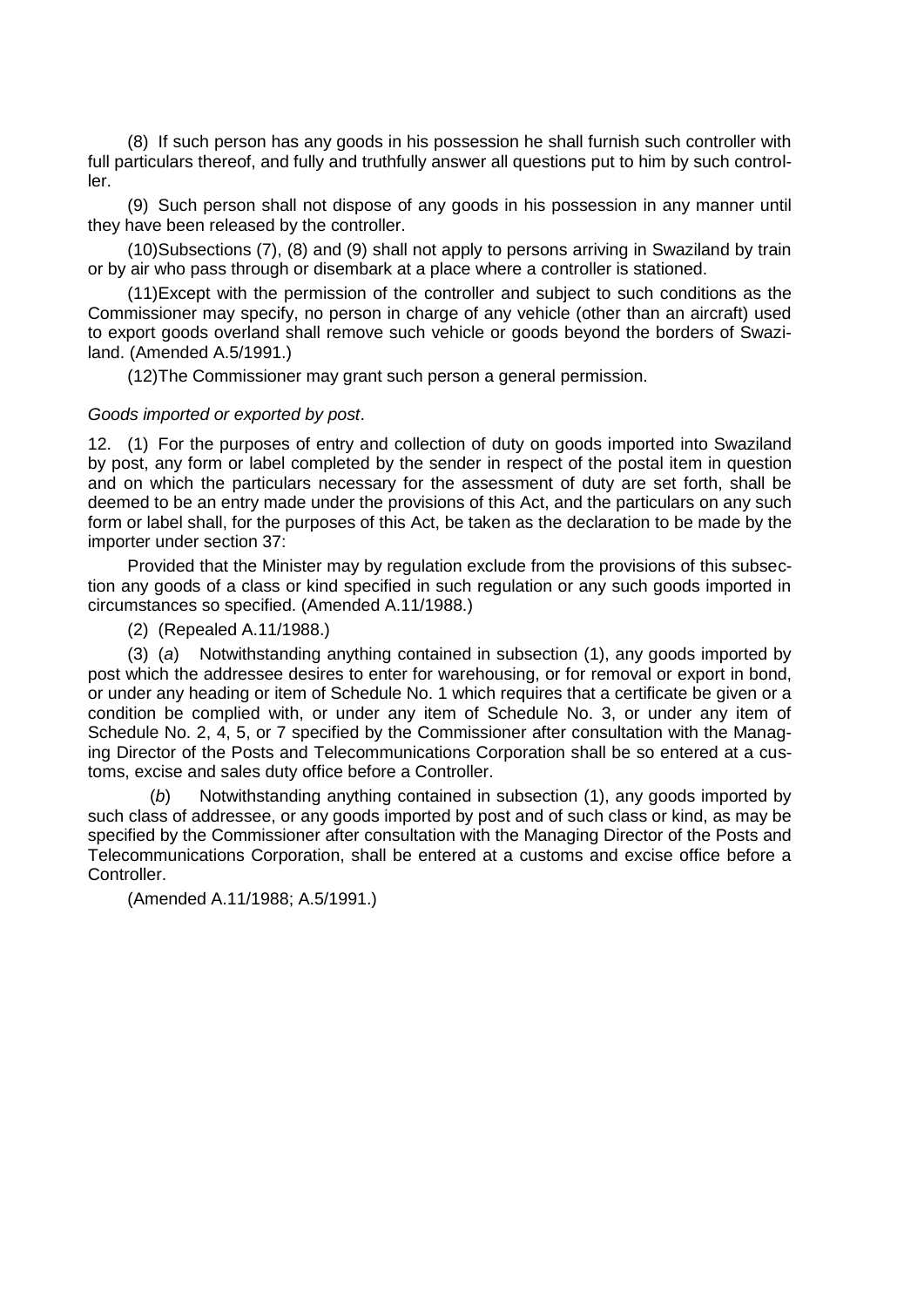(4) In the case of goods exported by post, any form or label affixed to or completed in respect of a postal item, on which a description of the contents and their value are set forth, shall be deemed to be a bill of entry export as required by this Act. (Amended A.11/1988.)

(5) Notwithstanding anything contained in subsection (1) or in any other law but subject to the provisions of subsection (3), any person importing goods by post shall submit the invoice in respect of such goods to the postmaster concerned, and no person shall receive, remove, take, deliver or in any manner deal with or in such goods unless the correct duty has been paid to that postmaster. (Added A.11/1988.)

(6) Any postmaster may at any time detain any imported postal item under his control and cause such postal item to be removed to the Controller, who may examine such postal item, and if he finds that the goods therein do not agree in all respects with the particulars relating to the value, description or quantity appearing on the form or label referred to in subsection (1) or the invoice concerned, such goods shall notwithstanding anything to the contrary in any other law be liable to forfeiture. (Added A.11/1988.)

### *Persons entering or leaving Swaziland and smugglers*.

13. (1) Any person entering or leaving Swaziland shall, in such manner as the Commissioner may determine, unreservedly declare all goods in his possession which he brought with him into Swaziland or proposes taking with him beyond the borders of Swaziland and shall furnish an officer with full particulars thereof, answer fully and truthfully all questions put to him by such officer and, if required by such officer to do so, produce and open such goods for examination by the said officer and shall pay the duties assessed by such officer to the Controller. (Amended A.11/1988.)

(1*bis*) Any declaration made under subsection (1) shall for the purposes of this Act be deemed to be an entry for home consumption or export, as the case may be. (Added A.11/1988.)

(2) The controller may in all cases where a person is detected or is concerned in or is suspected by the controller of an attempt to import, export, land or remove goods illegally or to evade the payment of duty on any goods, forthwith take the person concerned before a magistrates" court to be dealt with, or may detain such person in a police station or other suitable place, until he can be taken before such court.

#### *Opening of package in absence of importer or exporter*.

14. The controller may, in the absence of the importer or exporter of any package imported into or landed in or exported from or suspected by the controller to have been imported into or landed in or exported from Swaziland, open and examine such package at the importer"s or exporter"s risk and expense: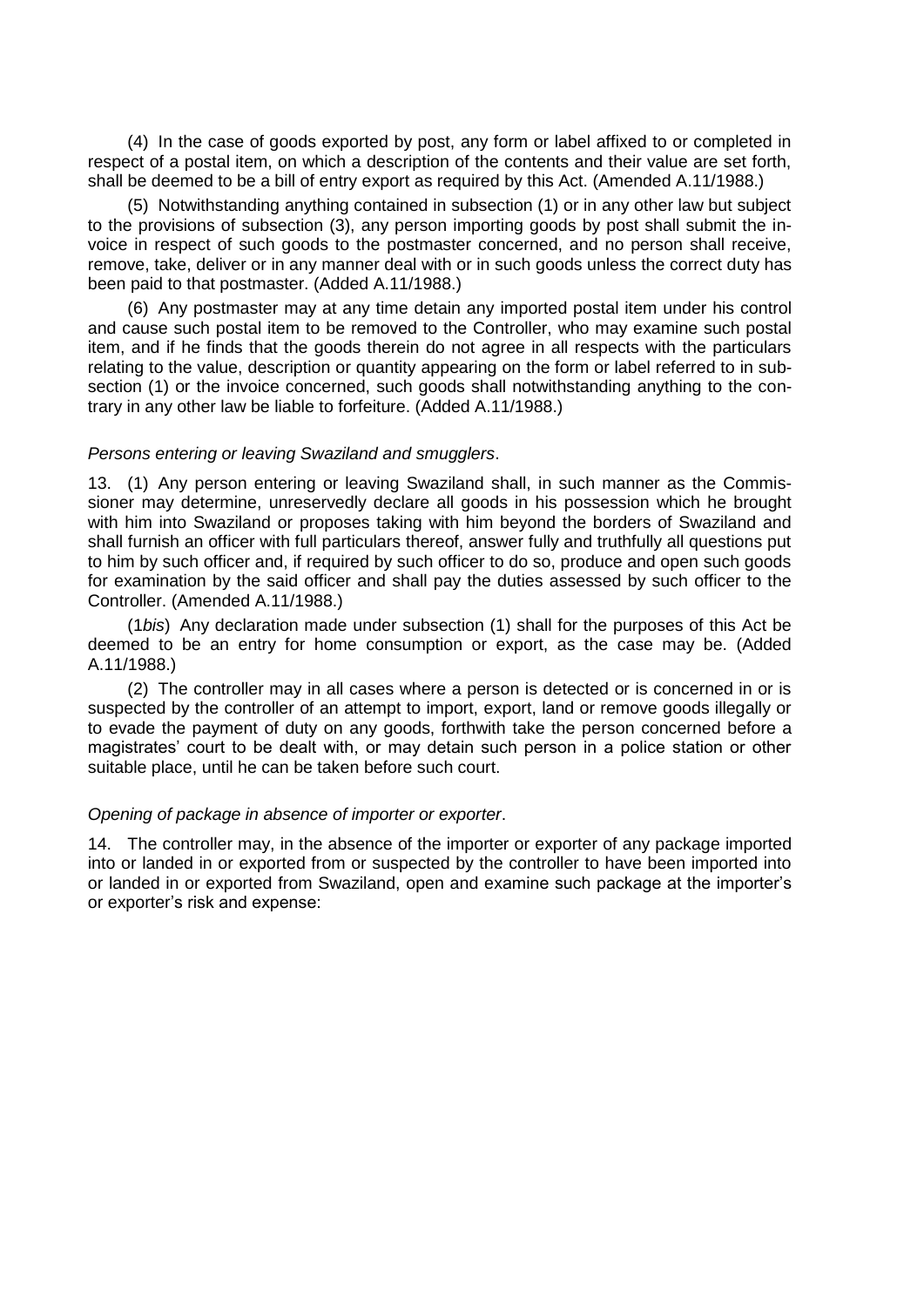Provided that wherever possible the controller shall first make all reasonable efforts to ascertain the whereabouts of such importer or exporter and afford the said importer or exporter the opportunity of himself appearing before the controller and opening the package in question. (Amended A.5/1991.)

### *Government warehouse*.

15. (1) If any goods are taken to and secured in any Government warehouse the Commissioner may require such rent as may be prescribed under section 120(1) to be paid for such period as the goods remain therein.

(2) Any officer who has the custody of any goods in any Government warehouse may refuse delivery thereof from such warehouse until he has been furnished with proof to his satisfaction that —

- (*a*) the person claiming the goods is lawfully entitled to them;
- (*b*) all relevant provisions of this Act or any law relating to the import, export or transit of goods have been complied with; and
- (*c*) freight and other charges, including landing charges, and rent due in respect of such goods have been paid.

(3) The Government or any officer shall not be liable in respect of any loss or diminution of or damage to any goods in a Government warehouse or in respect of loss or damage sustained by reason of wrong delivery of such goods. (Amended A.7/1981.)

(4) If a warrant or permission for the removal of any goods from a Government warehouse has been granted by the controller, and the person to whom such warrant or permission has been granted does not immediately remove such goods from the warehouse they may, notwithstanding any other provisions of this Act, in the discretion of the Commissioner be dealt with as if they were goods in respect of which entry has not been made under this Act.

## *Removal of goods in bond*.

- 16. (1) Notwithstanding any other provision in this Act
	- (*a*) the importer or owner of any imported goods landed in Swaziland or the manufacturer, owner, seller or purchaser of any excisable goods or sales duty goods manufactured in a duty warehouse or the licensee of a duty warehouse in which dutiable goods are manufactured or stored may remove such goods in bond to any place of entry or warehousing place or to any place outside Swaziland:

 Provided that such goods manufactured or stored in a duty warehouse may only be so removed to any such warehousing place in Swaziland or any place in a country in the common customs area approved by the government of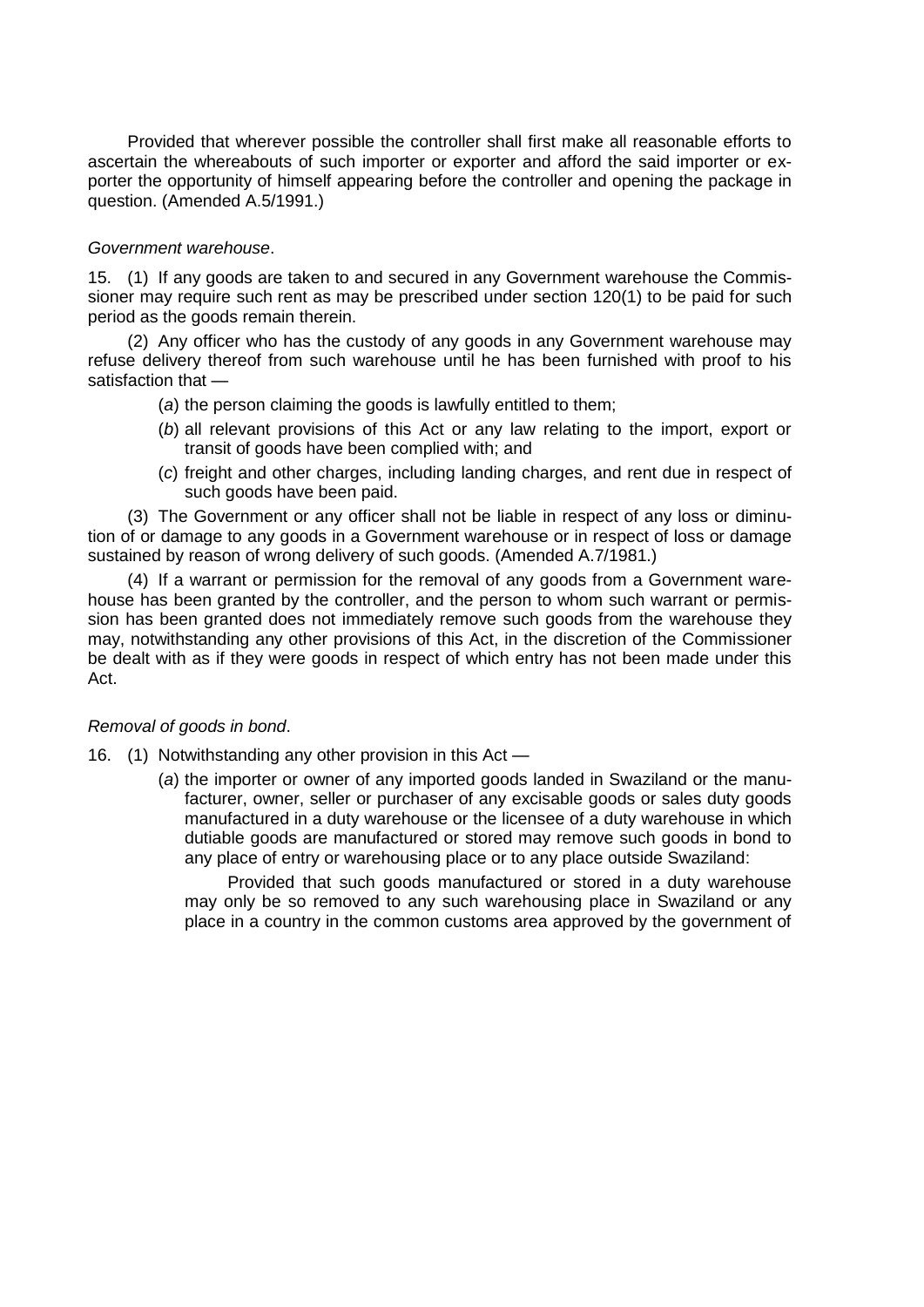that country for rewarehousing at that place in another duty warehouse; (Amended A.5/1991.)

(*b*) the pilot of an aircraft or person in charge of a vehicle from which any goods were landed at a place in Swaziland to which such goods were not consigned may remove them in bond to the place to which they were consigned:

 Provided that evidence of the identity of such goods and that such goods were consigned to the place to which they are proposed to be removed is produced to the controller before entry for removal;

- (*c*) the owner of, or a person beneficially interested in, any goods which are in transit through Swaziland from another territory in Africa other than one within the common customs area to a place outside Swaziland which is not within the common customs area may remove such goods in bond from the place where they entered Swaziland to the place from which they are destined to leave Swaziland;
- (*d*) a container operator may remove any container in bond to the container depot or inland container terminal to which it was consigned, without furnishing the security provided for in subsection  $(6)$ , and the manifest in terms of section  $6(2)(c)$ of the goods packed in such container shall be deemed to be due entry for removal in bond of that container; (Added A.10/1978.)
- (*e*) the pilot of an aircraft may remove in bond any goods landed from an aircraft at a place in Swaziland and for which an air cargo transfer manifest has been Completed, to their place of entry for Swaziland, without furnishing the security provided for in subsection (6), and such aircargo transfer manifest shall be deemed to be due entry for removal in bond of such goods. (Added A.10/1978.)

(2) In addition to liability for duty incurred by a person under any other provision of this Act, the person who removes any goods in bond in terms of subsection (1) shall, subject to subsection (3), be liable for the duty on all goods which he so removes.

(3) Subject to subsection (4) liability for duty in terms of subsection (2) shall cease when it is proved to the satisfaction of the Commissioner by the person concerned, in the case of goods —

- (*a*) removed to a place in the common customs area, that such goods have been duly entered at that place; or
- (*b*) which were destined for a place beyond the borders of the common customs area, that such goods have been duly taken out of that area.

(Amended A.5/1991.)

(4) If the person concerned fails to submit any such proof as is referred to in subsection (3) within a period of thirty days from the date on which the goods in question were entered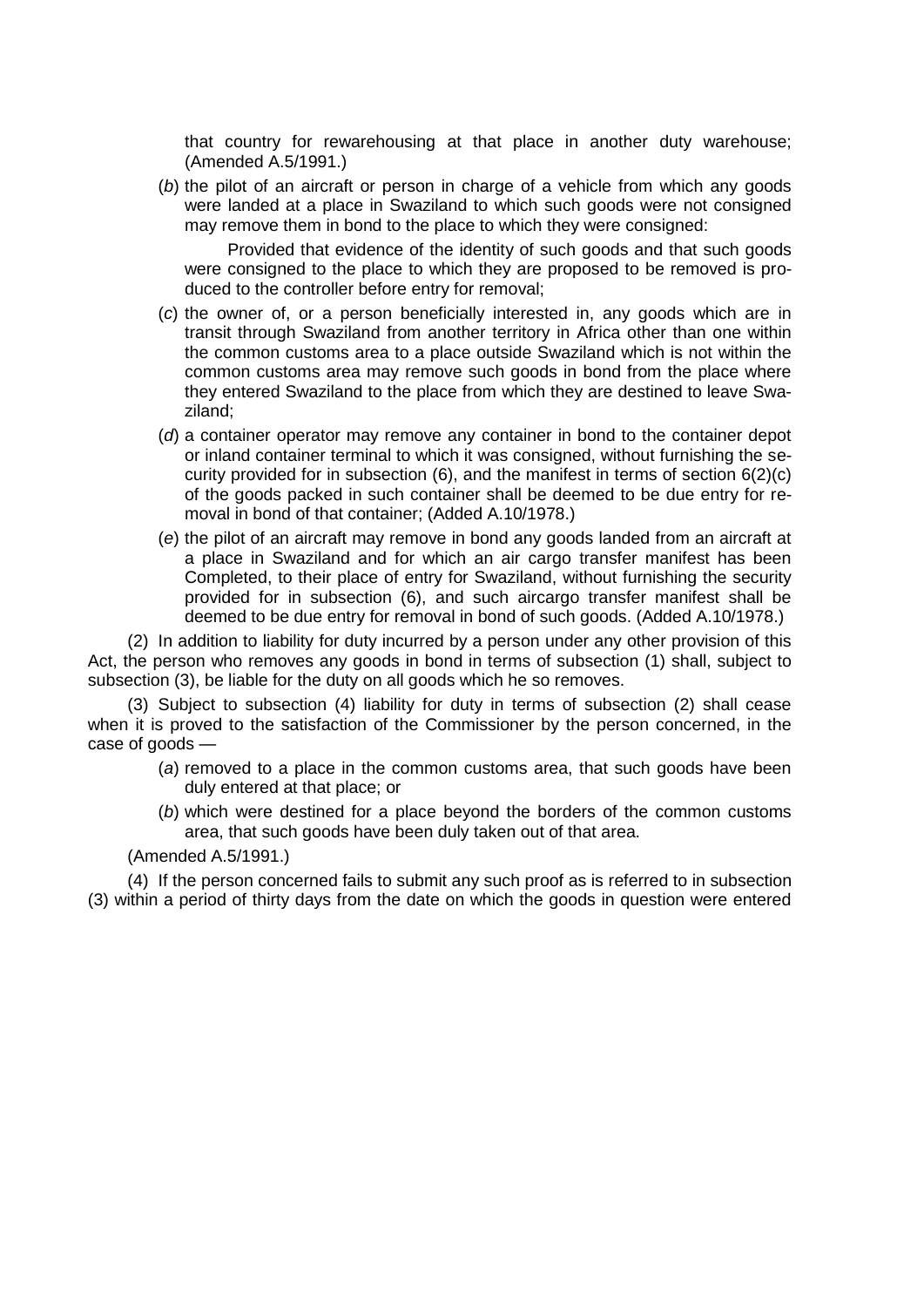for removal in bond, he shall upon demand by the secretary forthwith pay the duty due on such goods. (Amended a.10/1978.)

(5) No goods shall be removed in bond under this section from the place where they were landed in Swaziland or where they entered Swaziland until they have been entered for removal in bond and such entry shall be deemed to be due entry in respect of such goods at that place for the purposes of this Act.

(6) No entry for removal in bond shall be tendered by or may be accepted from a person who has not furnished such security as the Commissioner may require and the Commissioner may at any time require that the form, nature or amount of such security shall be altered in such manner as he may determine.

(7) The removal in bond of goods shall be subject to any regulations and such conditions as the Commissioner may impose in respect of such goods or any class or kind of such goods or goods removed in circumstances specified by him and the Commissioner may refuse to accept bills of entry for the removal in bond of goods from a remover who has persistently failed to comply with such regulation, or conditions or who has committed an offence referred to in section 80.

(8) Goods removed in bond shall not be delivered or removed from the control of the department at the place of destination in Swaziland except upon due entry according to the first account taken of such goods on landing or on entry for removal in bond thereof or according to the contents of the packages containing such goods as reflected on the invoice issued by the supplier in respect of such goods, and payment of any duty due, including, subject to section 75(19), any duty due on any deficiency.

(9) The Commissioner may refuse the removal in bond of goods in respect of which this Act has not been complied with or which are liable to forfeiture.

(10)The Government or any officer shall not be liable for any loss or damage of whatever nature to any goods removed in bond or for any loss or damage sustained by reason of wrong removal or delivery, unless it is shown that such loss or damage was caused by the recklessness or wilful misconduct of such officer.

(11)Notwithstanding this section the Commissioner may, subject to such conditions as he may impose in respect of goods in transit through Swaziland from any other territory in Africa to any destination outside Swaziland, or any class or kind of such goods or any such goods removed in bond in circumstances specified by him, allow them to be entered for removal in bond at a place other than the place where they entered Swaziland.

(12)The Commissioner may determine the roads and routes and the means of carriage of any goods or any class or kind of goods removed in bond or any such goods carried in circumstances specified by him.

(13)No person shall, without the permission of the Commissioner, divert any goods removed in bond to a destination other than the destination declared on entry for removal in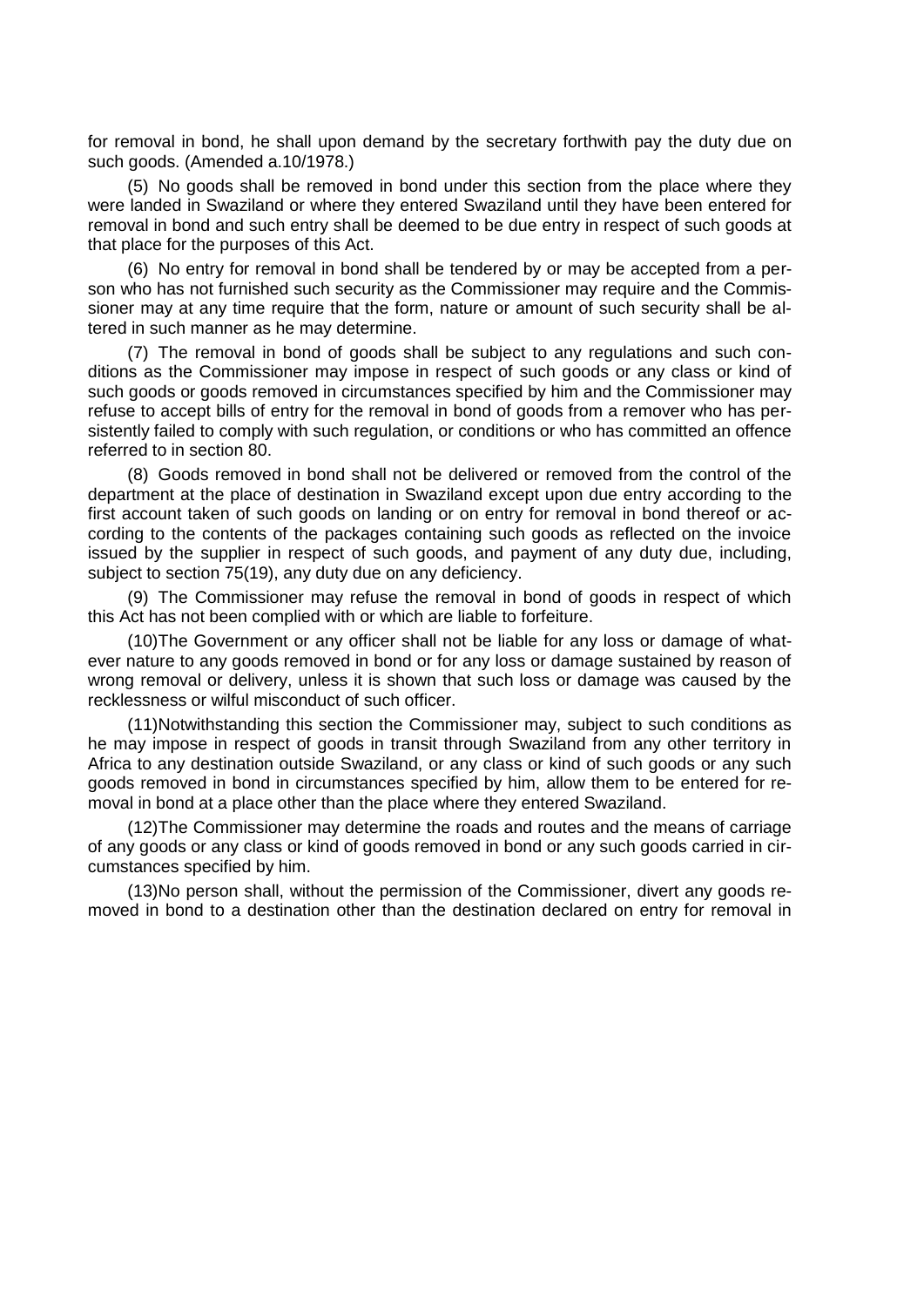bond or deliver such goods or cause them to be delivered in Swaziland except into the control of the department at the place of destination.

(14)The Commissioner may specify the particulars to be reflected on the entry for removal in bond and the documents to be produced by the remover upon entry for removal in bond in respect of any goods or any class or kind of goods removed in bond or any such goods removed in circumstances or to a destination specified by him.

### *Exportation of goods from duty warehouse.*

16*bis* (1) Notwithstanding any liability for duty incurred thereby by any person in terms of any other provision of this Act, any person who exports any goods from a duty warehouse to any place outside the common customs area shall, subject to the provisions of subsection (2), be liable for the duty on all goods which he so exports.

(2) Subject to subsection (3), any liability for duty in terms of subsection (1) shall cease when it is proved to the satisfaction of the Commissioner by the exporter that the said goods have been duly taken out of the common customs area.

(3) If the exporter fails to submit any such proof as is referred to in subsection (2) within a period of 30 days from the date on which the goods concerned were entered for export, he shall upon demand by the Commissioner forthwith pay the duty due on those goods.

(4) No goods shall be exported in terms of this section until they have been entered for export.

(5) No such entry for export shall be tendered by or may be accepted from a person who has not furnished such security as the Commissioner may require, and the Commissioner may at any time require that the form, nature or amount of that security be altered in such manner as he may determine.

(6) The said exportation of goods shall be subject to the regulations and such conditions as the Commissioner may impose in respect of the goods concerned or any class or kind of those goods or those goods exported in circumstances specified by him, and the Commissioner may refuse to accept bills of entry for the said exportation of goods from an exporter who has persistently failed to comply with the said regulations or conditions or who has committed an offence referred to in section 80.

(7) The Commissioner may refuse the said exportation of goods in respect of which a provision of this Act has not been complied with or which are liable to forfeiture.

(8) The Commissioner may determine the roads and routes and the means of carriage of any goods so exported or any class or kind of those goods or any such goods carried in circumstances specified by him.

(9) No person shall, without the permission of the Commissioner, divert any goods so exported to a destination other than the destination declared on entry for exportation.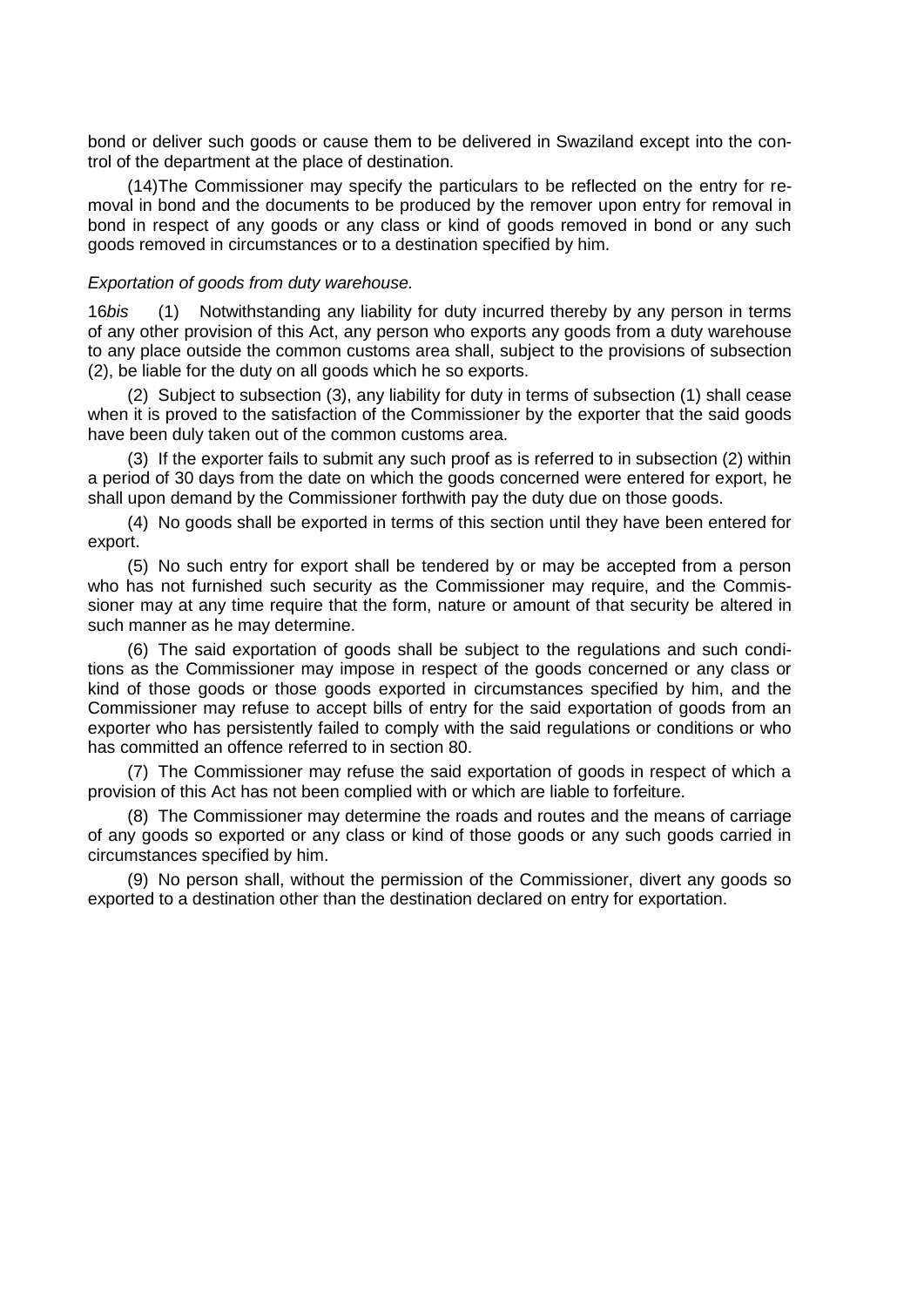(10)The Commissioner may specify the documents to be produced by the exporter upon entry for exportation in respect of any goods so exported or any class or kind of those goods or any such goods exported in circumstances or to a destination specified by him. (Added A.5/1991.)

#### PART IV

### DUTY WAREHOUSE — STORAGE AND MANUFACTURE OF GOODS IN DUTY WAREHOUSE

#### *Duty warehouse*.

17. (1) The Commissioner may license duty warehouses established at any place appointed for that purpose under this Act, and approved by him for the storage of such dutiable imported or such dutiable locally produced goods or for the manufacture of such dutiable goods from such imported or such locally produced materials or such imported and such locally produced materials as he may approve in respect of each such warehouse.

(2) Such duty warehouses may be licensed either for the storage of dutiable goods or for the manufacture of dutiable goods, but the Commissioner may license a duty storage warehouse and a duty manufacturing warehouse on the same premises provided they are separated in a manner approved by him.

(3) The controller may, in addition to any lock used by a licensee, cause any duty warehouse to be locked with a Government lock for such period as he deems fit, and no person shall remove or break such lock or enter such warehouse or remove any goods therefrom while it is so locked without the permission of the controller.

(4) The controller may at any time take stock of the goods in any duty warehouse and duty shall, subject to section 18(8), forthwith be paid upon any deficiency.

(5) If the stock is found to be greater than the quantity which should be in such duty warehouse, the excess shall, subject to section 75(19) be debited to stock and the duty thereon paid on entry for home consumption.

(6) The Government or any officer shall in no case be liable for any loss or damage of whatever nature to any goods in a duty warehouse or for any loss or damage sustained by reason of any wrong delivery of such goods unless it is shown that such loss or damage was caused by the recklessness or wilful misconduct of such officer.

(7) In addition to any liability for duty incurred by any person under this Act, the licensee of a duty warehouse shall, subject to subsection (8), be liable for the duty on all goods stored or manufactured in such warehouse from the time of their receipt into such warehouse or the time of their manufacture in such warehouse, as the case may be.

(8) Subject to subsection (9), any liability for duty under subsection (7) shall cease when it is proved to the satisfaction of the Commissioner by the licensee concerned that the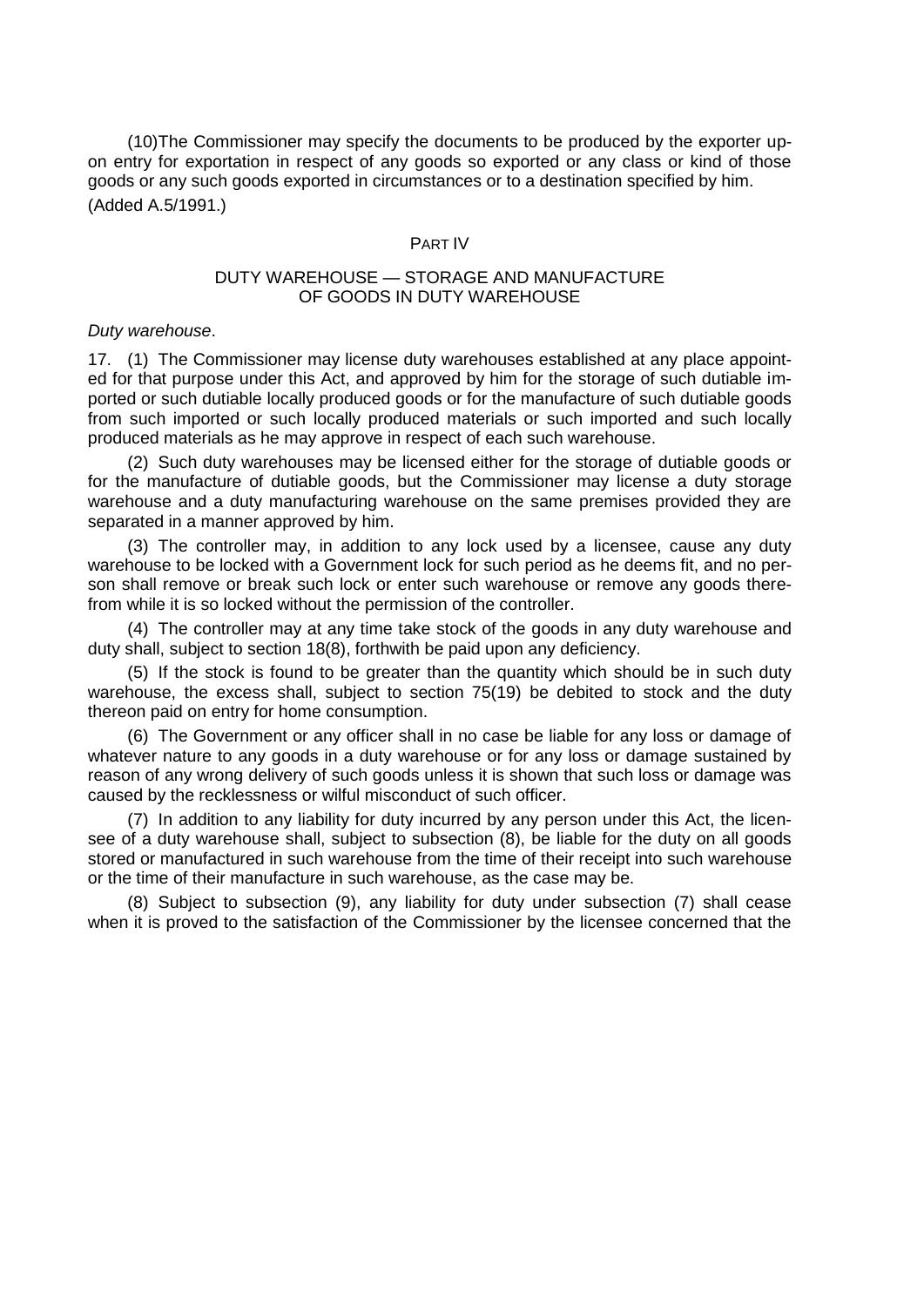goods in question have been duly entered under section 18(6) and have been delivered or exported in terms of such entry.

(9) If the licensee concerned fails to submit any proof required by subsection (8) in respect of goods in the duty warehouse in question within the period specified in any regulations for which goods of that class or kind may be stored or kept in a duty warehouse or if the licensee commits an offence under this Act in respect of any goods stored or kept in such warehouse he shall upon demand by the Commissioner forthwith pay the duty due on such goods.

### *Goods in duty warehouse*.

18. (1) Any dutiable imported or dutiable locally produced goods and any beverages produced from excisable spirits in pursuance of any permission granted under section 29(2) being goods or beverages of a class or kind approved by the Commissioner in respect of each duty warehouse, may be entered for storage in a duty warehouse with deferment of payment of duty and no such goods or beverages shall be removed to or placed in a duty warehouse until they have been so entered.

(2) Such entry shall, for the purpose of this Act, be deemed to be due entry in respect of such goods at the place of importation or manufacture.

Upon the entry and landing of imported goods for storage in or the transfer of dutiable locally produced goods to a customs and excise warehouse or the transfer of dutiable manufactured goods from a customs and excise manufacturing warehouse to a customs and excise storage warehouse, the licensee of any such warehouse in which such goods are stored or to which such goods are so transferred shall take and record an accurate account of such goods, which shall include, subject to any deduction that may be allowed under section 75(18), the debiting to stock of any excess found on receipt of such goods at such warehouse.

(*b*) The said licensee shall immediately upon the receipt of such goods report to the Controller any such excess so found.

## (Amended A.2/1985.)

(4) Subject to section 75(19) and subsection (8) no allowance for loss or diminution of any nature which occurs while goods are being transported to or kept in such warehouse or transported from one warehouse to another or removed in bond shall be allowed.

(5) Goods on which no duty is payable and of a class or kind approved by the Commissioner in respect of each warehouse may, subject to such conditions and to the keeping of such records as the Commissioner may in each case determine, without entry be taken into a duty warehouse for the purpose of being used in the manufacture of or in conjunction with dutiable goods.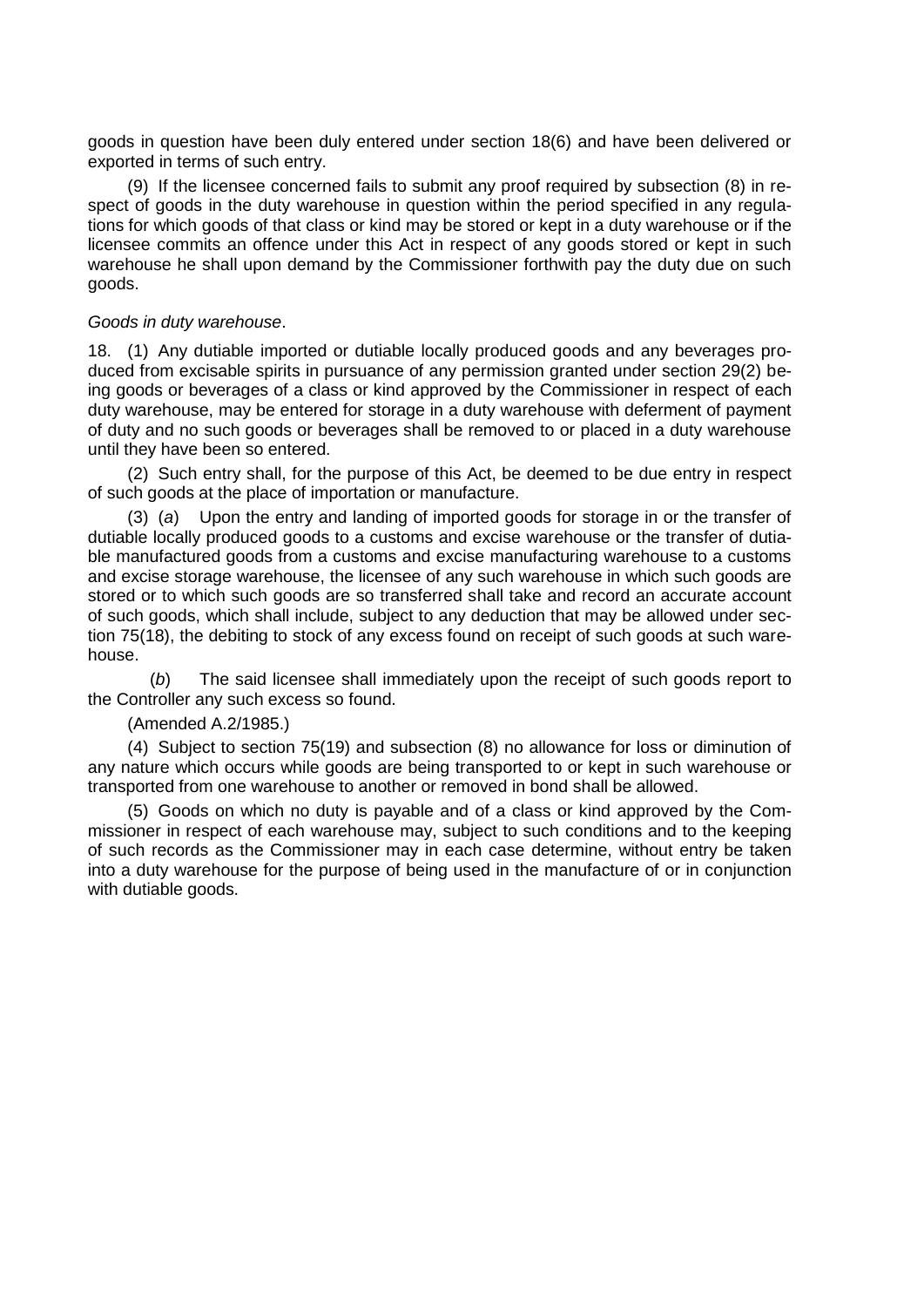(6) No goods which have been stored or manufactured in a duty warehouse shall be taken to or delivered from it except in accordance with any regulation and upon due entry for one or other of the following purposes:

- (*a*) home consumption and payment of any duty due on them;
- (*b*) rewarehousing in another duty warehouse or removal in bond as provided in section 16; (Amended A.5/1991.)
- (*c*) (Repealed A.5/1991.)
- (*d*) export from a duty warehouse, including the supply as stores for aircraft destined for a place outside the common customs area.

(7) No person shall, without the permission of the Commissioner, divert any goods entered for removal from or delivery to a duty warehouse, except goods entered for payment of the duty due thereon, to a destination other than the destination declared on entry of such goods or deliver or cause such goods to be delivered in Swaziland except in accordance with this Act.

(8) The duty on any deficiency in a duty warehouse shall be paid forthwith on demand after detection of such deficiency:

Provided that in the case of goods manufactured in any duty manufacturing warehouse or in the case of goods in the process of manufacture and removal from one duty manufacturing warehouse to another such warehouse, the Commissioner may, subject to section 33(3), allow working, pumping, handling, processing and similar losses and losses due to natural causes, between the time when the liability for duty first arises and the time of removal of such goods from the warehouse in which the goods are so manufactured or in which that process of manufacture is completed, to the extent specified in Schedule No. 4, 6, or 7, if he is satisfied that no part of such loss was wilfully or negligently caused.

(9) Goods packed for retail sale shall not be entered for storage in a storage warehouse unless they are packed in outer containers normally used in the wholesale trade in respect of such goods.

(10)(Repealed A.2/1985.)

### *Special duty warehouse*.

19. (1) The Commissioner may, subject to such conditions as he may in each case impose, license at any place in Swaziland special duty warehouses for such special purposes and for such period as he may specify, provided such security as he may require is furnished.

(2) Unless the Commissioner otherwise indicates when licensing a special duty warehouse for the storage or manufacture of goods, the provisions of this Act in respect of duty storage warehouses or duty manufacturing warehouses or the storage or manufacture of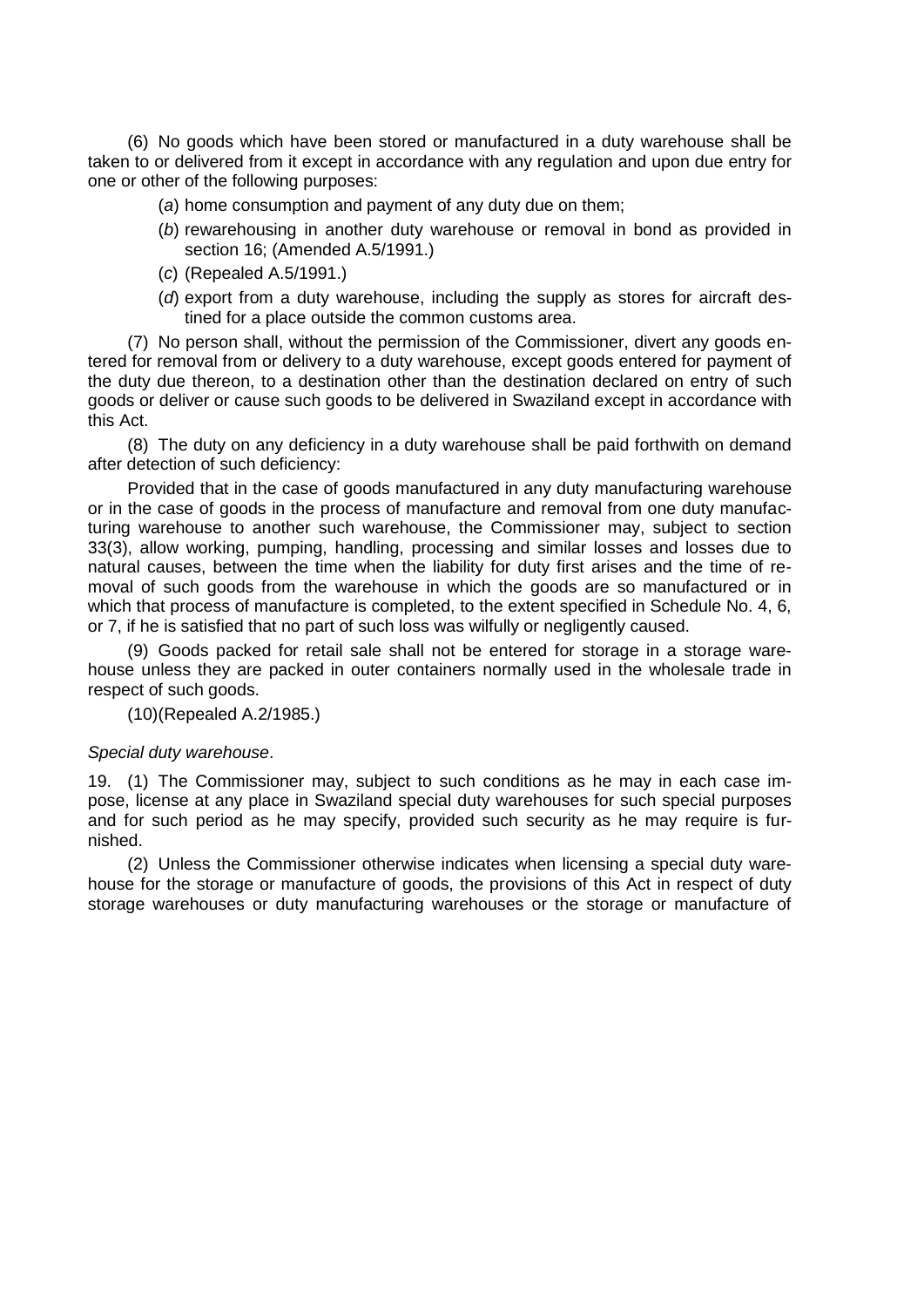goods in such warehouses shall apply to such special warehouse and to the storage or manufacture of goods therein, as the case may be.

### *Sample of goods in duty warehouse*.

20. The controller may, in accordance with the rules, permit samples of goods in a duty warehouse to be taken by the owner of such goods and may permit payment of duty thereon to be deferred until the goods from which such samples have been taken are entered for delivery from such warehouse for any purpose.

### *Storage or manufacture of prohibited goods*.

21. The Commissioner may allow the storage or manufacture in a duty warehouse of goods the import, manufacture or disposal of which is prohibited or restricted under any law, provided such goods are stored or manufactured in such warehouse only for export or supply as stores for aircraft destined for places outside the common customs area.

### *Aircraft stores consumed in the common customs area*.

22. If any goods taken from a duty warehouse under section 18(6) as stores aboard an aircraft destined for a place outside the common customs area, or goods shipped as stores for such aircraft outside Swaziland, are consumed, sold or disposed of on such aircraft at any place in the common customs area when the aircraft is not airborne or on the aircraft on a flight between any places in the common customs area, the pilot of such aircraft shall be liable for the duty on the goods so consumed, sold or disposed of and shall, upon demand by the Commissioner forthwith pay the duty due on such goods:

Provided that the Commissioner may by rule exempt any class or kind of stores or aircraft to which the circumstances specified in such rule apply from any provision of this section.

### (Amended A.5/1991.)

## *Sorting*, *packing*, *etc*. *in duty storage warehouse*.

23. Subject to this Act, the Commissioner may permit the licensee of a duty storage warehouse or the owner of any goods in such warehouse to sort, separate, pack or re-pack any goods in such warehouse and to make such alterations therein or such arrangements as may be necessary for the preservation of such goods or for the sale, export or other lawful disposal thereof.

### *Transfer of ownership of warehoused goods*.

24. (1) Except with prior permission of the Commissioner —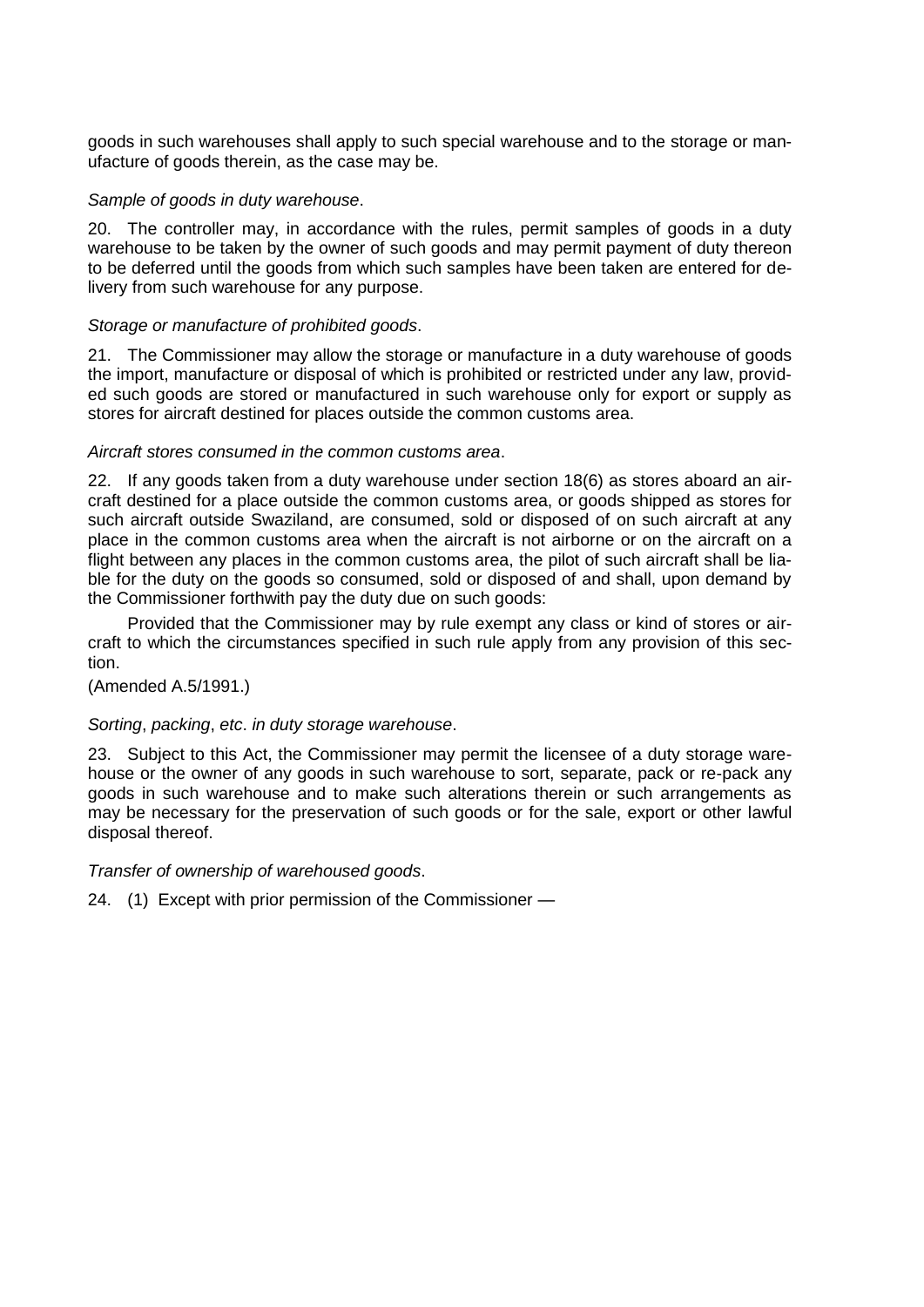- (*a*) the owner of any dutiable goods in a customs and excise warehouse may not enter into any agreement whereby —
	- (i) his ownership of such goods is transferred to any other person;
	- (ii) such goods are pledged or otherwise hypothecated in favour of any other person;
- (*b*) any person in whose favour goods referred to in paragraph (*a*) have been pledged or hypothecated may not enter into any agreement whereby any rights obtained by him by virtue of such pledge or hypothecation are ceded to any other person.

(2) Any agreement entered into contrary to subsection (1) shall for the purposes of this Act be deemed to be null and void.

(Amended A.11/1988.)

### *Special provisions in respect of duty manufacturing warehouse*.

25. (1) Subject to this Act, goods liable to excise duty or sales duty may not be manufactured except under this section and except in a duty manufacturing warehouse licensed under this Act.

(2) Notwithstanding subsection (1) spirits distilled by agricultural distillers shall be excluded from the requirement of manufacture in a duty manufacturing warehouse.

(3) Notwithstanding subsection (1) excisable or sales duty goods may with the permission of the Commissioner be manufactured in a special duty warehouse licensed under section 19.

(4) Subject to this Act, the Commissioner may, on such conditions as he may impose, permit the manufacture under this Part of any goods in any duty manufacturing warehouse if any of the goods used in the manufacture are liable to duty or if the goods so manufactured are dutiable.

(5) Any dutiable goods brought into and intended for use in a duty manufacturing warehouse in the manufacture of goods liable to excise duty or sales duty shall be entered for home consumption and any duty due thereon shall be paid prior to such use.

(6) No goods shall be manufactured in a duty manufacturing warehouse until all the premises and plant intended for use in connexion with such manufacture and the purpose for which they are to be used have been approved by and registered with the Commissioner.

(7) Plans of the premises and plant to be used in connexion with such manufacture and of the location of the plant on such premises and particulars of any identifying numbers or marks on any plant shall be submitted to the controller before the commencement of manufacture and no alteration to such premises or plant shall be made without the prior permission of the Commissioner.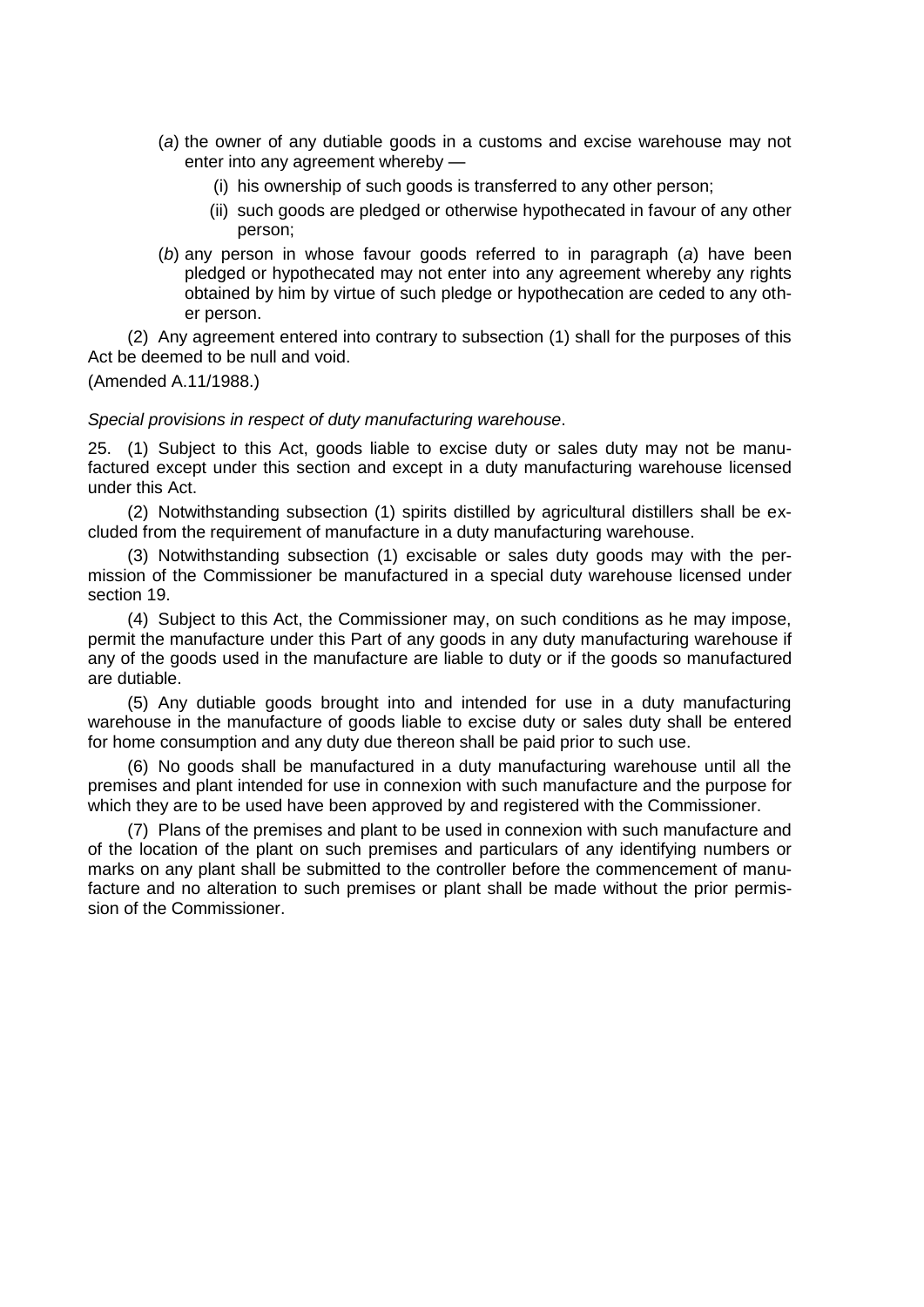(8) All operations in duty manufacturing warehouses shall be subject to supervision by officers.

(9) Every licensee of a duty manufacturing warehouse shall, if required by the Commissioner, provide office accommodation and board and lodging to the satisfaction of the Commissioner, for any officer stationed at or visiting such warehouse for the purposes of this Act and any person providing such board and lodging shall be entitled to fair remuneration therefor.

(10)The controller may give written instructions to any licensee specifying in what part of the warehouse any process in the manufacture shall be carried on and any material for use in manufacture and manufactured goods, respectively, shall be kept.

(11)No licensee shall, without the written permission of the Commissioner, in a duty manufacturing warehouse carry on any business except that for which the warehouse is licensed and the premises and plant are registered.

(12)No person shall, except with the written permission of the Commissioner —

- (*a*) use premises or plant required to be registered in terms of this Part for any purpose other than that detailed in such registration;
- (*b*) effect any alteration to any structure on such premises or to any such plant;
- (*c*) bring into or have in such premises any plant other than that detailed in such registration or remove any plant from such premises; or
- (*d*) place below the surface of the ground any pipe or tube for conveying any material or product in a warehouse unless such pipe or tube is enclosed in casing capable of being easily opened so that the pipe or tube is exposed to view.

(13)The Commissioner may by rule prescribe the days on which, and the hours during which, any or all of the operations in a duty manufacturing warehouse (including the removal of goods) shall be carried out.

(14)No distilling operation shall be commenced until the whole or any part of the distilling system or plant, as the Commissioner may require, has at the expense of the licensee been provided with fittings and requirements to permit of the insertion or affixing of customs, excise and sales duty meters, gauges, rods, locks and seals according to any regulations and to the satisfaction of the Commissioner for the purpose of securing such system or plant, and until such system or plant has been duly secured by a controller.

(15)If a meter, rod, lock or fitting is tampered with or damaged, or if a pipe, cock, fastening or fitting connected with a still or vessel is pierced or damaged, the licensee shall forthwith repair or renew it to the satisfaction of the controller, or any officer may effect the repair or renewal at the expense of the licensee.

(16)If any such tampering, damage or piercing has been directly or indirectly caused by the wilful act or by the neglect or with the connivance of the licensee or his employee, such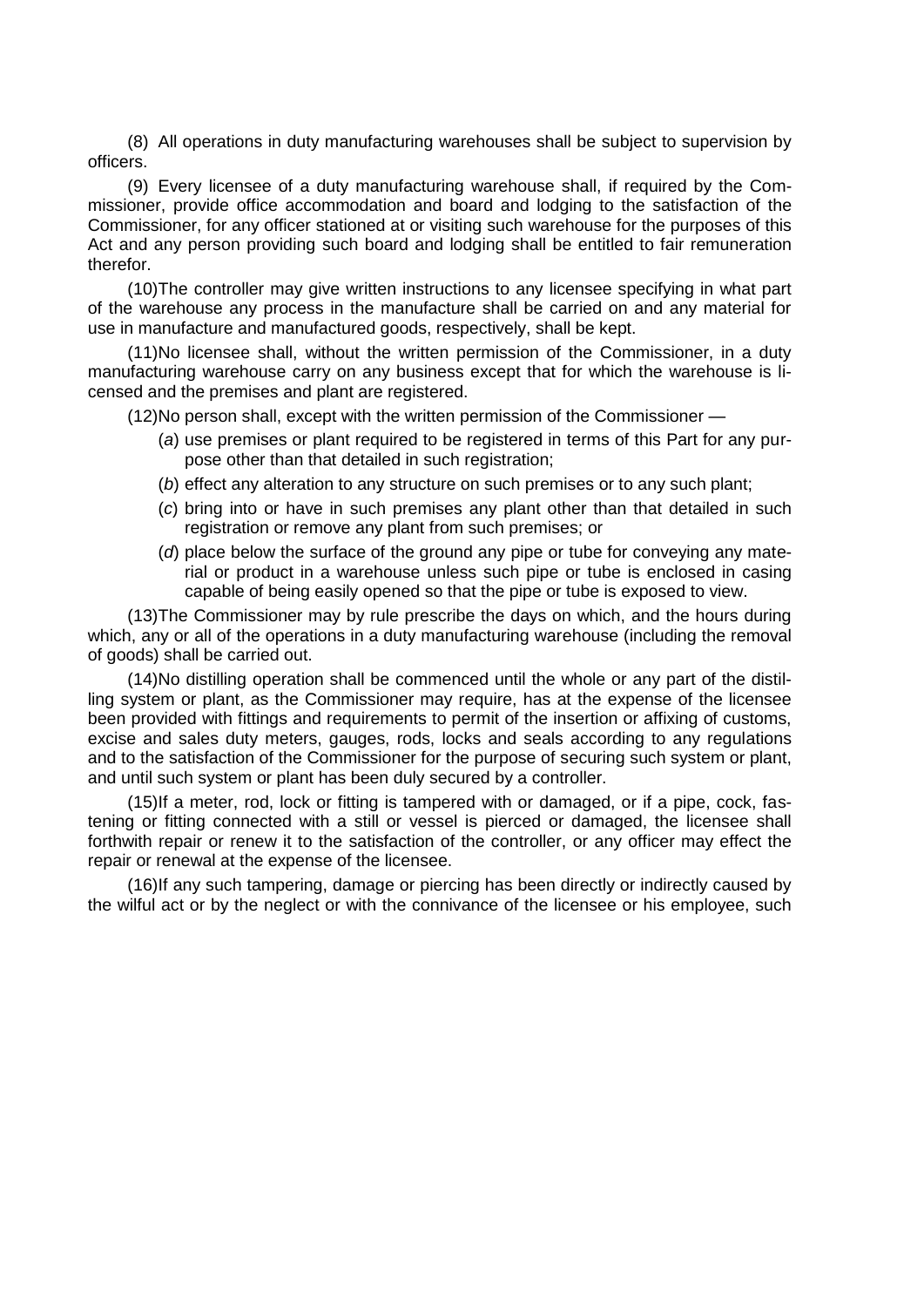licensee in addition to liability for the cost of the repair or renewal shall be guilty of an offence and the burden of proving that any such tampering, damage or piercing was not so caused shall rest upon the licensee.

(17)The Commissioner may, subject to such conditions as he may impose, exempt the manufacture of any class or kind of goods from any provision of this section.

### *Ascertaining quantity of spirits by weighing*.

26. (1) The quantity of spirits in any container maybe calculated by weighing or gauging.

(2) In ascertaining the quantity of spirits by weighing, the tables prescribed in the regulations shall be used and the quantity ascertained in accordance with the said tables shall be deemed to be the true quantity of spirits for the purposes of this Act.

### *Classification of spirits*.

27. No spirits distilled in Swaziland shall, for the purposes of this Act, be classed as being spirits of the product of the vine until such spirits have been so certified by the controller, and spirits not so certified shall be deemed to be spirits other than of the product of the vine.

### *Control of the use of spirits for certain purposes*.

28. (1) No person shall use spirits, distilled from the product of the vine, in the manufacture of alcoholic beverages unless such spirits have been certified by the Minister to be suitable for such use:

Provided that if the Minister declines to certify spirits as suitable for such use the manufacturer may re-distil such spirits or treat them by any method approved by the Minister who may in his discretion certify such spirits as suitable for use in the manufacture of alcoholic beverages.

(2) The blending of brandy and the production from spirits of any other beverage or any other non-excisable goods shall be subject to such supervision by an officer as the Commissioner may in each case consider necessary.

(3) Subsection (1) shall not apply to an agricultural distiller or a wine grower who manufactures alcoholic beverages under this Act for his private use.

### *Entry of spirits for use in manufacture*.

29. (1) Spirits which have not been entered for home consumption shall not be used in the production of beverages or other non-excisable goods.

(2) The Commissioner may, on such conditions as he may in each case impose, permit the use of spirits which have been entered for home consumption in the production of beverages in a duty storage warehouse and may, without prejudice to section 104, permit pay-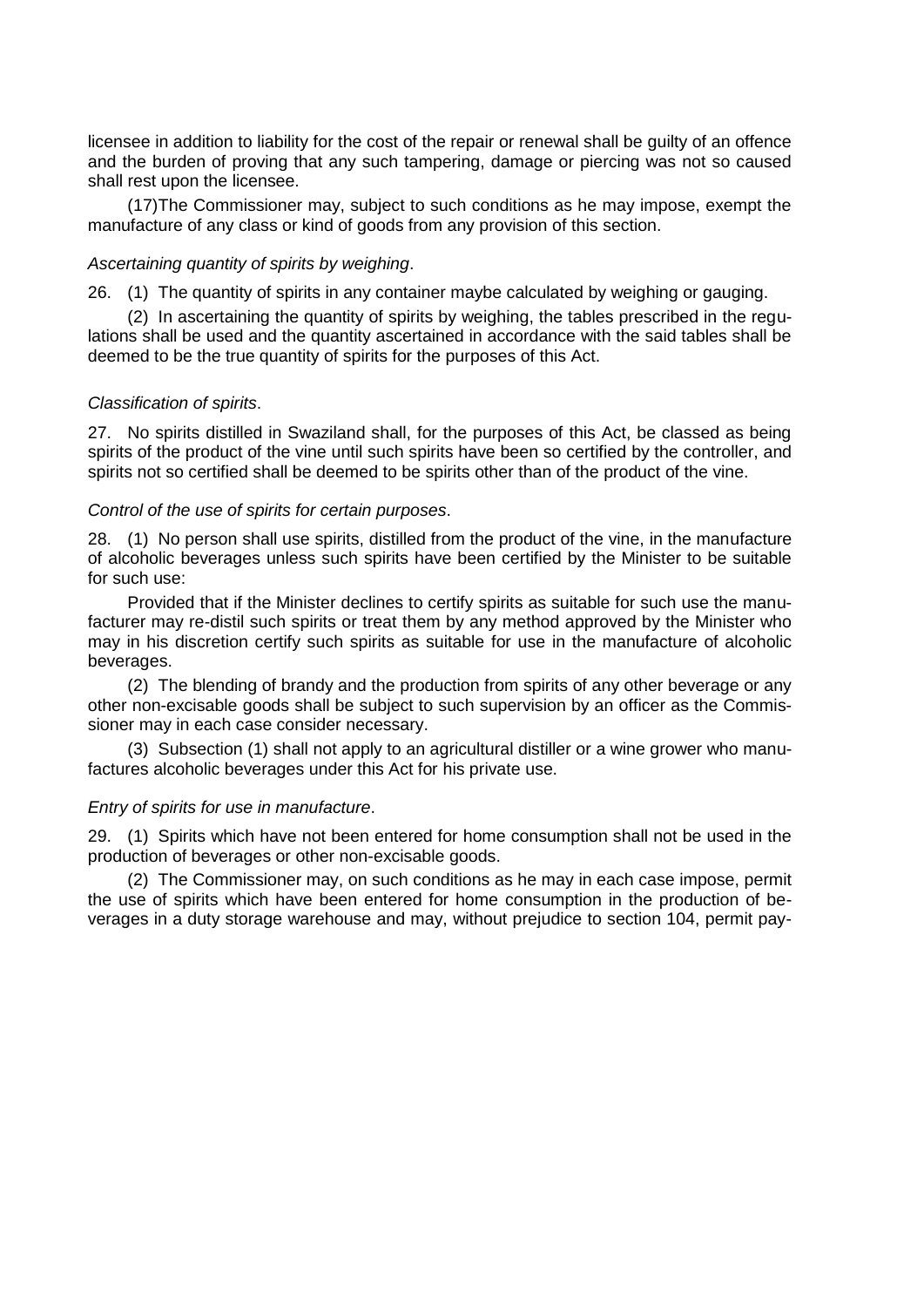ment of the duty on any such spirits used in the production of beverages in any such warehouse to be deferred until the beverages are delivered from such warehouse.

(3) No person shall, without the permission of the Commissioner, re-distil spirits which. have been entered for home consumption, and any such permission may be granted subject to such conditions as he may impose.

(4) Beverages or other non-excisable goods produced in contravention of subsection (1) and any spirits re-destilled in contravention of subsection (3) shall be liable to forfeiture.

#### *Ascertaining strength of spirits*.

30. The strength of any spirits or spirituous preparations shall, for duty purposes, be ascertained in the manner prescribed by the Commissioner. (Amended A.7/1981.)

#### *Requirements in respect of still*.

31. Subject to section 63, no person shall distil spirits in a still which does not comply with the regulations as to capacity and construction:

Provided that the Commissioner may exempt any still used for any purpose other than the manufacture of potable spirits from any such requirements for such period and on such conditions as he thinks fit.

#### *Special provisions regarding spirits manufactured by agricultural distiller*.

32. (1) The manufacture of spirits by an agricultural distiller shall be subject to such supervision by an officer as the Commissioner may in each case consider necessary.

(2) An allowance may be made for natural waste and evaporation on all spirits of his own distillation stored by an agricultural distiller on his farm to the extent specified in Schedule No. 6 if the Commissioner is satisfied that no part of the loss was wilfully or negligently caused.

(3) No agricultural distiller shall use his still for distilling spirits from any material other than produce grown on the farm of which he is the owner or occupier and which is of a kind prescribed by regulation in respect of the class of agricultural distiller to which he belongs.

(4) Subject to this Act and any other law relating to liquor, section 18(6) shall *mutatis mutandis* apply in respect of spirits manufactured from grapes by any class of agricultural distiller specified by the Minister by regulation, and for that purpose a reference in section 18(6) to a duty warehouse shall be deemed to be a reference to the farm on which spirits are manufactured.

(5) Spirits manufactured by an agricultural distiller from any prescribed fruits other than grapes shall be solely for his private use on the farm where such fruit was produced and such spirits were manufactured.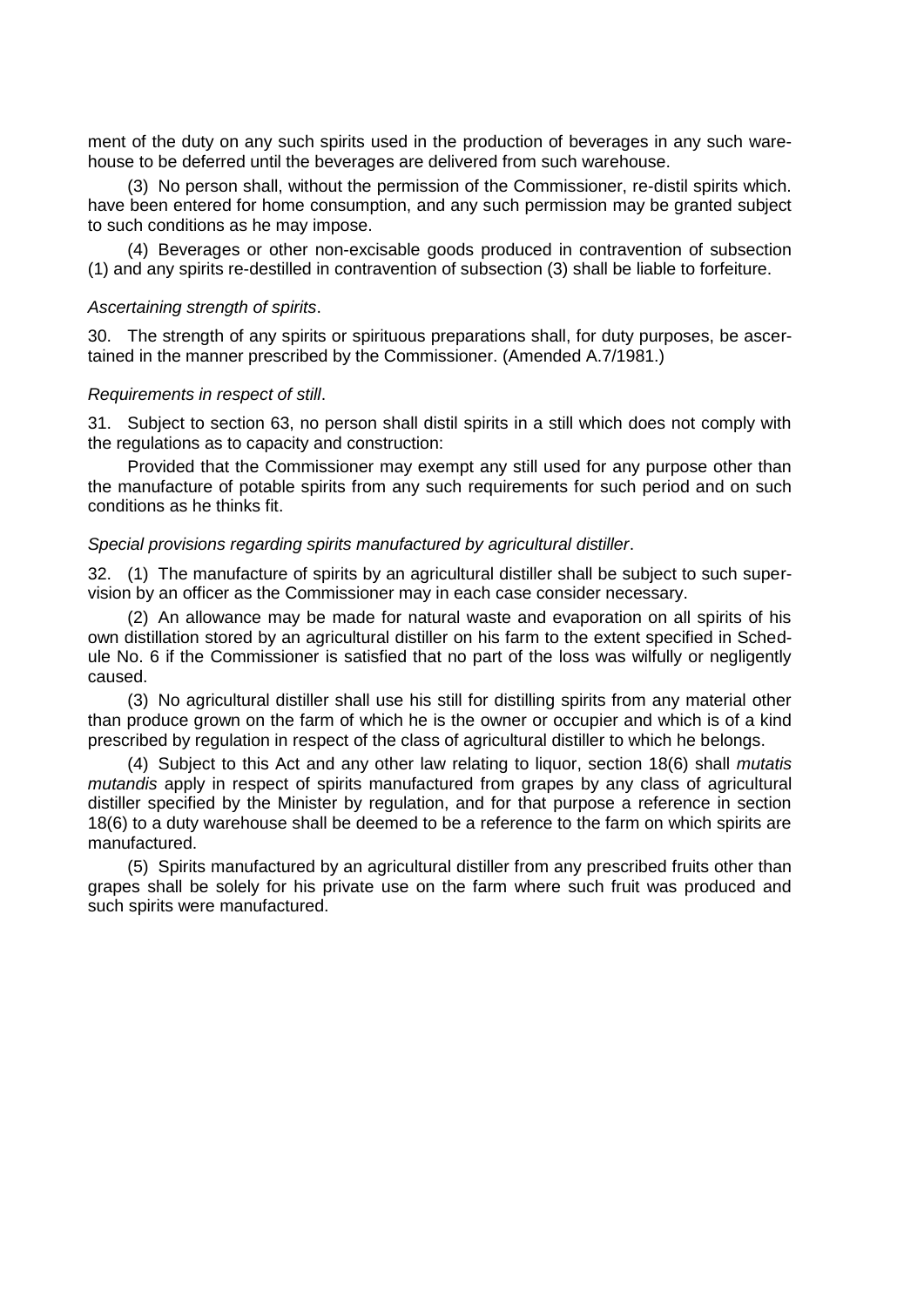(6) Notwithstanding subsection (5), the Commissioner may allow spirits so manufactured to be used or disposed of in such circumstances and at such places as he may deem fit and subject to such conditions as he may impose in each case. (Added A.5/1991.)

### *Special provisions regarding wine*.

33. (1) The Commissioner may, subject to such conditions as he may impose in each case, license the premises of a wine grower, wine growers" co-operative agricultural society, or a person who holds a licence under any law to deal in wine in wholesale quantities, as a special duty warehouse for the purpose of manufacturing wine.

(2) Special warehouses licensed under this subsection shall, for the purposes of this Part, be deemed to be duty manufacturing warehouses.

(3) Where wine is manufactured in a duty warehouse the Minister may by regulation prescribe a fixed allowance in respect of working and processing losses and losses due to natural causes which shall be granted in lieu of the allowance in respect of those losses under section 18(8).

### *Special provisions regarding beer*.

34. (1) If the relative density before fermentation of any worts to be used in the manufacture of beer in Swaziland in the collecting or fermenting vessels in a duty manufacturing warehouse exceeds by more than two per cent the relative density which should, according to the manufacturing records of the manufacturer be the relative density of such worts, such manufacturer shall be guilty of an offence. (Amended A.5/1991.)

(2) Bates" saccharometer and tables shall be used to ascertain the relative density of worts, and 1º of relative density shall be taken to be equal to one thousandth part of the relative density of distilled water at 15,6º Celsius. (Amended A.5/1991.)

(3) When fermentation has commenced in any worts so that the original relative density cannot be ascertained by the prescribed saccharometer, such relative density shall be determined in accordance with any regulations. (Amended A.5/1991.)

(4) A manufacturer shall, in respect of beer manufactured by him in Swaziland, register with the Commissioner the name under which such beer will be sold or disposed of for home consumption together with the number of the sub-item of tariff item 104.10 of Part 2 of Schedule No. 1 which will apply in respect of beer so sold or disposed of under every such name, and no beer shall be sold or disposed of except under a name so registered. (Amended A.7/1981.)

(5) No beer shall be sold or disposed of by any manufacturer for home consumption except in a container which indicates the name of such beer, and any invoice or other document relating to such sale or disposal of such beer shall indicate its name. (Amended A.7/1981.)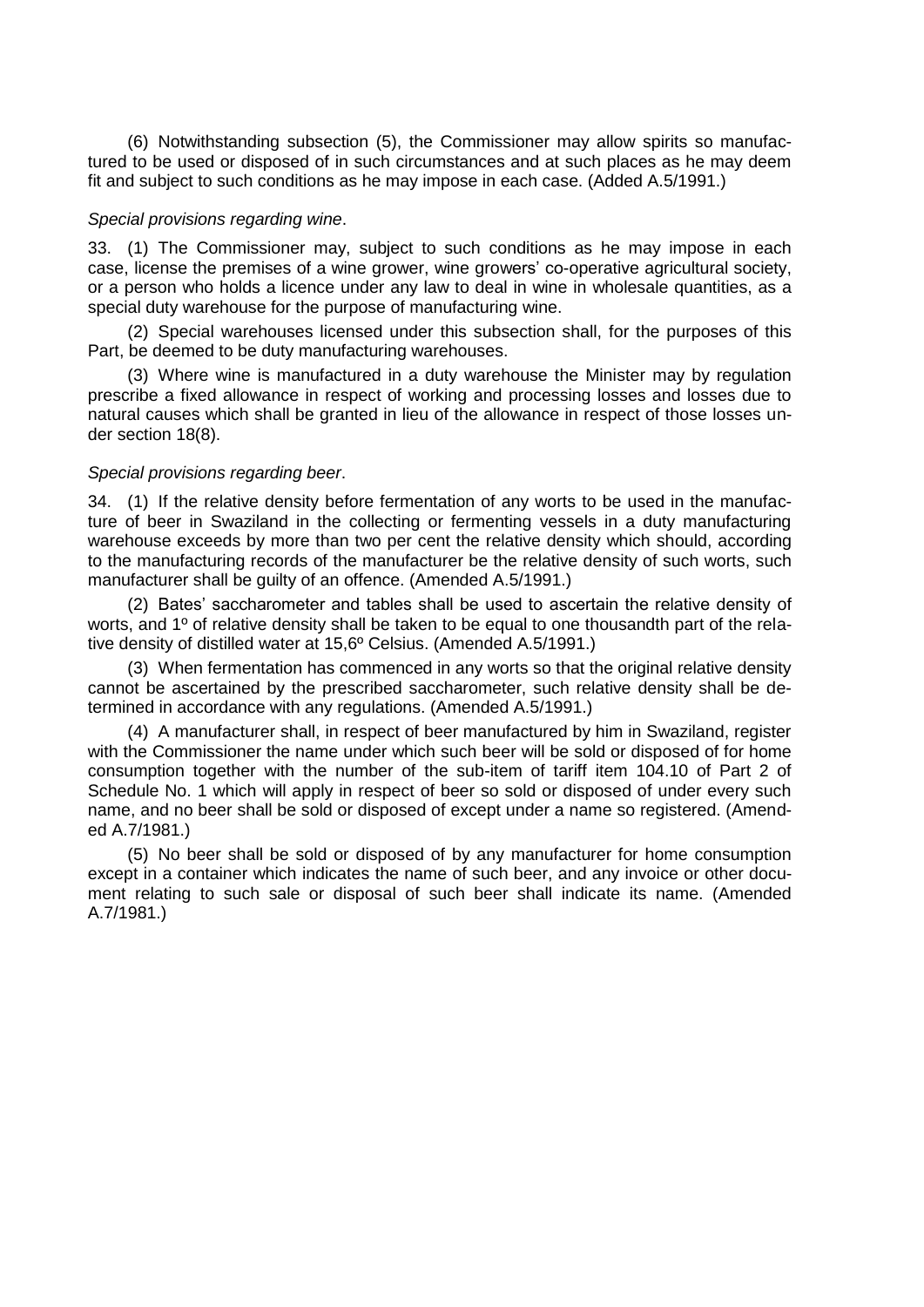(6) Any description on any container of beer bearing an indication of a name registered with the Commissioner shall be deemed to be a declaration for the purpose of assessment of duty.

(7) The Commissioner may exempt beer of any class or kind from any provision of subsections (4) and (5).

(8) If the relative density before fermentation of any beer in any container bearing an indication of a name registered with the Commissioner under this section is ascertained to be higher or lower than the relative density before fermentation specified in the sub item of tariff item 104.10 so registered in relation to beer of such name, the manufacturer is liable for duty on the full quantity of the brew or blend of brews of beer from which such container was filled, at the rate of duty applicable to beer of the same relative density before fermentation as that ascertained in respect of the contents of such container or to beer of the same relative density before fermentation as that registered in relation to the name on such container, whichever is the higher rate of duty. (Amended A.5/1991.)

(9) If the Commissioner is unable to establish the full quantity from the records of the manufacturer, he may determine a quantity which shall be deemed to be such full quantity.

(10)Any beer of any brew or blend of brews of beer referred to in subsection (9) and not delivered from the stocks of such manufacturer shall be liable to forfeiture.

*Special provisions in respect of manufacture of sales duty goods or goods specified in Section B of Part 2 of Schedule No. 1 and collection of sales duty or excise duty specified in Section B of Part 2 of Schedule No. 1.*

35. (1) Every manufacturer of sales duty goods or excisable goods specified in Section B of Part 2 of Schedule No. 1, every owner of sales duty goods or excisable goods specified in Section B of Part 2 of Schedule No. 1 manufactured for him partly or wholly from materials owned by such owner, and every dealer of a class designated by the Commissioner, in pearls, precious and semi-precious stones, precious metals, metals clad with precious metals or articles containing or manufactured of such pearls, precious and semi-precious stones, precious metals or metals clad with precious metals (excluding imitation jewellery), shall licence his premises as a special duty warehouse for sales duty purposes or for purposes of excise duty specified in Section B of Part 2 of Schedule No. 1 in terms of this Act. (Amended A.5/1991.)

(2) A manufacturer, owner or dealer referred to in subsection (1) shall not manufacture or deal in or with sales duty goods or excisable good specified in Section B of Part 2 of Schedule No. 1 unless he has licenced his premises as specified in the said subsection:

Provided that the Commissioner may to the extent he deems fit, and on conditions he may impose, exempt any manufacturer or owner from the requirements of this Act. (Amended A.5/1991.)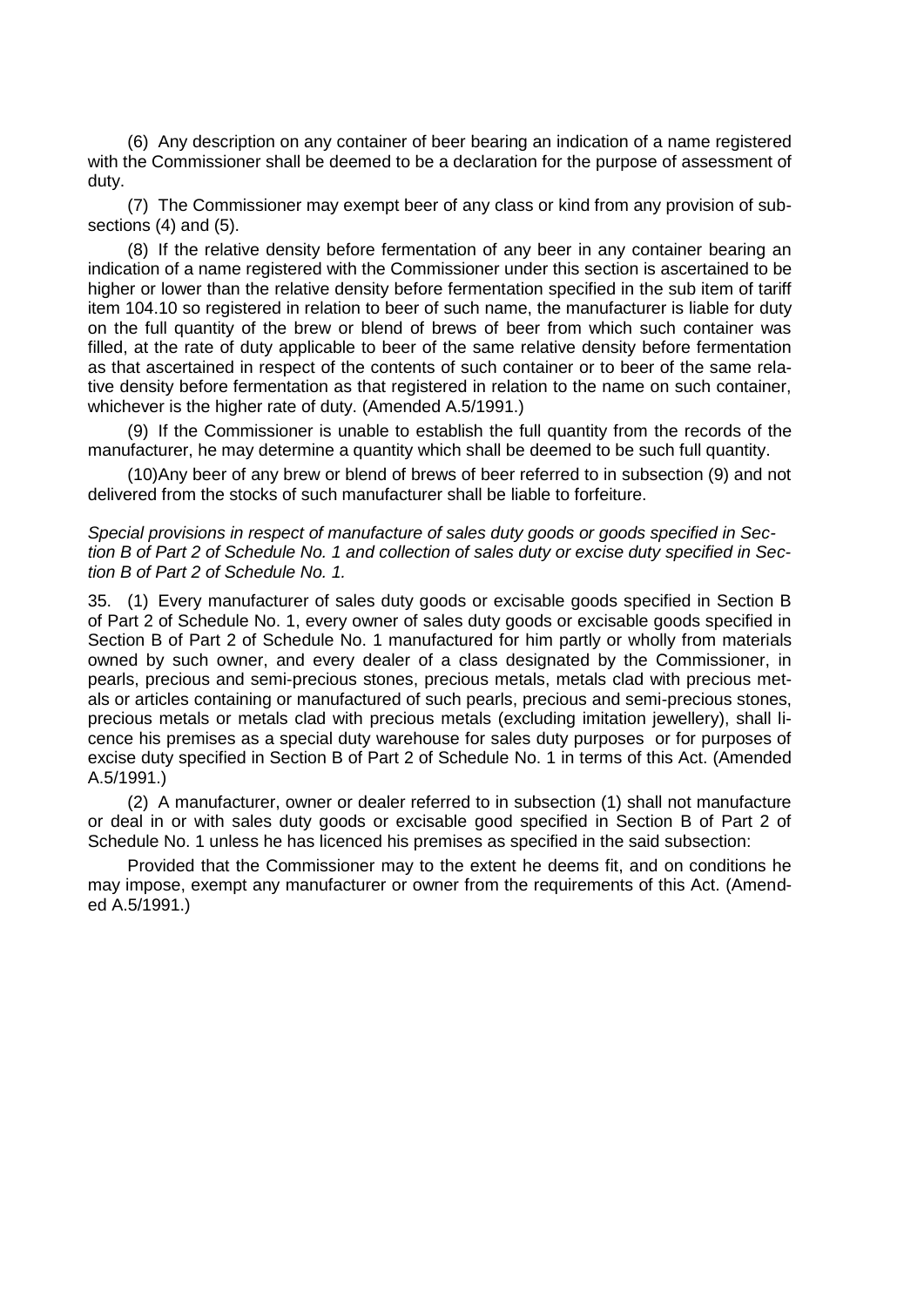- (3) Notwithstanding anything to the contrary in this Act
	- (*a*) where the value added by any process in the manufacture of sales duty goods or excisable good specified in Section B of Part 2 of Schedule No. 1 is, in the opinion of the Commissioner, low in relation to the manufacture selling price of such goods, or where any process in the manufacture of sales duty goods or excisable goods specified in Section B of Part 2 of the said Schedule presents in his opinion exceptional difficulties in the collection of sales duty or excise duty specified in Section B of Part 2 of the said Schedule in respect of such goods, the provisions of subsections (1) and (2) shall apply, and due entry of such goods shall be effected at such stage in the manufacture of the said goods as he may determine, and the processes which shall be deemed to be included for the purposes of calculating the value for sales duty purposes or for purposes of excise duty specified in Section B of Part 2 of the said Schedule of such goods shall be as determined by him;
	- (*b*) the Commissioner may, subject to such conditions as he may impose
		- (i) where the production and disposal of any sales duty goods or excisable goods specified in Section B of Part 2 of Schedule No. 1 are performed by different persons, or under circumstances rendering it expedient in his opinion to do so, issue one licence under this Act in respect of the premises of two or more persons concerned, and thereupon each such person shall be jointly and severally liable for the sales duty or excise duty specified in Section B of Part 2 of the said Schedule on all the sales duty goods or excisable goods specified in Section B of Part 2 of the said Schedule anyone paying, the other or others to be absolved *pro tanto*;
		- (ii) include in a special duty warehouse licence issued under this Act in respect of the premises of any manufacturer of sales duty goods or excisable goods specified in Section B of Part 2 of Schedule No. 1, any warehouse, depot, agency, branch or other storage place approved by the Commissioner and in which any such goods owned by such manufacturer are stored, and thereupon such goods shall, for the purposes of Act, be deemed to be in the licenced special duty warehouse of such manufacturer, and the licensee concerned shall be liable for compliance with the requirements of this Act including liability for the sales duty or excise duty specified in Section B of Part 2 of the said Schedule on such goods so stored;
		- (iii) and in such circumstances as he may deem expedient, license the premises of any dealer in sales duty goods or excisable goods specified in Section B of Part 2 of Schedule No. 1 as a special duty warehouse under the provisions of this Act, and thereupon such dealer shall comply with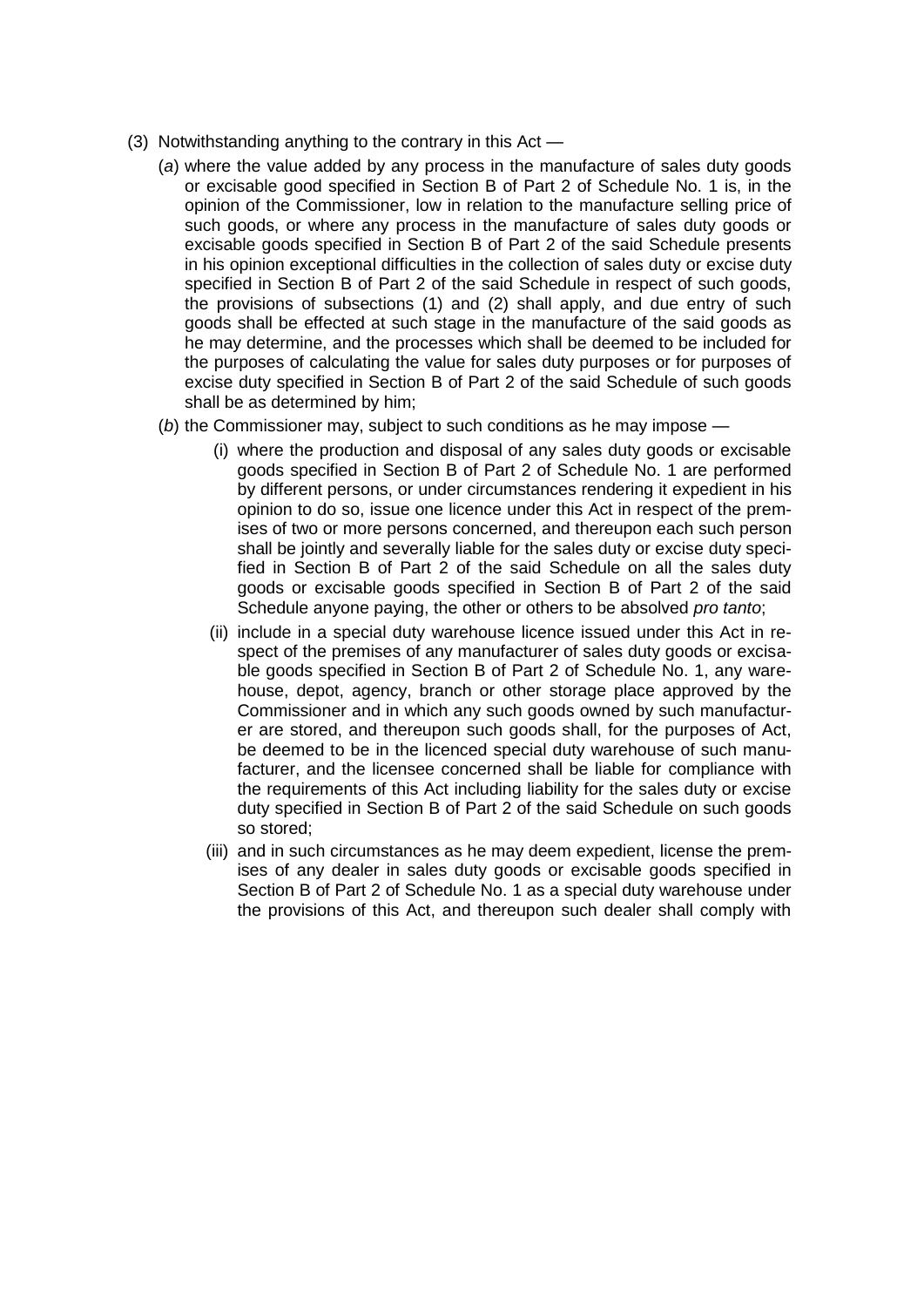the requirements of this Act relating to the collection of sales duty or excise duty specified in Section B of Part 2 of the said Schedule on such sales duty goods or excisable goods specified in Section B of Part 2 of the said Schedule as the Commissioner may determine, and such dealer shall be liable for the sales duty or excise duty specified in Section B of Part 2 of the said Schedule on such goods; and

(iv) make such temporary or permanent adjustment to the sales duty value of any sales duty goods or excise duty value of excisable goods specified in Section B of Part 2 of Schedule No. 1 as he may deem reasonable in circumstances which are in his opinion exceptional.

(4) Sales duty goods or excisable goods specified in Section B of Part 2 of Schedule No. 1 manufactured in Swaziland by a natural person for his own use and not for sale or disposal and in circumstances which in the opinion of the Commissioner do not constitute a business venture, may, subject to such conditions as he may impose be exempted from payment of sales duty or excise duty specified in Section B or Part 2 of the said Schedule.

(5) Sales duty goods or excisable goods specified in Section B of Part 2 of Schedule No. 1 manufactured in Swaziland by any other person, or any class or kind of such goods, may, subject to such conditions as the Minister may impose, be exempted by the Commissioner from the payment of sales duty or excise duty specified in Section B of Part 2 of the said Schedule if—

- (*a*) the average value for sales duty purposes or for purposes of excise duty specified in Section B of Part 2 of the said Schedule of such goods or such class or kind of goods has during such period as the Minister may determine, not exceeded a certain amount determined by the Minister; or
- (*b*) the value for sales duty purposes or for purposes of excise duty specified in Section B of Part 2 of the said Schedule of such goods or such class or kind of goods is in the opinion of the Commissioner not likely to exceed the amount referred to in paragraph (*a*) during one calendar year; or
- (*c*) such circumstances as the Commissioner may specify apply.

(Amended A.11/1988.)

# *Duties applicable to goods manufactured in a duty warehouse*.

36. (1) For the purposes of this section "importer" or "manufacturer" includes any person who, by virtue of an agreement with a person who imports or manufactures mineral oil products, undertakes the distribution or sale in Swaziland in wholesale quantities of mineral oil products imported or manufactured by the importer or manufacturer.

(2) In respect of any goods manufactured in a duty warehouse there shall be paid, subject to section 75, on their entry for home consumption duty at the under-mentioned rates —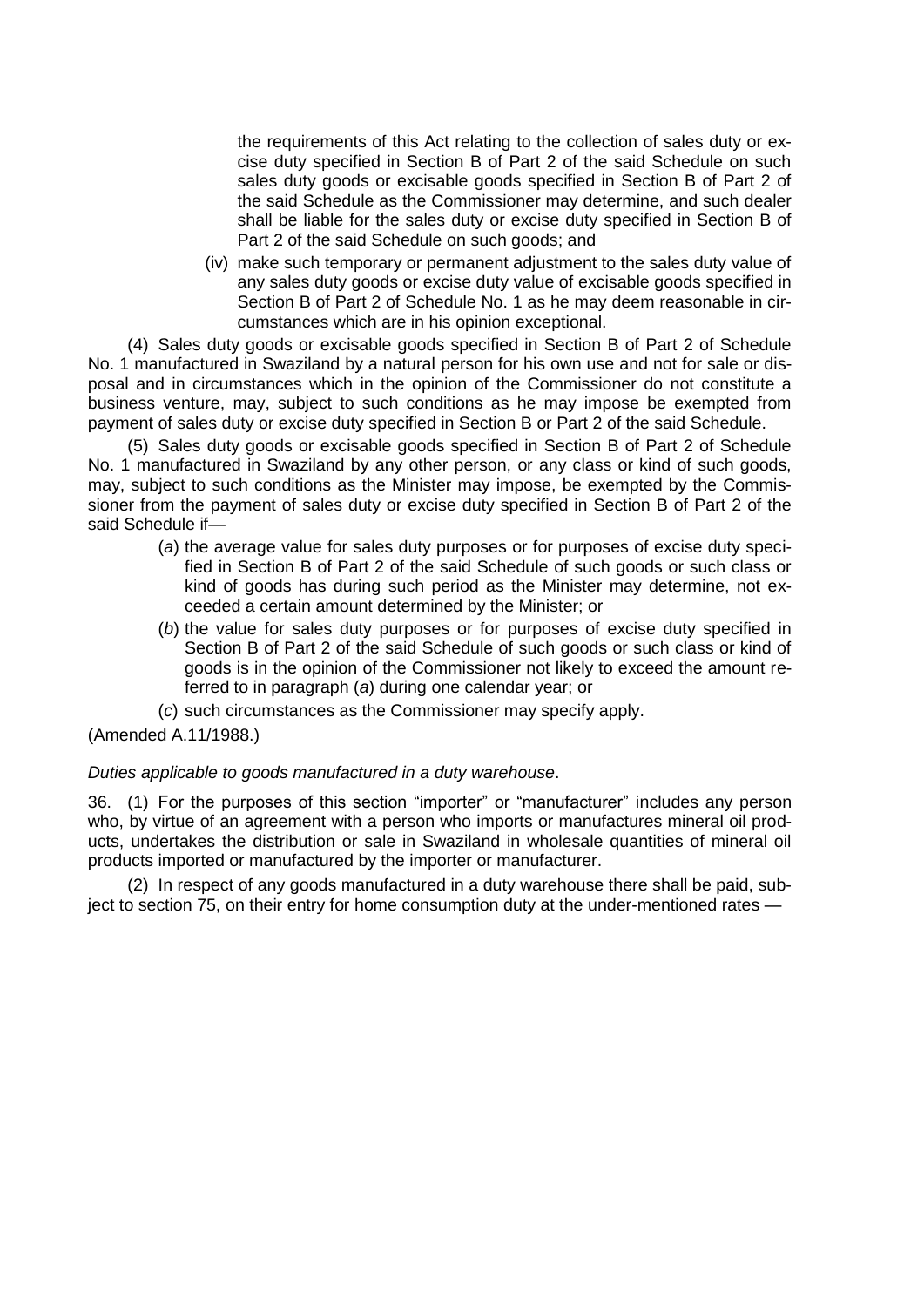- (*a*) if the manufactured goods are not liable to excise duty, the fiscal and customs rates of duty applicab1e in terms of Schedules Nos. 1 and 2 on any imported goods used in the manufacture of such manufactured goods and the excise rate of duty applicable in terms of Schedule No. 1 on any excisable goods used in the manufacture of such manufactured goods; and (Amended K.O-I-C. 17/1976.)
- (*b*) if such manufactured goods are liable to excise duty, the excise rate of duty applicable in terms of Schedule No. 1 on such manufactured goods.

(3) Notwithstanding subsection (2), but subject to subsections (5), (6), (7), (8) and (9), the Commissioner may, on such conditions as he may impose, for the purpose of preserving any goods in a duty storage warehouse or reconditioning such goods which have, as a result of contamination or deterioration or for any other reason, become unsaleable or not readily saleable or for the purpose of fulfilling special orders, permit such goods to be reconditioned or mixed or blended in such warehouse with other goods, and in that event duty shall be paid, in lieu of the duties prescribed in subsection (2), according to the first account taken of any such goods or the total quantity of such reconditioned, mixed, or blended goods, whichever quantity is the greater, as follows— (Amended A.5/1991.)

- (*a*) if such reconditioned, mixed or blended goods are not liable to excise duty, at the fiscal and customs rates of duty applicable in terms of Schedules Nos. 1 and 2, on any imported goods contained in such reconditioned, mixed or blended goods, and at the excise rate of duty applicable in terms of Schedule No. 1 on any excisable goods contained in such reconditioned, mixed or blended goods; and (Amended K.O-I-C. 17/1976.)
- (*b*) if such reconditioned, mixed or blended goods are liable to excise duty, at the excise rate of duty applicable in terms of Schedule No. 1 on the total quantity of such reconditioned, mixed or blended goods and in addition duty in an amount equal to the amount by which the customs duty at the rate applicable in terms of Schedules Nos. 1 and 2 on any imported goods contained in such reconditioned, mixed or blended goods, exceeds the excise duty at the rate applicable in terms of this paragraph on such proportion of such reconditioned, mixed or blended goods as is represented by such imported goods contained therein:

Provided that such reconditioned, mixed or blended goods shall in either case qualify for any rebate of duty specified in respect of such goods in any applicable item of Schedule No. 3, 4 or 6.

### (Amended A.5/1991.)

(4) If the Commissioner has permitted any goods to be reconditioned or to be mixed or blended in a storage warehouse with other goods, such warehouse shall, without being licensed as a duty manufacturing warehouse and without approval of its premises or plant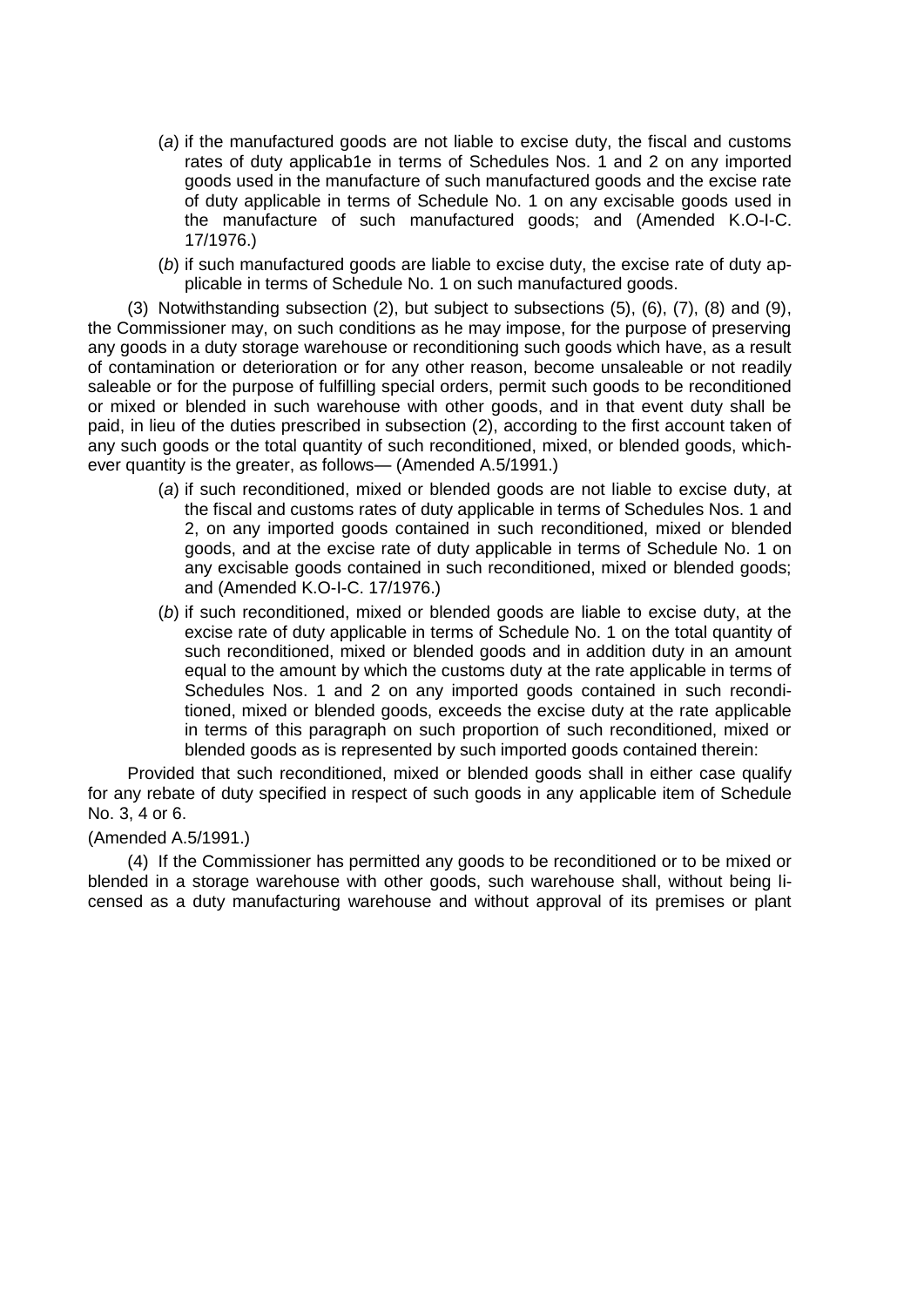thereon, be regarded for the purposes of this Act as a licensed duty manufacturing warehouse:

Provided that no rebate for any loss or deficiency in respect of petrol and distillate fuel so reconditioned, mixed or blended exceeding the rebate specified in section 75(19)(*e*) and (*f*) shall be allowed on such goods. (Added A.5/1991.)

(5) Notwithstanding anything to the contrary in this Part, the Commissioner may, on such conditions as he may impose, and in such circumstances and at such places as he may specify, permit the mixing or blending of any mineral oil products with one another or with other goods whether or not such products or goods are in a duty storage warehouse or have passed out of customs and excise control for any purpose, including that of rendering such goods saleable or more readily saleable or of fulfilling special orders. (Amended A.5/1991.)

(6) Subsection (3) insofar as it relates to the duty payable and the rebate of duty shall *mutatis mutandis* apply in respect of mineral oil products mixed or blended under this subsection.

(7) Any duty paid in respect of any goods so used for mixing or blending shall be deemed to have been paid in respect of any duty payable in accordance with subsection (6) in respect of the mineral oil products obtained by such mixing or blending.

(8) This section shall not be construed as authorizing a refund of any amount by which any duty already paid or assessed in respect of any goods so used for mixing or blending exceeds the duty payable under this subsection.

(9) Any mineral oil product used in mixing or blending shall be deemed to consist entirely of imported goods unless it is proved to the satisfaction of the Commissioner that it consists entirely of excisable goods or it is proved to his satisfaction that it contains such a small proportion of imported goods that he considers it negligible, in which event such mineral oil product shall be deemed to consist entirely of excisable goods.

(10)If the Commissioner is satisfied that any goods to which this Act relates have become mixed by an act or omission which by the exercise of reasonable care could not have been avoided, he may apply the provisions of subsection (3), in so far as that subsection relates to the duty payable and any rebate of duty, as if such goods were mixed in a customs and excise storage warehouse with his permission. (Amended A.7/1981.)

(11)Notwithstanding this Act the Commissioner may, subject to such conditions as he may in each case impose, regard the mixing of mineral oil products of different classes or kinds as a result of transport by pipeline, except a pipeline used in connexion with the loading or discharge of vehicles, or the mixing of imported and locally manufactured mineral oil produce of the same class or kind in the ordinary course of transport or storage or distribution in Swaziland as not constituting manufacture of a new product, provided the quantities of the constituent products entered before they became so mixed are separately accounted for to his satisfaction.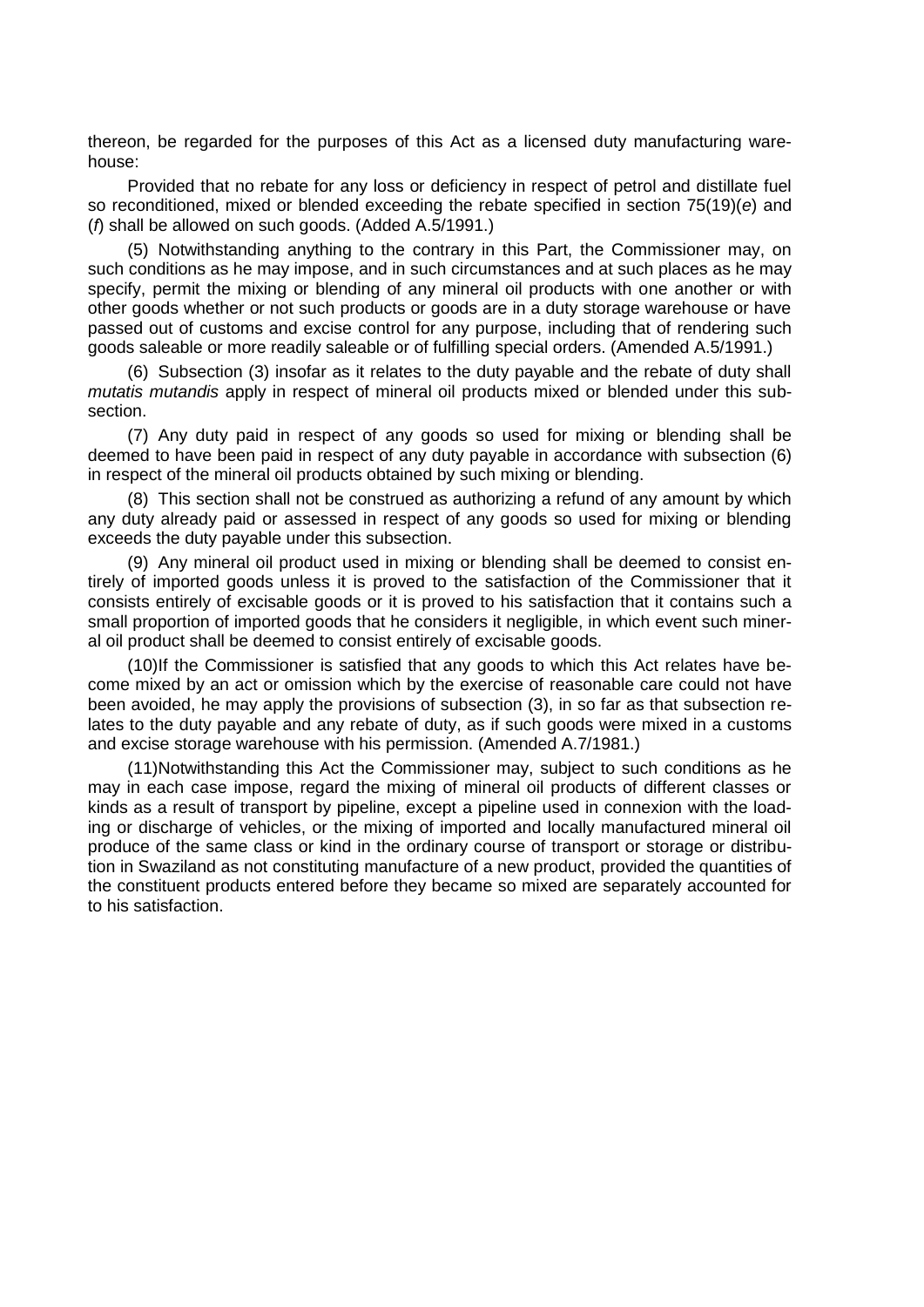(12)There shall be paid on entry for home consumption, in addition to any duty payable in terms of this section and subject to the provisions of sections 25(5) and 75, sales duty or surcharge at the rate applicable in terms of Schedule No. 1 on any sales duty goods used or incorporated in the manufacture, reconditioning, mixing or blending of any goods to which this section relates and on any such manufactured, reconditioned, mixed or blended goods which are liable to sales duty or surcharge in terms of the aforementioned Schedule. (Amended A.5/1991.)

## PART V

# CLEARANCE AND ORIGIN OF GOODS — LIABILITY FOR AND PAYMENT OF DUTIES

# *Entry of goods and time of entry*.

37. (1) Every importer of goods shall within seven days of the date on which such goods are, in terms of section 9, deemed to have been imported or within such further time as the Commissioner may allow, make due entry of those goods, in the form prescribed, and declare to the truth of such entry: (Amended A.5/1991.)

Provided that, with the permission of the cpontroller the following goods need not be so entered, namely:

- (i) containers temporarily imported;
- (ii) human remains;
- (iii) goods which, in the opinion of the secretary, are of no commercial value;
- (iv) goods imported under international carnet; and
- (v) goods of a value for duty purposes not exceeding two hundred emalangeni and on which no duty is payable ion terms of Schedule No. 1.

(Added A.10/1978; amended A.5/1991.)

(2) The controller at any place appointed under this Act for the entry of goods shall accept entries for goods in respect of which it is proved to his satisfaction that such goods have been loaded on a vehicle for discharge at that place, notwithstanding the fact that such vehicle has not yet arrived at that place.

(3) Every such importer shall within seven days of the granting of a delivery order by the controller in respect of any goods entered under subsection (1) or, where such goods arrive after the granting of the order, within seven days of the arrival of the goods, present such delivery order to the authority in possession of such goods for delivery thereof.

(4) (*a*) An exporter of any goods shall, before such goods are exported from Swaziland, deliver to the Controller a bill of entry in the prescribed form:

But the Commissioner may —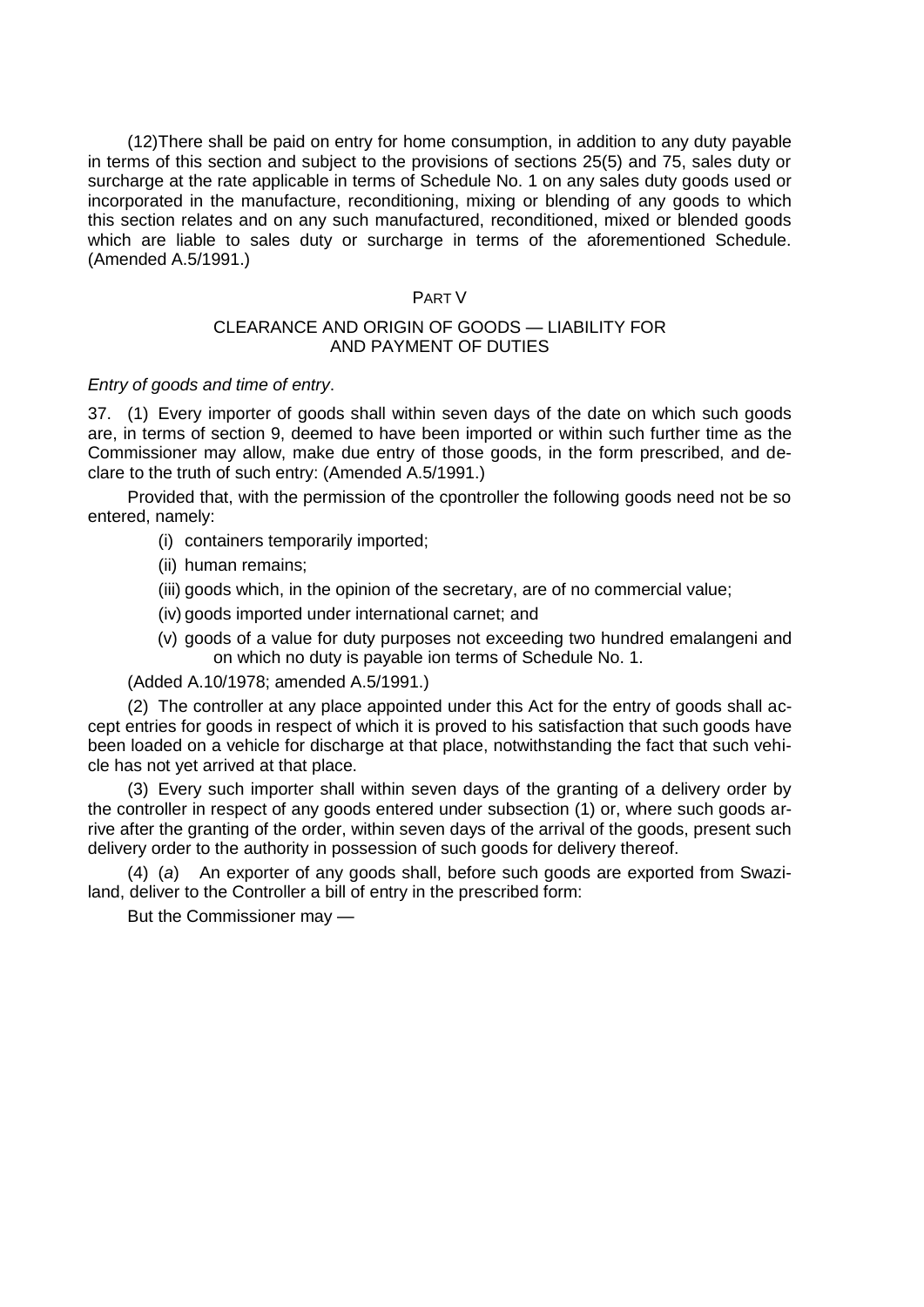- (i) if no export duty is payable on and no obligation or condition is to be fulfilled or complied with under any law in respect of such goods; or
- (ii) in the case of goods to be exported overland by means of a vehicle (excluding an aircraft and a railway train) which are loaded for export at a place other than a place appointed under section 5, where goods may be entered for customs and excise purposes,

allow such a bill of entry to be delivered at such time as he deems reasonable.

(*b*) For the purpose of paragraph (*a*), in respect to the delivery of a bill of entry, the goods referred to therein shall be deemed to have been exported from Swaziland —

- (i) in the case of goods to be exported by container, at the time when such goods are delivered to the depot operator or container operator, as the case may be; (Amended A.5/1991.)
- (ii) in the case of goods to be exported in an aircraft, at the time when such goods are delivered to the pilot of the aircraft or are brought within the control area of the airport authority concerned, as the case may be;
- (iii) in the case of goods to be exported in a railway train, at the time when such goods are delivered to the railway operator; or
- (iv) in the case of goods to be exported overland in a vehicle other than an aircraft or a railway train, subject to paragraph (*a*), at the time when such goods are loaded on the vehicle.

# (Amended A.11/1988.)

(5) The Minister may by regulation permit any excisable goods, sales duty goods and any class or kind of imported goods which he may specify in such regulation to be removed from a duty warehouse on the owner of such goods issuing a prescribed certificate or an invoice or other document prescribed or approved by the Commissioner, and the payment of duty on such goods at a time and in a manner specified by regulation, and such certificate, invoice or other document shall, for the purposes of section 18(6) and subject to section 38(7) and (8), be deemed to be a due entry from the time of removal of those goods from such warehouse.

(6) No such goods may be removed from a duty warehouse or appropriated for use by the owner prior to or without the issuing of such certificate, invoice or other document.

### *Importer and exporter to produce documents and pay duties*.

38. (1) The person entering any imported goods for any purpose in terms of this Act shall deliver to the Controller a bill of entry in the prescribed form, setting forth the full particulars as indicated on the form and as required by the Controller, and according to the purpose (to be specified on such bill of entry) for which the goods are being entered, and shall make and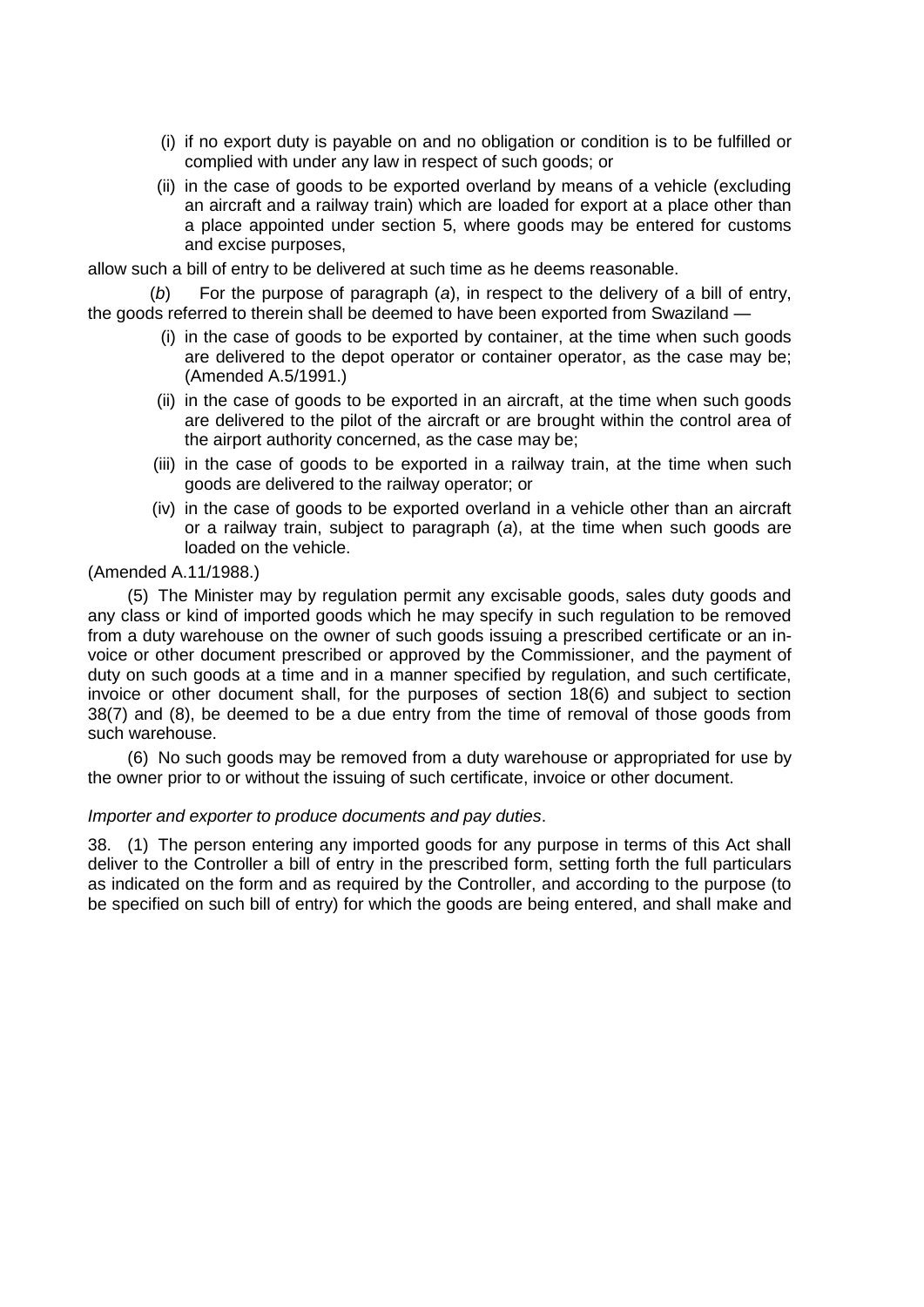subscribe to a declaration in the prescribed form, as to the correctness of the particulars and purposes shown on such bill of entry. (Amended A.7/1981.)

(2) At the same time, such person shall deliver such duplicates of the bill of entry as may be prescribed or as may be required by the controller and shall pay all duties due on such goods:

Provided that the Commissioner may, on such conditions, including conditions relating to security, as he may determine, allow the deferment of payment of duties due in respect of such bills of entry and for such periods as he may specify. (Added A.5/1991.)

(3) The said person shall further produce the transport document or such other document in lieu thereof as may be approved by the Commissioner, invoices as prescribed, shipper"s statement of expenses incurred by him, copy of the confirmation of sale or other contract of purchase and sale, importer"s written clearing instructions and such other documents relating to such goods as the Controller may require in each case and answer all such questions relating to such goods as may be put to him by the Controller, and furnish in such manner as the Commissioner may determine such information regarding the tariff classification of such goods as the Commissioner may require. (Amended A.4/1979; A.7/1981.)

(3*bis*) The Commissioner may, subject to such conditions as he may determine, allow the said person to produce in lieu of any document required to be produced under subsection (3), a document purporting to be a copy of any such document and obtained by means of microfilming or any other process, and which shall, subject to compliance with such conditions, for all purposes have all the effects of the original document concerned. (Added A.7/1981.)

(4) Such person shall also in respect of such class or kind of goods as may be specified by the Commissioner by rule or any goods to which circumstances so specified apply, produce to the controller for retention by him such sample as may be so specified and a true copy of any invoice or other document relating to such goods or of any blueprint, illustration, drawing, plan or illustrated and descriptive literature so specified in respect of or relating to such goods.

(5) If goods intended for export are liable to any export duty under this Act, the amount thereof shall be stated in the bill of entry relating to such goods and shall be payable upon presentation of such entry to the controller.

(6) No such bill of entry shall be valid, nor shall any person export such goods, until duty has been paid to the controller.

(7) Any person who removes goods from a duty warehouse by means of the issuing of a certificate, invoice or other document referred to in section 37(5) shall present to the Commissioner a validating bill of entry in the prescribed form at the time and in the manner specified by regulation in respect of any such certificate, invoice or other document and shall pay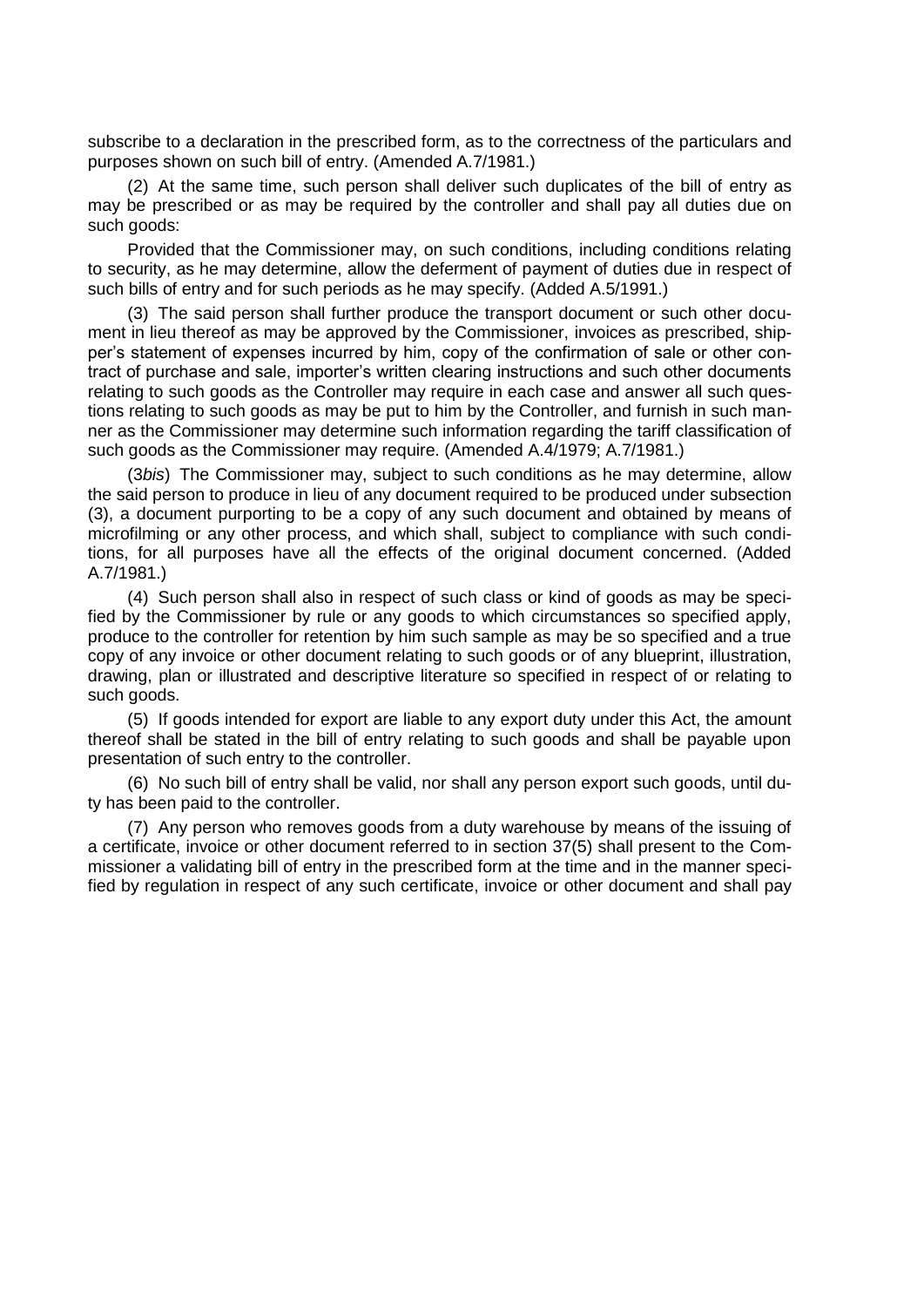the duty due on the goods to which such certificate, invoice or other document relates, to the Commissioner at the prescribed time.

(8) Such person shall present to the controller such validating bill of entry setting forth the full particulars indicated thereon and the declaration shall be duly signed by the prescribed person and there shall be as many duplicates and such supporting documents as may be prescribed or as may be required by the controller.

(8*bis*) The Commissioner may specify the documents to be produced by the exporter upon entry for exportation in respect of any goods exported or any class or kind of goods exported or any goods exported in circumstances or to a destination specified by him. (Added A.5/1991.)

(9) The Commissioner may by rule specify the manner in which bills of entry for goods of any such class or kind as may be specified in such rule, or goods imported or exported in such manner or such circumstances as may be so specified, shall be delivered.

#### *Sale in transit*.

38*bis*. Notwithstanding anything to the contrary in this Act, the importer of any goods purchased from any Customs Union consignee after shipment of such goods but before the date of entry thereof, shall produce to the Controller the invoice relating to such purchase, and the price actually paid or payable for such goods by virtue of such purchase shall for the purposes of section 65(1) be the transaction value of such goods. (Added A.11/1988.)

#### *Validity of entries*.

- 39. (1) No entry shall be valid unless
	- (*a*) in the case of imported or exported goods, the description and particulars of the goods and the marks and particulars of the packages declared in that entry correspond with the description and particulars of the goods and marks and particulars of the packages as reported in terms of section 6 or 11 or in any certificate, permit or other document by which the import or export of those goods is authorized;
	- (*b*) the goods have been properly described in the entry by the denomination and with the characters, tariff headings and item numbers and circumstances according to which they are charged with duty or are admitted under this Act or are permitted to be imported or exported;
	- (*c*) the true value of the goods on which duty is leviable or which is required to be declared under this Act and the true territory of origin, territory of export and means of carriage have been declared;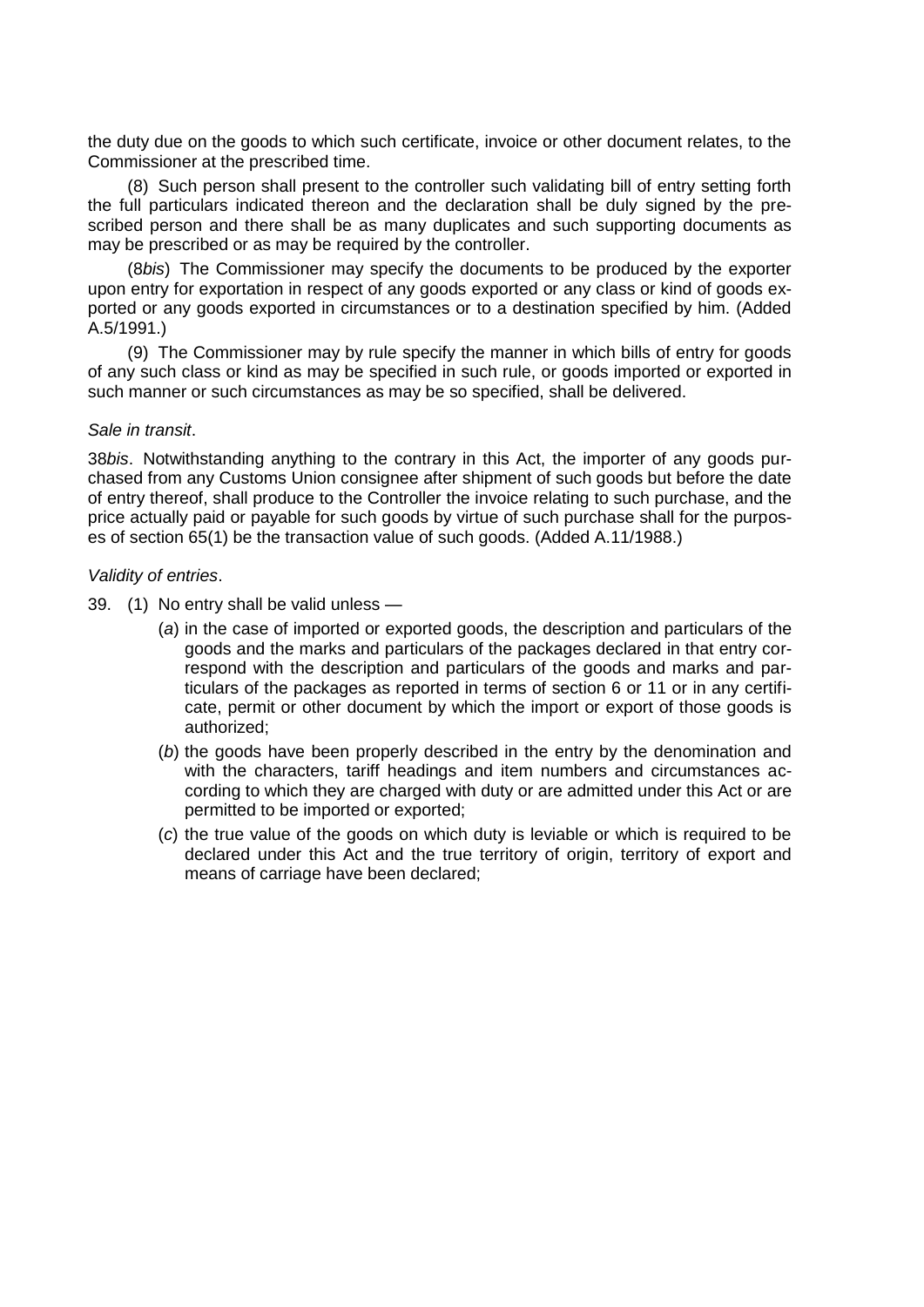- (*d*) in the case of goods purchased by or sold, consigned or disposed of to any person, a correct and sufficient invoice thereof, as prescribed, has been produced to the Controller; and (Amended A.4/1979.)
- (*e*) the correct duty due has been paid:

Provided that no bill of entry shall be invalid by reason of any deferment referred to in the proviso to section 38(2). (Added A.5/1991)

(2) Goods taken or delivered or removed by virtue of an entry which is not valid out of any ship, aircraft, vehicle, transit shed, container terminal, container depot, customs and excise warehouse or other place where they have been deposited with the sanction of the controller, shall be deemed to be goods landed or taken without due entry thereof: (Amended A.10/1978.)

Provided that if such goods are included in any entry embracing more than one package, and it is shown that the invalidity arose without wilful default or negligence of anyone connected with the goods, and that such invalidity does not exist as to all the packages in that entry, then only the package not validly entered shall be deemed to have been landed or taken without due entry.

(3) Subject to the provisions of sections 76 and 77 and on such conditions as the Commissioner may impose and on payment of such fees as the Minister may prescribe —

- (i) an importer or exporter or manufacturer of good shall on discovering that a bill of entry presented by him does not comply in every respect with section 38, or is invalid in terms of subsection (1), forthwith adjust that bill of entry by means of a voucher of correction or in such other manner as the Commissioner may prescribe; or
- (ii) if a bill of entry has been passed in error by reason of duty having been paid on goods intended for storage or manufacture in a customs and excise warehouse under section 18 or for purposes or use under rebate of duty under section 75, the Commissioner may allow the importer, exporter or manufacturer to adjust that bill of entry by substitution of a fresh bill of entry and cancellation of the original bill of entry, provided such goods, where a rebate of duty is being claimed, qualified in all respects at the time the duty was paid for that rebate:

Provided that acceptance of such voucher or fresh bill of entry shall not indemnify such importer or exporter or manufacturer against any fine or penalty provided for in this Act. (Amended A.2/1985; A.11/1988.)

(4) The provisions of subsection (3)(ii) shall apply *mutatis mutandis* in respect of a bill of entry in which goods have according to the tariff heading, tariff sub-heading, item or circumstances according to which such goods are charged with duty, been described in error as goods, other than goods intended for —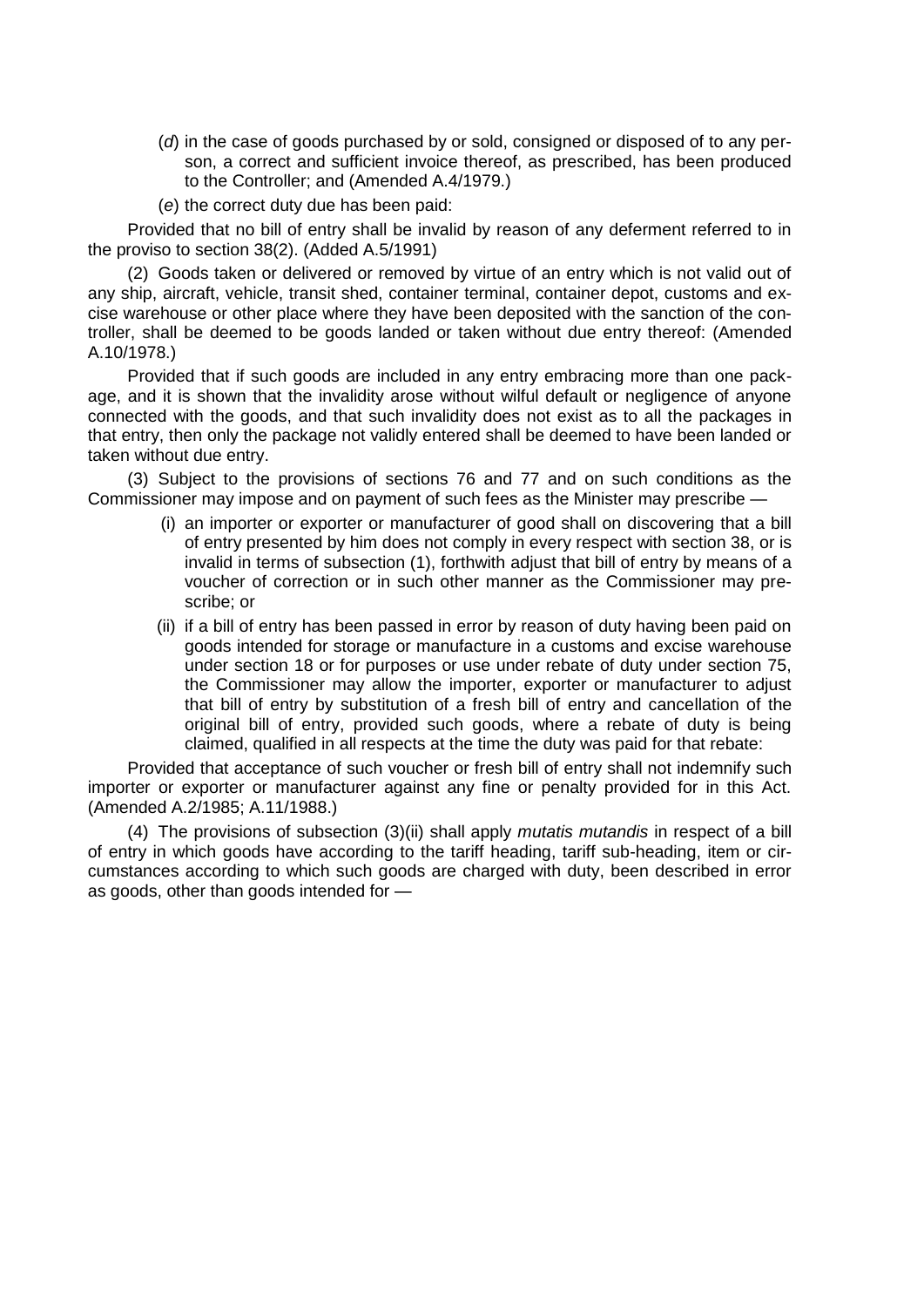- (*a*) storage or manufacture in a customs and excise warehouse under section 18; or
- (*b*) purposes or use under rebate of duty under section 75, in consequence of the fact that —
	- (i) a determination of any such tariff heading, sub-heading or item is, under section 46(12)(*d*), amended with retrospective effect as from a date before or on the date on which the goods described in such bill of entry have been entered for home consumption; or
	- (ii) any such determination is, under section  $46(12)(d)$ , withdrawn with such retrospective effect, and a new determination is thereunder made with effect from such withdrawal; or
	- (iii) any Schedule is amended with such retrospective effect, and in which such goods, if such amendment or new determination had been in operation on the date on which such goods were so entered, would have been described as goods intended for the said storage or manufacture or the said purposes or use.

(Amended A.10/1978; A.11/1988.)

(5) No application for any substitution under subsection (3)(ii) or in that subsection as read with subsection (4) shall be considered by the Commissioner unless it is received by the Controller, supported by the necessary document and other evidence to prove that such substitution is justified, within a period of six months — (Amended A.5/1991.)

- (*a*) from the date of entry for home consumption as provided in section 44(2), of the goods to which the application relates; or (Amended A.5/1991.)
- (*b*) in the case of any amendment of a determination referred to in subsection  $(4)(b)(i)$  or a new determination referred to in subsection  $(4)(b)(ii)$ , from the date on which such amendment is effected or such new determination is made or, if such amendment or new determination is published by notice in the Gazette, the date on which such amendment or new determination is so published; or
- (c) in the case of an amendment referred to in subsection  $(4)(b)(iii)$ , from the date on which such amendment is published by notice in the Gazette.

(Added A.11/1988; amended A.5/1991.)

# *Particulars on invoices*.

40. (1) The exporter of any goods imported into or exported from Swaziland or the owner of any excisable goods or sales duty goods manufactured in any customs and excise warehouse shall render a true, correct and sufficient invoice, certificate of value and certificate of origin of such goods in such form and declaring such particulars of such goods as may be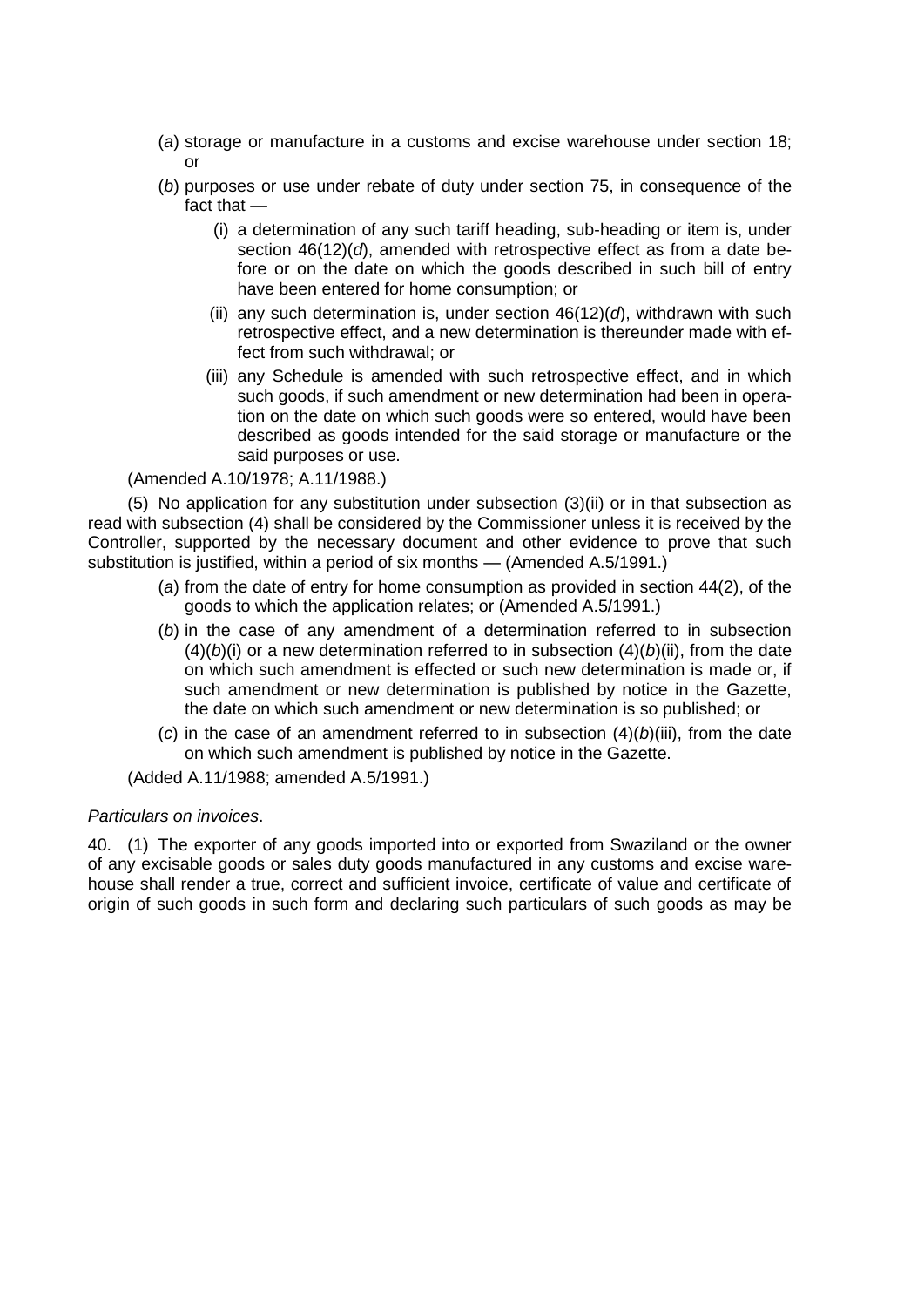prescribed in the regulations and as may be necessary to make a valid entry of such goods and shall furnish such additional information in connection with such invoice, certificate, particulars or goods as the Commissioner may, for the purposes of this Act, require at any time:

Provided that different requirements may be prescribed in the regulations in respect of invoices and certificates relating to goods of different classes or kinds or goods to which different circumstances specified in any regulations apply.

(2) Every exporter or manufacturer shall allocate to any goods of a class or kind specified in the regulations for the purposes of this subsection and exported to or from or manufactured in Swaziland after a date specified by the Minister by notice in the Gazette, a distinctive and permanent identification number, code, description, character or other mark in such manner and in accordance with such method as may be prescribed in the regulations and from the day immediately after such date, such number, code, description, character or other mark shall be quoted or reproduced in all prescribed invoices relating to such goods and in all such other documents relating to such goods as may be specified in the regulations.

(3) All particulars in any prescribed invoice and certificate in respect of imported goods shall relate to the goods in the condition in which they are imported into Swaziland and for the purposes of section 106(2) no change in such conditions shall be deemed to have taken place between the time of importation and the time of any examination or analysis decided upon by the Controller or the Commissioner unless the importer is able to satisfy the Commissioner of any such change and the extent thereof:

Provided that the Commissioner may in his discretion refuse to act upon the result of any such examination or analysis if the particulars in such invoices are thereby proved to be incorrect.

(4) (*a*) All particulars necessary to make a valid entry and all particulars in respect of the transaction value or of any commission, discount, cost, charge, expense, royalty, freight, duty, tax, drawback, refund, rebate, remission or other information whatever which relates to and has a bearing on such value shall be declared by the exporter in any prescribed invoice in respect of any imported goods and such particulars shall, except where the Commissioner otherwise determines, relate to the final amount of such transaction value or commission, discount, cost, charge, expense, royalty, freight, duty, tax, drawback, refund, rebate or remission and to the final particulars or information regarding such goods. (Amended A.2/1985.)

(*b*) Any particulars referred to in paragraph (*a*) and declared in any prescribed invoice or certificate in respect of any imported goods shall be subject to any credit or debit note passed by the exporter or to any refund made or becoming due by the exporter or any amount paid or becoming due to the exporter (directly or indirectly, in money or in kind or in any other manner) or to any change of any nature whatever in such particulars in respect of such goods after the date of issue of such invoice or certificate and the exporter shall whenever any such note is passed, or refund is made or becomes due or amount is paid or be-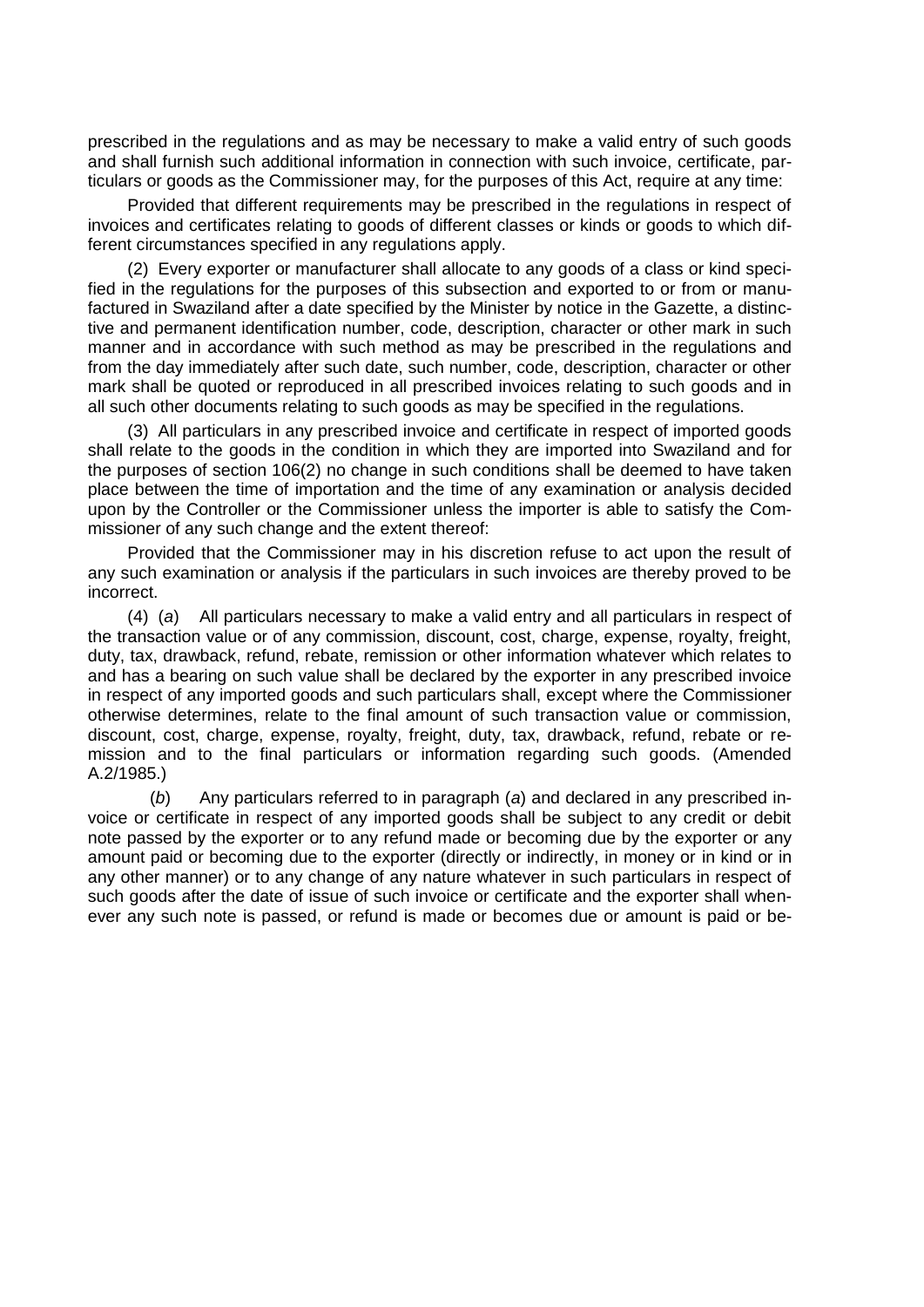comes due or change takes place, forthwith issue an amended invoice or certificate to the importer who shall produce such amended invoice or certificate to the Controller within one month of receipt thereof and report the circumstances to him.

(*c*) If any particulars referred to in paragraph (*a*) of any imported goods are not declared in the prescribed invoice or certificate in respect thereof, or if any change in the particulars declared in any prescribed invoice or certificate relating to any imported goods which occurs after the date of issue of any such invoice or certificate is not forthwith reported to the Controller by the importer of such goods or if the Commissioner has reason to believe that an offence referred to in section 86(*f*) or (*g*) has been committed in respect of any imported goods the Commissioner may determine a transaction value, origin, date of purchase, quantity, description or the characteristics of such goods according to the best information available to him, which shall, subject to a right of appeal to the Minister, be deemed to be the transaction value, origin, date of purchase, quantity, description or the characteristics of such goods. (Amended A.2/1985.)

(*d*) The right of appeal referred to in paragraph (*c*) of this subsection shall be exercised within a period of three months from the date of the determination concerned. (Amended A.4/1979; A.2/1985.)

### *Entry by bill of sight*.

41. (1) If any importer makes and subscribes to a declaration that he cannot for want of full information make due entry of any goods, the controller may accept an entry by bill of sight for those goods by the best description which can be given, and may grant a warrant in respect thereof so that they may be landed and brought to a place indicated by the controller at the risk and expense of the importer for the purpose of being seen and examined by him there in the presence of the controller.

(2) The importer shall make due entry of such goods within three days of the date on which they were brought to the place of examination which shall be regarded as a special Government warehouse for the purpose of securing the duties thereon until such goods are duly entered and removed or delivered in accordance with this Act.

(3) In default of due entry the goods may after three months from the date of receipt thereof at the place of examination he disposed of in the manner described in section 42.

(4) No goods entered by bill of sight under this section shall be removed without due entry after sight and the penalties prescribed in this Act in respect of the incorrect or false entry of goods shall also be applicable in respect of such due entry after sight.

### *Disposal of goods on failure to make due entry*.

42. (1) If entry of any imported goods has not been made under section 37 the controller may, on expiry of the period prescribed in subsection (1) thereof require the person who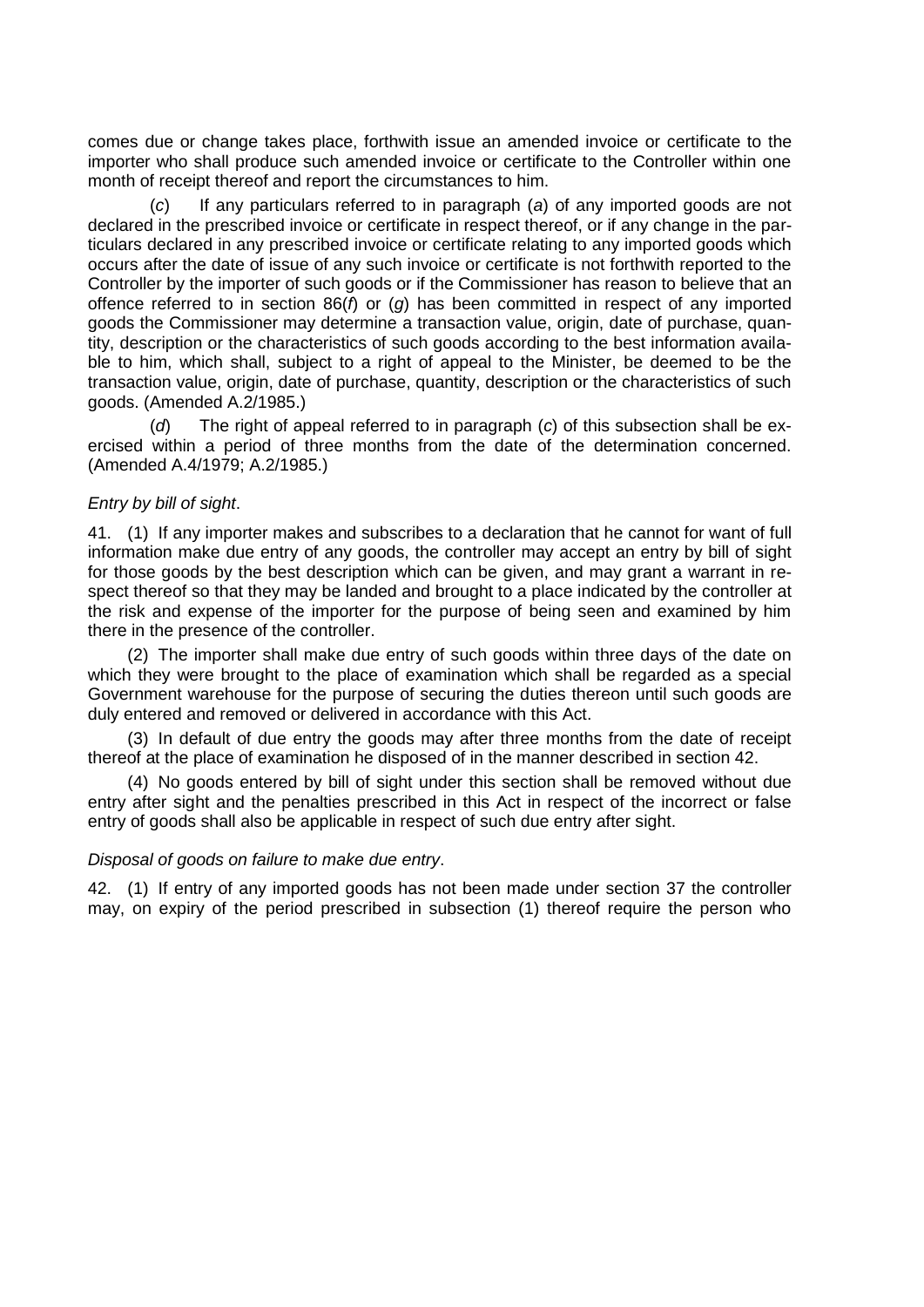brought such goods into Swaziland to remove them to the Government warehouse or other place indicated by the controller or may himself so remove them.

(2) (*a*) The Commissioner may at any time after the expiry of such prescribed period call upon the importer to make due entry of the goods within a time specified and if the importer fails to do so the goods shall be liable to forfeiture.

(*b*) If such goods are seized under section 88(1) and sold in terms of section 90 the proceeds thereof shall be disposed of as provided in such section (3).

(Amended A.2/1985.)

(3) If after the expiry of three months from the date of removal to the Government warehouse or other place indicated by the controller or, where no removal has taken place, from the date of expiry of the period prescribed in section 37(1), any goods remain unentered, the secretary may cause them to be sold, and, if so sold, the proceeds thereof shall be applied in discharge of any duty, expenses incurred by the department, charges due to the department, charges due to the Swaziland Railway Board, charges due to the freight, and the surplus, if any, shall upon application be paid to the owner of such goods, unless the secretary is satisfied that such goods were imported in contravention of any law: (Amended A.10/1978.)

Provided that —

- (*a*) if the goods cannot be sold for a sum sufficient to cover such duty, expenses, charges and freight, the Commissioner may accept the sum offered and apply it in discharge of such debits in the order mentioned or direct that such goods be destroyed or appropriated to the Government; or
- (*b*) if the goods cannot be sold at a price regarded by the Commissioner as reasonable, they may in his discretion be appropriated to the Government; and
- (*c*) no payment of surplus in respect of goods sold shall be made to the owner of the goods unless the application for such payment is supported by proof of ownership of the goods and is received by the Commissioner within two years from the date of sale of the goods.
- (4) Notwithstanding this Act if any goods
	- (*a*) referred to in subsection (3) are of a perishable or dangerous nature or if the Commissioner considers that unless the goods are sold at once the proceeds would not be sufficient to cover the duties and charges due or charges which may become due in respect of such goods, he may forthwith direct their sale and apply the proceeds as provided in subsection (3); or
	- (*b*) are sold in terms of this section subject to compliance by the purchaser with any condition, and the purchaser fails to comply with such condition within a period of three months from the date of sale thereof, such sale shall be null and void and the nett proceeds thereof may be refunded to the purchaser and the Com-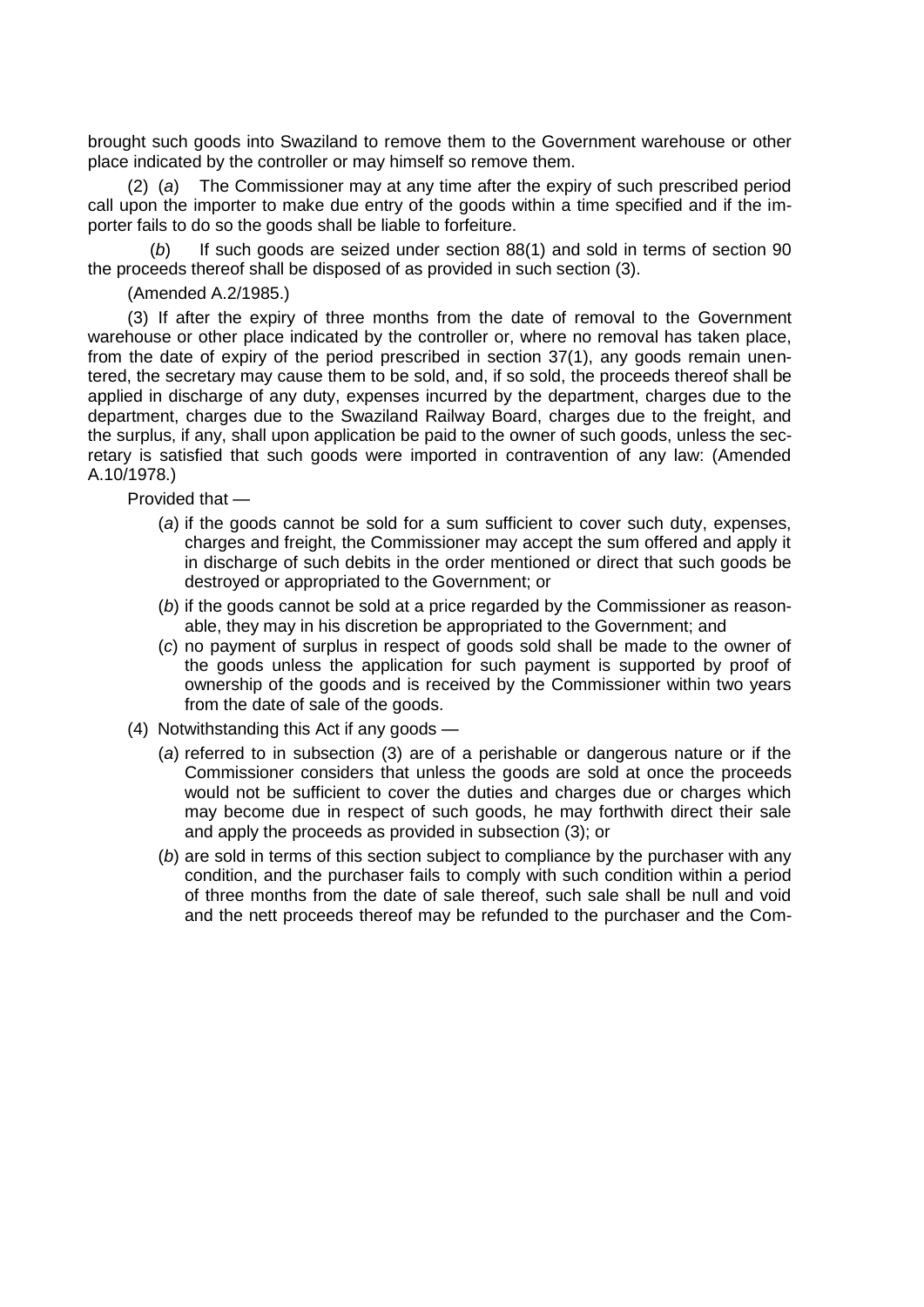missioner may direct that the goods be destroyed or appropriated to the Government or be dealt with in such manner as he may deem fit.

### *Liability for duty*.

43. (1) Liability for duty on any goods to which section 9 relates shall commence from the time when such goods are in terms of that section deemed to have been imported into Swaziland:

Provided that, subject to subsection (7), any such liability shall cease if it is proved to the satisfaction of the Commissioner that such goods (excluding, save insofar as any regulation otherwise provides, goods which are missing from an individual package and in respect of which customs duty or sales duty, each taken separately, does not exceed twenty-five rand) were not landed at any place in Swaziland.

(2) Any excisable goods or sales duty goods shall, for the purposes of this Act, be deemed to have been manufactured at that stage in the manufacturing process when such goods have acquired the essential characteristics of and are in the opinion of the Commissioner capable of use as excisable goods or sales duty goods, and liability for duty shall commence at such stage.

(3) The pilot of an aircraft or the carrier of goods by means of any other vehicle shall be liable for the duty on all goods which are removed from such aircraft or vehicle at a place in Swaziland to which they are not consigned, and such liability shall continue until such goods have been duly entered or otherwise accounted for to the satisfaction of the Commissioner.

(4) The pilot or carrier concerned shall be liable for the duty on all goods deemed in terms of section 9 to have been imported, except goods in respect of which an air consignment note or other document was issued on loading of such goods onto the aircraft or vehicle by means of which they were imported stating that the said goods were accepted for conveyance at the risk of the owner thereof in all respects and not only as regards risk in respect of damage to such goods, provided such goods have not been landed and placed in a transit shed appointed or prescribed under section 5(1). (Amended A.7/1981.)

(5) The liability of the pilot or other carrier for duty in terms of subsection (4) shall cease —

- (*a*) upon lawful delivery of the goods to the importer or his agent after due entry thereof has been made; or
- (*b*) if due entry of the goods has not been made, upon delivery thereof to the Government warehouse or other place indicated for the purposes of this section by the controller; or
- (*c*) in respect of such goods which are containerized upon delivery thereof to a container operator; or (Added A.10/1978.)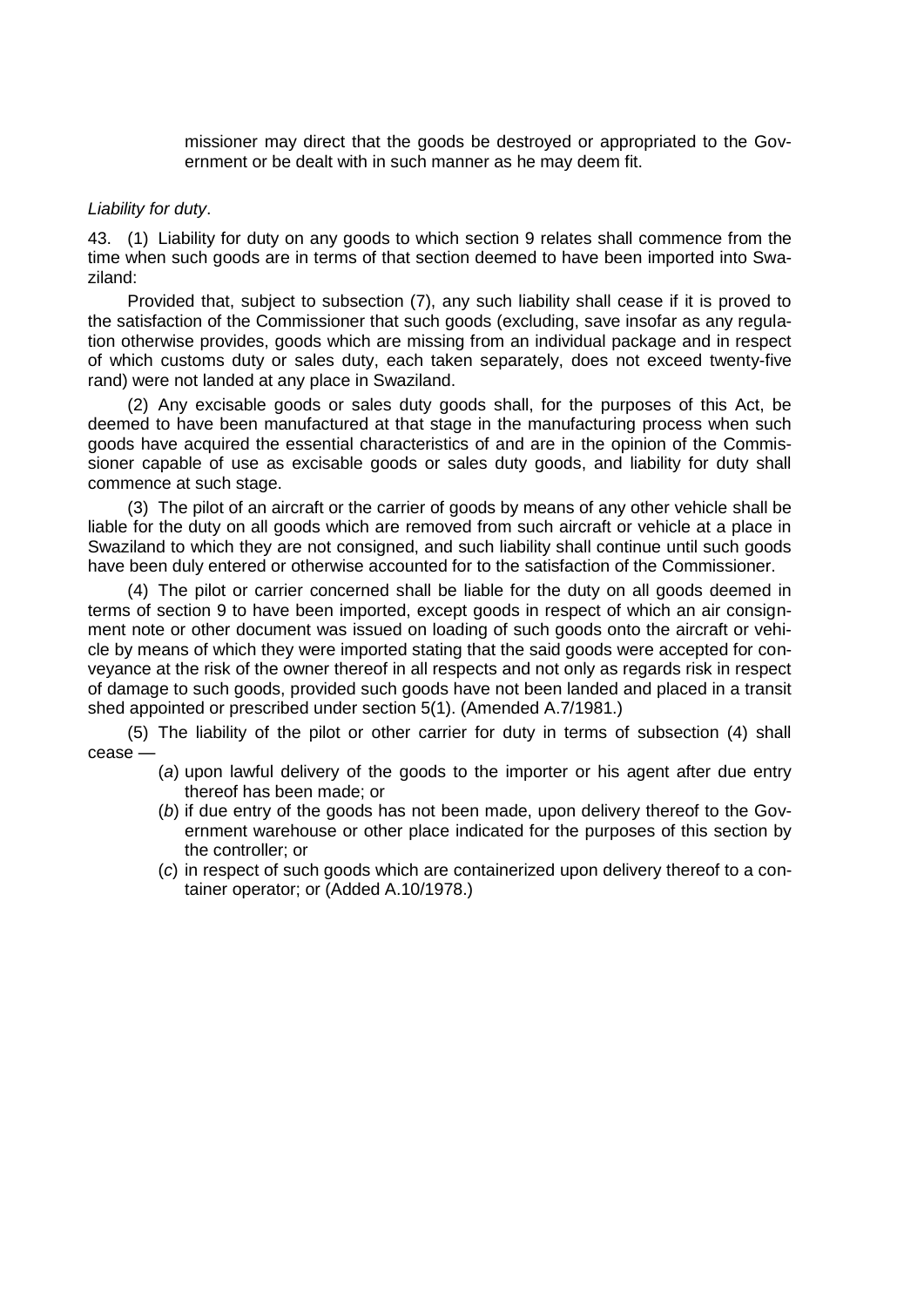(*d*) in respect of such goods for which an air cargo transfer manifest hs been completed, upon delivery to the airline. (Added A.10/1978.)

(5*bis*) The liability of a container operator for duty in terms of subsection (6)(*a*) shall cease —

- (*a*) in respect of goods containerised, upon lawful delivery thereof, after due entry thereof has been made, to the importer or his agent; or
- (*b*) in respect of goods containerized in
	- (i) L.C.L. containers; and
	- (ii) other containers delivered to a container operator as contemplated in subsedtion (5)(*c*) and specified in a list to be compiled by the container operator concerned,

upon delivery thereof to a depot operator;

(Added A.10/1978; amended A.11/1988.)

(5*ter*) The liability of a depot operator for duty in terms of subsection (6)(*b*) shall cease —

- (*a*) in respect of goods containerised in L.C.L. containers and the other containers referred to in subsection (5bis)(b)(ii), upon lawful delivery thereof, after due entry thereof has been made to the importer or his agent; or (Amended A.11/1988.)
- (*b*) in respect of any goods of which due entry has not been made, upon delivery thereof to the Government warehouse or other place indicated for the purposes of this section by the controller.
- (Added A.10/1978.)

(6) In all cases where the pilot or other carrier is not liable for the duty on any imported goods or where the liability of the said pilot or other carrier has ceased in respect of such goods in terms of this section, liability for duty thereon shall, subject to Part VII, rest —

- (*a*) in the case contemplated in subsection (5)(*c*), on the container operator concerned;
- (*b*) in the case contemplated in subsection (5*bis*)(*b*), on the depot operator concerned;
- (*c*) in any other case on the importer or owner of such goods.

(Amended A.10/1978.)

(7) If the pilot or other carrier is not liable for the duty on any imported goods or if, in terms of this section, his liability has ceased in respect of such goods, liability for duty thereon shall subject to Part VII, rest on the importer or the owner of such goods.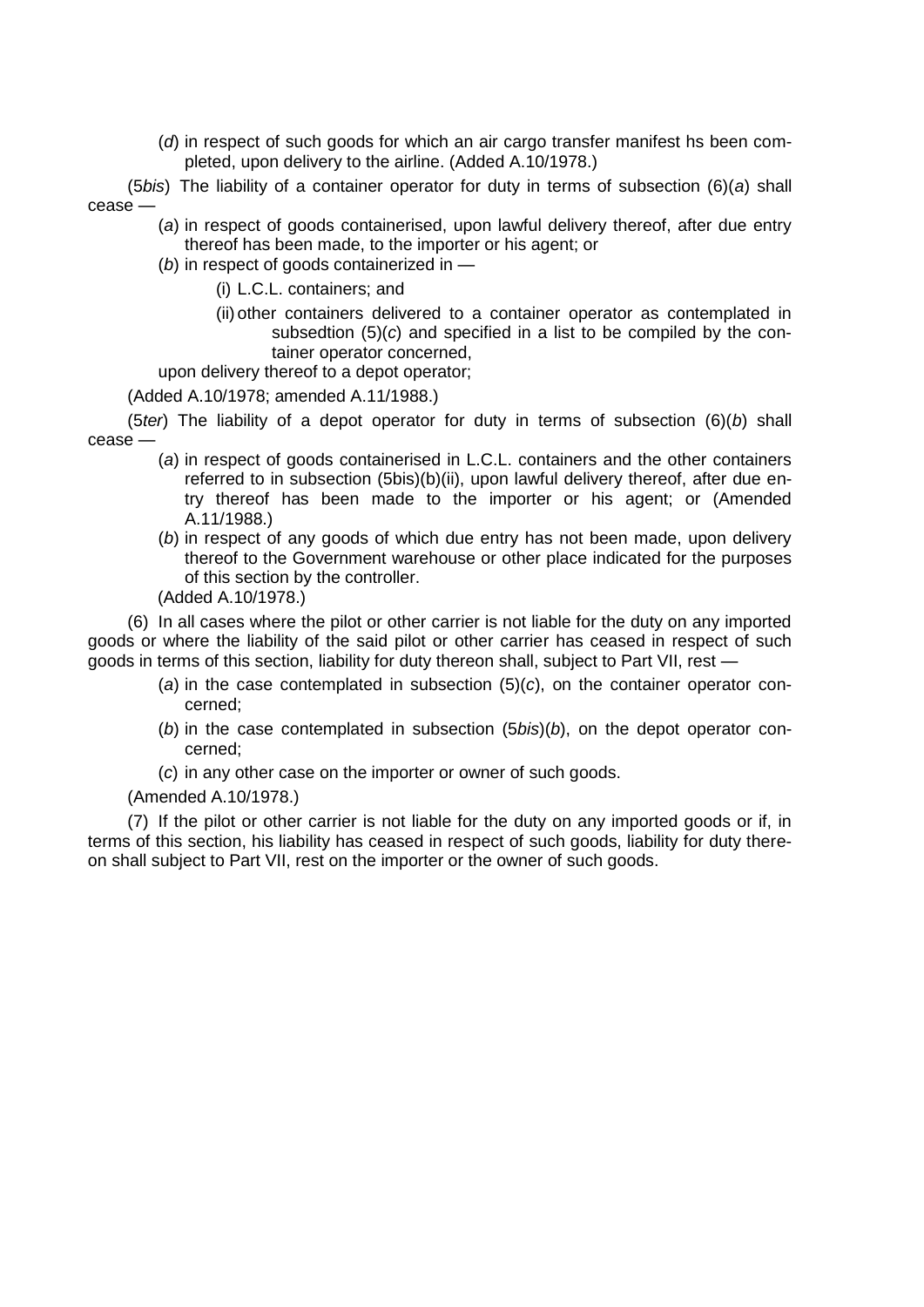(8) Notwithstanding this section, no importer shall be granted a refund of customs duty or sales duty paid in respect goods missing from any individual imported package, if any such customs duty or sales duty, each taken separately, does not exceed twenty-five rand.

(9) The manufacturer, owner, seller or purchaser of any excisable goods or sales duty goods shall, subject to the provisions of Part VII, be liable for the duty on such goods and his liability shall continue until such goods have been duly entered and the duty due thereon paid. (Amended A.1/1981; A.11/1988)

(9*bis*) Notwithstanding any provision to the contrary in this Act, any person who owns, purchases, removes, receives, takes, delivers or deals with or in any imported or excisable goods which should have been duly entered, in terms of any agreement for home consumption in any territory, under section 51 with a government of whom such an agreement has been concluded, shall be liable for the duty on such goods brought into Swaziland from such territory, and if the question arises whether such goods have been duly entered for home consumption it shall be presumed, unless the contrary is proved, that such goods have not been so entered, and such goods shall be subject to the provisions of this Act as if they were goods which have, contrary to the provisions of section 46*bis*(1) not been duly entered for home consumption in Swaziland. (Added A.11/1988.)

(10)Any duty for which any person is liable in terms of this section shall on demand by the Commissioner become payable.

#### *Joint and several liability for duty or certain amounts*.

43*bis*. Subject to the provisions of sections 35(3)(*b*)(i) and 99(2)(*b*), whenever in terms of this Act liability for duty or any amount demanded under section 88(2)(*a*) devolves on two or more persons, each person shall, unless he satisfies the Commissioner that his relevant liability has ceased in terms of this Act, be jointly and severally liable for such duty or amount, any one paying, the other or others to be absolved *pro tanto*. (Added A.5/1991.)

#### *Determination of duty applicable*.

44. (1) (*a*) Notwithstanding anything to the contrary contained in this Act, all goods consigned to or imported into Swaziland or stored or manufactured in a customs and excise warehouse or removed in bond shall upon being entered for home consumption be liable to such duties (including anti-dumping and countervailing duties specified in Schedule No. 2 and new or increased duties referred to in section 58(2) and duties imposed under section 53) as may at the time of such entry be leviable upon such goods.

(*b*) Notwithstanding paragraph (*a*) and subject to section 39, any goods imported into or manufactured in Swaziland, which are liable to duty and which were removed, taken or delivered without entry for home consumption having been made in respect of such goods, shall be liable to such duties as may be leviable upon such goods at the time of such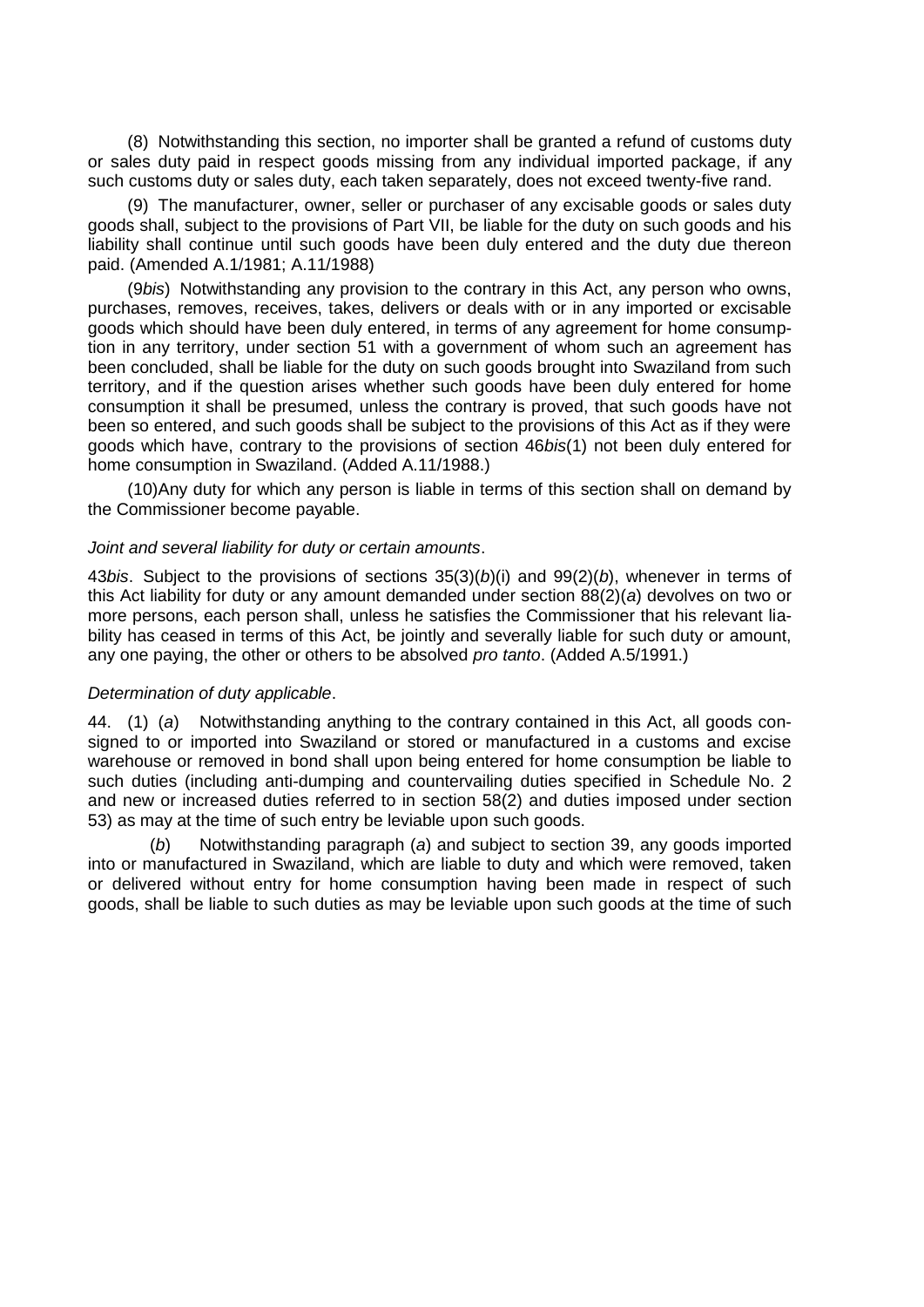removal, taking delivery or at the time of assessment by an officer, whichever yields the greater amount of duty.

(Amended A.11/1988.)

- (2) For the purposes of this section, the time of entry for home consumption of
	- (i) goods imported by post (and not entered at a custom and excise office) shall be deemed to be the time when such goods are assessed for duty; and
	- (ii) goods imported otherwise shall be deemed to be the time when the bill of entry concerned is delivered to the Controller in terms of section 38(1) and at a place indicated by the Controller, irrespective of whether the bill of entry is returned to the Controller in order to be adjusted as required by the Controller, provided it is redelivered, so adjusted, to the Controller within five days after the day on which it was so returned to the Controller.

(Amended A.2/1985.)

# *Origin of goods*.

45. (1) For the purposes of this Act, excluding Parts VI and IX, goods shall not be regarded as having been produced or manufactured in any particular territory unless —

- (*a*) at least twenty-five per cent (or such other percentage as may be determined under subsections (2), (3) or (4) ) of the production cost of such goods, determined in accordance with any regulation, is represented by materials produced and labour performed in such territory;
- (*b*) the last process in the production or manufacture of such goods has taken place in such territory; and
- (*c*) such other process as the Minister may prescribe in respect of any class or kind of goods, has taken place in the production or manufacture of goods of such class or kind in such territory.

(2) The Minister may by regulation increase the percentage prescribed in subsection (1), in regard to any class or kind of imported goods, or any class or kind of such goods from a particular territory, to which such subsection applies. (Amended A.5/1991.)

(3) The Government may by agreement with the government of any territory increase or reduce for the purposes of section 51 the percentage prescribed in subsection (1) in so far as such territory is concerned in regard to any class or kind of goods to which that subsection applies.

- (4) The Commissioner may
	- (*a*) in respect of any excisable or other goods produced or manufactured in Swaziland or any class or kind of such goods or any such goods in respect of which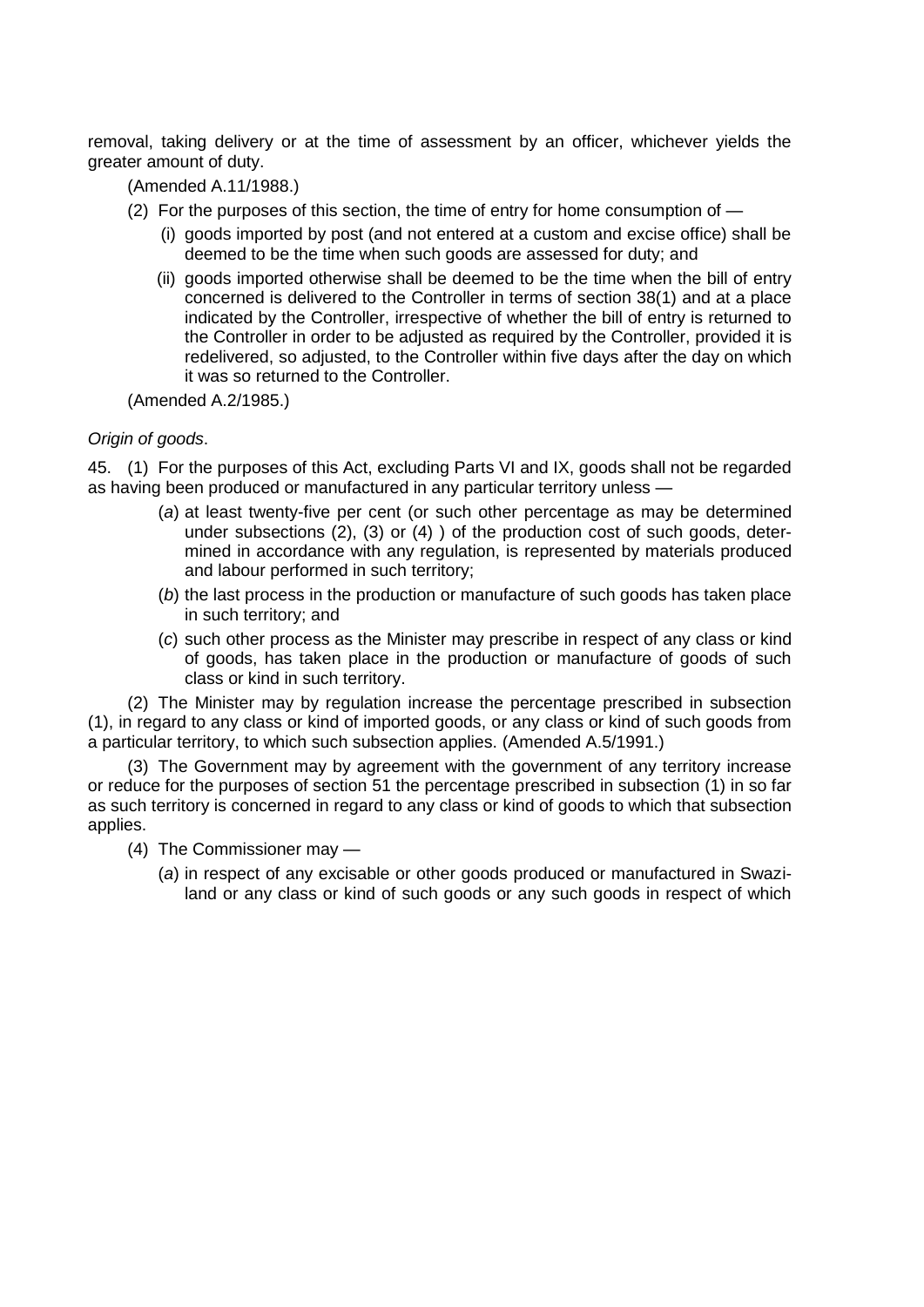circumstances specified by rule apply, increase or reduce by rule the percentage prescribed in subsection (1);

- (*b*) by rule exclude from the provisions of subsection (1) any goods or class or kind of goods referred to in paragraph (*a*);
- (*c*) prescribe by rule that any goods or class or kind of goods referred to in paragraph (*a*) shall not be regarded as having been produced or manufactured in Swaziland unless such process in connexion with the production or manufacture as may be specified in such rule has taken place in Swaziland.

(5) On any question arising whether in terms of this section goods shall be regarded as having been produced or manufactured in a particular territory, the decision of the Minister shall be final.

### *Payment of duty and rate of duty applicable*.

46. (1) (Repealed A.5*/*1991.)

(2) Duty levied in terms of this Act shall be paid into such account as the Minister for Finance may designate for the purposes of this section and shall be accounted for in terms of the customs union agreement:

Provided that the Commissioner may in his discretion condone any under-payment of such duty where the amount of such under-payment in the case of —

(*a*) goods imported by post is less than fifty cents;

(*b*) goods imported in any other manner is less than five emalangeni; or

(*c*) excisable goods is less than two emalangeni.

(Added A.7/1981.)

(3) The fiscal duty specified in Column III in any tariff heading or subheading in Part I of Schedule No. 1 shall apply to any goods to which such heading or subheading relates irrespective of the territory in which such goods were produced or manufactured. (Amended K.O-I-C. 17/1976.)

(4) In addition to any fiscal duty which may be payable under subsection (2), customs duty at the most-favoured-nation-rate specified in Column V in any tariff heading or subheading in Part 1 of Schedule No. 1 shall apply to any goods to which such heading or subheading relates if such goods were produced or manufactured in any territory —(Amended A.5/1991.)

- (*a*) with the government of which an agreement has been concluded under section 51 and the agreement makes provision for the application of the most favoured nation rate of duty in respect of the importation of the goods in question; or
- (*b*) the government of which has acceded to the agreement approved by section 2 of the General Agreement on Tariffs and Trade Act if in respect of such territory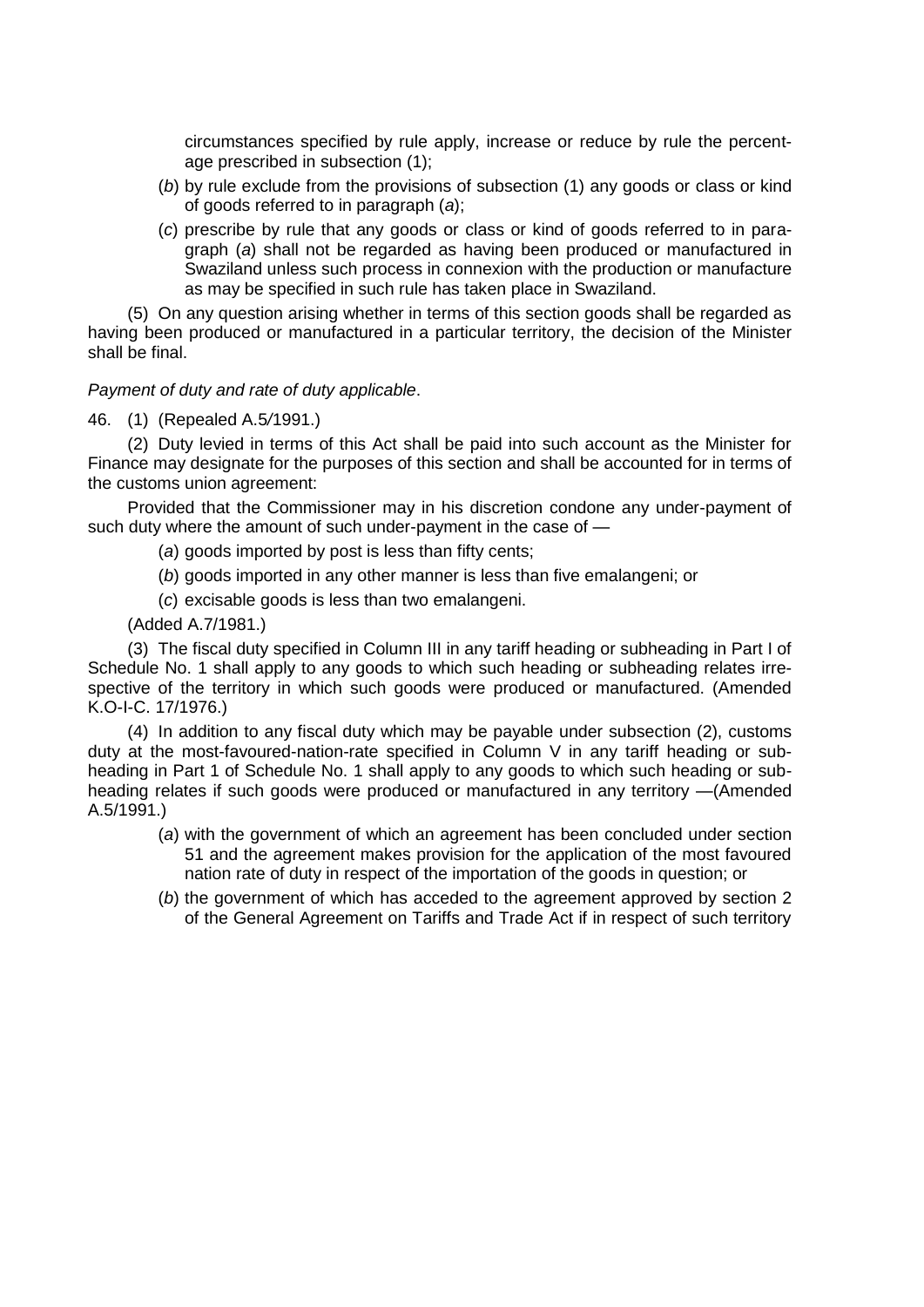such agreement applies as between the government concerned and the Government of the Kingdom of Swaziland.

### (Amended K.O-I-C 17/1976.)

(5) In addition to any fiscal duty which may be payable under subsection (2), customs duty at the general rate specified in Column IV in any tariff heading or sub-heading in Part 1 of Schedule No. 1 shall apply to any goods to which such heading or sub-heading relates if the most-favoured-nation-rate of duty does not apply to such goods in terms of sub-section (4). (Amended K.O-I-C. 17/1976; A.5/1991.)

(6) Any export duty which may become payable in terms of section 47 shall be paid into the Consolidated Fund, at the time of entry of export, on such goods as may be specified in Part 6 of Schedule No. 1 in terms of the provisions of the said section. (Amended A.7/1981; A.5/1991.)

(7) Any duty payable under section 53, any anti-dumping duty payable under section 55 and any countervailing duty payable under section 57 shall be paid into the account referred to in subsection (2). (Amended A.2/1985.)

(8) Wherever the tariff heading or sub-heading under which any goods are classified in Part 1 of Schedule No. 1 is expressly quoted in any tariff item, or sales duty item, or surcharge item or item of Part 2, 3, 4 or 6 of the said Schedule or in any item in Schedule No. 2 in which such goods are specified, the goods so specified in the said tariff item, or sales duty item, or surcharge item or item of the said Part 2, 3, 4 or 6 or in the said item of Schedule No. 2, shall be deemed not to include goods which are not classified under such tariff heading or sub-heading. (Amended A.5/1991.)

(9) The interpretation of Part 1 of Schedule No. 1 shall be subject to the Explanatory Notes to the Harmonised System and to the Customs Co-operation Council Nomenclature issued by the Customs Co-operation Council, Brussels, from time to time. (Amended A.5/1991.)

(10)The Commissioner shall obtain and keep in his office two copies of such Explanatory Notes and shall incorporate in them any amendment of which he is notified by such Council and shall record the date of affecting each such amendment, and any such amendment shall for the purposes of this Act have effect from such date.

(11)If in any legal proceedings any question arises as to the contents of such Explanatory Notes or as to the date upon which any amendment thereto was effected, a copy of the Explanatory Notes as amended under subsection (10) shall be accepted as sufficient evidence of the contents thereof and of the effective date of any such amendment.

(12)(*a*) (i) The Commissioner may in writing determine the tariff headings, tariff sub-headings or items of any Schedule under which any imported goods or goods manufactured in Swaziland shall be classified. (Amended A.5/1991.)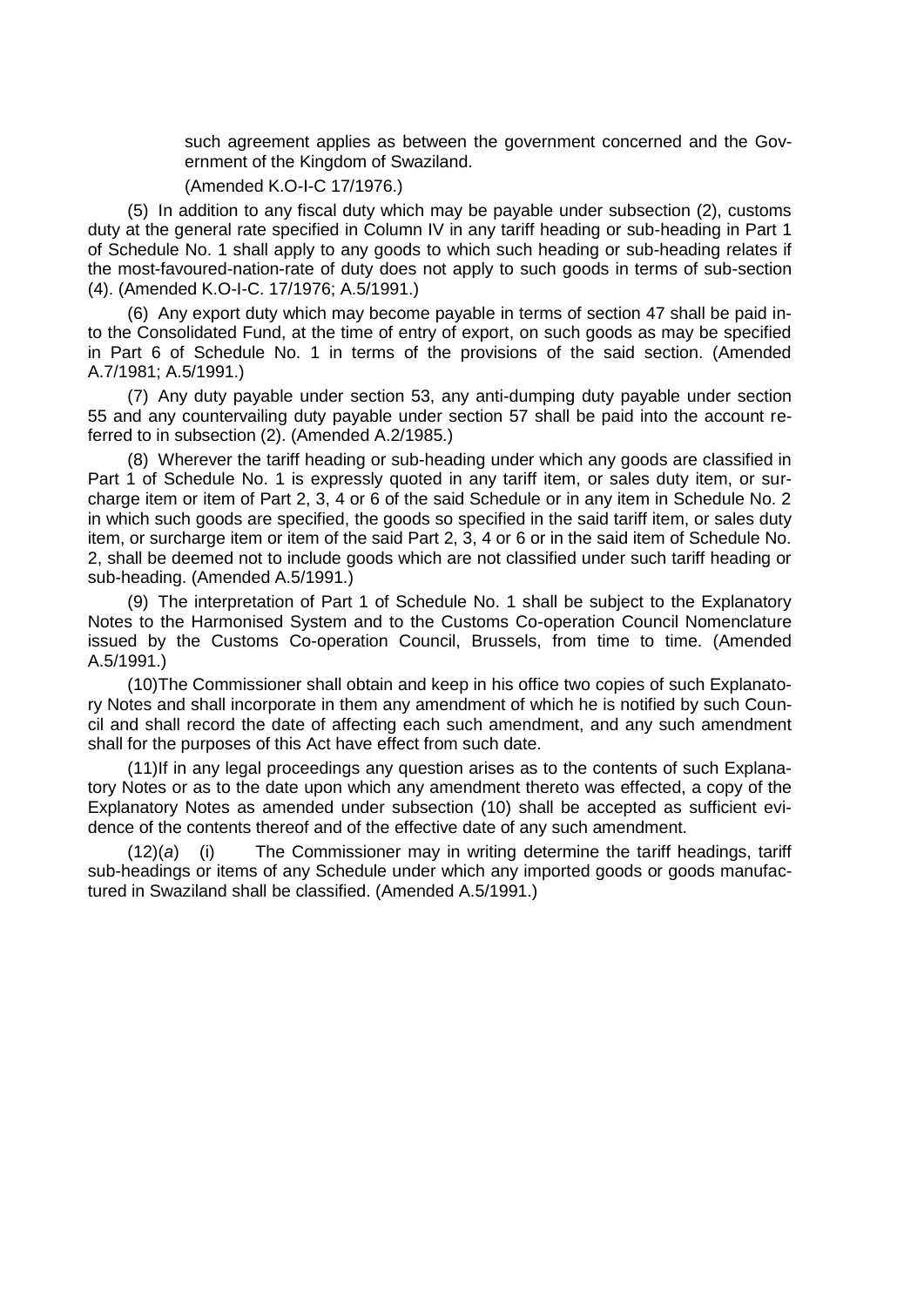(ii) The acceptance by any officer of a bill of entry or the release of any goods as entered shall be deemed not to be any such determination.

(*b*) Any determination so made shall, subject to appeal to the court be deemed to correct for the purposes of this Act, and any amount due in terms of any such determination shall remain payable as long as such determination remains in force.

(*c*) The Commissioner may within 90 days from the date of any such determination publish it by notice in the Gazette.

(*d*) The Commissioner may whenever he deems it expedient amend any such determination or withdraw it and make a new determination with effect from —

(i) the date of first entry of the goods in question;

- (ii) the date of the notice referred to in paragraph (*c*);
- (iii) the date of the determination made under paragraph (*a*);
- (iv) the date of such new determination; or
- (v) the date of such amendment.

(*e*) An appeal against any such determination shall lie to the Supreme Court. Such appeal shall be prosecuted within a period of 90 days from the date of the determination.

(Added A.7/1981.)

(13)Save where —

- (*a*) a determination has been made under subsection (12)(*a*) or (*d*); or
- (*b*) any false declaration is made fo the purposes of subsection (12),

there shall be no liability for any under-payment in duty on any goods, where such underpayment is due to the acceptance of a bill of entry bearing an incorrect tariff heading, tariff sub-heading or item of any Schedule, after a period of two years from the date of entry of such goods. (Added A.7/1981.)

(14)Notwithstanding the provisions of subsection (13), any determination made under subsection (12)(*a*) following upon an inspection of the books or documents of any importer or manufacturer, shall be deemed to have come into operation in respect of the goods in question entered for customs and excise purposes, two years prior to the date on which the inspection commenced. (Added A.11/1988.)

#### *Prohibition of dealing with goods not entered for home consumption*

46*bis*. (1) Subject to this Act, no person shall remove, receive, take, deliver or deal with or in any imported or excisable goods intended for home consumption unless such goods have been duly entered for home consumption.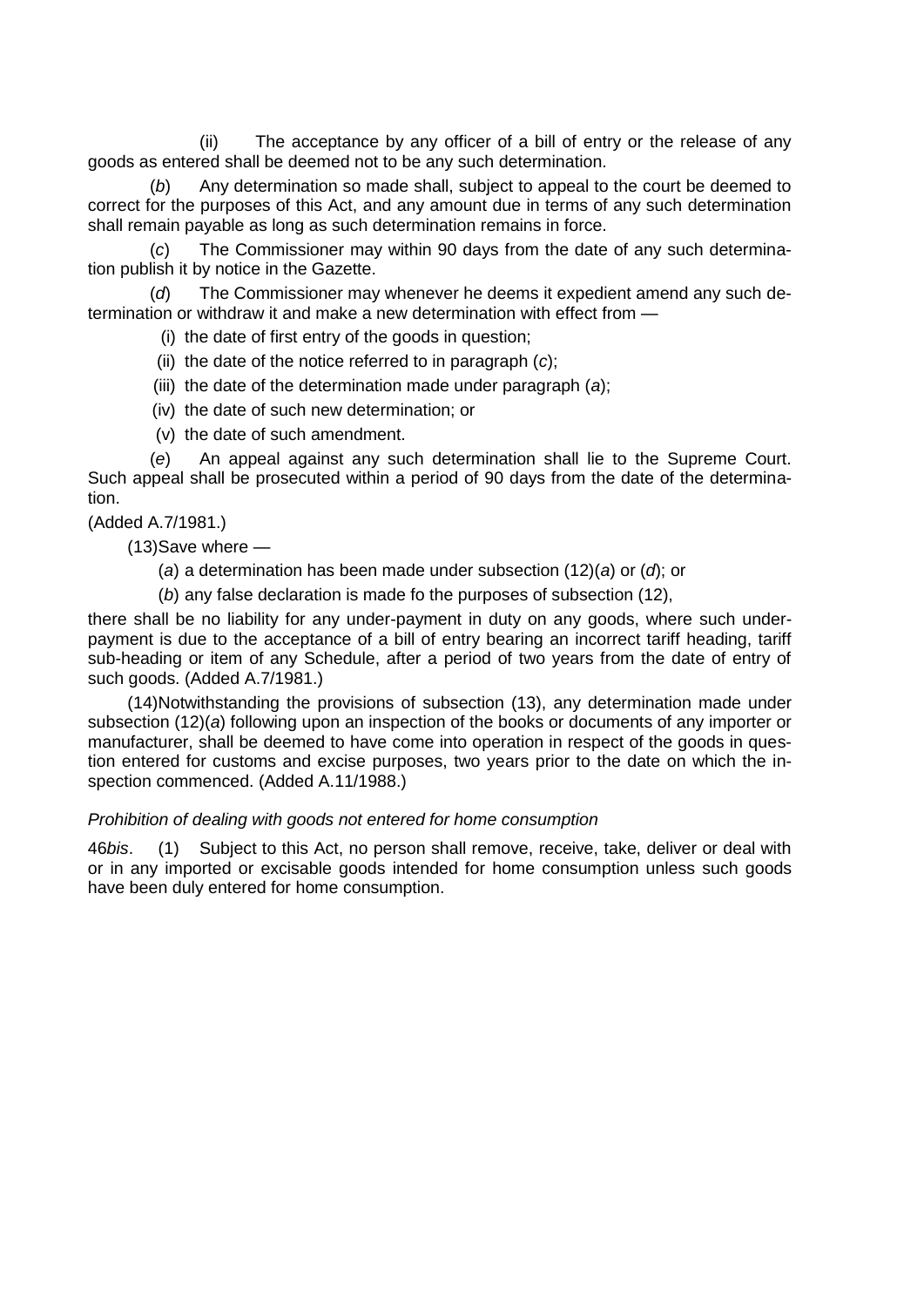(2) If an officer discovers any imported or excisable goods which are alleged to have been duly entered, in terms of any agreement, for home consumption in any territory with a government of which Swaziland has concluded such an agreement in terms of section 51 and he has reasonable cause to believe that such goods have not been so entered, he may detain such goods, and such goods shall thereupon be presumed, unless the contrary is proved, not to have been so entered and shall be to this Act as if they were goods which have, contrary to subsection (1), not been duly entered for home consumption in Swaziland. (Added A.11/1988.)

### *Application of Schedules and amendments thereto*.

47. (1) Notwithstanding the date of commencement of this Act the Schedules to the Customs and Excise Act, No. 91 of 1964 of the Republic as amended from time to time, published in English prior to the commencement of this Act shall *mutatis mutandis* be deemed to be the correspondingly numbered Schedules to this Act, and the provisions thereof shall be deemed to have come into force respectively on the dates on which they came into force in the Republic, and any assessment or payment made prior to the commencement of this Act shall be deemed to have been lawfully made if it would have been authorized by this Act had this Act been in force on the date it was made.

(2) Without prejudice to the generality of subsection (1) a reference to the Republic in any such Schedule shall be construed as a reference to Swaziland and a reference therein to a provision of the Customs and Excise Act, No. 91 of 1964 of the Republic shall *mutatis mutandis* be construed as a reference to a corresponding provision of this Act.

(3) The Minister may amend the Schedules in their application to Swaziland by notice in the Gazette and may, if he deems fit, effect such amendments by incorporating therein by reference any printed matter published or issued anywhere, whether in Swaziland or elsewhere.

(4) The power conferred by subsection (3) shall include the right to impose new, increased, or additional duties and any notice referred to in that subsection may provide for any amendment effected thereby to come into force with retrospective effect to a date specified in such notice.

(5) The Commissioner shall keep at his office a copy of the said Schedules and shall cause a copy thereof to be kept at every place of entry and duty airport and at the office of the clerk of the House of Assembly and at such other place as the Minister may direct, and shall ensure that all amendments thereto made in accordance with this Act are forthwith incorporated in each such copy and that the date of the coming into force of each such amendment and the authority therefor is at the same time recorded on all such copies.

(6) If the Minister has effected an amendment by reference to any printed matter then in addition to such printed matter being incorporated in the Schedules kept under subsection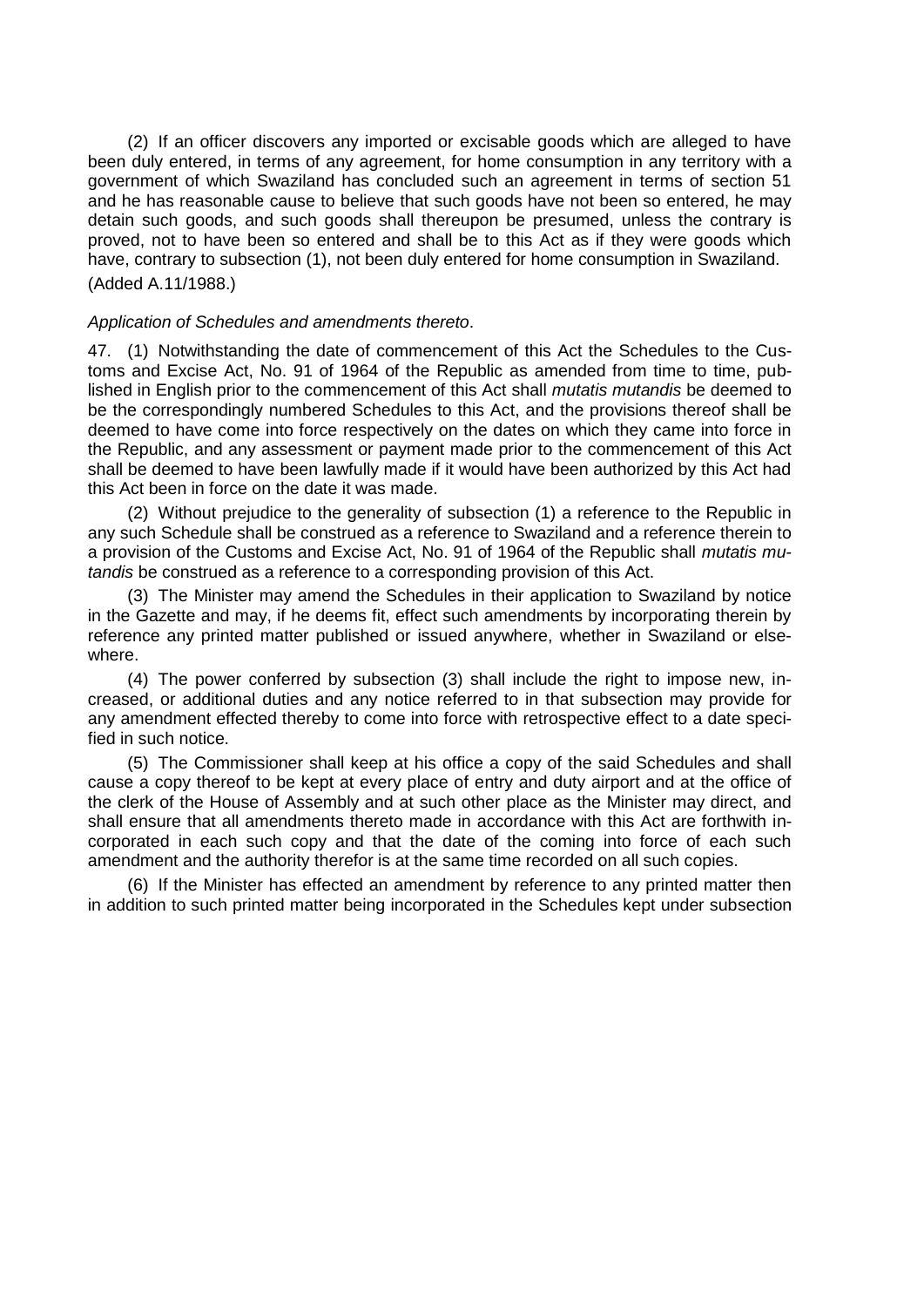(5) a copy of all notices published under subsection (3) and of all such printed matter shall also be kept at the office of the Commissioner and at every place of entry, duty airport, office of the clerk of the House of Assembly and other place referred to in subsection (5).

(7) The documents required to be kept in terms of subsections (5) and (6) shall be open for inspection by any member of the public during normal business hours, at the office of the Commissioner and at each place of entry or duty airport.

(8) Any failure to comply with subsections (5), (6) or (7) shall not affect the validity of any Schedule or any amendment thereto.

## *Ordinary levy*.

47*bis*. Notwithstanding anything to the contrary contained in this Act —

- (1) any amount leviable under any item of Part 8 of Schedule No. 1 shall be called an ordinary levy;
- (2) any such ordinary levy shall be paid into the Consolidated Fund of Swaziland and shall, for the purposes of section 46(2) be deemed to be a duty paid in accordance with the provisions of Schedule No. 1; and
- (3) any ordinary levy paid in respect of any goods intended for consumption in any territory, other than Swaziland, which forms part of the common customs area shall be paid by the Commissioner to the government of such territory at such times as he may determine.

(Added A.5/1991.)

# *Additional duties under customs union agreement*.

48. (1) Notwithstanding anything in this Act the Minister may by notice in the Gazette, after consultation with the Minister for Commerce, Industry and Tourism, amend the Schedules so as to levy a new, increased or additional duty on any goods — (Amended A.5/1991.)

- (*a*) imported into Swaziland for the purpose of protecting new industries in Swaziland as provided for by Article 6 of the customs union agreement;
- (*b*) intended for export or any class or kind or such goods or any goods intended for export in circumstances specified in such notice.

(2) Section 47 shall *mutatis mutandis* apply to such notice and to any amendments effected thereby.

### *Agreement in respect of rates of duty lower than the general rates*.

49. Subject to the customs union agreement the Government may conclude an agreement with the government or governing body of any territory whereby rates of duty lower than the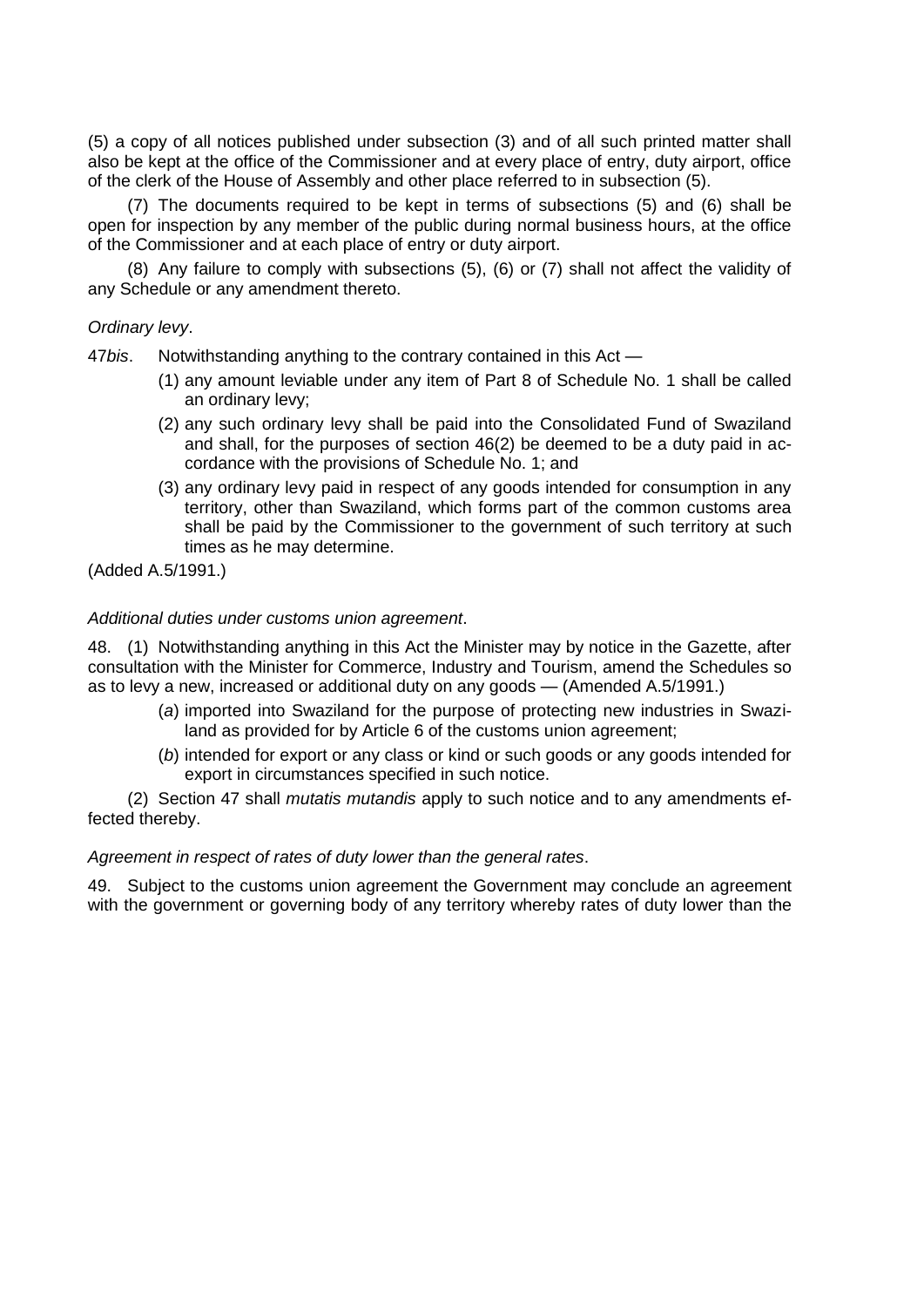general rates of duty specified in Part I of Schedule No. 1 are on import into Swaziland extended to goods produced or manufactured in that territory, whether or not such agreement is in consideration of equivalent privileges in respect of the import into that territory of goods produced or manufactured in Swaziland.

# *Agreement in respect of rates of duty lower than the most favoured nation rates*.

50. Subject to the customs union agreement the Government may conclude an agreement with the government of any commonwealth country or of any territory which is under the protection of the Government of the United Kingdom of Great Britain and Northern Ireland or which is under the trusteeship of any commonwealth country, whereby in consideration of equivalent privileges in respect of goods imported into that country or territory from Swaziland, rates of duty lower than the most favoured nation rates of duty specified in Part I of Schedule No. 1 are extended to specific goods produced or manufactured in and imported from that country or territory.

# *Agreement with any territory*.

51. (1) The Government may conclude an agreement with the government of any territory in which it is provided that notwithstanding anything to the contrary in this Act —

- (*a*) goods produced or manufactured in or imported into Swaziland shall be admitted into that territory free of duty or at special rates of duty and goods produced or manufactured in or imported into that territory shall be admitted into Swaziland free of duty or at special rates of duty;
- (*b*) such arrangements (including arrangements providing for the prohibition or quantitative or other limitation or restriction of the import of any goods as may be agreed upon between the parties to the agreement shall apply in respect of the admission of any goods into the territory of one of the parties from the territory of the other party and in respect of the entry and the collection of duty on goods on import into the territory of any party from a territory other than the territory of the other party;
- (*c*) each party to the agreement shall be compensated in respect of duty on such goods to the extent and in the manner agreed upon between the parties to the agreement.

(2) Payments made by the government of any territory to the Government in terms of any agreement concluded under subsection (1) shall accrue to the Consolidated Fund and payments by the Government to the government of any territory in terms of an agreement shall be paid out of an account referred to in section 46(2).

(3) For the purposes of this Act, the customs union agreement and any other agreement which purports to have been concluded in terms of any law relating to customs and ex-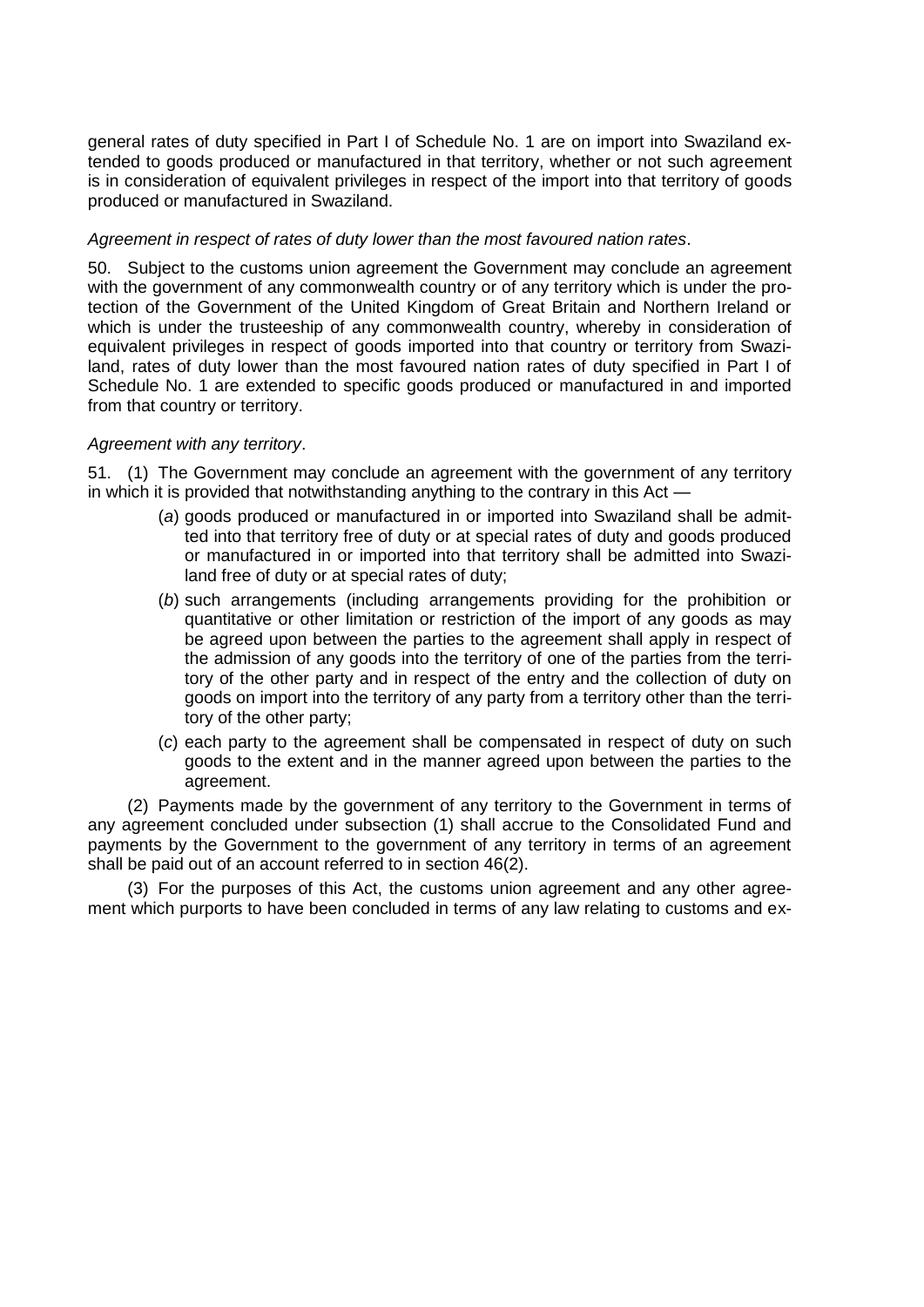cise and which was being observed by Swaziland immediately prior to the commencement of this Act as being in force between Swaziland and any territory, shall be deemed to have been concluded in terms of, and to be, and at all relevant times to have been, within the powers conferred by, this section.

# *Agreement lapses if not approved by House of Assembly*.

52. (1) Any agreement concluded under this Part shall be laid on the Table of the House of Assembly at the next meeting of Parliament following the date of the conclusion of such agreement and shall, unless that House otherwise provides before the end of such meeting be of full force and effect with effect from the date of its conclusion:

Provided that no resolution of that House shall detract from the validity of anything done under such agreement up to the day following the date of such resolution.

(2) Whenever in any legal proceedings any question arises as to whether during any meeting of Parliament an agreement was tabled as required by subsection (1), or as to the date upon which Parliament met for the first time for the despatch of business in such meeting after the date of conclusion of such agreement, or as to the date upon which such meeting ended, or as to any resolution of the House of Assembly thereon, a copy of the minutes of the proceedings of the House of Assembly, indicating any such fact and specifying any such date and certified by the clerk of such House to be a true copy of such minutes, shall be accepted as sufficient evidence of such fact and date.

# *Discrimination by other countries*.

- 53. (1) If the Minister is satisfied that the government of any territory has
	- (*a*) imposed directly or indirectly on any goods wholly or partly produced or manufactured in Swaziland any duty, charge or restriction which is not imposed upon like goods produced or manufactured in any third territory; or
	- (*b*) discriminated against the commerce of Swaziland in such a way as to place it at a disadvantage in comparison with the commerce of a third territory;

he may after consultation with the Minister for Commerce, Industry and Tourism if he considers that the public interest will be served thereby, by notice in the Gazette impose — (Amended A.5/1991.)

- (i) on all goods or any class or kind of goods imported from the territory whose government has so acted; and
- (ii) on all goods or any class or kind of goods whencesoever imported, wholly or partly produced or manufactured in such territory;

additional duties not exceeding the value for duty purposes of such goods, and from a date" to be specified in the notice there shall be paid on such goods, upon entry for home con-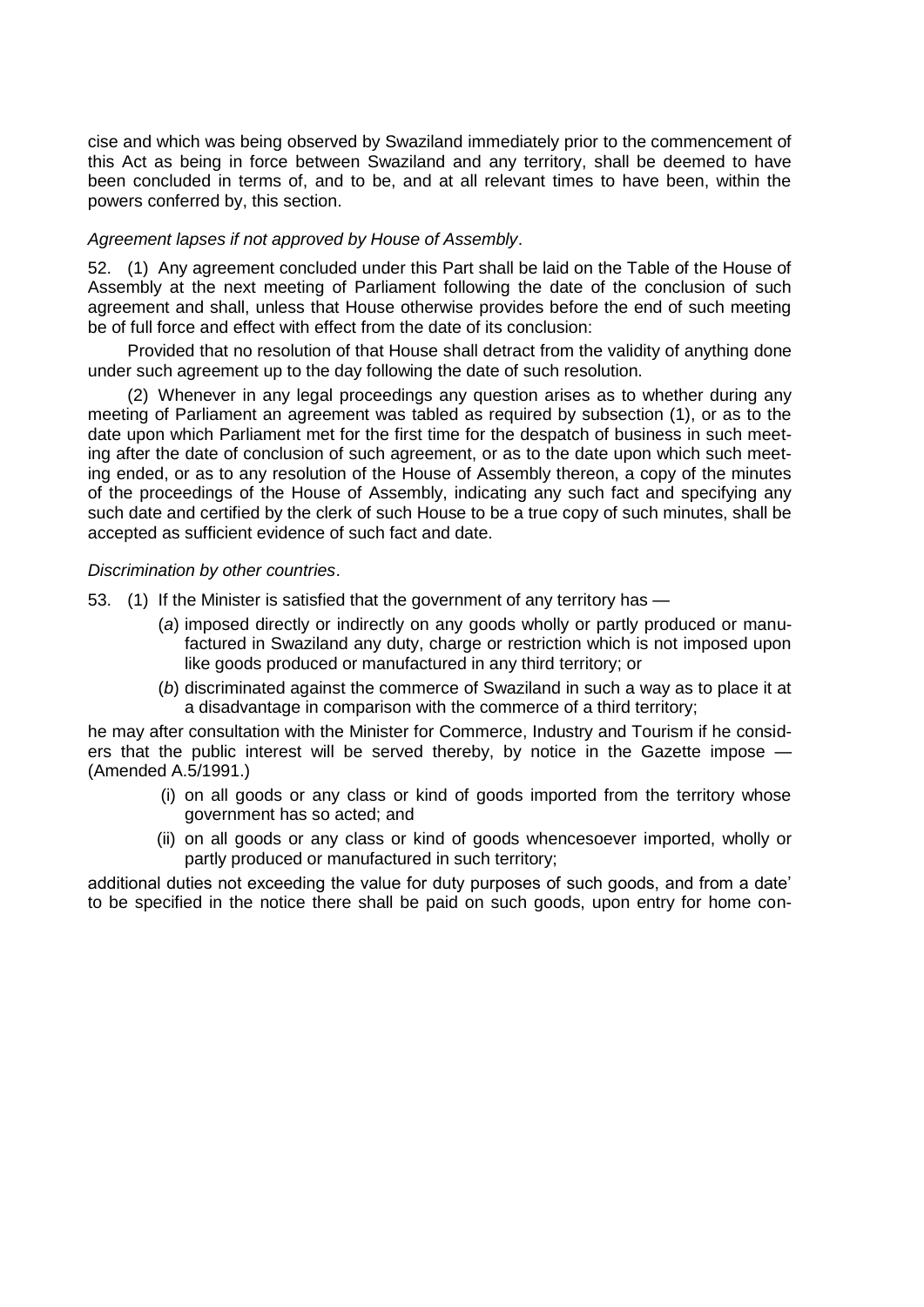sumption thereof, the additional duties at the rates imposed in such notice, in addition to any other duties payable on such goods under this Act.

(2) Any additional duty imposed in terms of subsection (1) shall be set out in the form of a schedule which shall be deemed to be incorporated in Schedule No. 1 as Part 7 thereof and to constitute an amendment of Schedule No. 1. (Amended A.5/1991.)

(3) Section 47 shall *mutatis mutandis* apply to an amendment made under this section.

# *Provisions with regard to stamp duties*.

54. (1) Any duty in respect of which it is indicated in any tariff item in Part 2 of Schedule No. 1 that such duty is a stamp duty shall be paid by means of stamp label affixed to the container of the goods to which such duty relates or be determined by means of a stamp impression made on the container of such goods:

Provided that the Commissioner may, in such circumstances and for such period as he may determine, accept the duty due on such goods in cash.

(2) The Minister may by regulation prescribe the size and type of container which may be used by a manufacturer for the packing of goods liable to stamp duty and the manner in which such stamp label or impression shall be affixed to or made on such container and no such goods shall be sold or disposed of or removed from the duty manufacturing warehouse in question in partly or completely manufactured condition except in accordance" with this Act.

(3) A manufacturer, including a manufacturer outside Swaziland may, subject to such conditions as the Commissioner may impose, be allowed to exchange stamp labels which —

(*a*) have been unavoidably damaged, in the case of a manufacturer —

- (i) in Swaziland, in his duty warehouse; or
- (ii) outside Swaziland, in his factory premises; or
- (*b*) are lawfully in his possession but are no longer required by him; or
- (*c*) are faulty;

for stamp labels of an equal value; or he may be granted a refund of the duty represented by any stamp label referred to in paragraph (*a*), (*b*) or (*c*).

(4) In Swaziland stamp labels may only be sold to a manufacturer licensed under this Act to manufacture goods liable to stamp duty or to any person authorized by the Commissioner to purchase such stamp labels and such manufacturer or person shall not sell or dispose of such stamp labels to any other person except with the permission of the Commissioner.

(5) Stamp labels sold to a person outside Swaziland shall not be imported except for delivery to the Commissioner.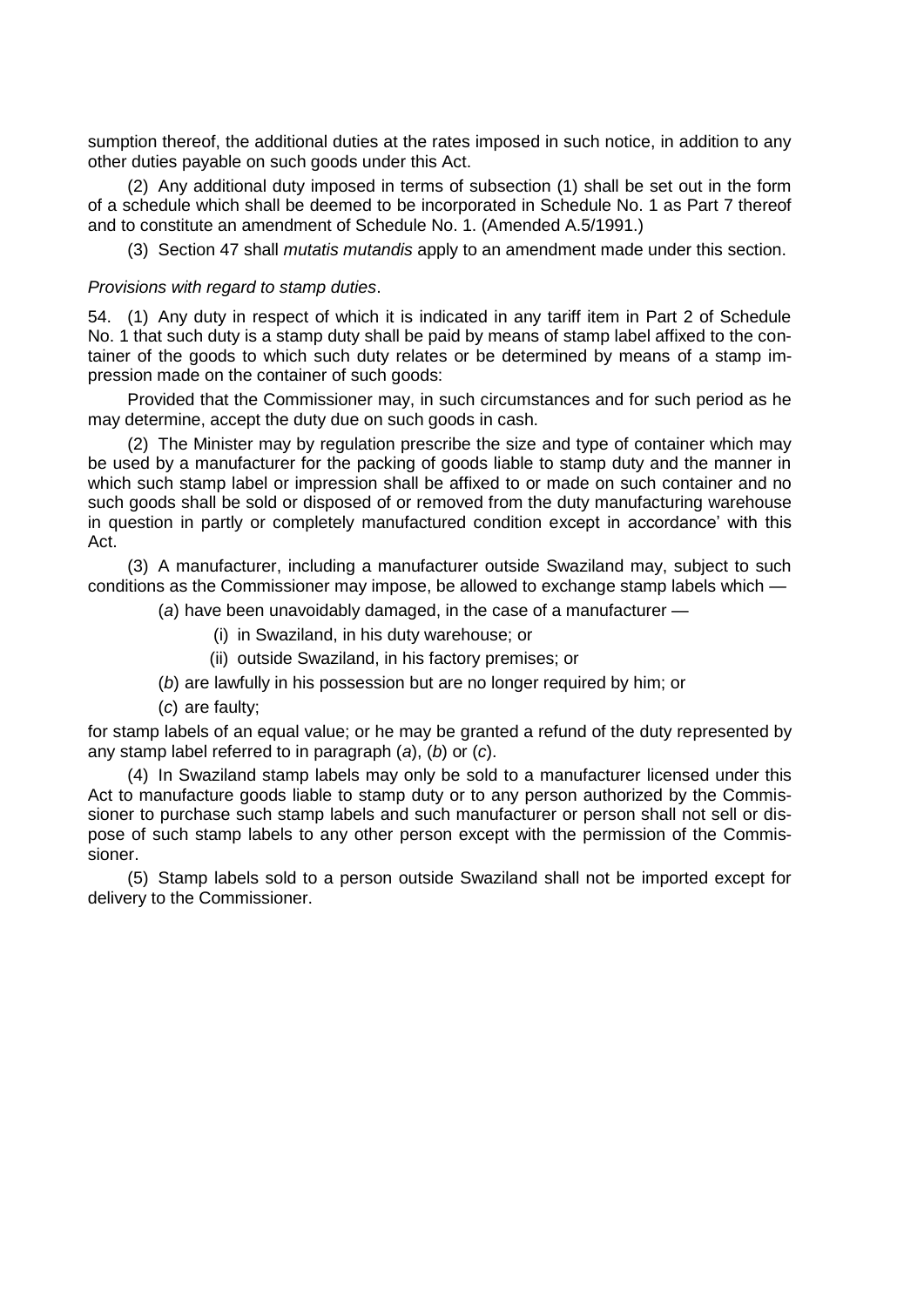(6) The Minister may in respect of any goods liable to stamp duty or any class or kind of such goods make such regulations as he deems necessary in regard to the cancellation of stamp labels or impressions.

(7) Any manufacturer, dealer or other person who fails to cancel any stamp label or impression which, in terms of any such regulation it is his duty to cancel, shall be guilty of an offence.

- (8) No person shall
	- (*a*) counterfeit or make any facsimile of any stamp label, die or impression stamp prescribed under this Act; or

(*b*) be in possession of, use or offer for sale or for use —

- (i) any stamp label, die or impression stamp counterfeited in contravention of paragraph (*a*); or
- (ii) any facsimile of any stamp label, die or impression stamp made in contravention of such paragraph; or
- (*c*) use or offer for sale or for use any used stamp label.

(9) A manufacturer who is required under this Act to use any prescribed stamp label, die, impression stamp, ink or any other material, or any stamping, counting or franking machine for any specified purpose or in any specified manner, shall not use any stamp label, die, impression stamp, ink or other material, or any stamping, counting or franking machine not so prescribed for such purpose, or use any such prescribed goods in any manner other than the prescribed manner.

(10)Subject to the proviso to subsection (1), no manufacturer or importer shall remove any goods which are liable to stamp duty or permit them to be so removed from his premises unless the containers of such goods have been stamped in accordance with the regulations and no dealer or other person shall sell or expose for sale or have in his possession any such goods in respect of which any regulation relating to the stamping of the containers of such goods has not been complied with.

# PART VI

# ANN-DUMPING DUTIES

### *Anti-dumping duties provided for in Schedule No. 2.*

55. (1) Subject to this section and any regulations, the goods specified in Schedule No. 2 shall, upon entry for home consumption or in the case of goods subject to sales anti-dumping duty at such time as the Minister may prescribe, be liable, in addition to any other duty payable under this Act, to the appropriate anti-dumping duties provided for in respect of such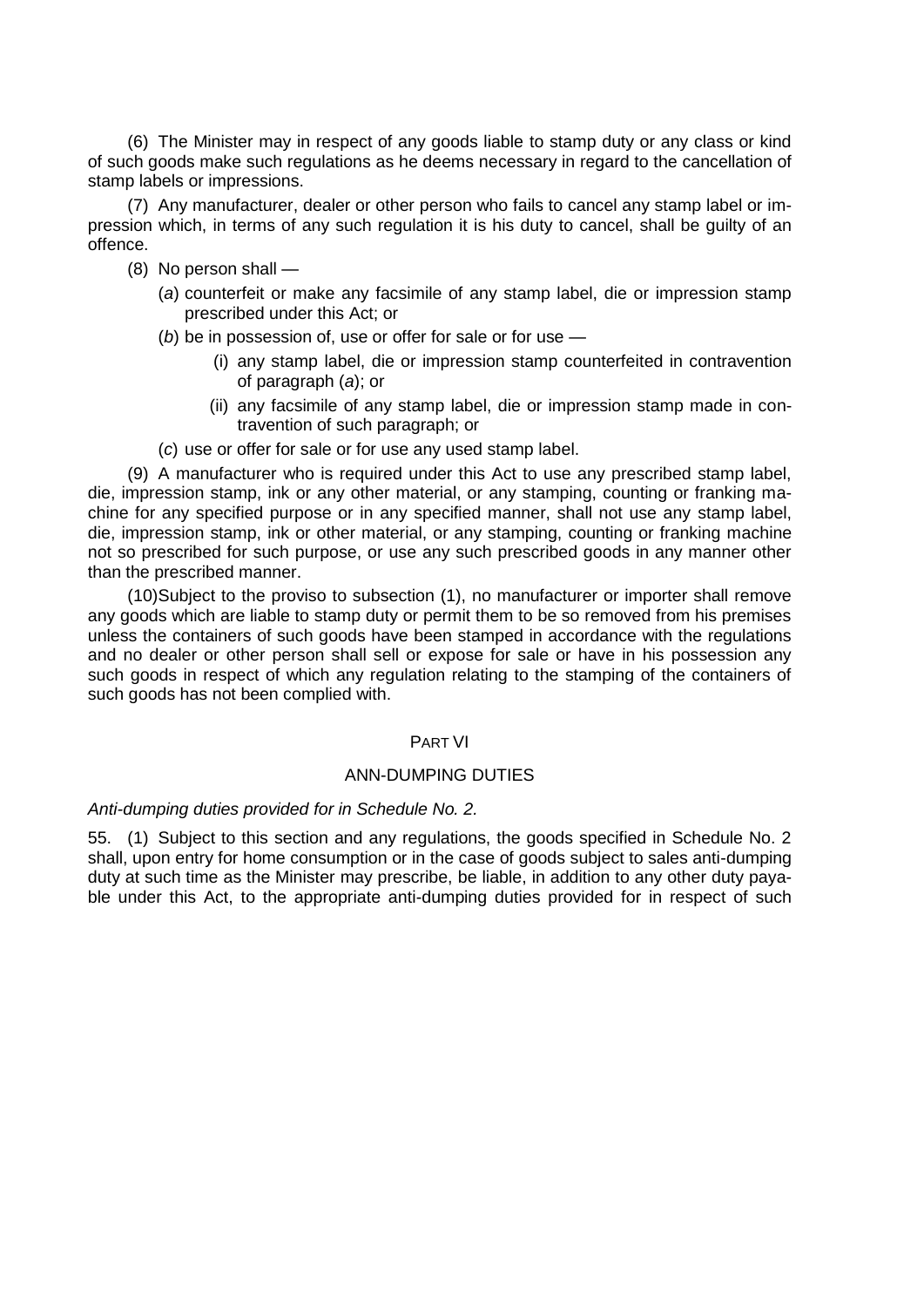goods in that Schedule at the time of such entry or at the time so prescribed, if they are imported from or originate in a territory specified in that Schedule in respect of those goods.

(2) The Minister may by notice in the Gazette amend Schedule No. 2 if he is satisfied, in respect of goods which are of a class or kind produced or manufactured in Swaziland, that the circumstances set forth in subsection (4) exist, that detriment may from one or more of those circumstances result to an industry within Swaziland and that it would be in the public interest to impose the appropriate anti-dumping duty specified in subsection (4) in respect of such goods:

Provided that the Minister may limit the amount of anti-dumping duty mentioned in subsection (4) to a percentage of the value for duty purposes of such goods or alternatively to a specific rate per unit of quantity, volume or weight, which percentage or alternative specific rate shall be determined by him.

(3) If the Minister is satisfied in terms of subsection (2) that it would be in the public interest to impose a freight anti-dumping duty on any goods, he may for that purpose determine (by amending Schedule No. 2 by notice in the Gazette) the minimum rate of freight which shall be applicable to that class or kind of goods when conveyed from any particular territory or place to any place of discharge in Swaziland or to any place in Africa at which goods are discharged for removal overland into Swaziland:

Provided that the minimum rate of freight so determined shall in no case exceed the normal rate of freight as certified in terms of subsection (4)(*c*).

(4) The anti-dumping duties which may be imposed and the circumstances in which they may be imposed in terms of subsection (2) shall be the following —

- (*a*) *"ordinary anti-dumping duty"*, which may be imposed when goods have been or are being or are likely to be exported to Swaziland at a free on board price (as defined in section 67 excluding the proviso thereto) which is less than their domestic value (as defined in section 66) and which shall be the amount by which such domestic value exceeds such free on board price or, in the case of goods in respect of which no charge is made, a price which the Commissioner may in his discretion determine;
- (*b*) *"bounty anti-dumping duty"*, which may be imposed when goods have been or are being or are likely to be exported to Swaziland and a bounty has been or will be granted in respect thereof in the territory in which they were produced or manufactured or from which they were exported, and which shall be the amount of such bounty, whether such bounty is by way of a bonus, rebate, subsidy or otherwise, and whether it is granted by a government or other authority or person;
- (*c*) *"freight anti-dumping duty"*, which may be imposed when goods have been or are being or are likely to be conveyed to Swaziland from a particular territory or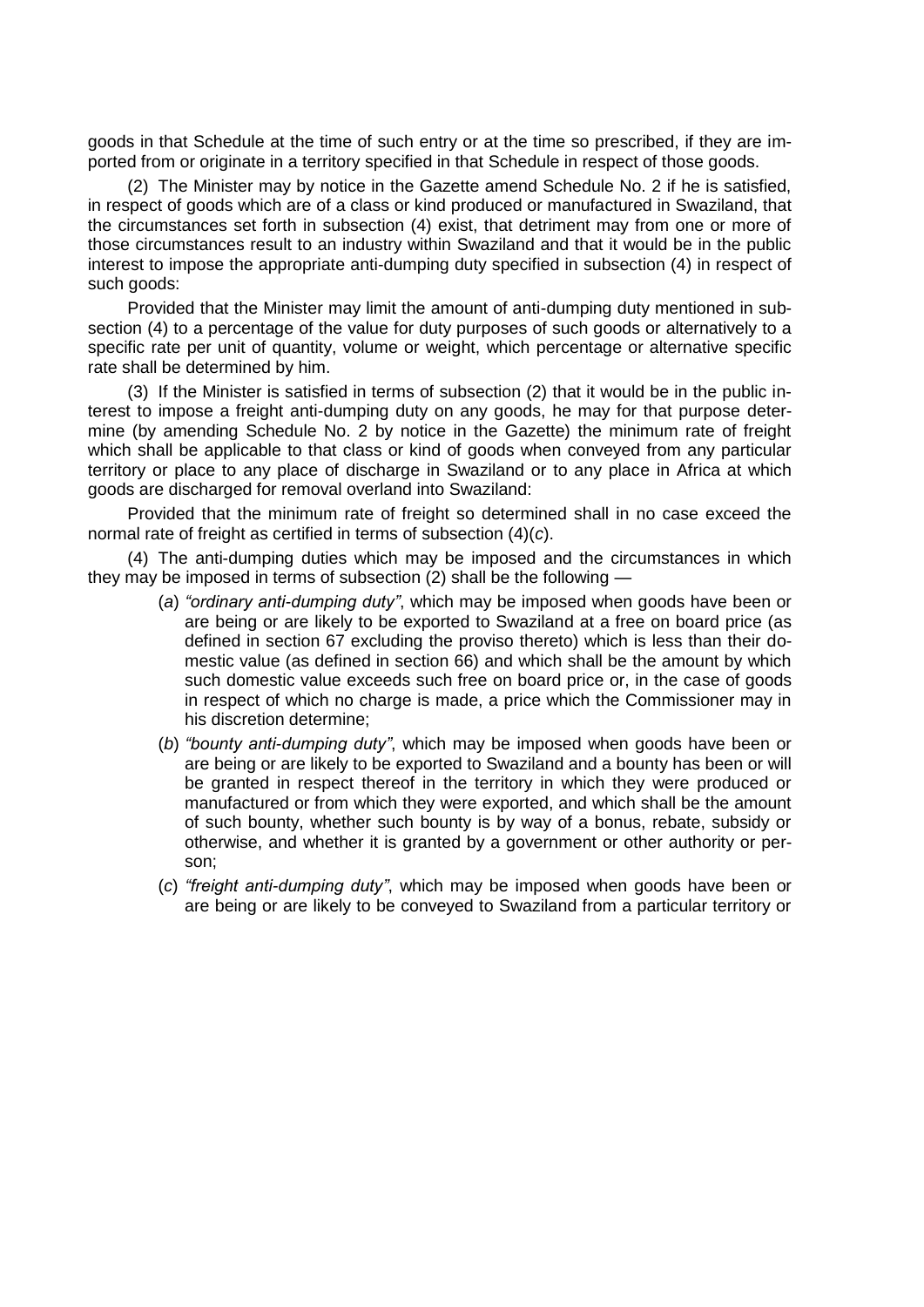place of despatch at a rate of freight less than the rate certified by the Minister, as being the normal rate chargeable on that class or kind of goods from that territory or place and which shall be the amount by which the minimum rate of freight determined by the Minister in terms of subsection (3) exceeds the rate of freight actually paid;

- (*d*) *"exchange anti-dumping duty"*, which may be imposed when goods have been or are being or are likely to be imported into Swaziland from a territory the currency of which is depreciated in relation to the currency of Swaziland or when the currency of the territory of origin of such goods which have been or are being or are likely to be imported into Swaziland is likewise depreciated, and which shall be the amount by which their free on board price (as defined in section 67) of such goods is less than their price expressed in the currency of the territory of origin or export of the goods and converted into the currency of Swaziland at a rate which the Minister may determine and notify by means of an amendment of Schedule No. 2; or
- (*e*) *"sales anti-dumping duty"*, which may be imposed when goods are being or are likely to be sold or offered for sale at a place in Swaziland in the ordinary course of trade in wholesale quantities for an amount which is less than their domestic value (as defined in section 66) plus freight, insurance and all charges to that place, including landing, transportation and delivery charges and any duty (other than an anti-dumping duty imposed under this Part) payable under this Act, and which shall be the amount by which such domestic value of the goods, plus the expenses and charges set forth in this paragraph, exceeds the wholesale selling price in Swaziland.

(5) Section 47 shall, *mutatis mutandis*, apply to any notice and amendment under this section.

(6) The anti-dumping duties mentioned in subsection (5)(*a*), (*b*), (*c*) and (*d*) shall be paid by the importer of the goods at the time of their entry for home consumption and the anti-dumping duty mentioned in subsection (5)(*e*) shall be paid by the person in Swaziland who sells the goods in the prescribed manner and time.

(7) If anti-dumping duty is imposed on any goods under this section, the owner of any such goods stored in a duty warehouse shall produce the invoice and other documents relating to such goods to the controller not later than the time of entry of all or any part of such goods for removal from such warehouse except in respect of such goods entered for export from a duty warehouse.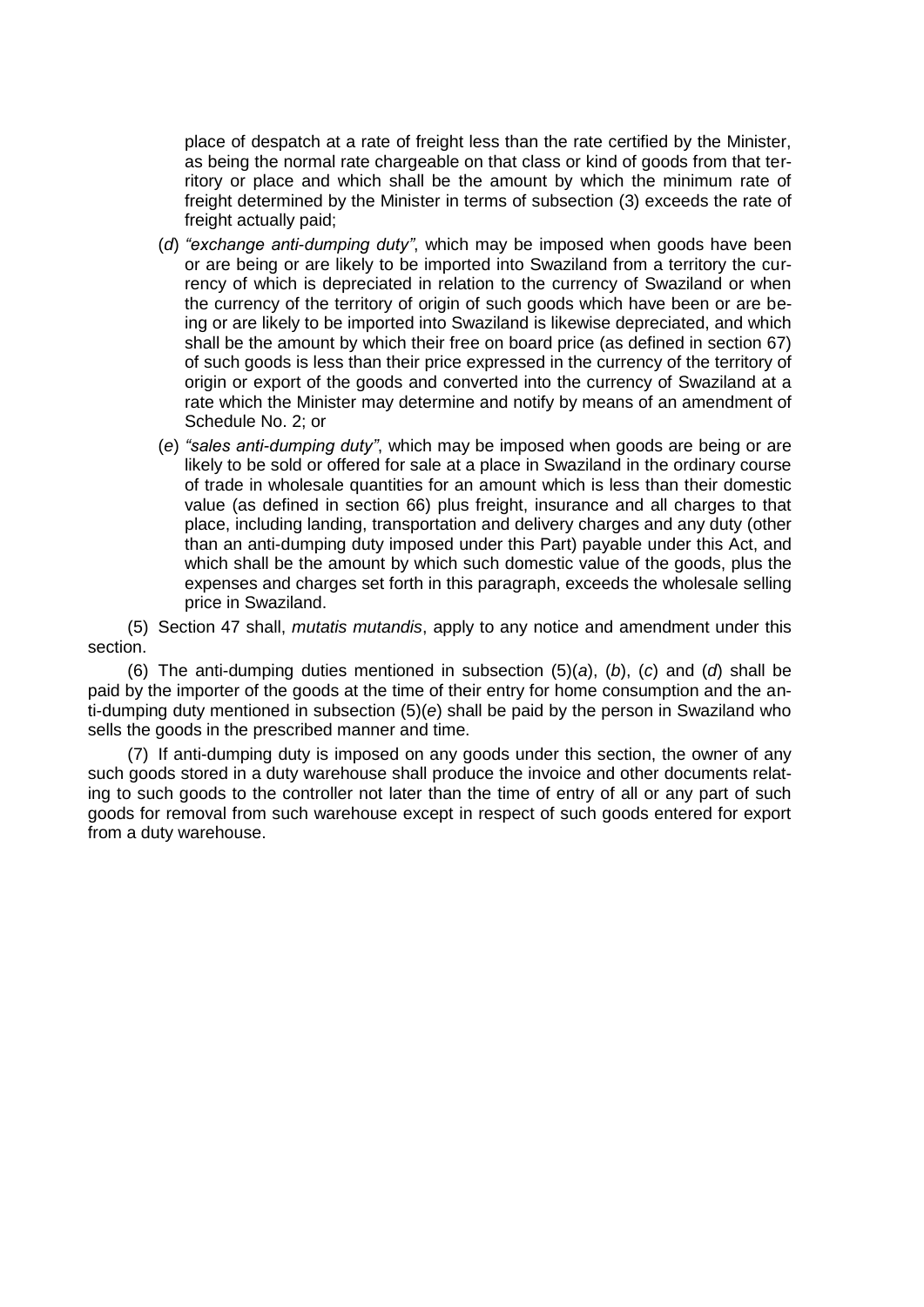# *Anti-dumping duties not normally applicable to goods entered under Schedule No. 3 or 4.*

56. (1) An anti-dumping duty imposed under section 55 shall not apply to any goods entered under any item specified in Schedule No. 3 or 4 unless such item is specified in Schedule No. 2 in respect of such goods.

(1*bis*) The Minister may, in respect of any class or kind of imported goods on which a provisional charge has been imposed under section 57*bis* amend Schedule No. 2 —

(*a*) with effect from the date from which that provisional charge has been imposed;

- (*b*) with effect from a date not more than three months prior to the date with effect from which that provisional charge has been imposed if he is satisfied that —
	- (i) such goods have been repeatedly dumped, as contemplated in subsection (2), and have caused material injury to an established industry in Swaziland; or
	- (ii) the importer should have been aware that the exporter is so dumping and that such dumping would cause such injury and the Minister is of the opinion that the dumping operates to such an extent in such quantities and for such short period that in order to prevent such dumping, he deems it necessary so to amend Schedule No. 2.

(Added A.4/1979.)

(2) (*b*) (iii) the highest comparable price for identical or comparable goods when exported from any other territory to Swaziland in the ordinary course of trade; Amended A.11/1988)

(7) The provisions of section 47 shall *mutatis mutandis* apply in respect of any amendment made under subsection (1) or (i*bis*) of this section. (Repealed A.11/1988; added A.5/1991.)

# *Exclusion of certain goods from payment of anti-dumping duty*.

57. Notwithstanding section 55, the Commissioner may, subject to such conditions as he may impose in each case, exempt from payment of any anti-dumping duty, genuine trade samples, replacement parts proved to his satisfaction to have been imported in such circumstances that locally manufactured parts of the same class or kind cannot reasonably be used and that such imported parts are not intended for trade purposes, or any other goods which are imported in such circumstances or in such quantities that the import of such goods does not, in his opinion, constitute regular import of such goods for trade purposes.

57*bis* (1) If the Minister is satisfied before any anti-dumping duty is imposed under section 56 that the requirements of section 56(1)(*a*), (*b*) and (*c*) are met in respect of any class or kind of imported goods, he may by notice in the Gazette impose a provisional charge in relation to anti-dumping duty on imported goods of that class or kind for a period not exceed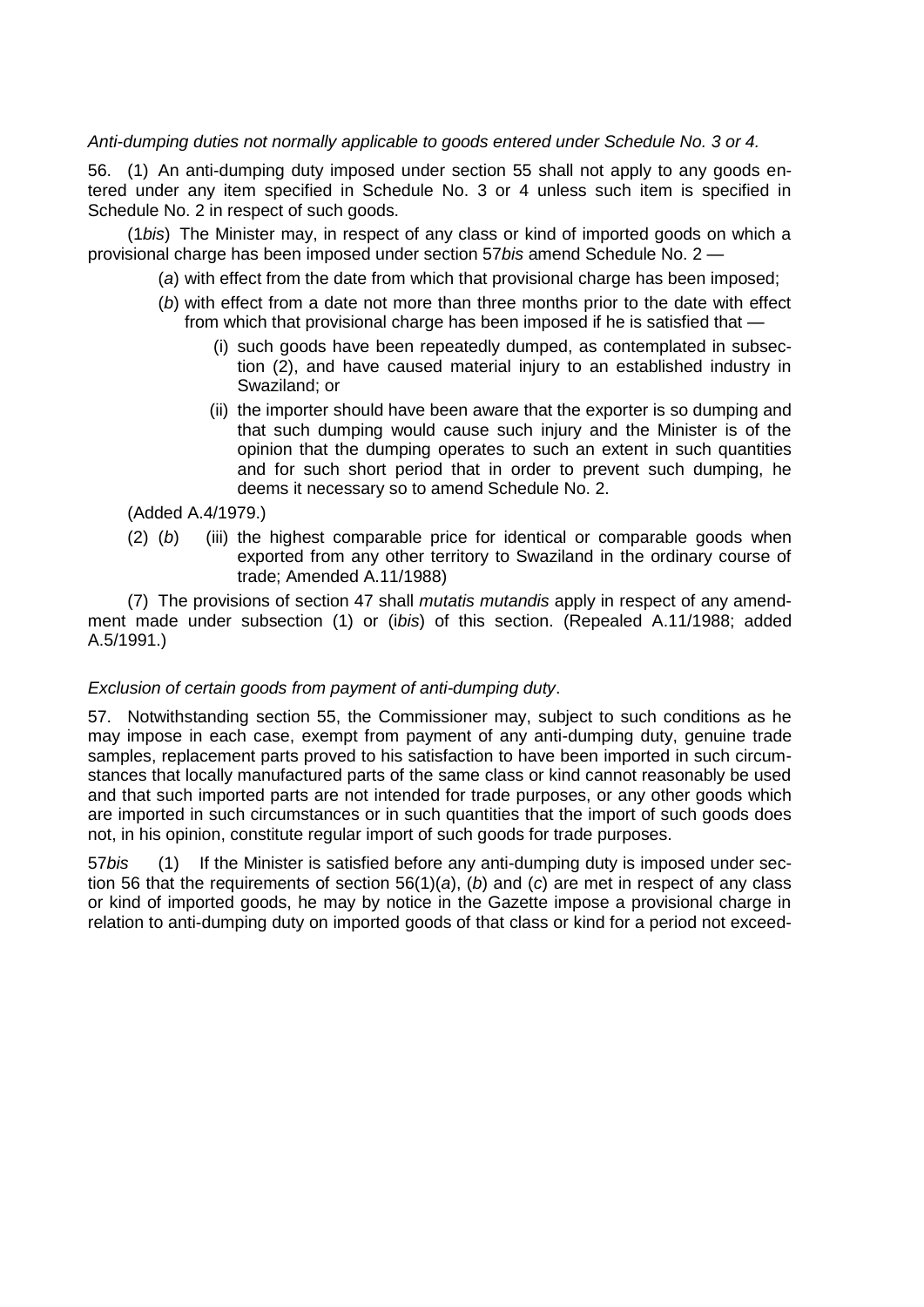ing four months as from date of publication of such notice, or, if rrequested by the exporter concerned before the expiry of the said period, for a further period not exceeding two months. (Amended A.11/1988.)

## PART VII

# EFFECT OF AMENDMENT OF DUTIES

*Time when new or increased duties become payable*.

- 58. (1) For the purposes of this section
	- "dealer" means any person who deals in any goods to which this Act relates and includes a club or co-operative society of any nature and any statutory body;
	- "deliver" includes any form of delivery except *traditic brevi manu* and *constitutum possessorium*.
	- "retail dealer" means, subject to the definition of "wholesale dealer", any dealer who deals in or holds a licence under any law to deal in retail quantities; and
	- "wholesale dealer" means any dealer who deals in or holds a licence under any law to deal in wholesale quantities, and the business and stocks of a wholesale dealer shall be deemed to include the business and stocks of any retail dealer who conducts business on the same premises on which the wholesale dealer conducts his business as such.

(2) If the Minister in any amendment to a Schedule imposes a new duty or increases the rate of duty already payable upon any goods specified in such amendment, such new duty or increased rate of duty shall, subject to subsection (3), be payable from the time such amendment is made on all such goods as have not, at the date of coming into force of such amendment, been entered for home consumption.

(3) If any amendment is made to a Schedule in terms of which a new duty or an increase in the rate of duty already payable upon any goods is imposed with retrospective effect, the Minister may in such amendment specify that for the purposes of this subsection any such goods specified in such amendment though entered for home consumption prior to the time of such amendment and notwithstanding that such goods have passed out of customs, excise and sales duty control, shall become liable to the new duty or the difference between the rate of duty at the time of such amendment and the increased rate provided for in such amendment, if they have at the time of such amendment not been delivered from the stocks of an importer, manufacturer or such class of dealer as the Minister may specify in such amendment.

(4) For the purposes of this section any goods which are specified by the Minister in any amendment to a Schedule for the purposes of subsection (3) and which, at the time of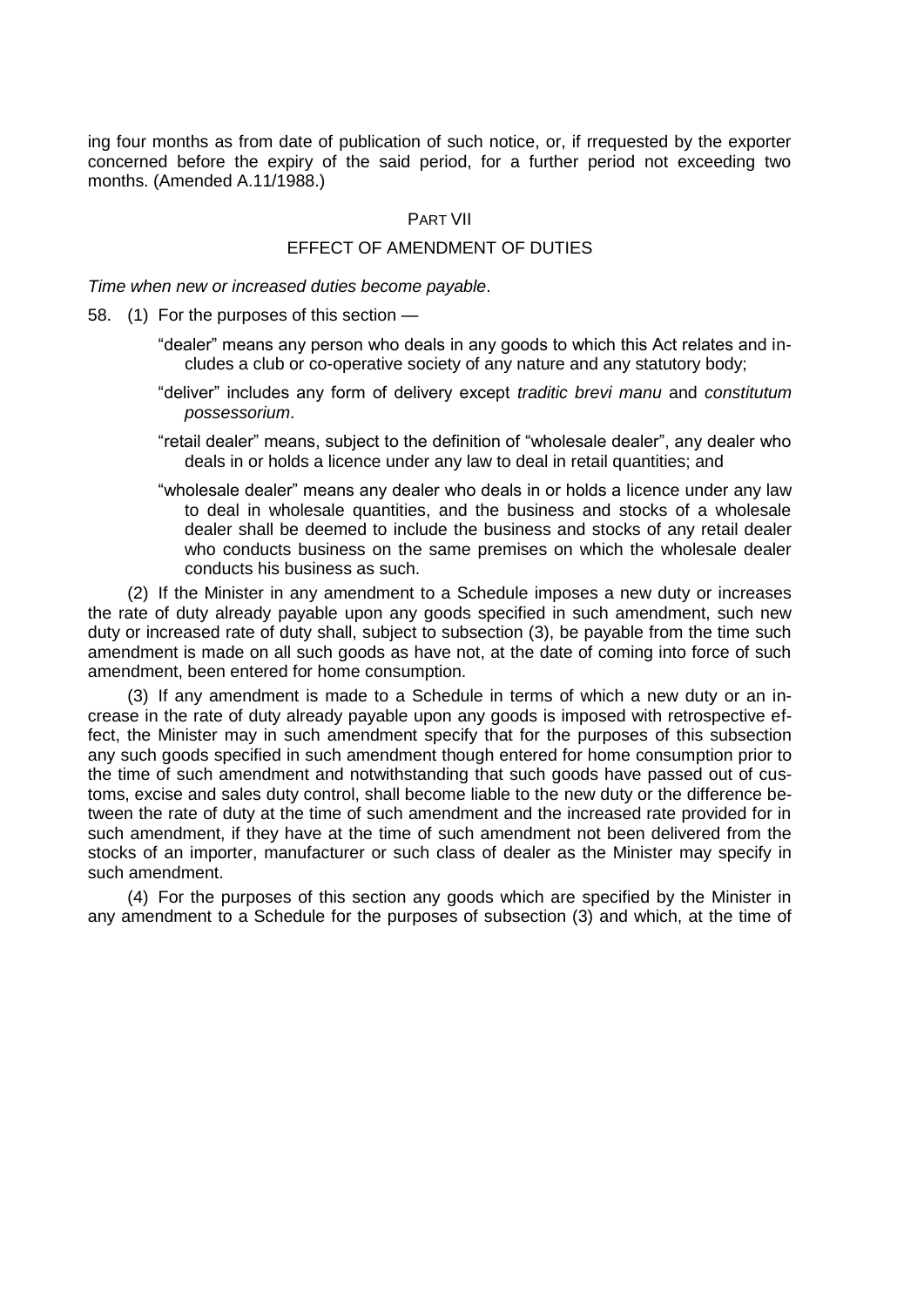the said amendment are in transit to an importer, manufacturer or a class of dealer so specified, shall be deemed to form part of the stocks of the importer, manufacturer or dealer, as the case may be, notwithstanding terms to the contrary in any contract relating to the sale or delivery of such goods.

(5) If the Minister has specified any goods in any amendment to a Schedule for the purposes of subsection (3), every importer, manufacturer or dealer specified in such amendment shall, in respect of any goods so specified —

- (*a*) forthwith take stock of all such goods which have not been delivered from his stocks at the time when the amendment was published, and make a clear and accurate record of imported, excisable and sales duty goods separately;
- (*b*) within ten days of the date on which such amendment was published, deliver to the controller a sworn statement giving separately the description and quantity of all such imported, excisable and sales duty goods which were in his stocks at that time, and any other information which the Commissioner may require from him; and
- (*c*) on or before the last working day of the month following the month in which the amendment was published, pay to the controller the amount of duty payable by him under subsection (3) in respect of such goods.

(6) If the Minister specifies in any amendment to a Schedule for the purposes of subsection (3) that any goods so specified shall be liable to the duties so specified if they have not been delivered from the stocks of a wholesale dealer at the time of such amendment, subsection (4) shall apply to the stocks of such wholesale dealer and of any retail dealer conducting his business on the same premises:

Provided that the Commissioner may, on production by such wholesale dealer of such evidence as he may require, exclude from the stocks or the liability for duty of such wholesale dealer for the purposes of subsection (3) —

- (*a*) stocks of a class or kind which are sold by such retail dealer only; and
- (*b*) such proportion of the total duty payable by such wholesale dealer as is represented by the proportion of retail sales to total sales of such goods during the period of three months immediately preceding the date of such amendment, such proportion to be calculated on the basis of quantities of each commodity concerned.

### *Contract price may be varied to extent of alteration in duty*.

59. (1) If any duty on any goods is imposed or increased, directly or indirectly, by an amendment in any manner of any Schedule, and such goods, in pursuance of a contract made before such duty or increased duty became payable, are thereafter delivered to and accepted by the purchaser, the seller of such goods may, in the absence of agreement to the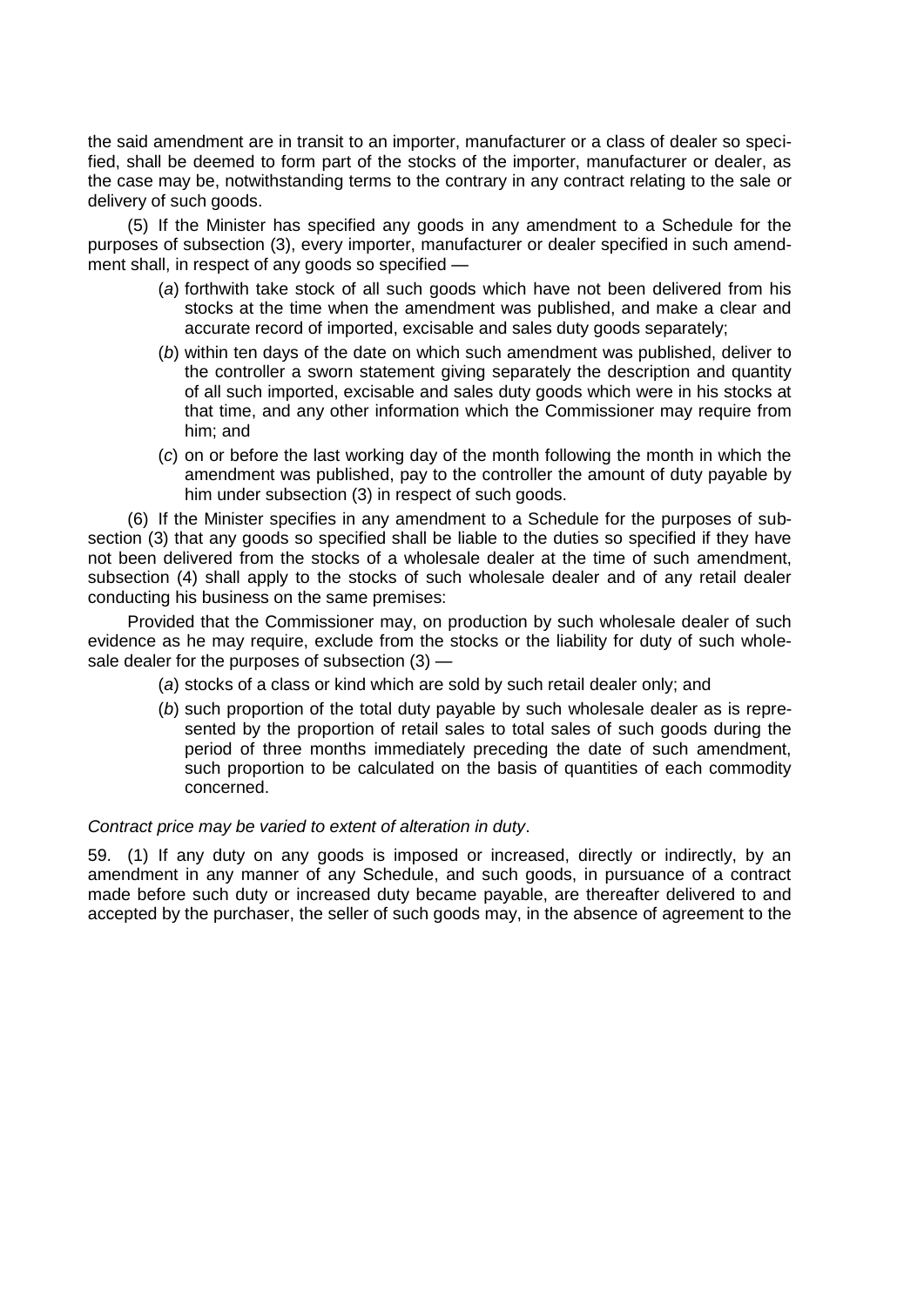contrary, recover as an addition to the contract price a sum equal to any amount paid by him by reason of such duty or increase.

(2) If any duty on any goods is withdrawn or decreased directly or indirectly by an amendment in any manner of any Schedule, and such goods in pursuance of a contract made before the withdrawal or decrease became effective are thereafter delivered to the purchaser, the purchaser of such goods may, in the absence of agreement to the contrary, if the seller has in respect of such goods had the benefit of the withdrawal or decrease, deduct from the contract price a sum equal to such duty or decrease.

(3) This section shall also apply to a contract for the hiring of any goods or the use of any goods in rendering a service at a contract price, and the expression "seller" and "purchaser" shall be construed respectively as including the person by whom and the person to whom such goods are hired or the service is rendered.

### PART VIII

### LICENSING

### *Licence fees according to Schedule No. 8.*

60. (1) No person shall perform any act or be in possession of or use anything in respect of which a licence is required under this Act unless he has obtained the appropriate licence prescribed in Schedule No. 8 which shall not be issued unless the prescribed licence fee has been paid.

(2) The Commissioner may, subject to an appeal to the Minister, whose decision shall be final —

(*a*) refuse any application for a new licence; or

- (*b*) refuse any application for a renewal of any licence or cancel or suspend for a specified period any licence if the applicant or the holder of such licence, as the case may be —
	- (i) has contravened or failed to compy with the provisions of this Act; or
	- (ii) has been convicted of an offence under this Act or has incurred a penalty under section 91; or
	- (iii) has been convicted of an offence involving dishonesty.

(Amended A.2/1985.)

### *Duty warehouse licence*.

61. (1) Before a duty warehouse is licensed the person applying for such licence shall furnish such security as the Commissioner may require.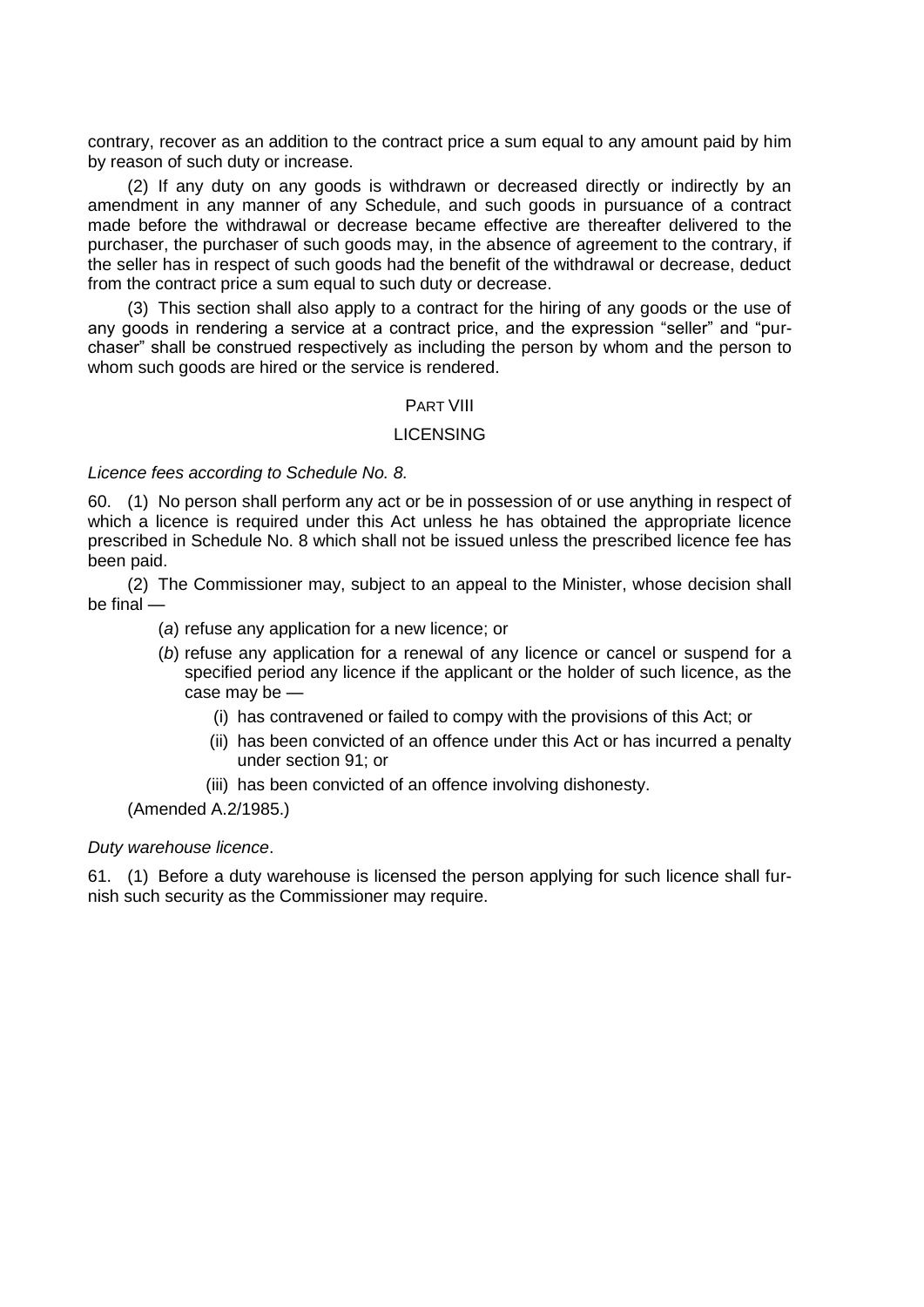(2) The Commissioner may at any time require that the form, nature or amount of such security shall be altered or renewed in such manner as he may determine.

(3) The Commissioner may by endorsement permit a licence to be transferred from one duty warehouse to another in the area controlled by the same controller and in the possession of the person to whom the licence has been issued, but no duty warehouse licence shall be transferable from one person to another.

(4) Not more than one licence shall be issued in respect of any duty warehouse.

#### *Agricultural distiller*.

62. (1) No person shall be granted a licence under this Act as an agricultural distiller unless the Minister is satisfied that such person is capable of producing on his farm in respect of which the application for a licence relates more than five leaguers of wine per annum calculated at a strength of 11,5 per cent absolute alcohol by volume.

(2) No licence issued under this Act to any person as an agricultural distiller may be transferred to any other person or from one farm to another.

(3) Any licence issued under this section to any person shall lapse upon his death or upon his conviction for an offence under this Act or any law relating to the illicit manufacture, conveyance, supply or possession of intoxicating liquor.

(4) For the purposes of subsection (3) the imposition of a penalty by the Commissioner under section 91 shall be deemed to be a conviction under this Act.

## *Still to be licensed*.

63. (1) No person shall own or have in his possession or under his control any still except under a licence prescribed in Schedule No. 8 and subject to any regulation:

Provided that the Commissioner may, subject to any conditions he may impose, exempt from any provision in this subsection —

- (*a*) any licensed still maker in respect of any still manufactured or imported by him for sale and in his possession; or
- (*b*) any person in respect of any still which he has proved to the satisfaction of the Commissioner is in his possession solely as a curiosity or ornament or is used solely for such purpose as the Commissioner may, subject to any regulation, authorize.

(2) Section 62(2), (3) and (4) shall *mutatis mutandis* apply to any licence issued in respect of a still under this Act to any person to whom a licence under this Act has been or had at any time been issued as an agricultural distiller.

(3) If any agricultural distiller to whom a licence in respect of a still has been issued under this Act voluntarily abandons such still to the department, the Commissioner may, out of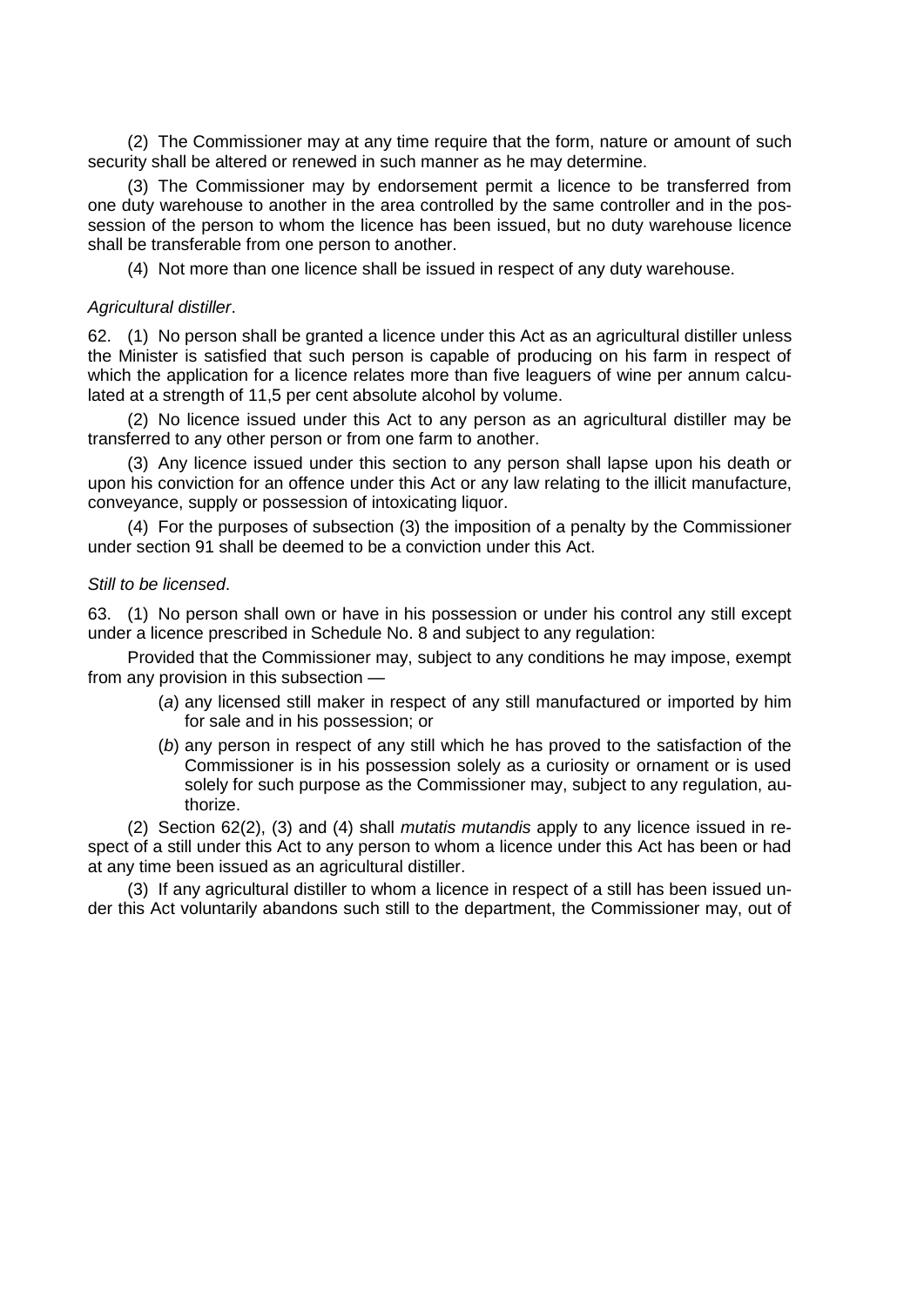moneys appropriated by Parliament for that purpose, pay to him as compensation such amount as the Commissioner considers to be the current market value of such still.

(4) If any person has so abandoned a still no licence to own a still to be used by him in the capacity of an agricultural distiller shall thereafter be granted to him unless a new licence as an agricultural distiller has, thereafter, been issued to him under this Act.

(5) Any still abandoned under this section shall be destroyed by the Commissioner.

# *Special warehouse for the manufacture of wine*.

64. Unless the permission of the Commissioner has been obtained to manufacture wine in a duty manufacturing warehouse, no person shall manufacture wine except in a special duty warehouse licensed under this Act.

# *Container depot licences.*

64*bis.* (1) No person shall store or unpack or pack for export, such containers as the secretary may specify, except at a container depot licensed in terms of subsection (2).

(2) The secretary may, subject to such conditions as he may in each case impose licence, for such period as he may in each case determine, at any place appointed for that purpose under this Act, container depots approved by him for the storing, unpacking or packing of containers contemplated in subsection (1) provided such security as he may require is furnished.

(3) The secretary may at any time require that the form, nature or amount of such security shall be altered or removed in such manner as he may determine.

(4) The controller may require any container contemplated in subsection (1) to be detained in any container depot licensed in terms of subsection (2) for its examination or that of its contents.

(Added A.10.1978.)

# PART IX

### VALUE

### *Value for customs duty purposes*.

65. (1) Subject to this Act, the value for customs duty purposes of any imported goods shall, at the time of entry for home consumption, be the transaction value thereof, within ther meaning of section 66.

(2) If such value of any imported goods of a single denomination is—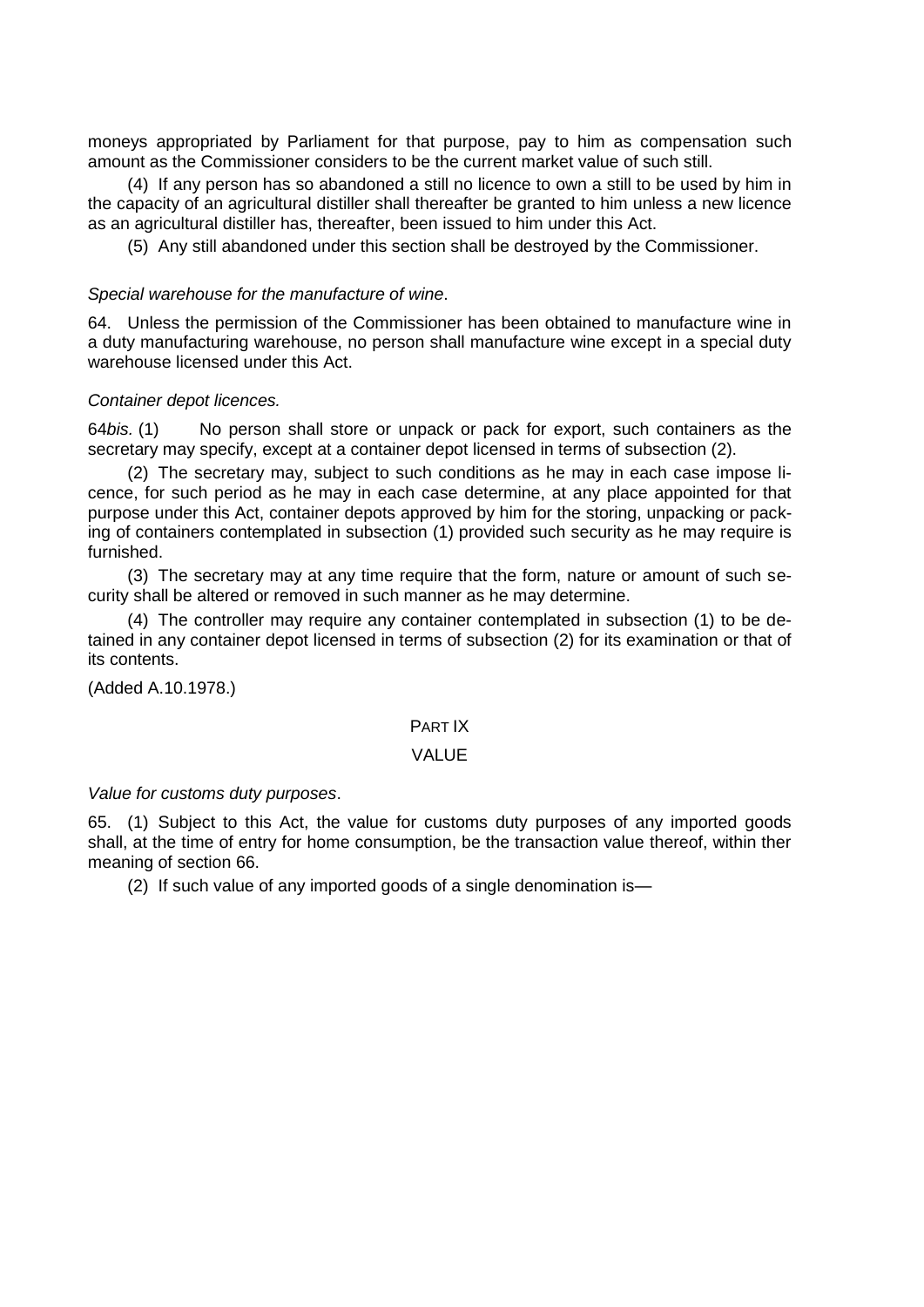- (*a*) in excess of one lilangeni, such value shall for the purpose of assessing the amount of duty payable, be calculated to the nearest lilangeni, an amount of 50 cents being regarded as less than one half of one lilangeni;
- (*b*) less than one lilangeni, such value shall be calculated as one lilangeni.

(3) Unless the context otherwise indicates, any reference in this Act to customs value or to value for duty purposes, in relation to imported goods, shall be deemed to be a reference to value for customs duty purposes. (Amended A.7/1981.)

(4) (*a*) If in the opinion of the Commissioner the transaction value of any imported goods cannot be ascertained in terms of section 66 or has been incorrectly ascertained by the importer, the Commissioner may determine a value, which shall, subject to a right of appeal to the Minister be deemed to be the value for customs duty purposes of the goods.

(*b*) The acceptance by any officer of a bill of entry or the release of any goods as entered shall not be deemed to be any such determination.

(*c*) Any determination so made shall be deemed to be correct for the purposes of this Act, and any amount due in terms of any such determination shall remain payable as long as such determination remains in force.

(5) The Commissioner may whenever he deems it expedient amend or withdraw any such determination and make a new determination with effect from —

- (*a*) the date of first entry of the goods in question;
- (*b*) the date of the determination made under subsection (4);
- (*c*) the date of such new determination; or
- (*d*) the date of such amendment.
- (6) Save where
	- (*a*) a determination has been made under subsection (4)(*a*) or (5); or
	- (*b*) any false declaration is made for the purposes of subsection (4) or (5),

there shall be no liability for any underpayment of customs duty on any goods, where such underpayment is due to the acceptance of a bill of entry bearing an incorrect customs value, after a period of two years from the date of entry of such goods.

(6*bis*) Notwithstanding the provisions of subsection (6), any determination made under subsection (4)(*a*) following upon an inspection of the books or documents of any importer shall be deemed to have come into operation in respect of the goods in question and entered for customs purposes, two years prior to the date on which the inspection commenced. (Amended A.11/1988.)

(7) (*a*) Notwithstanding subsections (1) and (4), the value for purposes of the duty specified in Section B of Part 2 of Schedule No. 1 shall, in respect of imported goods other than goods entered in terms of item 412.18 of Schedule No. 4, be the transaction value thereof plus fifteen percent of such value, plus any non-rebated customs duty payable in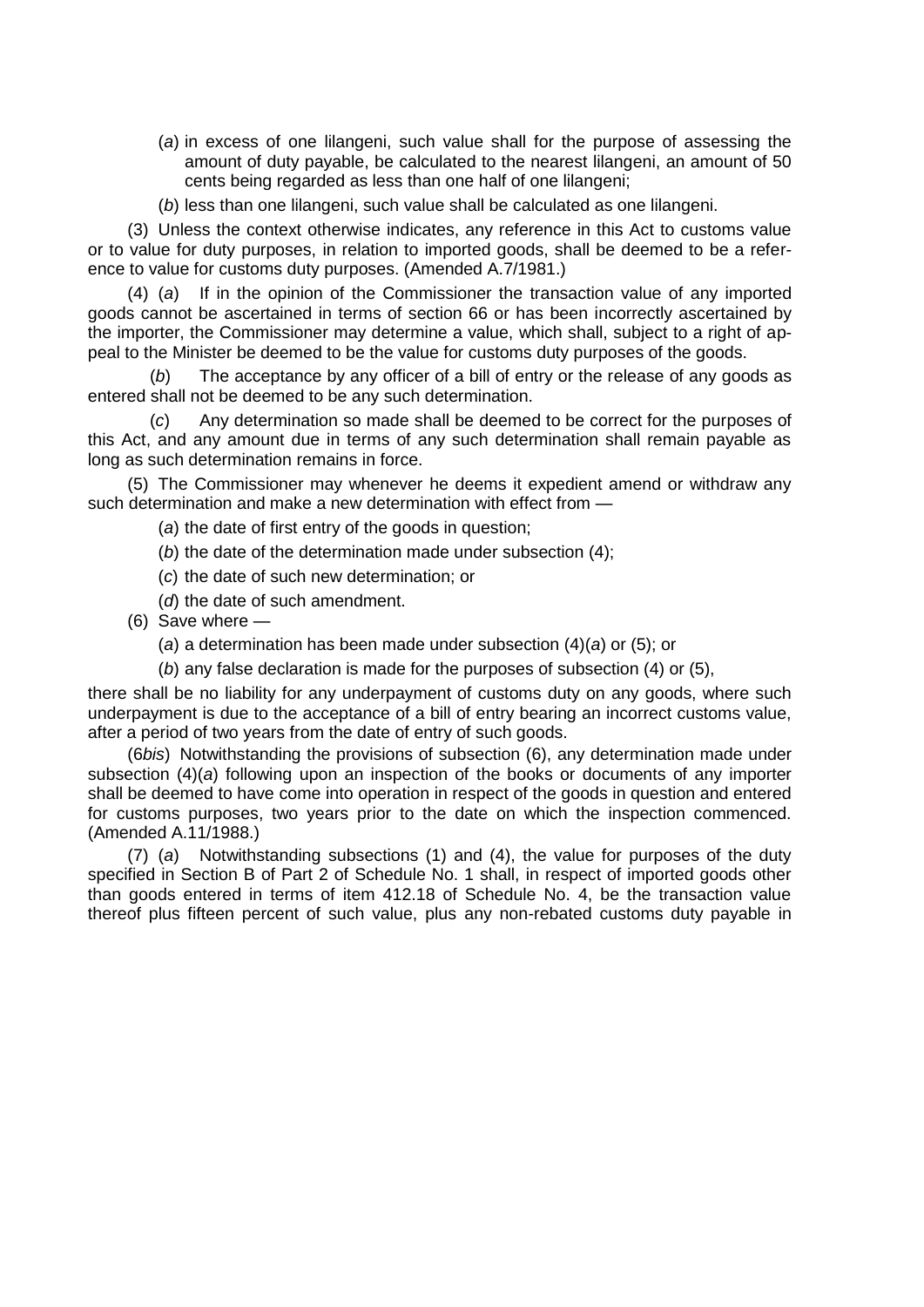terms of Part 1 and Section A of Part 2 of Schedule No. 1 on such goods, but excluding the duty specified in Section B of Part 2 of Schedule No. 1 on such goods. (Amended A.11/1988.)

(*b*) Subsection (1)(*a*) and (*b*) or (3) of section 69 shall *mutatis mutandis* apply to the ascertainment or determination of the value for the purposes of the duty specified in Section B of Part 2 of Schedule No. 1 in respect of any imported goods entered in terms of item 412.18 of Schedule No. 4. (Amended A.11/1988; A.5/1991.)

- (8) For the purposes of sections 66 and 67, unless the context otherwise indicates
	- (i) "buying commission", in relation to imported goods, means any fee paid by an importer to his agent for representing him abroad in the purchase of and the payment for the goods;
	- (ii) "goods of the same class or kind", in relation to imported goods, means goods produced by a particular industry or industry sector in the country from which the imported goods were exported, and falling within the same group or range of goods as the imported goods;
	- (iii) "identical goods", in relation to imported goods, means goods produced in the same country and by the same or a different producer as the imported goods and which are the same in all respects, including physical characteristics, quality and reputation but excluding minor differences in appearance, as the imported goods, but does not include goods, incorporating or reflecting engineering, development work, art work, design work, plans or sketches undertaken in Swaziland;
	- (iv) "price actually paid or payable", in relation to imported goods, means the total payment made or to be made, either directly or indirectly, by the buyer to or for the benefit of the seller for the goods, but does not include dividends or other payments passing from the buyer to the seller which do not directly relate to the goods;
	- (v) "similar goods", in relation to imported goods, means goods produced in the same country and by the same or a different producer as the imported goods and which although not alike in all respects to the imported goods have, with due regard to their quality and reputation and the existence of a trade mark, like characteristics and like component materials which enable them to be employed for the same purposes and to be commercially interchangeable, but does not include goods incorporating or reflecting engineering, development work, art work, design work, plans or sketches undertaken in Swaziland.

(Amended K.O-I-C. 17/1976; A.4/1979; A.7/1981; A.2/1985.)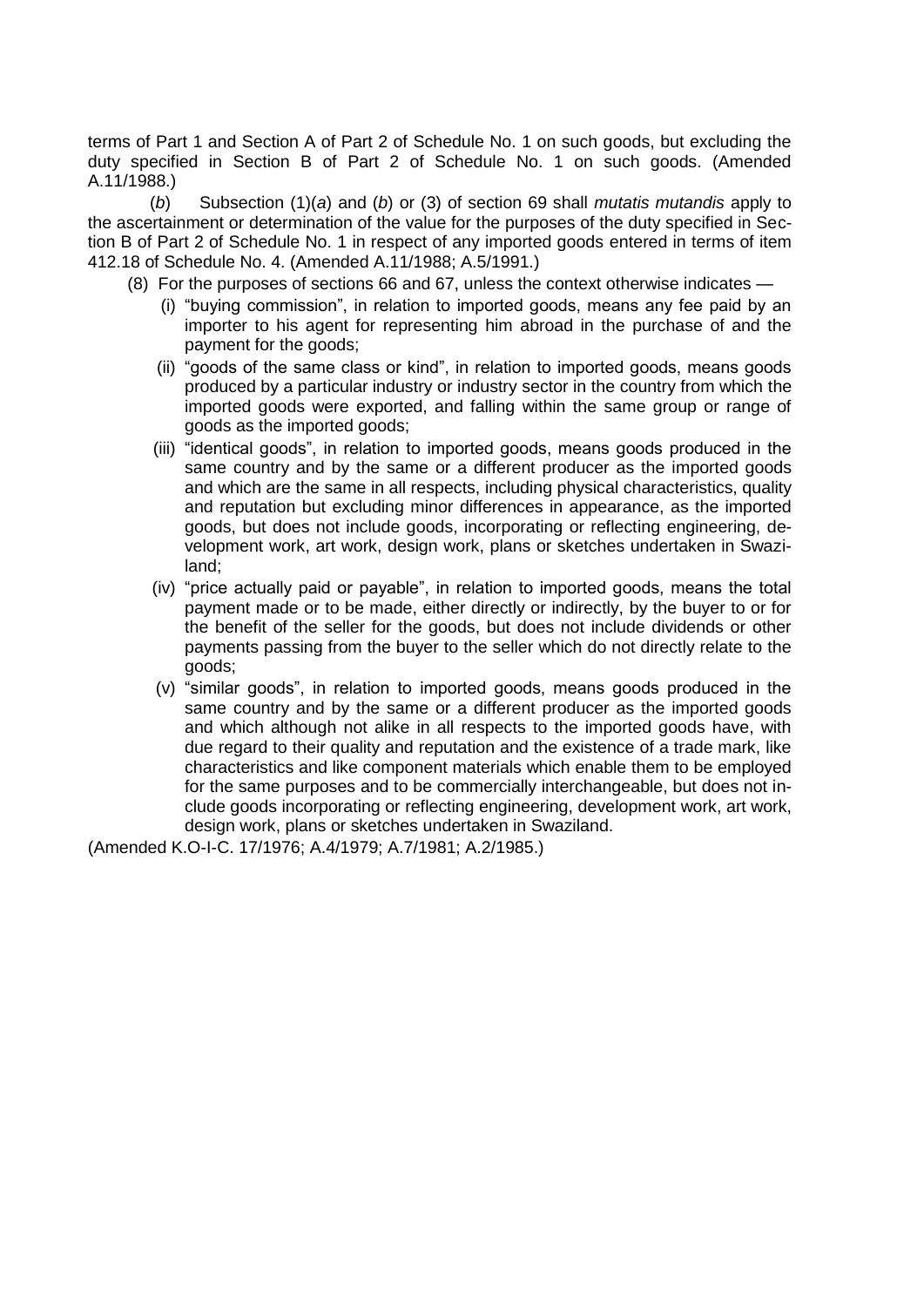# *Transaction value. (Amended A.5/1991.)*

66. (1) Subject to this Act the transaction value of any imported goods shall be the price actually paid or payable for the goods when sold for export to Swaziland adjusted in terms of section 67, provided —

- (*a*) there are no restrictions as to the disposal or use of the goods by the buyer other than restrictions which —
	- (i) are imposed or required by law;
	- (ii) limit the geographical area in which the goods may be resold; or
	- (iii) do not substantially effect the value of the goods;
- (*b*) the sale or such price of the goods is not subject to any term or condition for which a value cannot be determined;
- (*c*) no part of the proceeds of any disposal, use or subsequent resale of the goods by the buyer will accrue directly or indirectly to the seller, unless an appropriate adjustment can be made in terms of section 67;
- (*d*) subject to subsection (3), the seller and the buyer are not related within the meaning of subsection (2)(*a*).

(2) (*a*) For the purposes of subsection (1)(*d*), two persons shall be deemed to be related only if —

- (i) they are officers or directors of one another"s businesses;
- (ii) they are legally recognized partners in business;
- (iii) the one is employed by the other;
- (iv) any person directly or indirectly owns, controls or holds five per cent or more of the equity share capital of both of them;
- (v) one of them directly or indirectly controls the other;
- (vi) both of them are directly or indirectly controlled by a third person;
- (vii) together they directly or indirectly control a third person; or
- (viii) they are members of the same family;

(*b*) Persons who are associated in business with one another in that the one is the sole agent, sole distributor or sole concessionary, however described, of the other shall be deemed to be related only if they are so deemed in terms of paragraph (*a*).

Every importer of goods which are not exempted by regulation shall, when making entry of the goods, declare, in the manner prescribed by regulation, whether or not he is related to the supplier of the goods within the meaning of this section.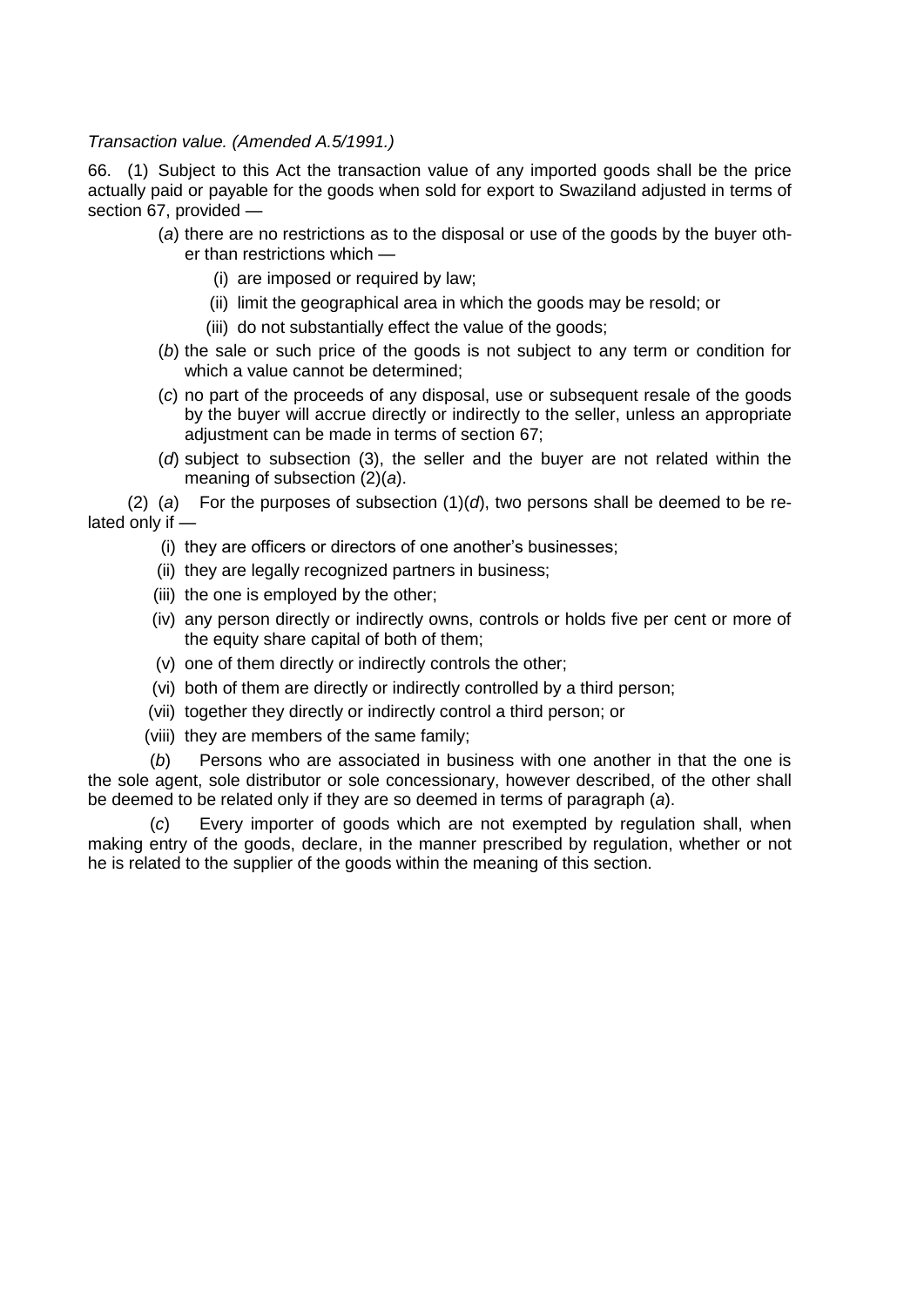(3) Notwithstanding subsection (1)(*d*), the fact that a buyer and a seller are related within the meaning of subsection (2)(*a*) shall not in itself be a ground for not accepting the transaction value, where —

- (*a*) in the opinion of the Commissioner such relationship did not influence the price paid or payable; or
- (*b*) the importer proves to the satisfaction of the Commissioner that the transaction value closely approximates to one of the following values, namely —
	- (i) the transaction value of identical or similar goods sold at comparable trade and quantity levels to unrelated buyers in Swaziland at or about the same time as the goods to be valued:
	- (ii) the value, ascertained in terms of subsection (7), of identical or similar goods imported into Swaziland at or about the same time as the goods to be valued;
	- (iii) the value, ascertained in terms of subsection (8), of identical or similar goods imported into the Republic at or about the same time as the goods to be valued.

(4) (*a*) If the transaction value of any imported goods cannot be ascertained in terms of subsection (1), it shall be the price actually paid or payable for identical goods in a sale for export to Swaziland at the same commercial level and in substantially the same quality and exported at or about the same time as the goods to be valued, adjusted, with reference to differences in any costs and charges referred to in section 67, on account of differences in distances and modes of transport to the port or place of export.

(*b*) Where no such sale is found, a sale of identical imported goods at either a different commercial or quantity level, or at a different commercial level and quantity level, adjusted to compensate for such differences, shall be used to ascertain the transaction value.

(*c*) If in the application of this subsection more than one transaction value is ascertained, the lowest such value shall be the transaction value of the goods to be valued.

(5) (*a*) If the transaction value of any imported goods cannot be ascertained in terms of subsection (4), it shall be the price actually paid or payable for similar goods in a sale for export to Swaziland at the same commercial level and in substantially the same quantity and exported at or about the same time as the goods to be valued, adjusted, with reference to differences in any costs and charges referred to in section 67, on account of differences in distances and modes of transport to the port or place of export.

(*b*) Where no such sale is found, the provisions of paragraphs (*b*) and (*c*) of subsection (4) shall *mutatis mutandis* apply.

(6) If the transaction value of any imported goods cannot be ascertained in terms of subsection (5), it shall be ascertained in terms of subsection (7) or, when it cannot be ascertained in terms of subsection (7), it shall be ascertained in terms of subsection (8): Provided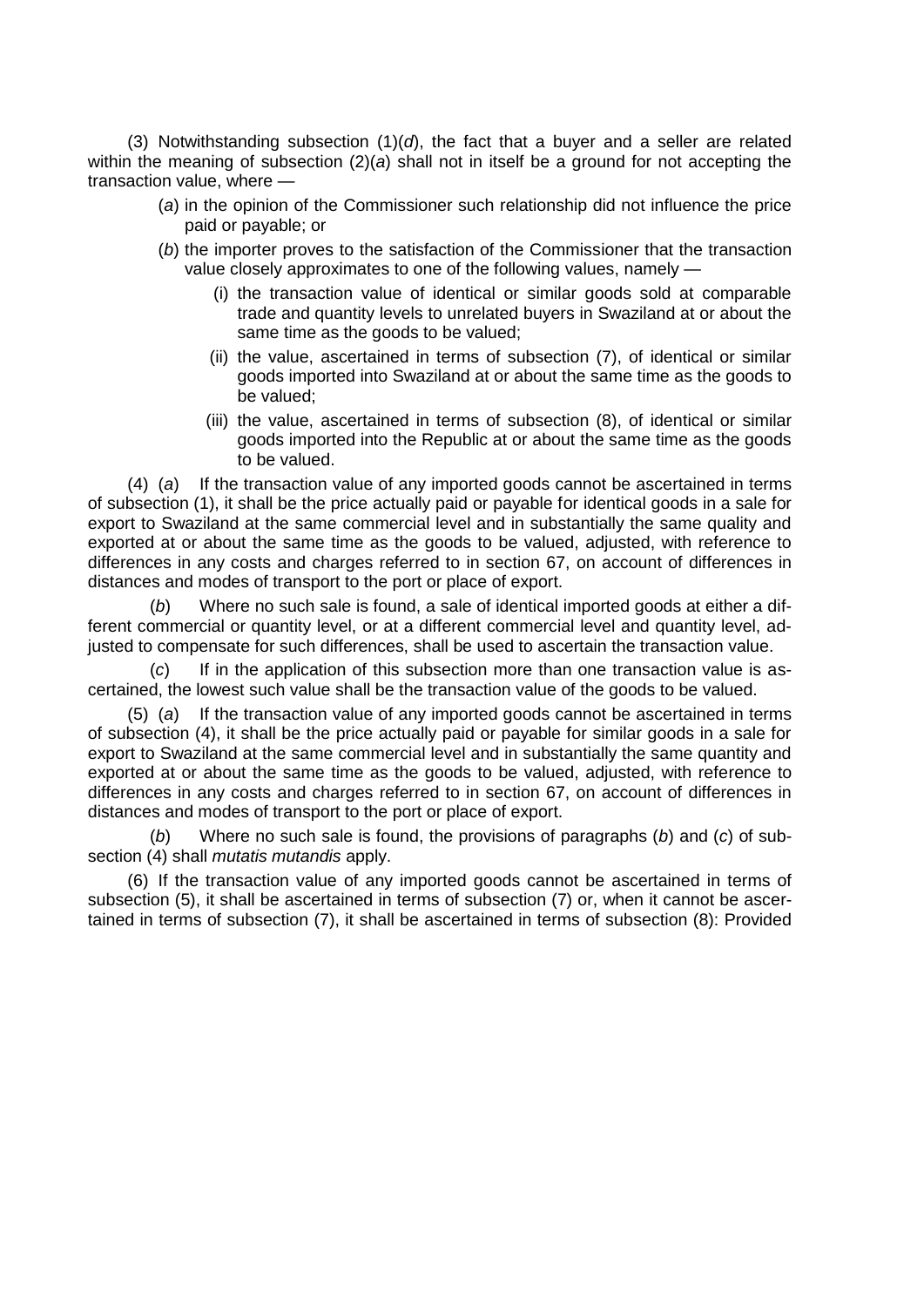that at the request, in writing, of the importer concerned the order of application of subsections (7) and (8) shall be reversed.

(7) (*a*) If the imported goods or identical or similar imported goods are sold in Swaziland in the same condition as that in which they were when imported, the transaction value of the imported goods in terms of this subsection shall be based on the unit price at which the imported goods or identical or similar imported goods are sold in Swaziland in the greatest aggregate quantity, at or about the time of importation of the goods to be value, by the importers thereof to persons not related to them, subject to deductions for —

- (i) commissions usually paid or agreed to be paid or additions usually made for profit and general expenses, including the direct and indirect costs of marketing the goods relative to sales in Swaziland of imported goods of the same kind or class as the goods to be valued, irrespective of the country of exportation;
- (ii) the cost of transportation and the cost of loading, unloading, handling, insurance and associated costs incidental to the transportation of the goods from the port or place of export in the country of exportation to the importer"s premises in Swaziland; and
- (iii) any duties or taxes paid or payable in Swaziland by reason of the importation of the goods or sale of the goods within Swaziland.

(*b*) If neither the imported goods nor identical nor similar imported goods are sold at or about the time of importation of the goods to be valued, the transaction value of the imported goods in terms of this subsection shall, subject to the provisions of paragraph (*a*), be based on the unit price at which the imported goods or identical or similar imported goods are sold in Swaziland in the same condition as that in which they were when imported, at the earliest date after the importation of the goods to be valued, but not later than 90 days after such importation.

(*c*) If neither the imported goods nor identical nor similar imported goods are sold in Swaziland in the same condition as that in which they were imported, then, if the importer so requests in writing, the transaction value of the imported goods in terms of this subsection shall be based on the unit price at which the imported, goods, after further processing, are sold in the greatest aggregate quantity to persons in Swaziland not related to the sellers of such goods, due allowance being made for the value added by such processing and the deductions referred to in paragraph (*a*).

(8) The transaction value of any imported goods in terms of this subsection shall be based on a computed value, computed by means of information supplied by the producer and consisting of the sum of —

- (*a*) the cost or value of materials and manufacture or other processing in producing the goods;
- (*b*) the cost of —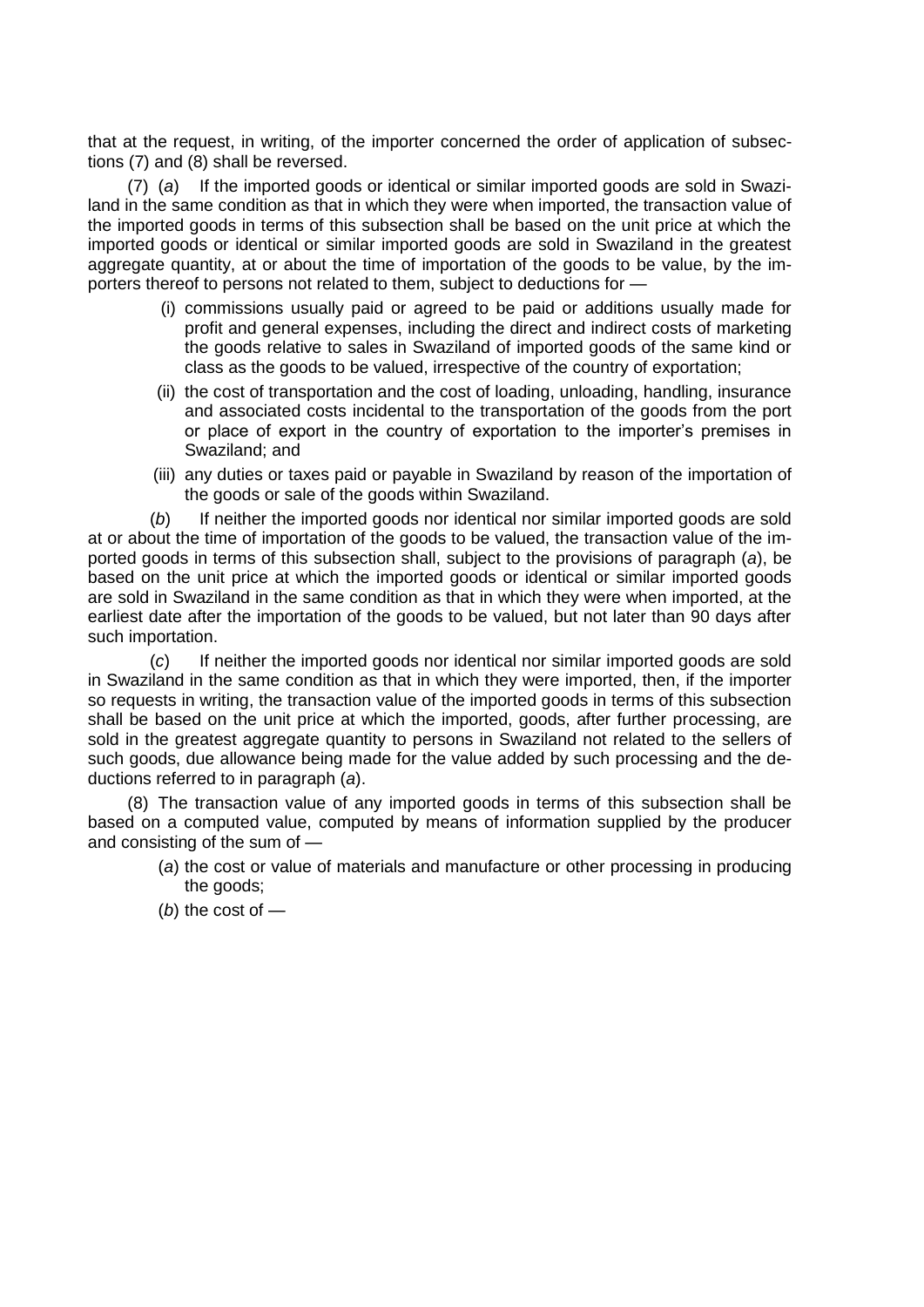- (i) packing, including that of the labour or materials concerned; and
- (ii) containers which are dealt with as being for customs purposes one with the goods, in question;
- (*c*) the value, apportioned to the imported goods as deemed appropriate by the Commissioner with due regard to any relevant request by the importer, of any of the following goods and services if supplied directly or indirectly by the importer free of charge or at reduced cost, for use in connection with the production and sale for export of the imported goods, in so far as such value has not been included in the price actually paid or payable, namely —
	- (i) materials, components, parts and similar articles forming part of the imported goods;
	- (ii) tools, dies, moulds and similar articles used in the production of the imported goods;
	- (iii) materials consumed in the production of the imported goods;
	- (iv) engineering, development work, art work, design work, plans and sketches undertaken elsewhere than in Swaziland and necessary for the production of the imported goods;
- (*d*) the cost of transportation, loading, unloading, handling and insurance and associated costs, incidental to delivery of the imported goods at the port or place of export in the country of exportation and placing those goods on board ship or on any vehicle, at that port or place, ready for export to Swaziland; (Amended A.5/1991.)
- (*e*) an amount for profit and general expenses equal to that generally applicable in sales of goods of the same class or kind as the imported goods, which are made by producers in the country of exportation.

(9) Where the transaction value of any imported goods cannot be ascertained in terms of the provisions of subsection (8), the Commissioner may determine such value on the basis of a previous determination or, where there is no previous determination, by such application as he may deem reasonable of any manner of ascertaining the transaction value in terms of subsection  $(1)$ ,  $(4)$ ,  $(5)$ ,  $(7)$  or  $(8)$ , but no such determination shall be based on —

- (*a*) the selling price in the Kingdom of goods produced in Swaziland;
- (*b*) a system which provides for the acceptance for customs purposes of the higher of two alternative values;
- (*c*) the selling price of goods on the domestic market of the country of origin or of exportation of the imported goods;
- (*d*) the cost of production, other than computed values which have been determined for identical or similar goods in accordance with subsection (8);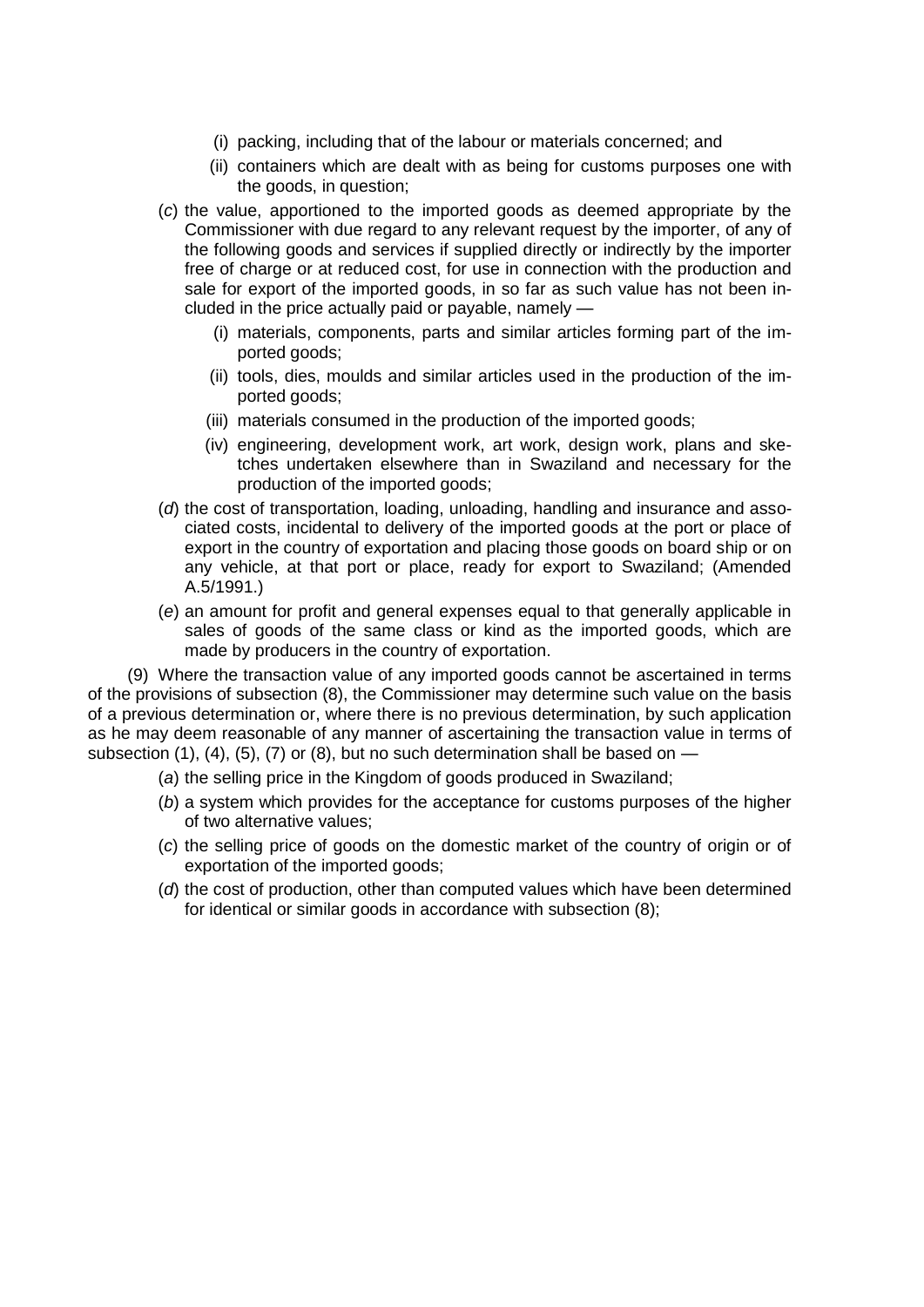- (*e*) the price of the goods for export to a country other than Swaziland;
- (*f*) a system of minimum customs values; or
- (*g*) arbitray or fictitious values.

(10)For the purpose of subsection 7(*a*)(ii) or (8)(*d*), goods which are exported to Swaziland from any country but pass in transit through another country shall, subject to any conditions which may be prescribed by regulation, be deemed to have been exported direct from the first-mentioned country.

(11)For the purposes of subsection  $(7)(a)(ii)$  or  $(8)(d)$ , the port or place of export referred to therein shall be the place where the goods in question are —

- (*a*) placed on board ship or on any vehicle in the country of exportation, ready for export to Swaziland; or (Amended A.5/1991.)
- (*b*) placed on the vehicle which conveys them across the border of the country from which they are exported to Swaziland.

(Amended A. 7/1981; A.2/1985.)

# *Free on board price*.

67. (1) In ascertaining the transaction value of any imported goods in terms of section 66(1), there shall be added to the price actually paid or payable for the goods —

- (*a*) to the extent that they are incurred by the buyer but are not included in the price actually paid or payable —
	- (i) any commission other than a buying commission;
	- (ii) brokerage;
	- (iii) the cost of packing, including that of the labour and materials concerned;
	- (iv) the cost of containers which are dealt with as being for customs purposes one with the goods;
- (*b*) the value, apportioned to the imported goods as deemed appropriate by the Commissioner, of any of the following goods and services if supplied directly or indirectly by the importer free of charge or at reduced cost, for use in connection with the production and sale for export of the imported goods, to the extent that such value has not been included in the price actually paid or payable, namely —
	- (i) materials, components, parts and similar articles forming part of the goods;
	- (ii) tools, dies, moulds and similar articles used in the production of the goods;
	- (iii) materials consumed in the production of the goods;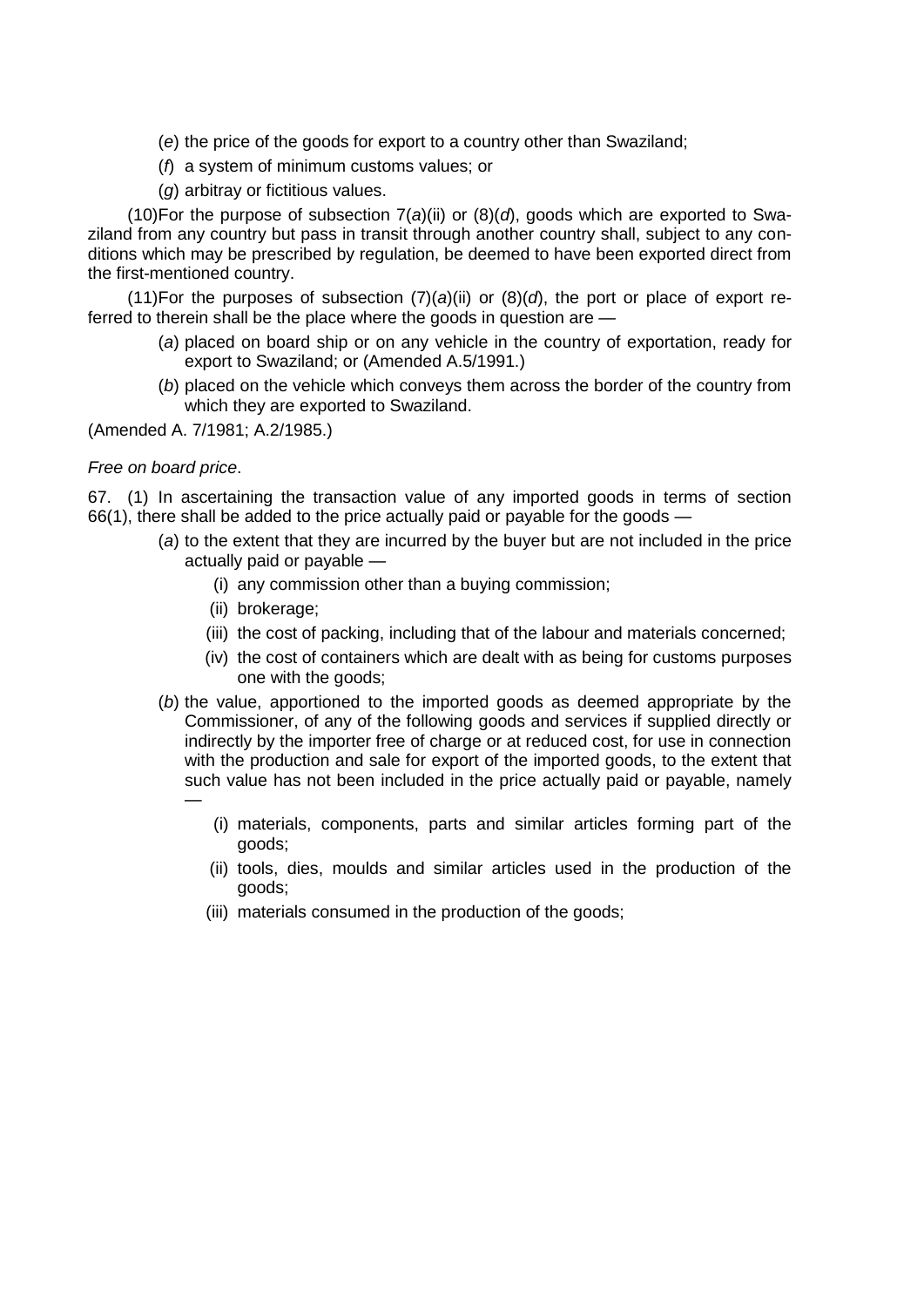- (iv) engineering, development work, art work, design work, plans and sketches undertaken elsewhere than in Swaziland and necessary for the production of the goods;
- (*c*) royalties and licence fees in respect of the imported goods, including payments for patents, trade marks and copyright and for the right to distribute or resell the goods, due by the buyer, directly or indirectly, as a condition of sale of the goods for export to Swaziland to the extent that such royalties and fees are not included in the price actually paid or payable, but excluding charges for the right to reproduce the imported goods in the Republic;
- (*d*) the value of any part of the proceeds of any subsequent resale, disposal or use of the imported goods that accrues directly or indirectly to the seller; and
- (*e*) to the extent that it is not included in the price actually paid or payable for the goods, the cost of transportation and the cost of loading, unloading, handling, insurance and associated costs incidental to delivery of the goods at the port or place of export in the country of exportation, ready for export to Swaziland.

(2) In ascertaining the transaction value of any imported goods in terms of section 66(1), there shall be deducted from the price actually paid or payable for the goods, to the extent that they are included therein, amounts equal to —

- (*a*) the cost of transportation and the cost of loading, unloading, handling, insurance and associated costs incidental to the transportation of the goods from the port or place of export in the country of exportation to the port or place of importation in Swaziland;
- (*b*) any of the following costs, charges or expenses if identified separately from the balance of the price actually paid or payable for the goods, namely —
	- (i) any expenditure incurred for the construction, erection, assembly or maintenance of, or technical assistance provided in respect of, the goods after they are imported;
	- (ii) the cost of transport and insurance of the goods within Swaziland;
	- (iii) any duties or taxes paid or payable by reason of the importation of the goods or sale of the goods in Swaziland;
	- (iv) any duty or tax applicable in the country of exportation from which the goods have been or will be relieved by way of refund, drawback, rebate or remission;
	- (v) buying commission;
	- (vi) interest charged in respect of the price payable for the goods;
	- (vii) any charge for the right to reproduce the imported goods in Swaziland.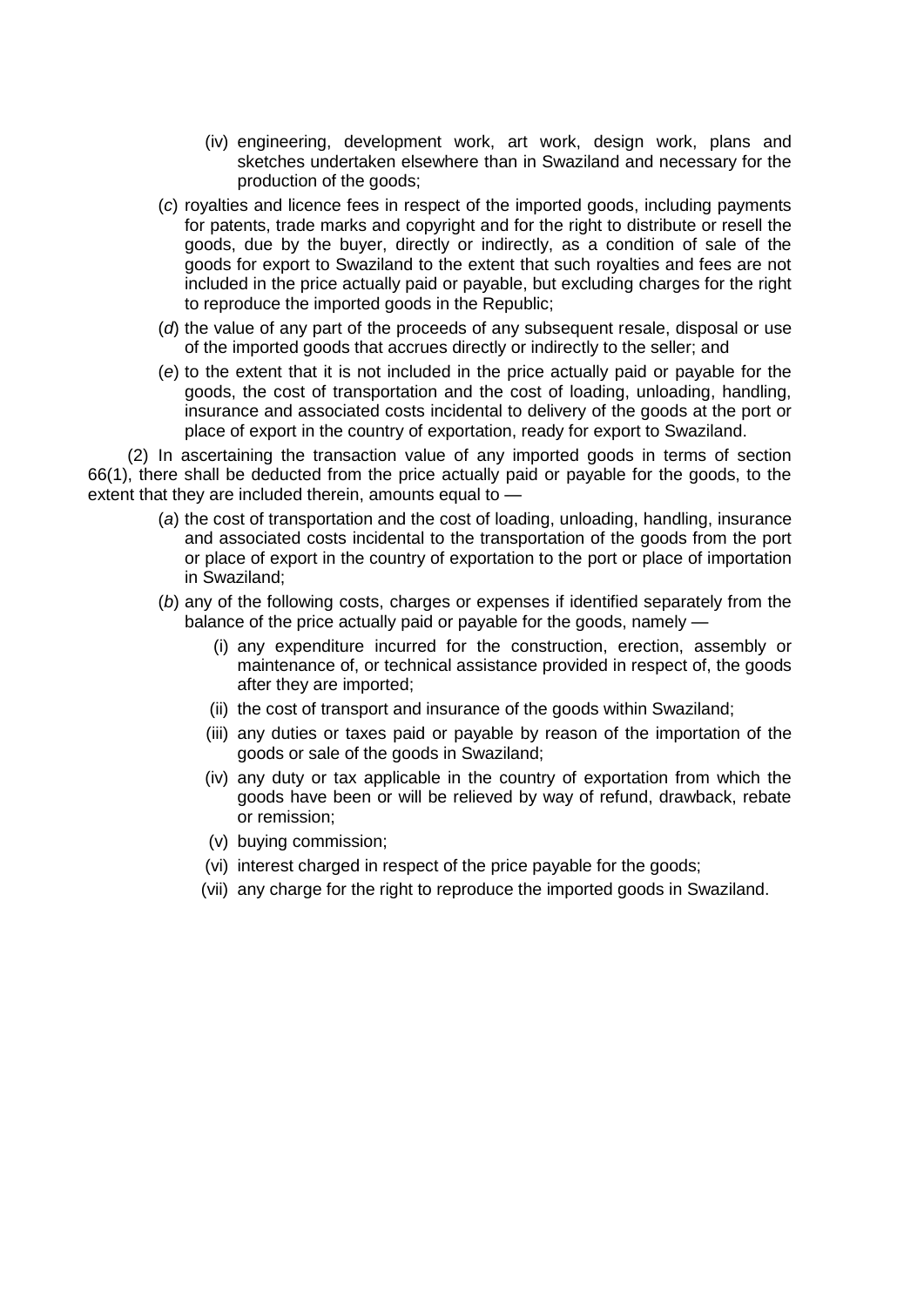(3) For the purposes of subsection (1)(*e*) or (2)(*a*), goods which are exported to Swaziland from any country but pass in transit through another country shall, subject to such conditions as may be prescribed by regulation, be deemed to have been exported direct from the first mentioned country.

(4) For the purposes of subsection (1)(*e*) or (2)(*a*), the port or place of export referred to therein shall be the place where the goods in question are —

- (*a*) packed in a container as defined in section 1(2) in the country of export or, if not so packed in a container, placed on board ship or on any vehicle in the country of exportation ready for export to Swaziland; or
- (*b*) placed on the vehicle which conveys them across the border of the country from which they are exported to Swaziland.

(Repealed A.19/1978; re-instated A.2/1985.)

68. (Repealed A.19/1978.)

#### *Value for excise duty purposes*.

69. (1) (*a*) For the purpose of assessing the excise duty on any goods manufactured in Swaziland and specified in Section B of Part 2 of Schedule No. 1 (other than goods specified in items 122.10 to 122.40), the value thereof shall, subject to this section, be taken as —

- (i) the full and final market price (before deduction of any discounts other than cash discounts) at which, at the time of sale, such or similar goods are freely offered for sale for consumption in Swaziland, for purposes of trade in the principal markets of Swaziland in the ordinary course of trade, in the usual wholesale quantities and in the condition and the usual packing ready for sale in the retail trade, to any independent merchant wholesaler in Swaziland under fully competitive conditions;
- (ii) the cost of packing and packages and all other expenses incidental to placing the goods on rail for delivery to the purchaser; and
- (iii) any non-rebated excise duty payable in terms of Section A of Part 2 of Schedule No. 1 on such goods, but excluding the non-rebated excise duty payable in terms of Section B of Part 2 of Schedule No. 1 on such goods:

Provided that the Commissioner may, where such goods are not sold to such merchant wholesalers in Swaziland or are so sold in quantities which he considers to be insignificant in relation to the total quantities of such goods sold in Swaziland, regard any other class or purchaser of such goods as such merchant wholesaler and may make such adjustment to the price charged by the manufacturer to such class of purchaser as he considers reasonable, having regard to the wholesale functions taken over by such manufacturer and such class of purchaser and to such other factors relating to such price as he may deem relevant.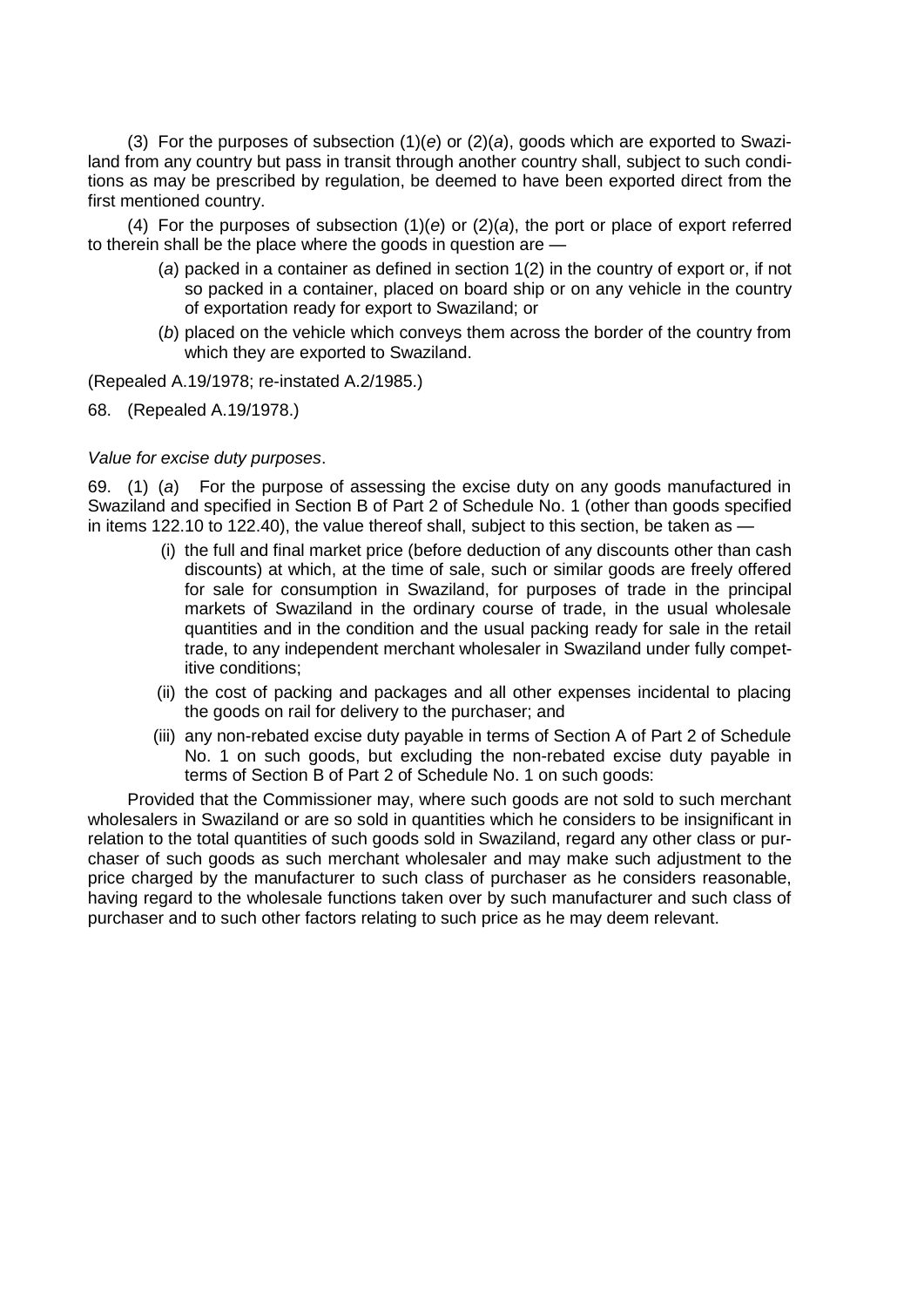(*b*) For the purpose of assessing the duty on any imported goods entered in terms of item 412.18 of Schedule No. 4 on removal from a duty warehouse and any goods manufactured in Swaziland and specified in items 122.10 to 122.40 of Section B of Part 2 of Schedule No. 1, the value thereof shall be, in a sale between —

- (i) a manufacturer as seller and an independent bulk buyer or a buyer purchasing at a preferential price or other reseller as purchaser, the highest price (but excluding the excise duty payable in terms of Section B of Part 2 of Schedule No. 1) at which the manufacturer sells such goods at factory to an independent retail dealer, without any deduction except a cash discount not exceeding two and a half per cent, if any, plus the cost of packing and packages and all other expenses incidental to placing the goods on rail for delivery to the purchaser;
- (ii) a manufacturer and consumer or between a wholesale dealer or retail dealer or other reseller as seller and an independent retail dealer or end consumer as purchaser, the highest price (but excluding the excise duty payable in terms of Section B of Part 2 of Schedule No. 1) at which such goods are sold by any such seller to an end consumer without any deduction except thirty-three and a third per cent, plus the cost of packing and packages and all other expenses incidental to placing the goods on rail for delivery to the purchaser.
- (*c*) For the purposes of this subsection the Commissioner may specify —
- (i) the quantity which shall be deemed to be the usual wholesale quantity;
- (ii) the packing which shall be deemed to be the usual packing ready for sale in the retail trade;
- (iii) the cost of packing or packages or any other expenses incidental to placing the goods on rail.

(2) (*a*) For the purpose of assessing the excise duty on any goods specified in Section A of Part 2 of Schedule No. 1, the value thereof shall be the price paid or payable for such goods when sold for home consumption in the ordinary course of trade, in the usual trade packing, where applicable, to any buyers not deemed to be related as specified in section 66(2)(*a*), plus any non-rebated excise duty payable in terms of Section B of Part 2 of Schedule No. 1, but excluding the non-rebated excise duty payable in terms of Section A of Part 2 of Schedule No. 1 on such goods.

(*b*) For the purpose of paragraph (*a*) "price paid or payable", means the total payment made or to be made, either directly or indirectly, by the buyer to or for the benefit of the seller for the goods, but does not include dividends or other payments passing from the buyer to the seller which do not directly relate to the goods.

(3) If in the opinion of the Commissioner goods are sold or otherwise disposed of under such conditions that the value thereof cannot be ascertained in terms of subsection (1)(*a*), (1)(*b*) or (2), as the case may be, the Commissioner may determine a value, which shall,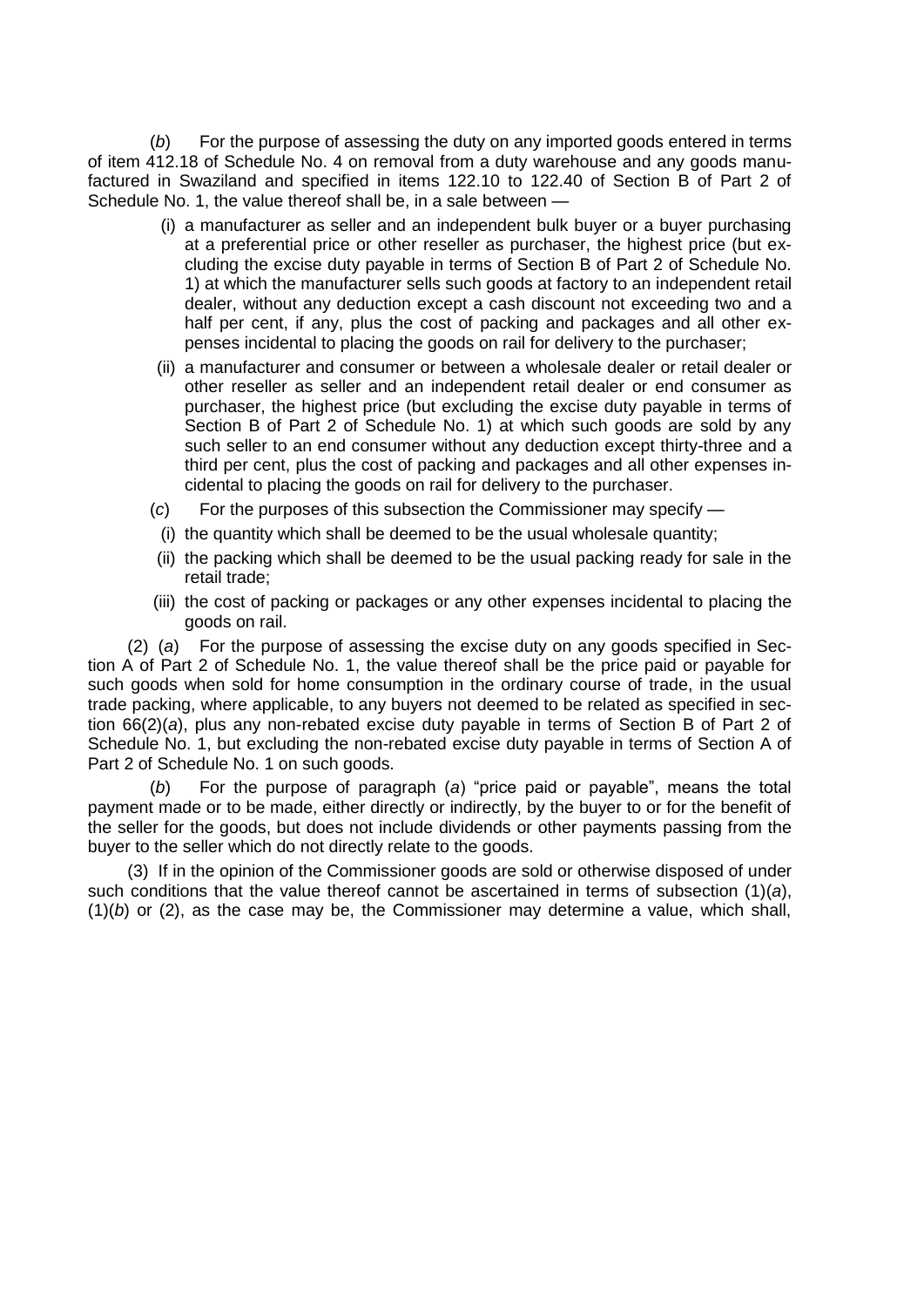subject to the right of appeal to the court, be deemed to be correct for the purposes of this Act, and any amount due in terms of any such determination shall remain payable as long as such determination remains in force.

(4) The Commissioner may whenever he deems it expedient amend or withdraw any such determination and make a new determination with effect from —

(*a*) the date of first entry of the goods in question;

- (*b*) the date of the determination made under subsection (3);
- (*c*) the date of such new determination; or
- (*d*) the date of such amendment.

(5) (*a*) An appeal against any such determination shall lie to the High Court of Swaziland as established under the High Court Act, 1954.

(*b*) Such appeal shall be prosecuted within a period of 90 days from the date of the determination.

(Amended A.5/1991.)

#### *Value for sales duty purposes*.

70. (1) The value for sales duty purposes of any imported goods, other than goods entered in terms of item 709.01 of Schedule No. 7, shall be the customs value thereof, plus fifteen per cent of such value, plus any non-rebated customs duty payable in terms of Part 1 and Part 2 of Schedule No. 1 on such goods, but excluding the sales duty on such goods.

(2) The provisions of sections 65, 67 and 71 shall *mutatis mutandis* apply to the calculation or determination of the value for sales duty purposes of any imported goods. (Amended A.10/1978; A.4/1979; A.2/1985.)

### *Value of certain specified goods*.

71. (1) The value for duty purposes of any goods imported into Swaziland ex customs warehouses or ex bonded warehouses within the district of Maputo shall be calculated or determined in accordance with this Part as if such goods were imported directly into Swaziland from the territory whence they were exported to Maputo. (Amended A.10/1978.)

(2) If any motor vehicle is imported by an individual for his own use and not for resale, the Commissioner may, notwithstanding section 65(1) and (4) but with due regard to section 66, determine a value which shall, subject to a right of appeal to the Minister be deemed to be the value for duty purposes of such vehicle: (Amended A.11/1988.)

Provided that if any individual who was the owner of and has used the motor vehicle in any territory outside Swaziland imports such vehicle into Swaziland from a territory other than the territory in which it was produced or manufactured for his own use and not for sale,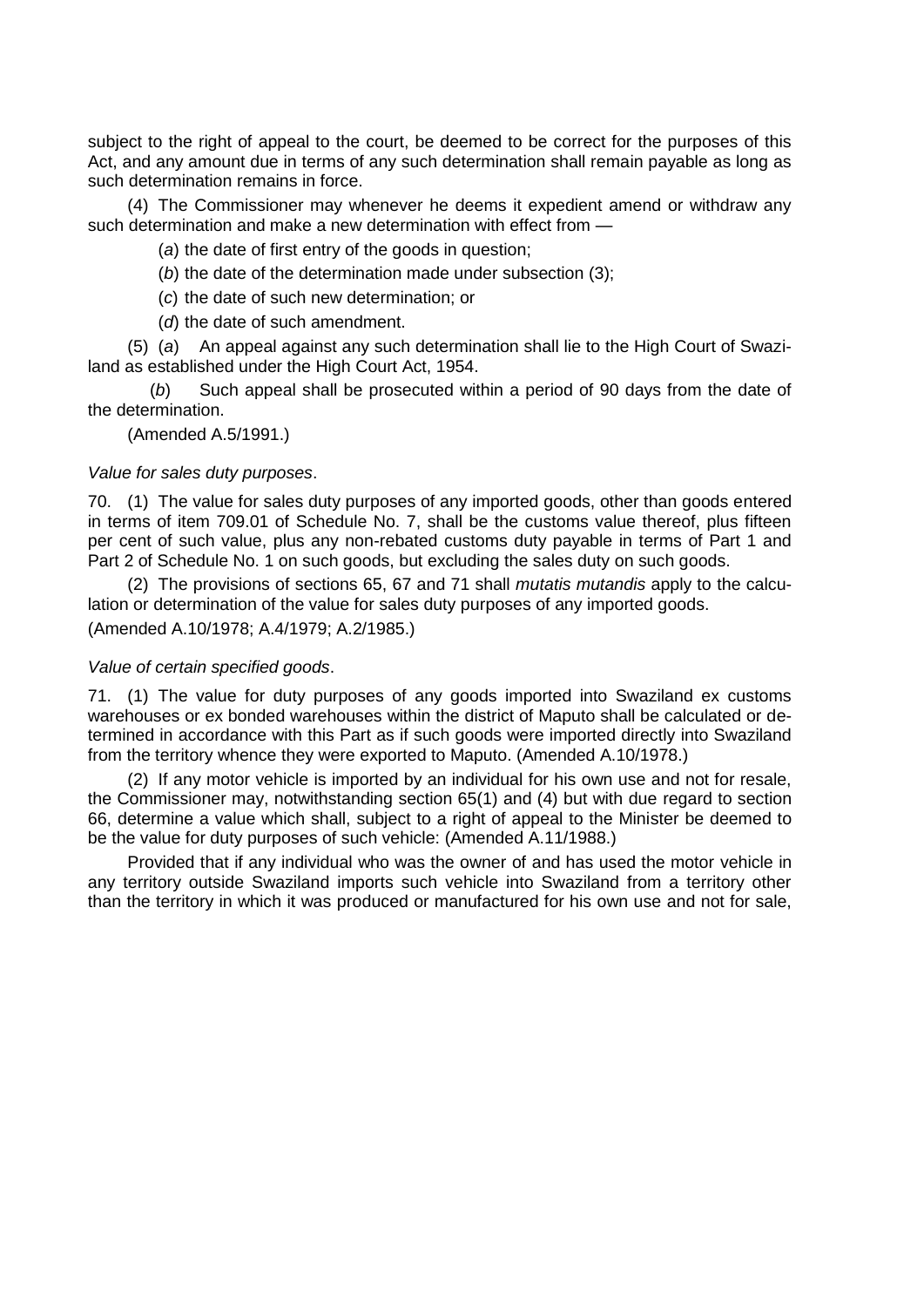the Commissioner may determine the value for duty purposes of such vehicle as if it" were imported into Swaziland from the territory in which it was produced or manufactured:

Provided further that no period of use of any such motor vehicle outside Swaziland while in the possession of any person normally resident in Swaziland which is less than six months shall be taken into consideration in determining such value.

# *Value of goods exported*.

72. (1) For the purposes of this Act, the value of any goods exported from Swaziland shall be the price of those goods free on board at the place of despatch from Swaziland. which value shall be declared on the bill of entry export.

(2) If there is no such free on board price, the value determined by the Commissioner shall be regarded as the value for such purposes.

(3) If the value of any exported goods of a single denomination is, according to the provisions of this section —

> (i) in excess of one lilangeni and includes a fraction of a lilangeni, such value shall be calculated to the nearest lilangeni, an amount in excess of fifty cents being regarded as one lilangeni;

(ii) less than one lilangeni, such value shall be calculated as one lilangeni.

(Amended A.7/1981.)

# *Conversion of Prices*.

73. The Minister may by regulation determine the rate and time at which the price paid or payable in respect of imported goods shall, if expressed in a foreign currency, be converted into the currency of Swaziland. (Amended A.7/1981.)

### *Value of goods not liable to ad valorem duty*.

74. (1) Subject to subsection (2) the customs value of any imported goods shall be declared by the importer on entry of such goods. (Amended A.2/1985.)

(2) The Minister may by regulation exempt from subsection (1) to the extent specified in such regulation any class or kind of such goods or any such goods to which circumstances so specified apply.

74*bis*. (1) The interpretation of section 65, 66 and 67 shall be subject to the agreement known as the Agreement on Implementation of Article VII of the General Agreement of Tariffs and Trade, concluded at the Advisory Opinions, Commentaries, Explanatory Notes, Case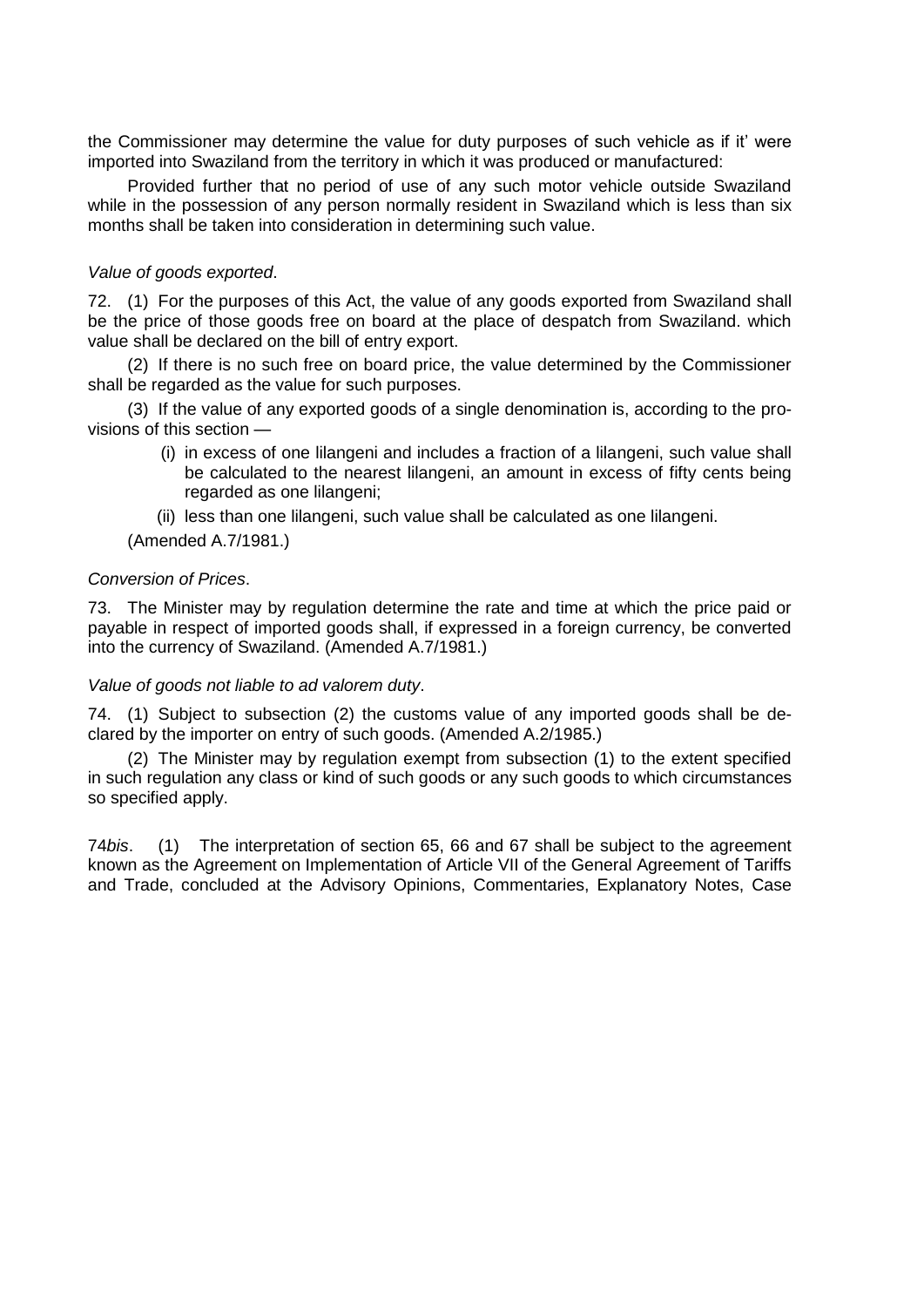Studies and Studies issued under the said Agreement (all of which are hereinafter in this section called the agreement).

(2) The Commissioner shall obtain and keep in his office two copies of the agreement and shall effect thereto any amendment of which he is notified by the Secretariat of the General Agreement on Tariffs and Trade.

(3) Whenever in any legal proceedings any question arises to the contents of the agreement, or as to the date upon which any amendment was effected thereto in terms of subsection (2) a copy of the agreement or if amended as contemplated in subsection (2) a copy of the agreement as amended, shall be accepted as sufficient evidence of the contents thereof or of the effective date of any amendment thereto as the case may be.

(4) The provisions of subsection (1) shall not derogate from the interpretation which would but for that subsection be given to section 65, 66 and 67.

(Amended A.2/2985; A.11/1988.)

### PART X

# REBATES, REFUNDS AND DRAWBACKS OF DUTY

*Specific rebates*, *drawbacks and refunds of duty*.

- 75. (1) Subject to this Act and to any conditions which the Commissioner may impose
	- (*a*) any imported goods described in Schedule No. 3 shall be admitted under rebate of any fiscal and customs duty applicable in respect of such goods at the time of entry for home consumption thereof to the extent and for the purpose or use stated in the item of Schedule No. 3 in which they are specified; (Amended K.O-I-C. 17/1976.)
	- (*b*) any imported goods described in Schedule No. 4 shall be admitted under rebate of any fiscal and customs duties applicable in respect of such goods at the time of entry for home consumption, to the extent stated in, and subject to compliance with the provisions of, the item of Schedule No. 4 in which such goods are specified; (Amended K.O-I-C. 17/1976; A.5/1991.)
	- (*c*) a drawback or a refund of the ordinary customs duty, anti-dumping duty, countervailing duty and surcharge actually paid on entry for home consumption on any imported goods described in Schedule No. 5 shall, subject to paragraph (*f*)(i), be paid to the person who paid such duties or any person indicated in the notes to the said Schedule, subject to compliance with the provisions of the item of the said Schedule in which those goods are specified; (Amended K.O-I-C. 17/1976; A.5/1991.)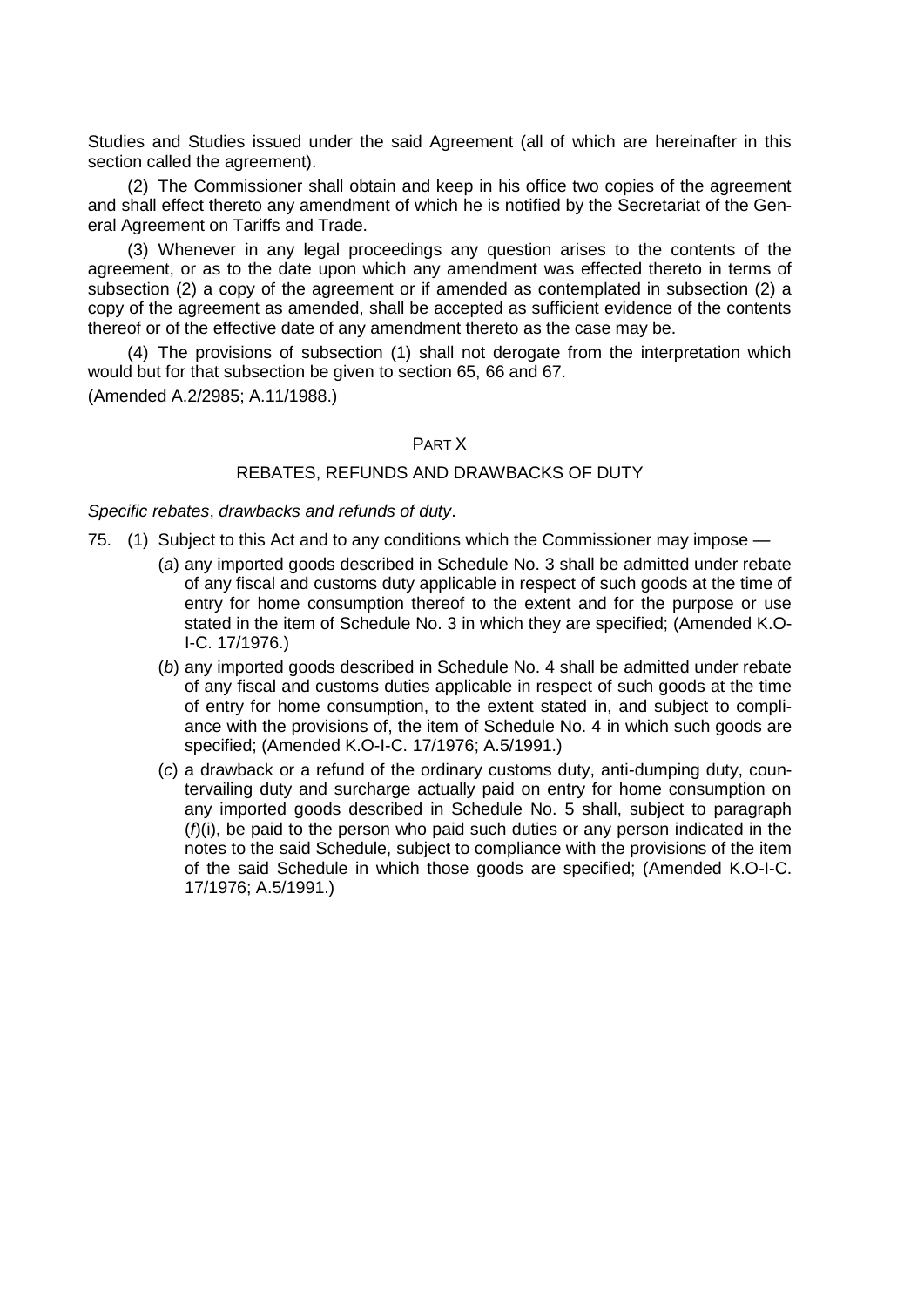- (*d*) in respect of any excisable goods described in Schedule No. 6, a rebate of the excise duty specified in Part 2 of Schedule No. 1 in respect of such goods at the time of entry for home consumption thereof or a refund of the excise duty actually paid at the time of entry for home consumption shall, subject to paragraph (*f*)(i), be granted to the extent and in the circumstances stated in the item of Schedule No. 6 in which such goods are specified, subject to compliance with the provisions of the said item and any refund under this paragraph may be paid to the person who paid the duty or any person indicated in the notes to the said Schedule No. 6; (Amended A.5/1991.)
- (*e*) in respect of any sales duty goods described in Schedule No. 7 a rebate of the sales duty specified in Part 3 of Schedule No. 1 in respect of such goods at the time of entry for home consumption thereof or a refund of the sales duty paid at the time of entry for home consumption shall be granted to the extent and in the circumstances stated in the item of Schedule No. 7 in which such goods are specified subject to compliance with such item, and any refund under this paragraph may be paid to the person who paid the duty or any person indicated in the Notes to Schedule No. 7;
- (*f*) (i) a refund of the ordinary customs duty, anti-dumping duty, countervailing duty or surcharge leviable on any distillate fuel shall be granted to the extent stated in items 533.01 of Schedule No. 5 in which such fuel is specified, subject to compliance with the provisions of the item, or a refund of the excise duty leviable on such fuel shall be granted to the extent stated in item 609.05.10 of Schedule No. 6 in which such fuel is specified, subject to compliance with the provisions of the said item and any refund under this paragraph may be paid to any user who has purchased and used such distillate fuel in accordance with the provisions of the said items of Schedule No. 5 or 6 or to any person indicated in the notes to the said Schedule No. 5 or 6:

 Provided that no such refund shall be paid to any government, department, administration or any body, institution or authority mentioned in item 401.00 of Schedule No. 4 and item 601.00 of Schedule No. 6, including any university, college, school or other educational institution or any regional or local authority, except as provided in the notes to the said Schedule No.5 or 6;

(ii) notwithstanding subparagraph (i), the Commissioner may investigate any such purchase or use to establish whether such fuel has been duly entered or is deemed to have been duly entered in terms of this Act or has been so used and may refuse to allow or pay any such refund if he is not satisfied that such fuel has been so entered or used;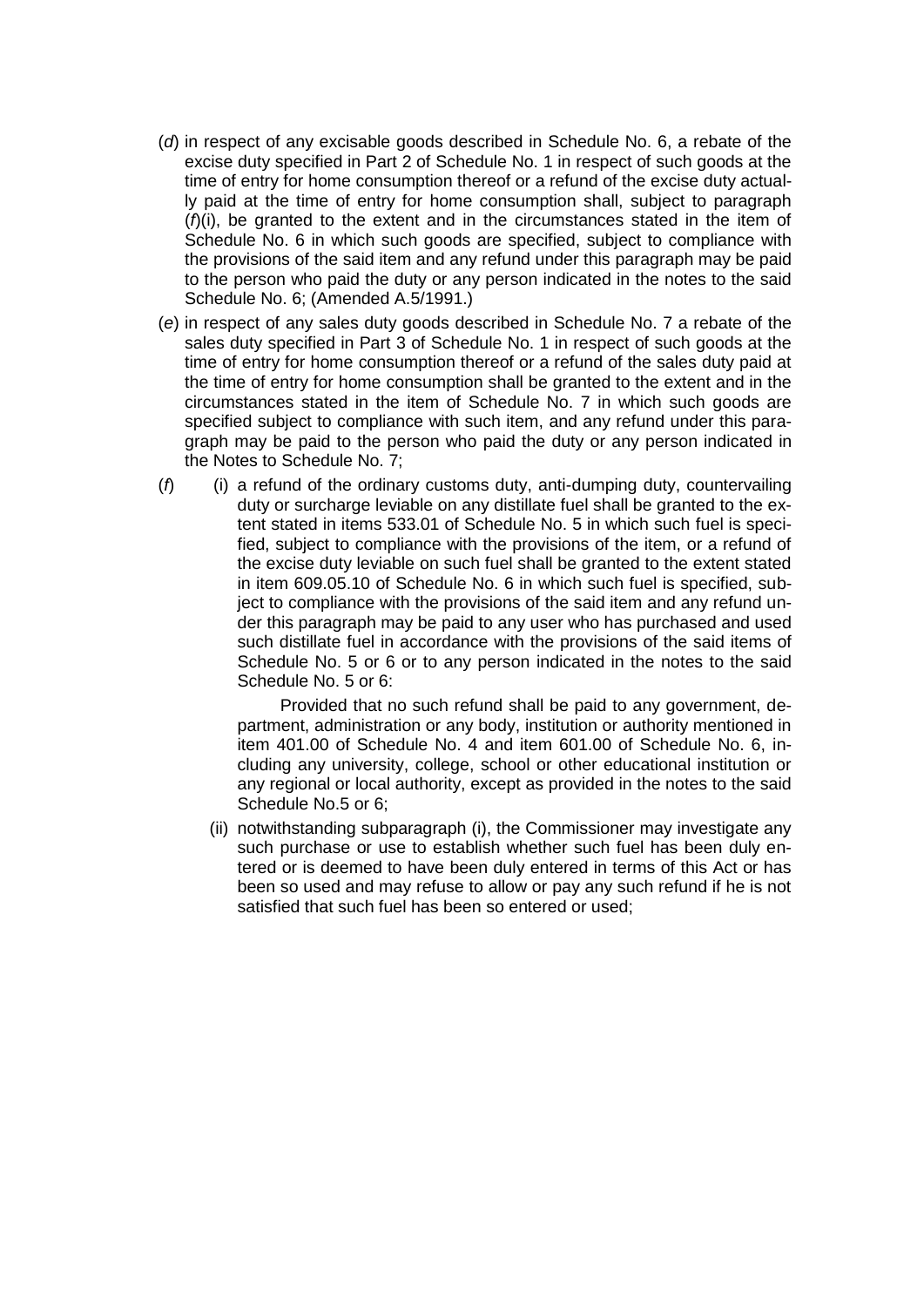- (iii) any such distillate fuel purchased shall be deemed to have been used in the order of the dates of such purchases;
- (iv) the extent of the refund referred to in subparagraph (i) shall be the rate of such refund specified in such item of Schedule No. 5 or 6 in operation on the date of issue of the invoice concerned, referred to in subsection (4*bis*)(*b*)(ii);
- (i) if the extent of such refund is amended and for any reason any liability to repay any refund of duty in respect of any quantity of fuel which the user may incur cannot be assessed or the amount of duty refundable to such user in terms of any item of Schedule No. 5 or 6 cannot be calculated on any quantity of such fuel purchased by such user before such amendment, the quantity of such fuel in respect of any refund which the user is liable to repay, or the quantity used in accordance with any such item for the calculation of the amount refundable to such user, shall be determined by the Commissioner according to the information at his disposal;

(Amended A.5/1991.)

(*g*) any refund referred to in subparagraph (*f*)(i) may be granted and paid to any person entitled to that refund in terms of this Act, by any official of any administration to which the moneys concerned have been rendered available by the Commissioner. (Added A.5/1991.)

(1*bis*) (*a*) Notwithstanding anything to the contrary in this Act, the Commissioner may subject to such conditions as he may impose, allow in respect of any refund referred to in subsection (1)( $f$ )(i) any person to grant a provisional refund of duty to any registered user of distillate fuel who purchases such fuel from that person.

(*b*) Any provisional refund shall be granted in accordance with an estimate of intended use furnished by such user to the person concerned.

(*c*) The Commissioner may pay to such person or allow him to set off in terms of section 77 against duty for which he is liable, any amount which he granted to such registered user at such times and on furnishing of such particulars as the Commissioner may specify.

(*d*) Any amount paid in error by the Commissioner to such person shall be recoverable from such person as provided in section 76*bis*.

(*e*) The Commissioner may cancel the said registration of such person if such person claims or receives any amount or payment to which he is not entitled.

Any provisional refund granted by such person to such user shall, subject to paragraphs (*g*), (*h*) and (*i*), he deemed to be a refund paid by the Commissioner in terms of subsection  $(1)(f)(i)$ .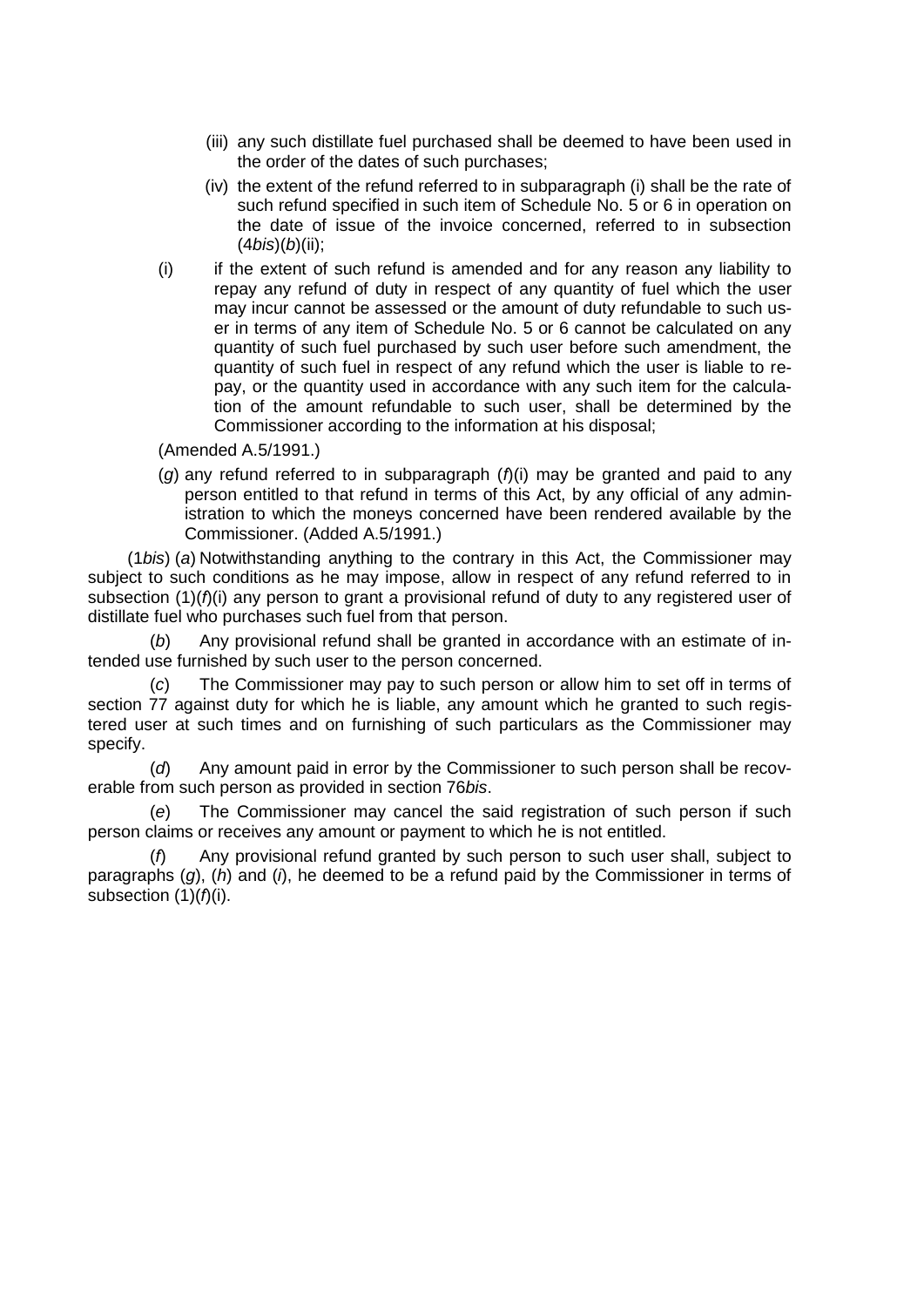(*g*) (i) Any user who has been granted such a provisional refund shall, in relation to the actual use by him of the fuel concerned, furnish the Commissioner at such times as may be prescribed by regulation, with a declaration in such form and supported by such documents as may be prescribed by regulation.

(ii) Such declaration shall be deemed to be an application for a refund referred to in subsection (4*bis*)(*b*)(i).

(*h*) (i) If the Commissioner is satisfied after considering the said declaration that the provisional refund granted to the user concerned either exceeds or falls short of any amount refundable in terms of item 533.01 of Schedule No. 5 or item 609.05 of Schedule No. 6, such excess shall be paid by that user upon demand by the Commissioner and any shortfall shall be refunded by the Commissioner to him.

(ii) If the user fails to pay the amount demanded in terms of subparagraph (i) such amount shall be recoverable in terms of section 76*bis*.

Any user of fuel who has been granted a provisional refund and who fails to comply with paragraph (*g*) shall be deemed to have used such fuel for a purpose or use other than the purpose or use stated in the items of Schedule No. 5 or 6 referred to in paragraph (*h*), and the amount of such refund shall be deemed to be a refund not duly payable to such user and shall be recoverable in terms of section 76*bis*.

(Added A.5/1991.)

(2) A rebate of duty in respect of any goods described in Schedule No. 3 shall be allowed only in respect of goods entered for use in —

- (*a*) the production or manufacture of goods in the industry and for the purpose specified in the item of the said Schedule in which such goods are specified;
- (*b*) a factory, a mine or elsewhere in any other activity which the Commissioner may approve; and (Amended A.11/1988.)
- (*c*) such industry in a factory, mine, works or activity which complies with such requirements in respect of quantity of material used or quantity of goods produced or manufactured as the Commissioner may impose. (Amended A.2/1985; A.11/1988.)

(3) The Minister may exempt from subsection (2)(*b*) any goods described in Schedule No. 3 and entered for use in a particular industry, and for the purposes of a factory approved under subsection (21)(*b*), may limit the application of his approval to the manufacture of one or more specified articles or substances.

(4) Notwithstanding section 56 a rebate of any anti-dumping duty specified in Schedule No. 2 in respect of goods entered under any item in Schedule No. 3 or 4 may be granted if it is expressly stated in such item that the extent of the rebate includes anti-dumping duty.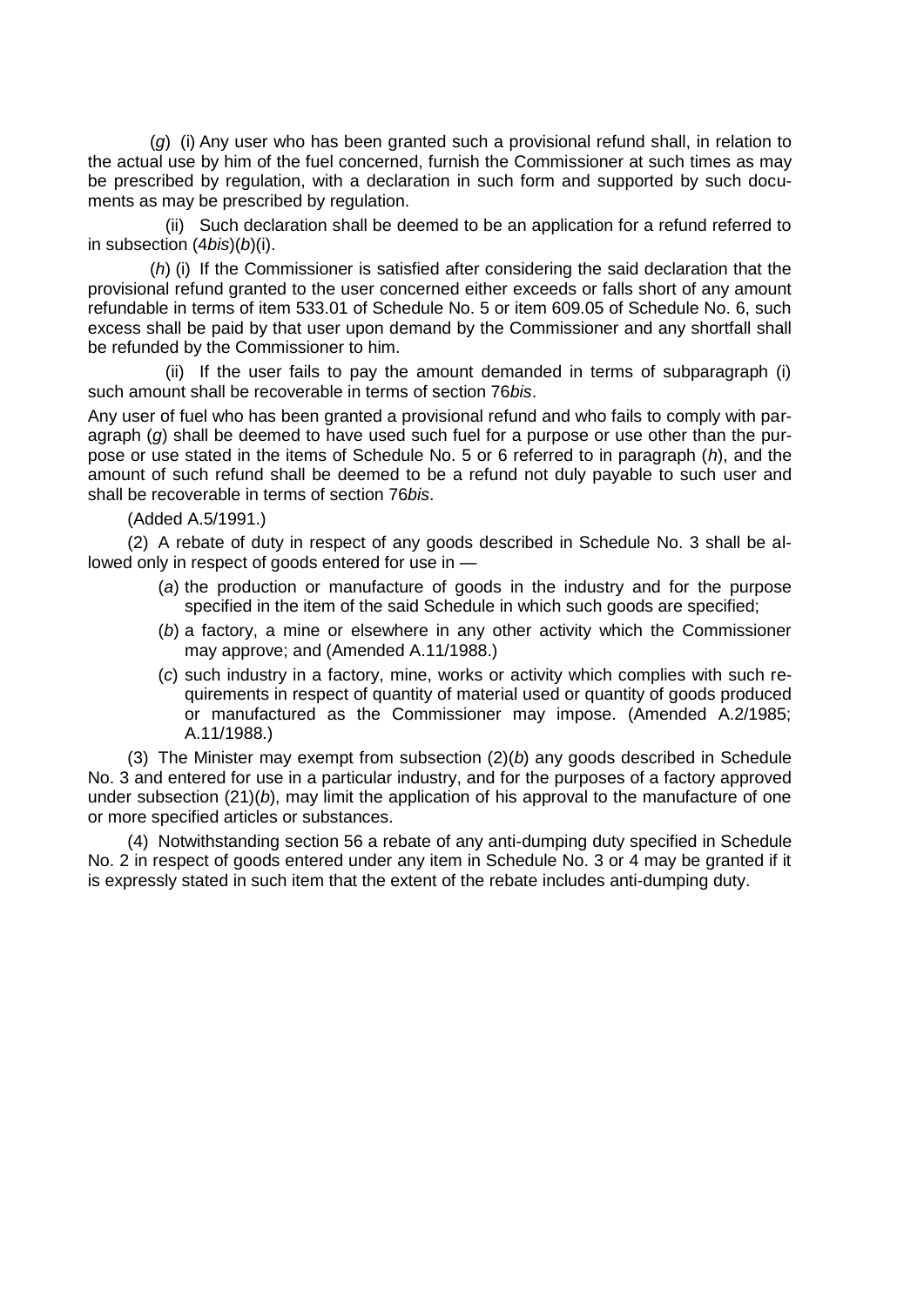(4*bis*) (*a*) No person shall be entitled to a refund of customs or excise duty on any distillate fuel in terms of the provisions of item 533.01 of Schedule No. 5 or item 609.05.10 of Schedule No. 6 unless he is registered as a user of such fuel with the Commissioner.

(*b*) (i) Any application for refund of such duty shall be in such form and shall declare such particulars and be supported by such documents and shall be for such quantities and for such periods as may be prescribed by regulation.

(ii) Any seller of such fuel shall furnish any such user with an invoice reflecting the particulars, and shall keep a copy of such invoice for such time, as may be prescribed by regulation.

(*c*) Any registered user shall complete and keep such books, accounts and documents and furnish at such times such particulars of the vehicle, machinery or other equipment in which such fuel is used or any other particulars as may be prescribed by regulation.

(*d*) (i) Notwithstanding anything to the contrary in this Act, any user of such fuel who has been granted such refund and who fails to forthwith furnish an officer at his request with the books, accounts and documents required by regulation to be completed and kept in respect of the use of any distillate fuel purchased by him shall be deemed to have used such distillate fuel for a purpose or use other than a purpose or use stated in the items of Schedule No. 5 or 6 referred to in paragraph (*a*) and the use declared in the relevant application for refund.

(ii) A user referred to in subparagraph (i) shall pay on demand to the Commissioner the full amount of any refund granted to him in respect of such fuel or such portion thereof as the Commissioner may determine, during a period of two years prior to the date of such request by such officer, failing which such amount or such portion shall be recoverable in terms of this Act as if it were the duty concerned.

(*e*) The Commissioner may refuse to register any person mentioned in paragraph (*a*) or cancel his registration if such person fails to complete, keep or furnish such accounts, books or documents as may be prescribed by regulation, or claims or receives any refund or payment to which he is not entitled in terms of the said items of Schedule No. 5 or 6.

(Added A.7/1981; amended A.11/1988; A.5/1991.)

(5) (*a*) In addition to any liability for duty incurred by any person under any other provision of this Act, the person who enters any goods for use by him under rebate of duty or any person on whose behalf any goods are so entered, shall, subject to the provisions of subsections (6) and (8) of this section and section 45, be liable for the duty on all goods so entered which have not been used or which have been disposed of otherwise than in accordance with the provisions of this section and of the item under which they were so entered, as if such rebate of duty did not apply to such goods and such person shall pay such duty on demand by the Commissioner: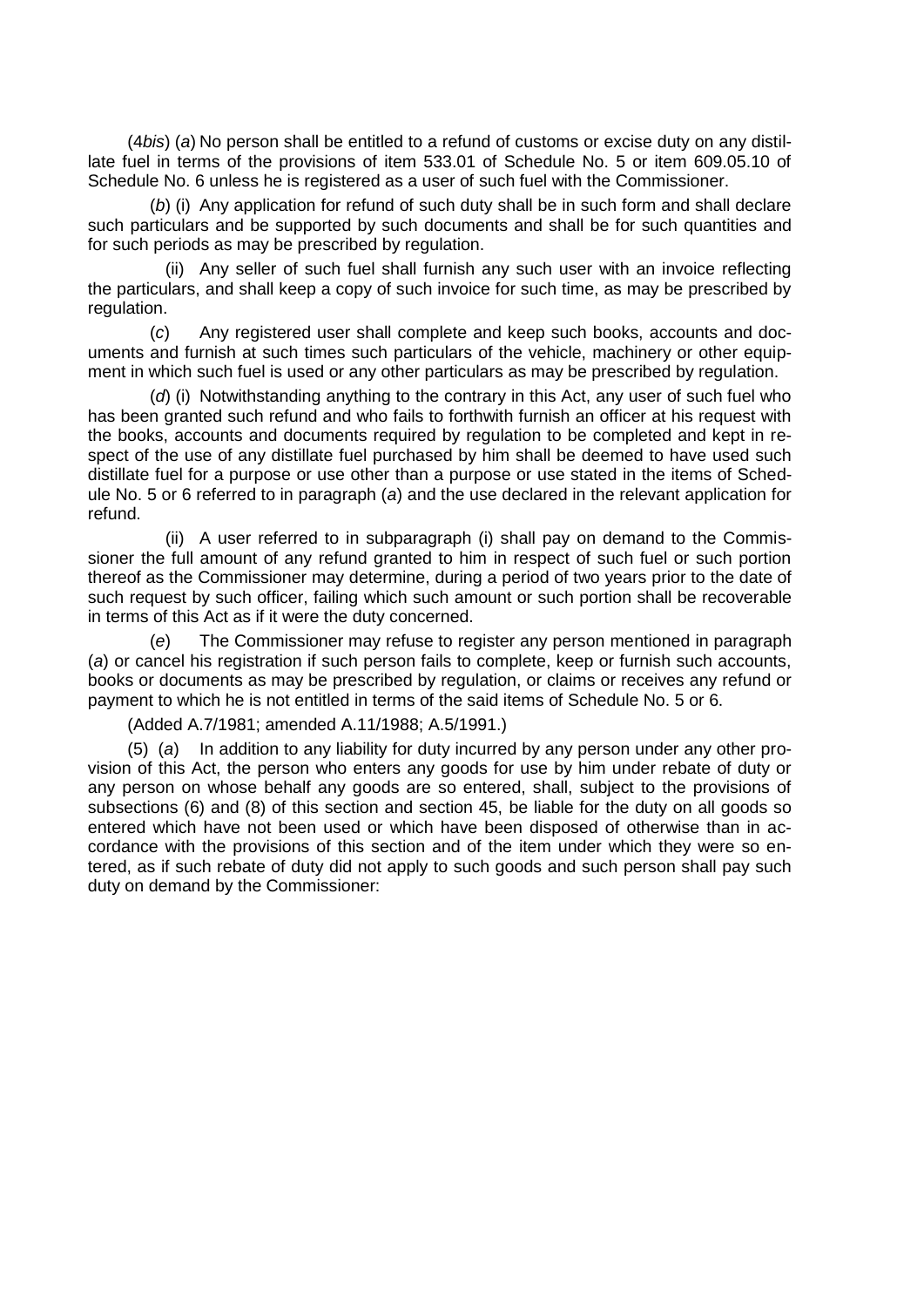Provided that the Commissioner may, if such goods were used in accordance with any other item relating to rebate of duty, accept duty on such goods as if they were entered under such other item:

Provided further that the Commissioner may, in his discretion, permit any duty paid on entry of goods under rebate to the deduction from any duty from which any person becomes liable in terms of this subsection.

(*b*) The Controller may at any time take stock of goods entered for home consumption and stored on any premises registered by virtue of subsection (10), and duty shall, subject to the provisions of paragraph (*a*), be paid forthwith on demand upon any deficiency detected. (Added A.7/1981.)

(*c*) If the stock is found to be greater than the quantity which should be on such premises, the excess shall be debited to stock. (Added A.7/1981.)

(6) Any person to whom any distillate fuel or residual fuel oil has been supplied from stocks which have been entered under rebate of duty for a purpose stated in the item under which such distillate fuel or residual fuel oil was so entered, and who applies such distillate fuel or residual fuel or any portion thereof for any other purpose, shall be guilty of an offence and shall, notwithstanding the provisions of subsection (5) be liable for the duty to the extent of the rebate allowed on entry for home consumption of such distillate fuel or residual fuel oil on the full quantity of the distillate fuel or residual fuel oil so supplied to him or on such portion thereof as the Commissioner may determine: (Amended A.11/1988.)

Provided that if the duty in question has after such entry under rebate been increased, the extent of such rebate shall be deemed to be —

- (*a*) the difference between the duty actually paid on entry for home consumption and such increased duty; or
- (*b*) such increased duty if no duty was paid on entry for home consumption.

(Added A.4/1979; amended A.11/1988.)

(7) The Commissioner may, on such conditions as he may impose, permit any person who has entered any goods under rebate of duty under this section to use or dispose of any such goods otherwise than in accordance with this section and of the item under which such goods were so entered, or to use or dispose of any such goods in accordance with any other item to which this section relates, and such person shall thereupon be liable for duty on the goods as if such rebate of duty did not apply or as if they were entered under such other item to which this section relates, as the case may be, and such person shall pay such duty on demand by the Commissioner:

Provided that in respect of any such goods which are specified in any item of Schedule No. 3, 4, 6 or 7, the Commissioner may subject to the provisions of or the Notes applicable to the item in which such goods are specified and to any conditions which he may impose in each case, exempt any such goods from the whole or any portion of the duty payable there-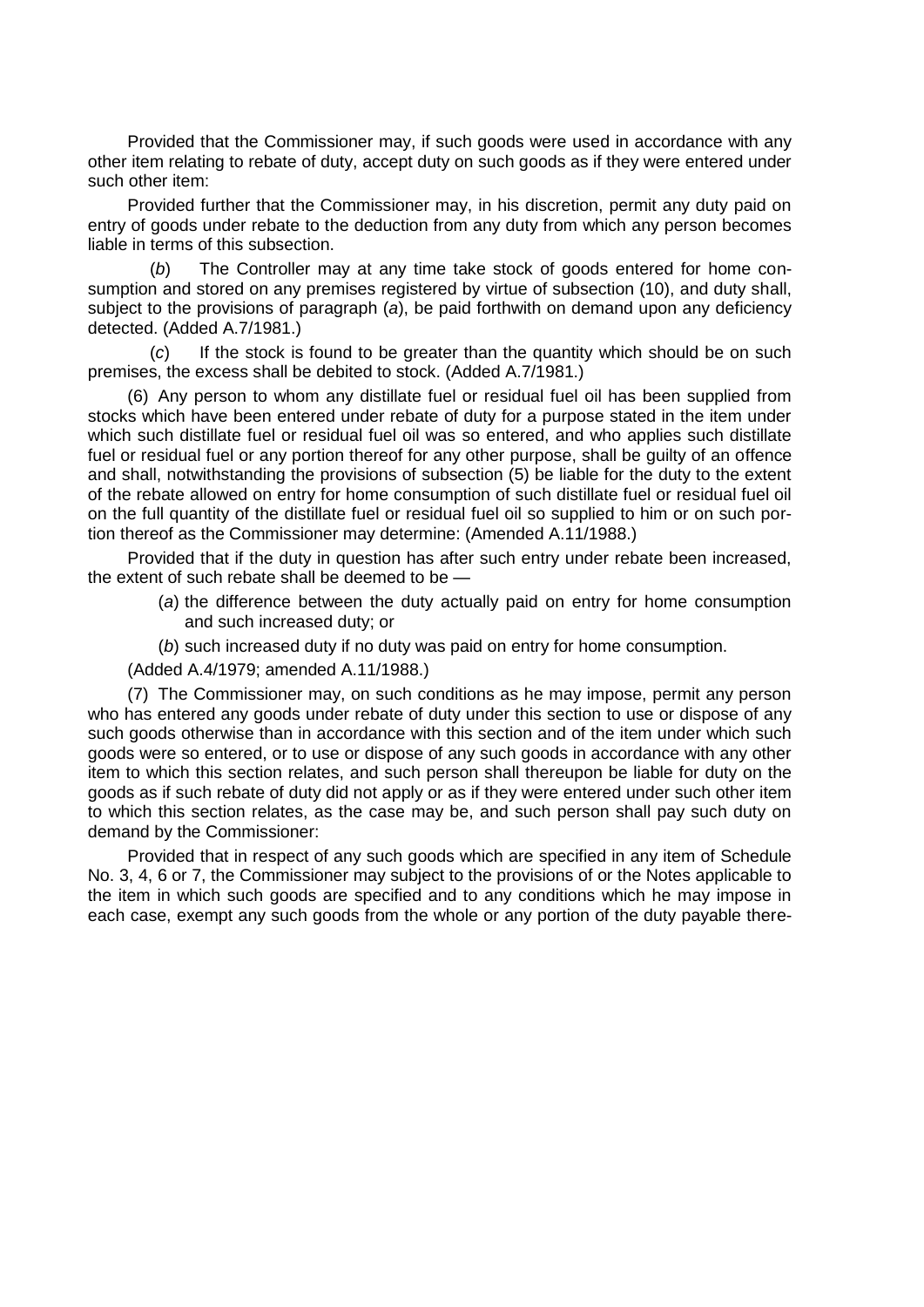on under this subsection on the ground of the period or the extent of use in accordance with the item under which such goods were entered, or on any other ground which he considers reasonable.

(8) Any duty paid on any such goods on first entry thereof under rebate of duty shall be deemed to have been paid in respect of any duty payable in accordance with subsection (7) in respect of such goods.

(9) No drawback or refund shall be paid in respect of any goods specified in any item of Schedule No. 5, 6, or 7 if such goods have been used or disposed of otherwise than in accordance with this section and the item in question or if any such item has not been complied with in respect of such goods:

Provided that the Commissioner may, in respect of any class or kind of goods specified in any item of Part 1 of Schedule No. 5 and used in the manufacture of any goods marketed in Swaziland, pay any drawbacks to the extent stated in such item, where goods of comparable class, kind, quality and quantity and manufactured or produced in Swaziland have been used in the manufacture of any goods exported. (Amended A.4/1791.)

(9*bis*) Any person to whom a refund of customs or excise duty has been granted on any distillate fuel in terms of item 533.01 of Schedule No. 5 or item 609.05.10 of Schedule No. 6 as the case may be, and who has disposed of such fuel or has applied such fuel or any portion thereof for any purpose or use otherwise than in accordance with the provisions of such items and the use declared in the relevant application for refund, shall pay on demand to the Commissioner the full amount of any refund granted to him in respect of such fuel or such portion thereof as the Commissioner may determine, during such period of two years as the Commissioner may determine, failing which such amount or such portion shall be recoverable in terms of this Act as if it were the duty concerned. (Added A.5/1991.)

(10)If the tariff heading or sub-heading or the tariff item or sub-item or the sales duty item or sub-item under which any goods are classified in Schedule No. 1 is expressly quoted in any item of Schedule No. 3, 4, 5, 6 or 7 in which such goods are specified, the goods so specified in such item of Schedule No. 3, 4, 5, 6 or 7 shall be deemed not to include goods which are not classified under such tariff heading or sub-heading, tariff item or sub-item, or sales duty item or sub-item.

(11)Any goods entered for use under rebate of duty under this section shall, for the purposes of this Act, be deemed to be entered for home consumption, but no entry in respect of any such goods described in Schedule No. 3, 4 or 7 shall be valid unless the number of the tariff heading and sub-heading or sales duty item and sub-item under which such goods are classified in Schedule No. 1 and the number of the item of Schedule No. 3, 4 or 7 in which such goods are specified are both declared on such entry and the industry in which and the purpose for which such goods are to be used, as specified in such item, are declared on such entry: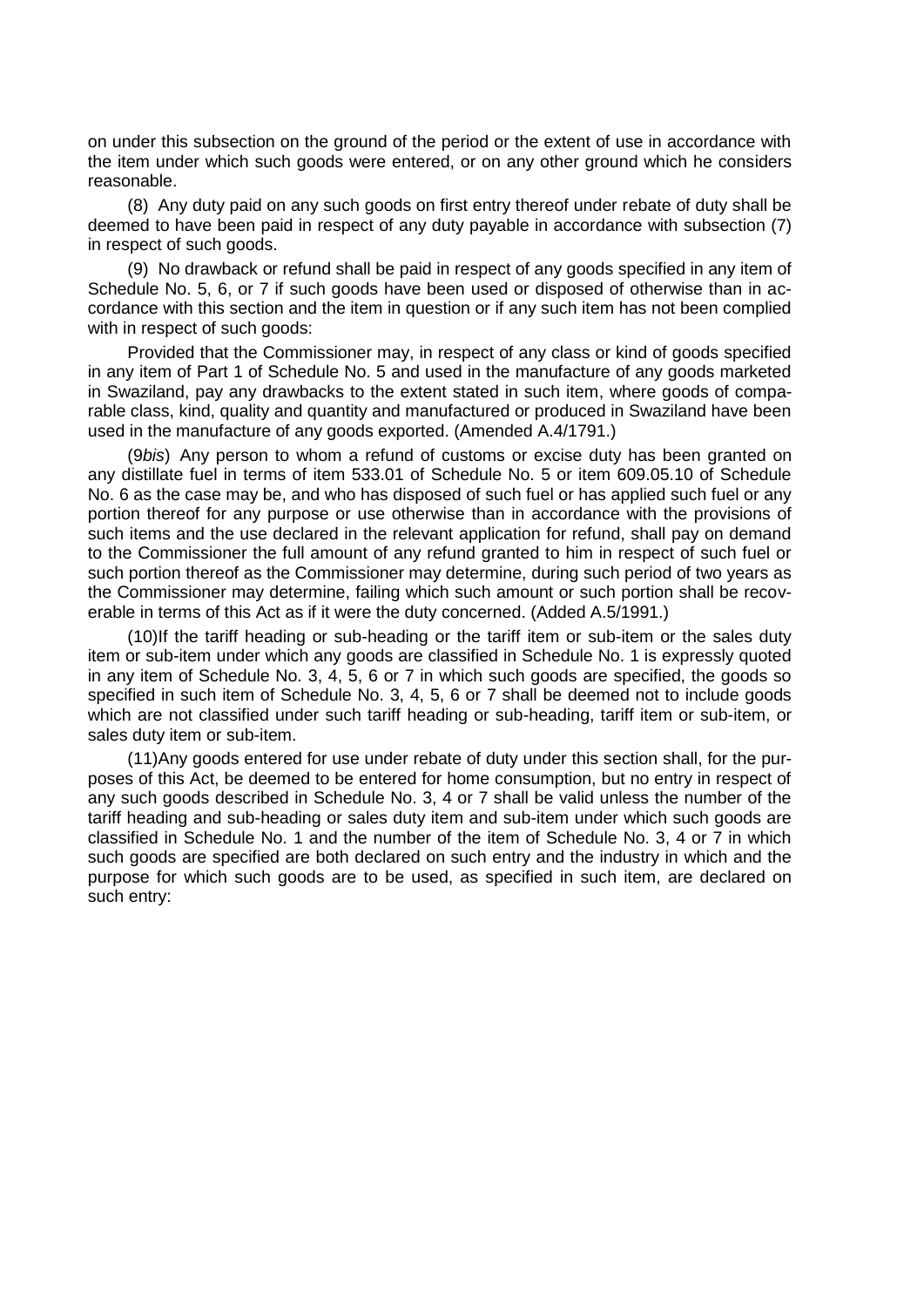Provided that the Commissioner may exempt entries in respect of any class or kind of goods from any of the requirements of this subsection.

(12)(*a*) No goods may be entered or acquired under rebate of duty under this section or the regulations until the person so entering or acquiring them has furnished such security as the Commissioner may require and has complied with such other conditions (including registration with the Commissioner of his premises and plant) as may be prescribed in respect of goods specified in any item of Schedule No. 3, 4, 6 or 7:

Provided the Commissioner may, subject to such conditions as he may in each case impose, exempt with or without retrospective effect, any such person from the provisions of this subsection.

(*b*) Application for such exemption for the purpose of applying for a refund of duty shall be made to the Commissioner within six months from any date specified in section 39(5)(*a*), (*b*) or (*c*), as the circumstances may require.

- (*c*) For the purposes of the application of section 39(5) to any such exemption
	- (i) any bill of entry passed in relation to goods in respect of which exemption is granted under paragraph (*a*) of this subsection, shall be deemed to have been passed in error by reason of duty having been paid on goods intended for purposes or use under rebate of duty under section 75;
- (ii) the goods concerned shall be deemed to have qualified at the time duty was paid on such goods in all respects for rebate; and
- (iii) the duty paid on the goods concerned, shall be deemed to have been paid on the date on which the exemption referred to in subparagraph (i) was granted.

# (Amended A.5/1991.)

(13)Notwithstanding anything to the contrary in this Act, the Commissioner may, in respect of Schedule 5, 6 or 7, for the purpose of calculating the amount of duty refundable on any imported, excisable or sales duty goods used in the manufacture, reconditioning, mixing or blending of any goods exported or marketed in Swaziland, determine the quantity of such exported goods or such goods marketed in Swaziland which shall be deemed to have been produced, reconditioned, mixed or blended from a given quantity of such imported, excisable or sales duty goods or the quantity of such imported, excisable or sales duty goods which shall be deemed to have been used in the production, reconditioning, mixing or blending of a given quantity of such exported goods or such goods marketed in Swaziland. (Amended A.5/1991.)

(14)No goods manufactured from excisable goods under rebate of duty specified in any item of Schedule No. 6 shall be used in the place of such excisable goods in the manufacture of any other goods if a rebate of duty to a lesser extent has been specified in any item of such Schedule in respect of such excisable goods when used in the manufacture of such other goods.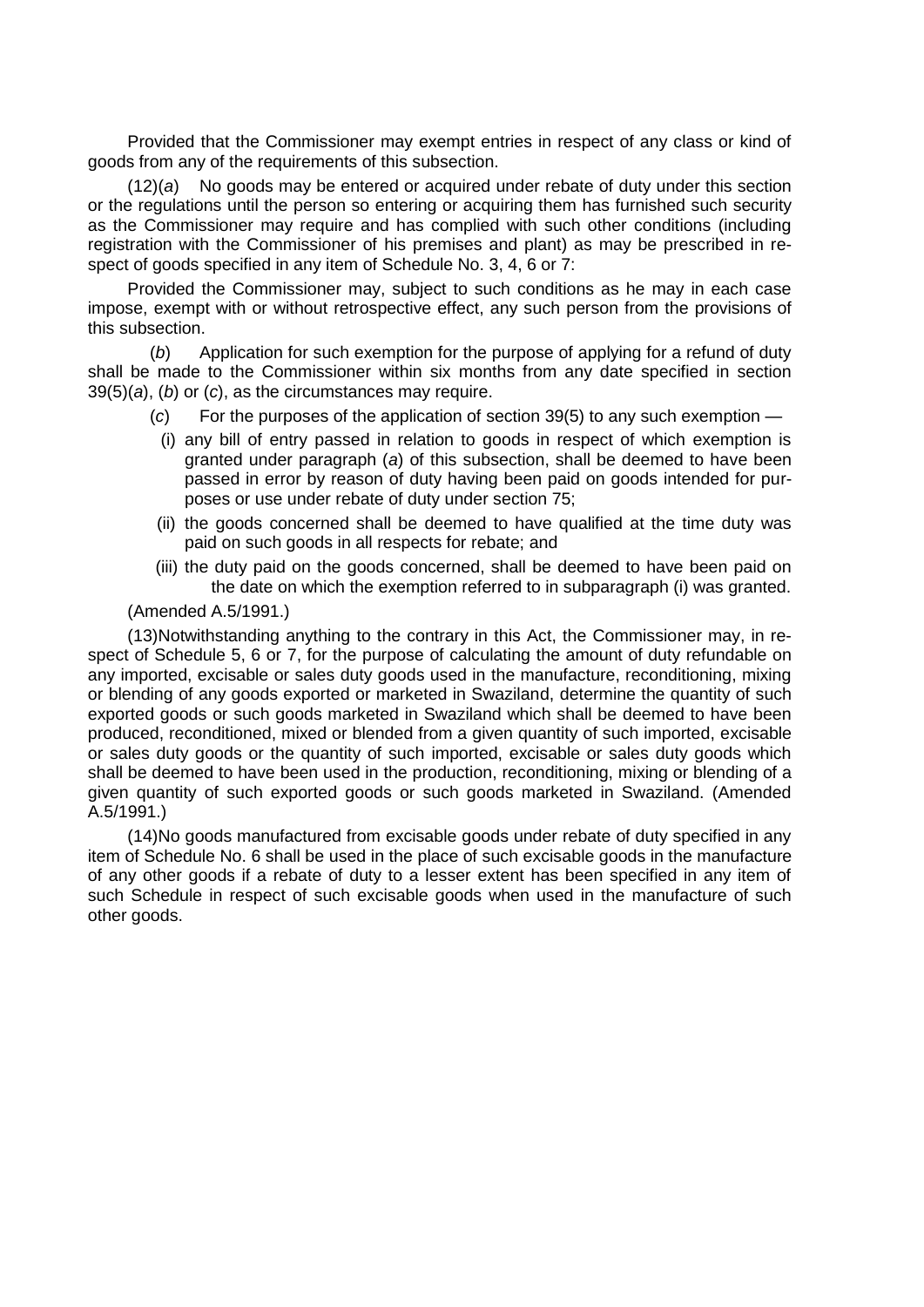(15)If the Commissioner is of the opinion that any goods, not being a spirituous beverage, manufactured from spirits under rebate of excise duty in terms of a formula approved by him under any item of Schedule No. 6 are used as a beverage he may forthwith revoke his approval of such formula.

(16)No refund or drawback of duty shall be paid by the Commissioner under this section unless an application therefor, duly completed and supported by the necessary documents and other evidence to prove that such refund or drawback is due under this section, is received by the department in —

- (*a*) the case of goods exported, where the goods were exported
	- (i) by post within a period of six months from the date on which such goods were posted;
	- (ii) in any other manner within a period of six months from the date of entry of such goods for export; and
- $(b)$  (i) in respect of any refund referred to in subsection  $(1)(f)$ , within a period of six months from the last date of any period of use of any distillate fuel to which the application for such refund relates:

 Provided that no refund shall be paid if the quantity of distillate fuel to which the application for such refund relates is less than such refund relates is less than such quantity as may be prescribed; and

(ii) in all other cases, within a period of six months from the date on which such refund first becomes due.

# (Amended A.2/1985; A.5/1991.)

(16*bis*) (*a*) Subject to the concurrence of the Minister, the Minister for Commerce, Industry and Tourism may at any time after a permit by virtue of which goods may, in terms of any item of Schedule 3,4 or 6, be entered under rebate of duty has been refused, but not later than two years after duty was paid on those goods, issue a permit authorising entry of those goods under rebate of duty in accordance with the provisions of the item concerned if, with due regard to any facts which became known after such a permit has been refused, he is satisfied that he would have issued such a permit if those facts were then known.

- (*b*) For the purposes of subsections 39(3), 39(4) and 39(5) —
- (i) any bill of entry passed in relation to goods in respect of which a permit is issued under paragraph (*a*) shall be deemed to have been passed in error by reason of duty having been paid on goods intended for purposes or use under rebate of duty under this section;
- (ii) the .goods in respect of which such a permit is issued shall be deemed to have qualified at the time duty was paid on such goods in all respects for rebate; and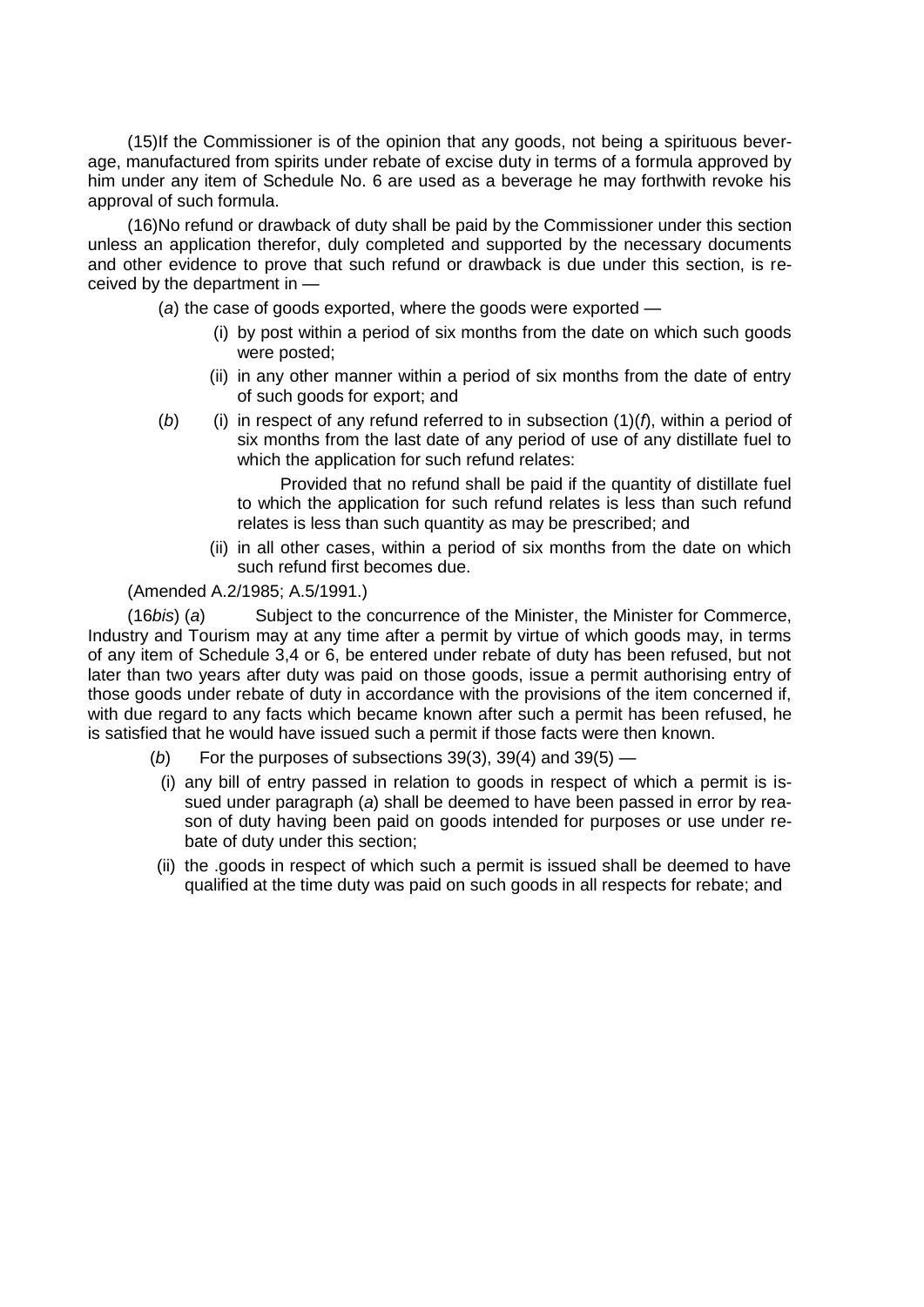(iii) the duty paid on the goods concerned shall be deemed to have been paid on the date on which the permit referred to in paragraph (*a*) was issued. (Added A/11/1988; amended A.5/1991.)

(16*ter*) (*a*) Subject to the provisions of subsection (16*bis*), any authorised official, or the Commissioner, may in respect of goods which may, in terms of any item of Schedule No. 3, 4, 5 or 6, be entered under rebate of duty or be subject to a drawback or a refund of duty, issue, subject to such conditions as such authorised official or the Commissioner may specify, with or without retrospective effect, a permit or certificate authorising entry of those goods under rebate of duty, or authorising a drawback or a refund of duty in accordance with the provisions of the item concerned:

Provided the Commissioner is satisfied in respect of the goods concerned, where the permit or certificate concerned is issued with retrospective effect, that the provisions of such item and such conditions have been complied with.

(*b*) Subsection (16*bis*)(*b*) shall apply *mutatis mutandis* in respect of any permit or certificate referred to in paragraph (*a*).

(*c*) Application for such permit or certificate shall be made to the authorised official referred to in paragraph (*a*) or the Commissioner within six months from any date specified in section 39(5)(*a*), (*b*) or (*c*), as the circumstances may require.

(Added A.5/1991.)

(17)(*a*) The Minister may from time to time by notice in the Gazette amend Schedule No. 3, 4, 5, 6 or 7 and any such amendment may be or retrospective effect from such date as may be specified in such notice.

(*b*) An amendment made under paragraph (*a*) which —

- (i) repeals any existing provision in Schedule No. 5 or which excludes any goods from any existing provision of that Schedule, shall not apply in respect of goods, excluding distillate fuels referred to in item 533.01 of Schedule No. 5 which were imported prior to the date of the relevant notice in the Gazette; and
- (ii) embodies any additional provision in that Schedule applies any existing provision of that Schedule in respect of additional goods,

shall not except in so far as the Commissioner so directs and subject to such conditions as he may determine, apply in respect of goods which were imported prior to the date of the relevant notice in the Gazette.

### (Amended A.7/1981; A.5/1991.)

(18)The Commissioner may refuse to accept an entry under rebate or any application for drawback or refund under any item of Schedule No. 3, 4, 5, 6 or 7 from any person who has persistently contravened or failed to comply with this Act or has committed an offence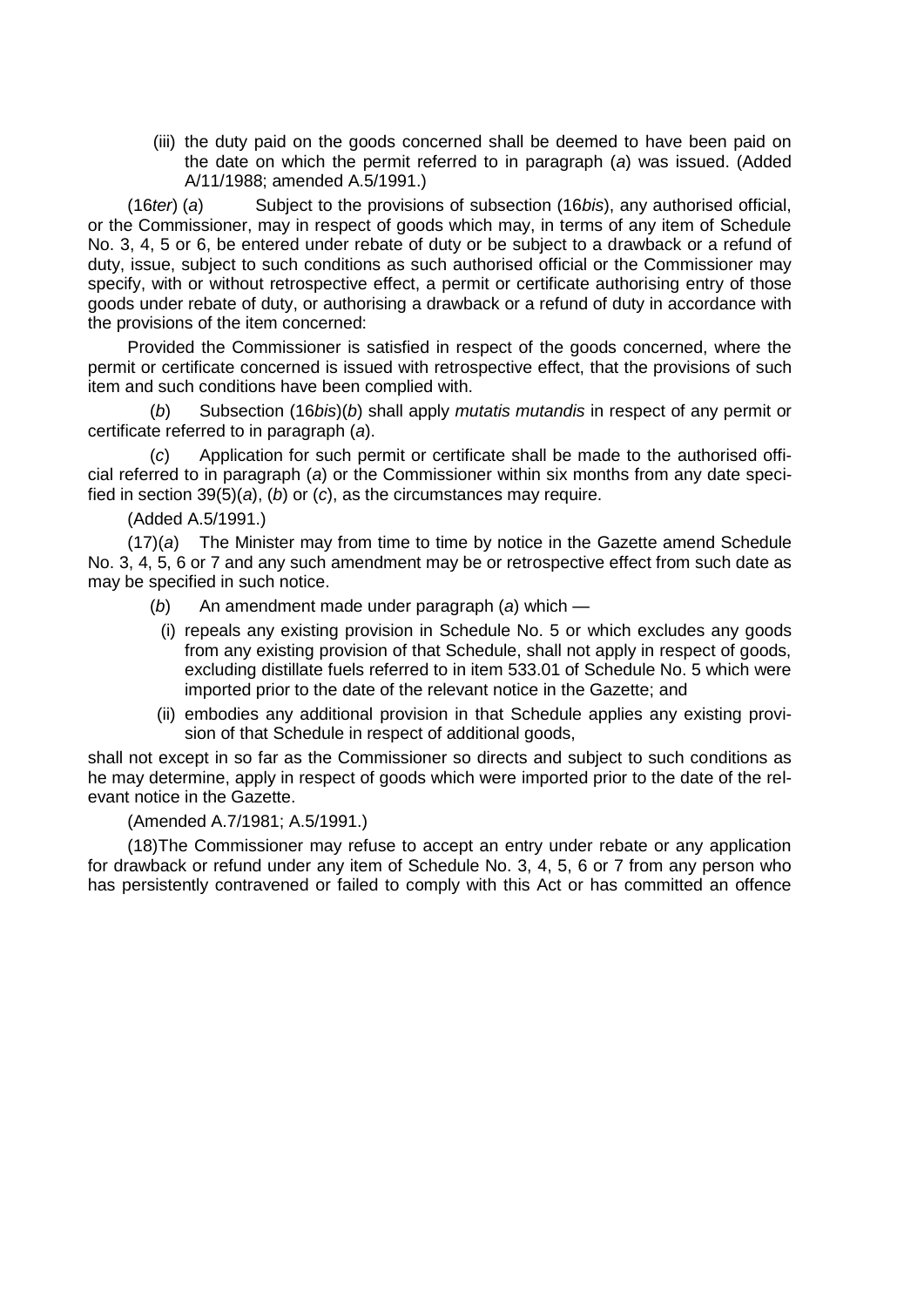referred to in sections 80, 83, 84, 85 or 86 and he may cancel any registration under this Act of such person or suspend any such registration for such period as he deems fit.

(19)Subject to the proviso to section 18(8) and items 412.07, 412.08, 412.09, 531.00, 532.00, 608.01, 608.02, 608.03, 608.04, 615.01, 615.02, 615.03, 707.01, 707.02 and 707.03 of Schedules Nos. 4, 5, 6 and 7, no rebate or refund of duty in respect of any loss or deficiency of any nature of any goods shall be allowed, but the Commissioner may allow the deduction from the dutiable quantity of the undermentioned goods of the quantity equal to the percentage stated below in each case, namely—

(Amended A.5/1991.)

- (*a*) wine spirits (ethyl alcohol) manufactured in Swaziland and entered for storage in a customs and excise storage warehouse, excluding spirits specified in paragraph (b)(*bis*), 1,5 per cent of the quantity so entered; (Amended A.11/1988.)
- (*b*) spirits (ethyl alcohol), other than wine spirits, manufactured in Swaziland, 1,5 per cent of the quantity so manufactured and entered for use in making spirituous beverages;
- (*b*)*bis*unpacked excisable spirits intended for export and which are removed in bond from a customs and excise manufacturing warehouse for temporary storage in a customs and excise warehouse approved for that purpose, the percentage, but not exceeding 1.25 per cent of the quantity so removed, as may in the opinion of the Commissioner represent a loss incurred while the spirits in question are so removed and stored as the Commissioner may determine; (Added A.11/1988.)
	- (*c*) wine manufactured in Swaziland, 0,5 per cent of the quantity so manufactured on which duty is paid;
- (*c*)*bis* fermented apple, pear or orange beverage manufactured in Swaziland, 0.5 per cent of the quantity so manufactured on which duty is paid; (Added A.4/1979.)
	- (*d*) imported crude petroleum naphtha for use in the refining of petroleum products, or imported or excisable petrol, a percentage equal to the full net loss incurred but not exceeding 0.25 of any quantity entered for storage and stored in a duty storage warehouse during such period as the Commissioner may determine; (Amended A.5/1991.)
	- (*e*) imported petroleum naphtha entered for use as fuel in the manufacture of ammonia such percentage, but not exceeding 0.25, for any quantity so entered as may in the opinion of the Commissioner represent a loss by evaporation; (Added A.10/1978; amended A.11/1988; A.5/1991.)
	- (*f*) distillate fuels entered for storage and stored in a duty storage warehouse, a percentage equal to the full net loss incurred but not exceeding 0.15 of any quantity so entered and stored in such warehouse during such period as the Commissioner may determine. (Added A.5/1991.)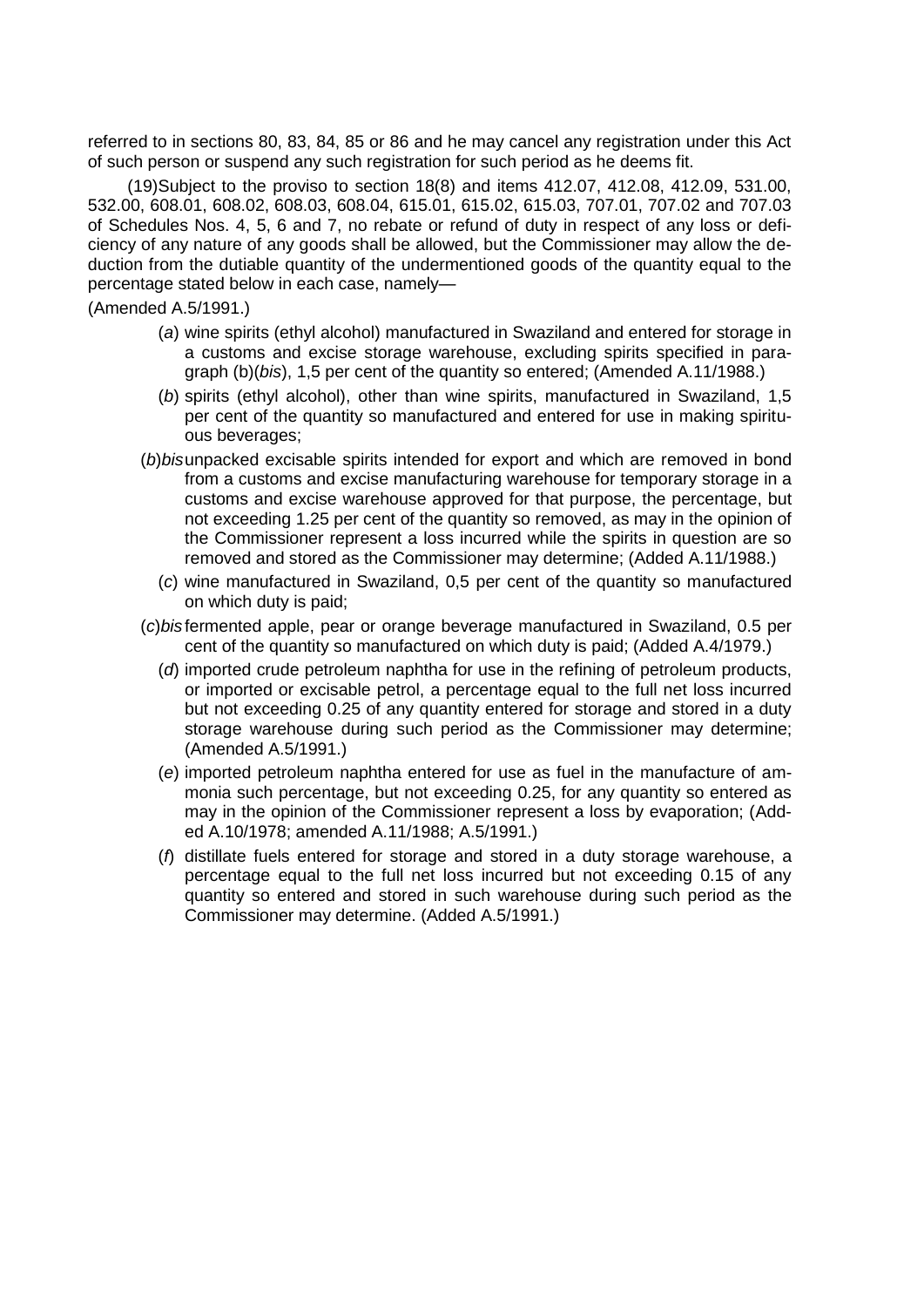(20)No person shall, without the permission of the Commissioner, divert any goods entered under rebate of duty under any item of Schedule No. 3, 4, 6 or 7 for export for the purpose of claiming a drawback or refund of duty under any item of Schedule No. 5, 6 or 7 to a destination other than the destination declared on such entry or deliver such goods or cause such goods to be delivered in Swaziland otherwise than in accordance with this Act and, in the case of goods entered under rebate of duty, otherwise than to the person who entered the goods or on whose behalf they were entered.

(21)If any goods to which this section relates are used or disposed of, or dealt with or in, contrary to this Act the whole consignment entered or transferred for use in terms of this section of which such goods form part or formed part, or any goods manufactured therefrom shall be liable to forfeiture.

(22)Except with the permission of the Commissioner which shall only be granted in circumstances which he considers to be exceptional and subject to such conditions as he may impose in each case, any goods entered under any item of Schedule No. 3, 4, 6 or 7 for manufacturing purposes or for such other purposes as may be specified in any regulation shall be used for the purpose specified in such item at the time of such entry or such other purpose within five years from the date of such entry.

#### *General refund in respect of imported or excisable goods*.

76. (1) No refund of any duty or other charge in respect of imported goods, excisable goods, sales duty goods or surcharge goods, other than a refund provided for under section 75 or 77, shall be paid or granted except in accordance with the provisions of this section and any regulations. (Amended A.5/1991.)

(2) The Commissioner shall, subject to subsection (4), consider any application for a refund or payment from any applicant who contends that he has paid any duty or other charge for which he was not liable or that he is entitled to any payment under this Act by reason of:

- (*a*) an error in determining an assessment or calculating the amount thereof;
- (*b*) the duty having been assessed a value higher than the value for duty purposes;
- (*c*) a determination under section 46 or incorrect tariff classification; (Amended A.1/1981.)
- (*d*) the goods concerned having been damaged, destroyed or irrecoverably lost in circumstances beyond his control prior to the release thereof for home consumption; (Amended A.2/1985.)
- (*f*) the substitution of any bill of entry in terms of section 39(3); (Amended A.2/2985.)
- (*g*) the duty having been reduced or withdrawn as provided for in section 47(3) and (4). (Added A.5/1991.)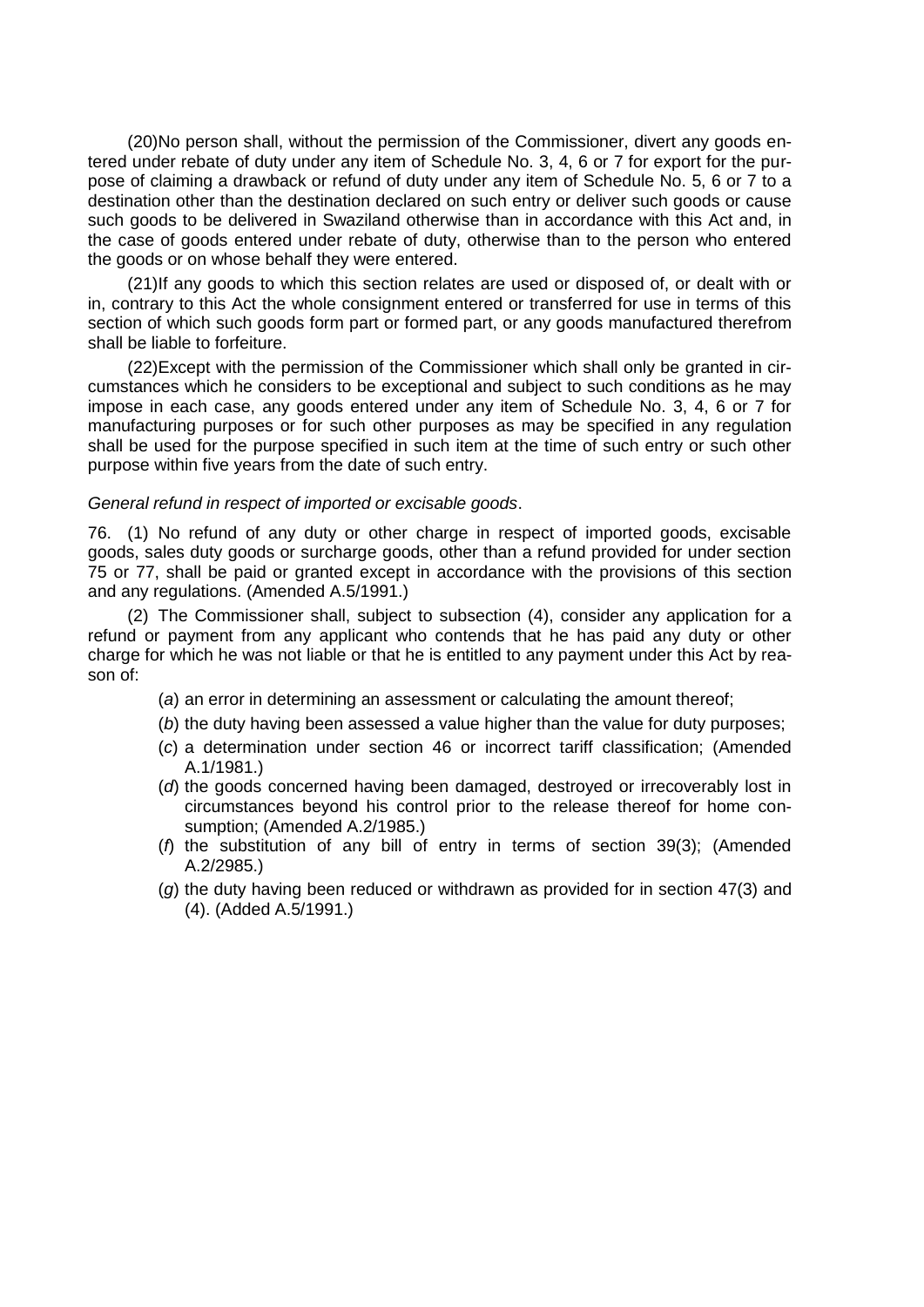### (Amended A.10/1978.)

(3) Except with the permission of the Commissioner, any application for a refund under this section shall not relate to more than one bill of entry or other document in respect of which the alleged over-payment was made.

(4) An application for a refund or payment under this section shall not be considered by the Commissioner unless it is duly completed and supported by the necessary documents and other evidence to prove that such refund or payment is due under this section, and is received by the Controller, within a period of two years —

- (*a*) from the date of entry for home consumption as provided in section 44(2), of the goods to which the application relates; or (Amended A.5/1991.)
- (*a*)*bis*from the date on which the charge to which the application relates was paid; or (Added A.5/1991.)
	- (*b*) in the case where a determination of a tariff heading, tariff subheading or item referred to in section 46(12)(*a*) or of a value referred to in section 65(4)(*a*) is, under section 46(12)(*d*), or section 65(5), as the case may be, amended with retrospective effect from a date before or on the date on which the duty to which the application relates was paid, or any such determination is, under the said section 46(12)(*d*) or section 65(5), as the case may be, withdrawn with such retrospective effect, and anew determination is thereunder made with effect from such withdrawal, from the date on which such amendment is effected or such new determination is made or, if such amendment or new determination is published by notice in the Gazette, the date on which such amendment or new determination is so published; or
	- (*c*) in the case where any Schedule is amended with such retrospective effect, from the date on which such amendment is published by notice in the Gazette:

Provided that the Commissioner may, in such circumstances as he may consider exceptional, consider any such application after the expiry of such period.

(Amended A.11/1988.)

(5) If, after considering any application for a refund or payment in terms of this section, the Commissioner is satisfied that the applicant is entitled to any such refund or payment, he may pay him the amount due to him:

Provided that no refund shall be made under this section if, in the case of goods imported by post, the amount thereof is less than fifty cents or, in the case of goods imported in any other manner, less than five rand or, in the case of excisable goods or sales duty goods manufactured in Swaziland, less than two rand, unless the Commissioner is satisfied that exceptional circumstances exist which warrant such refund.

(6) (Repealed A.2/1985.)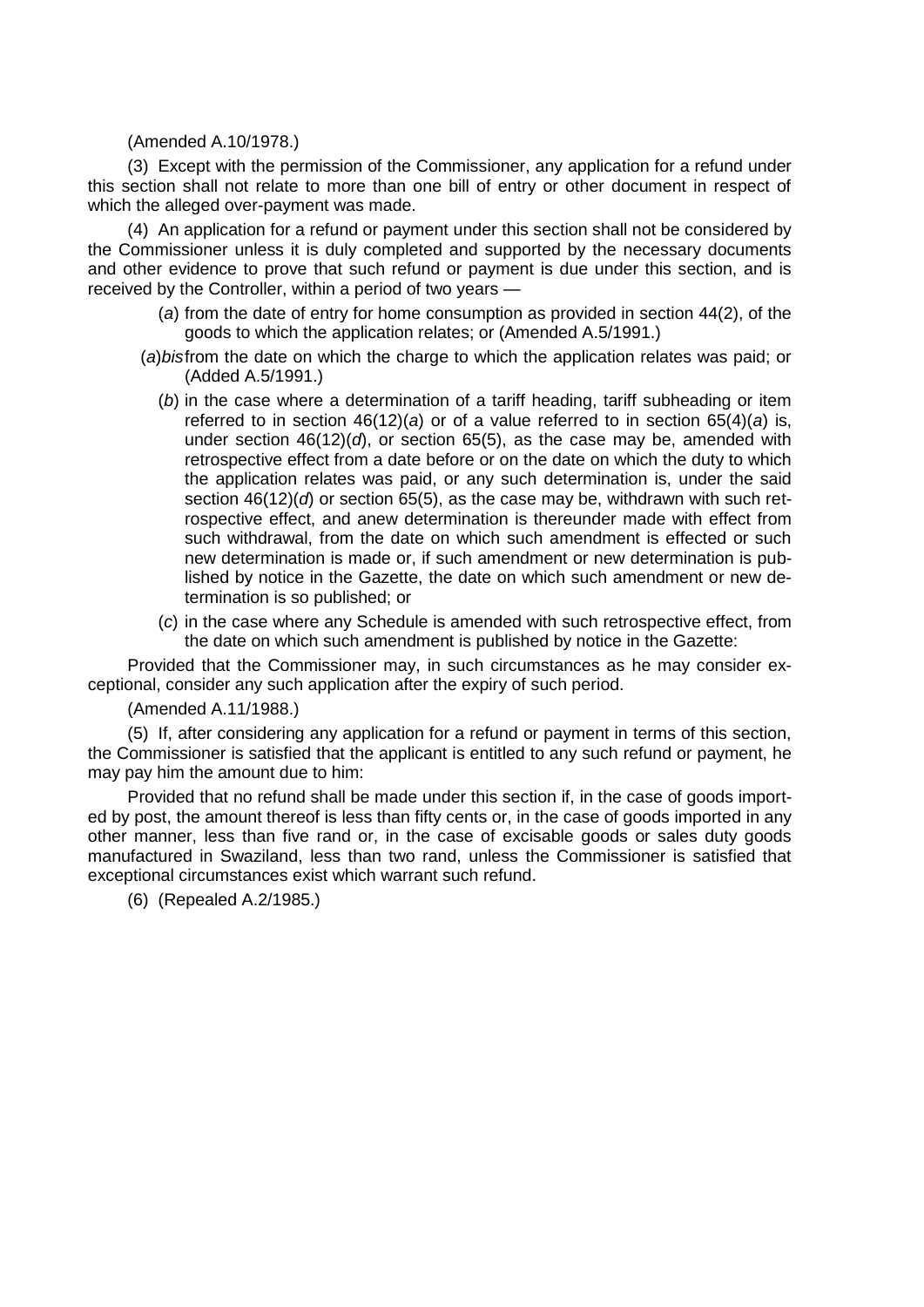# *Recovery of certain amounts not duly payable*.

76*bis*. (1) If the Commissioner, acting under the provisions of section 75 or 76, pays to any person by way of a refund or drawback any amount which was not duly payable to that person under those provisions or which was in excess of the amount due to that person by way of a refund or drawback under those provisions, that amount or the excess, as the case may be, shall be repaid by the person concerned to the Commissioner upon demand, failing which it shall be recoverable in terms of this Act as if it were the duty or charge concerned or part of such duty or charge, as the case may be.

(2) Subsection (1) shall apply *mutatis mutandis* to any amount set off in terms of section 77(1).

(Added A.5/1991.)

### *Over-payment in respect of excisable goods and sales duty goods*.

77. (1) Any amount due to a licensee of a duty warehouse who, in terms of the regulations, is permitted to pay excise duty or sales duty monthly or quarterly, in respect of such duty paid by him for which he was not liable or any provisional refund granted by him in terms of section 75(1*bis*) or which is refundable to him in terms of item 534.00 of Schedule No. 5 or any item of Schedule 6 or 7 may, at any time within a period of two years from the date on which such amount first becomes due, be set off against any amount for which such licensee subsequently becomes liable in respect of excise duty or sales duty:

Provided the accounts or bills of entry submitted by such licensee in respect of the payment of any amount against which any amount so due to him has been set off are accompanied by a full statement by such licensee, supported by a certificate by an officer, giving full particulars of the excise duty or sales duty so paid and a full account of the circumstances under which the payment thereof took place and by such documentary evidence as the Commissioner may in each case require.

(Amended A.2/1985; A.5/1991.)

(2) If the set-off of any amount is not allowed by the Commissioner in terms of subsection (1) such amount shall be re-debited to the account of such licensee.

(3) With the permission of the Commissioner and subject to such conditions as he may impose, any amount of sales duty or excise duty specified in Section B of Part 2 of Schedule No. 1 paid by the licensee of a duty warehouse licensed in terms of this Act in respect of sales duty goods or excisable goods specified in Section B of Part 2 of Schedule No. 1 sold by him to any person whose premises are not so licensed and who has exported such goods or supplied them to any other person entitled to acquire such goods under rebate of sales duty or excise duty specified in Section B of Part 2 of Schedule No. 1, may be set off against any amount for which such licensee subsequently becomes liable in respect of sales duty or excise duty specified in Section B of Part 2 of Schedule No. 1: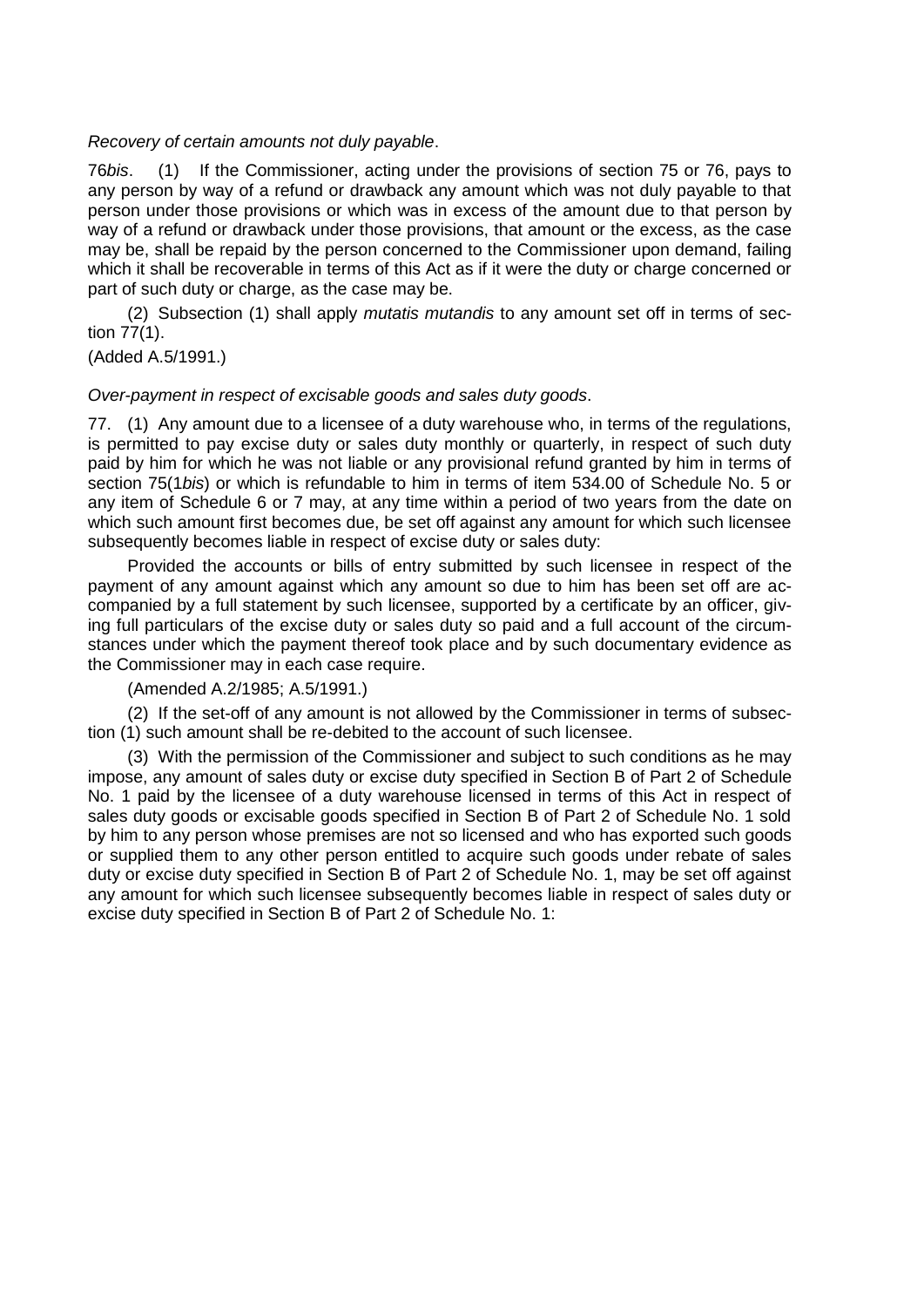Provided proof to the satisfaction of the Commissioner of such export or supply under rebate of duty and the identity of the sales duty goods or excisable goods specified in Section B of Part 2 of Schedule No. 1 so exported or supplied is submitted by such licensee, together with such documentary proof as the Commissioner may in each case require regarding the sale of such goods by the licensee.

(Amended A.5/1991.)

## PART XI

# PENAL PROVISIONS

#### *Offences not expressly mentioned*.

78. (1) Any person who contravenes any provision of this Act or who fails to comply with any such provision with which it is his duty to comply shall, even where the contravention or failure is not elsewhere declared an offence, be guilty of an offence.

(2) Any person guilty of an offence under this Act shall, where no punishment is expressly provided for such offence, be liable on conviction to a fine not exceeding one thousand emalangeni or treble the value of the goods in respect of which such offence was committed, whichever is the greater, or imprisonment not exceeding six months, or both. (Amended A.11/1988.)

(3) Any person who is convicted of an offence referred to in subsection (2) within a period of three years after he was convicted of any offence referred to in that subsection shall be liable to a fine not exceeding one thousand five hundred emalangeni or treble the value of the goods in respect of which such offence was committed, whichever is the greater, or imprisonment not exceeding nine months, or both. (Amended A.11/1988.)

*Less serious offences and their punishment*.

- 79. (1) Any person who
	- (*a*) supplies the means or materials for or assists in establishing, repairing, maintaining or working any still being made or made, imported, used, set up or in the possession or custody of any person without lawful authority;
	- (*b*) is found without lawful excuse in any place where distillation is illegally carried on;
	- (*c*) refuses or fails to comply with the lawful requirements of an officer or refuses or fails to answer to the best of his power any question which an officer in the exercise of his functions has put to him;
	- (*d*) falsely holds himself out to be an officer;
	- (*e*) resists or hinders an officer in the performance of his functions under this Act; or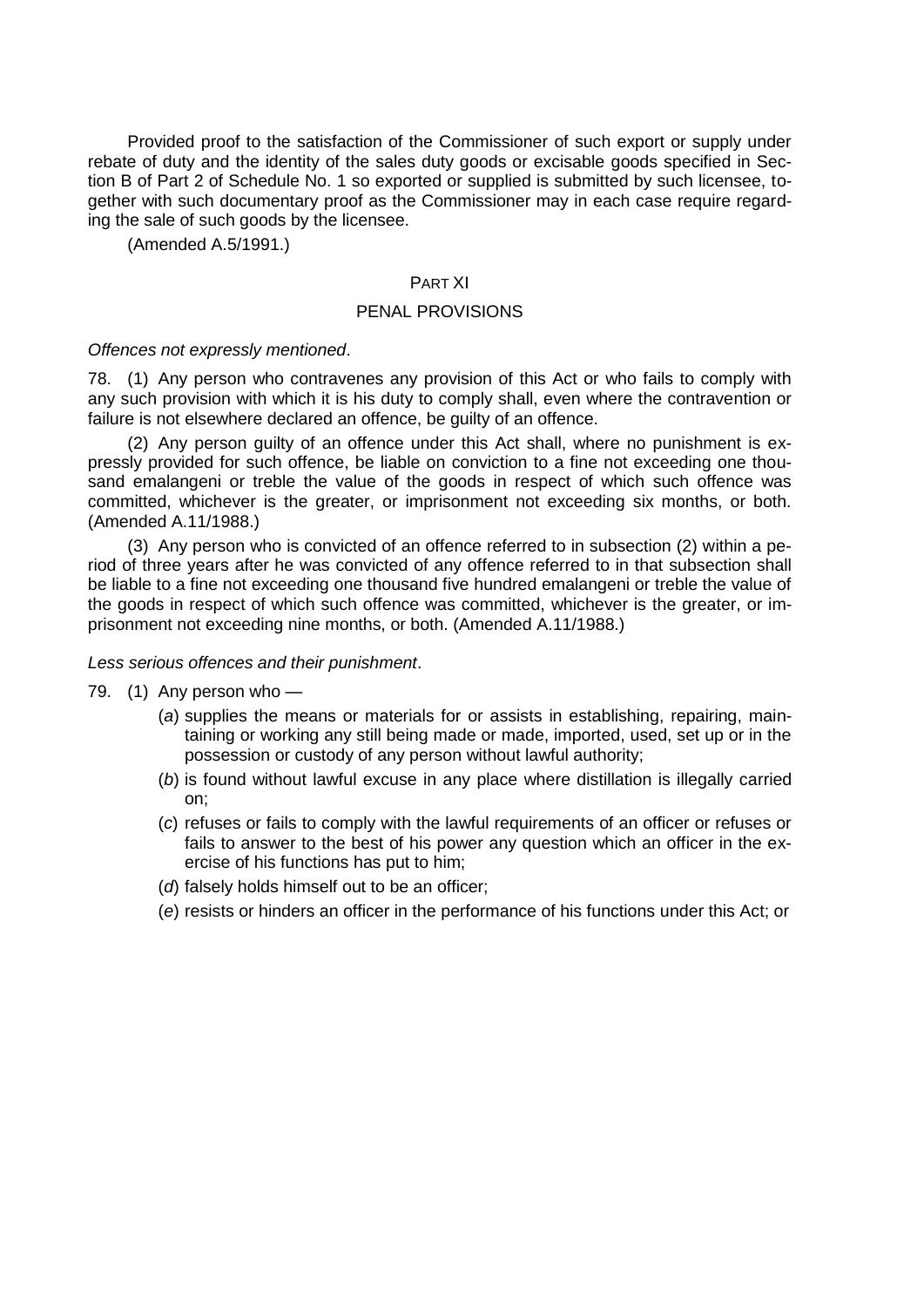(*f*) rescues any person apprehended for any offence under this Act, or prevents the apprehension of any person who has committed any such offence;

shall be guilty of an offence and liable on conviction to a fine not exceeding one thousand Emalangeni or imprisonment not exceeding six months, or both. (Amended A.11/1988.)

(2) A person who is convicted of an offence referred to in subsection (1) within a period of three years after he was convicted of any offence referred to in that subsection shall be liable to a fine not exceeding one thousand five hundred emalangeni or imprisonment not exceeding nine months, or both. (Amended A.11/1988.)

*Serious offences and their punishment*.

- 80. (1) A person who
	- (*a*) has upon his premises or in his custody or under his control, or purchases, sells or otherwise disposes of any illicit goods, knowing them to be illicit goods;
	- (*b*) not being a licensed manufacturer or dealer, without lawful authority has in his possession or custody or under his control any partly manufactured, excisable goods or sales duty goods or any such goods upon which duty has not been paid;
	- (*c*) removes or assists in or permits the removal of goods in contravention of this Act;
	- (*d*) deodorizes, clarifies or, prior to sale, reduces the strength of methylated spirits to a strength below a strength of 91,4 per cent absolute alcohol by volume, or prepares or sells or offers for sale or consumption as a beverage any preparation containing methylated spirits or spirits recovered from methylated spirits;
	- (*e*) removes or breaks or interferes with any lock, meter, guage, rod, seal, mark or fastening placed or fitted to any warehouse, vessel, package, container or other article, place or plant by an officer under this Act;
	- (*f*) damages, destroys or disposes of any goods to prevent the securing or seizure thereof under this Act by any officer or other person authorized to secure or seize them or takes back any goods which are being detained or have been seized;
	- (*g*) contravenes section 54(8);
	- (*h*) without lawful excuse (the proof of which shall lie upon him), brings into Swaziland or has in his possession any blank or incomplete invoice or any bill head or other similar document capable of being filled up and used as an invoice for goods from outside Swaziland; (Amended A.11/1988.)
	- (*i*) claims or receives any rebate, drawback, refund or payment to which he knows he is not entitled under this Act; (Amended A.5/1991.)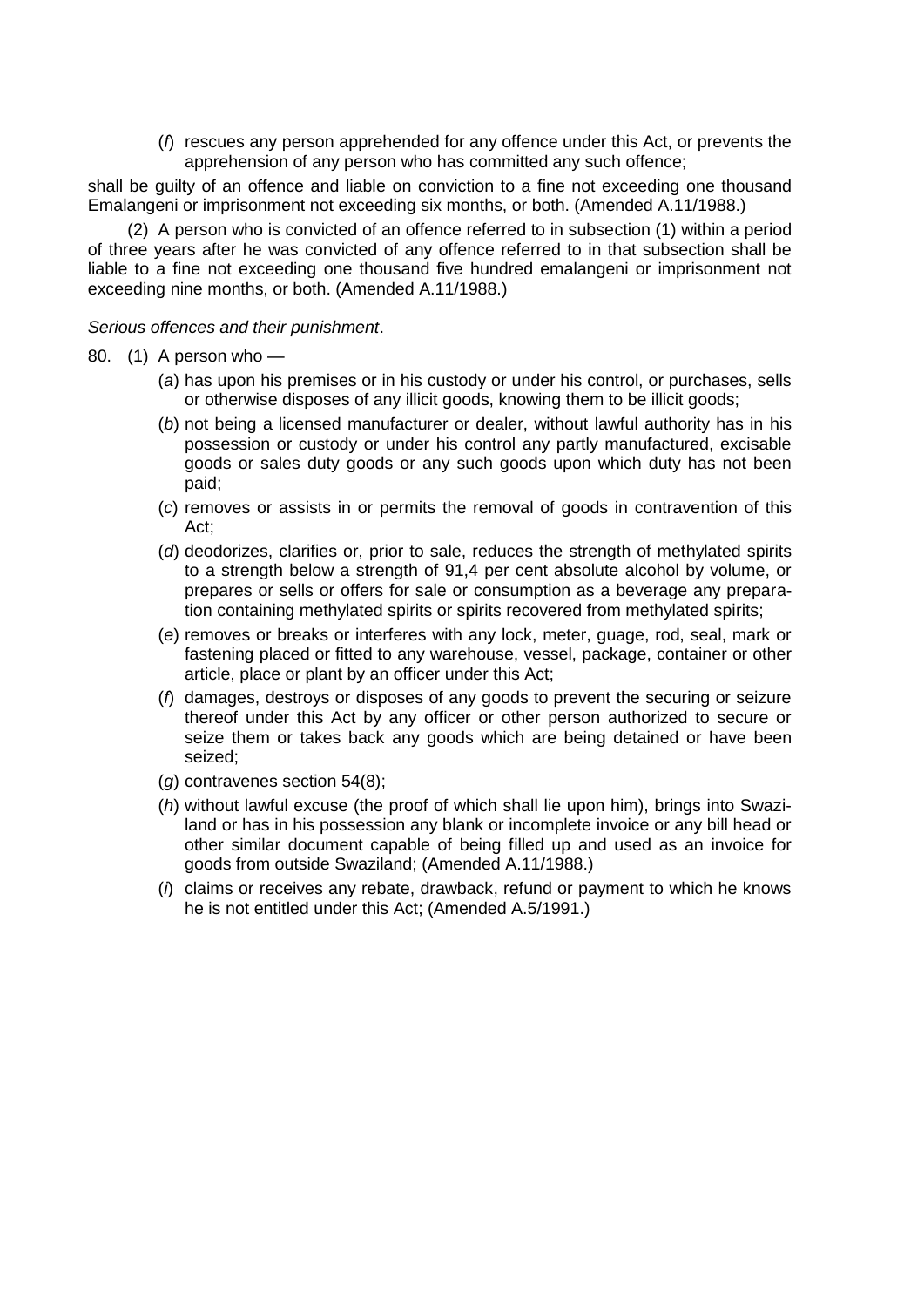- (*j*) claims any rebate, drawback, refund or payment to which he knows he is not entitled under this Act or fails forthwith to repay to the controller any duty which has been refunded or rebated under this Act and in respect of which he has been compensated by any other person;
- (*k*) not being authorized so to do, gives or promises to give, directly or indirectly, any reward to an officer or any person employed by the Government, in respect of the performance or non-performance by any such officer or person of his duty or employment under this Act or agrees with or proposes to any such officer or person to do or permit anything in contravention or evasion of this Act;
- (*l*) being an officer or a person employed by the Government, demands or receives except from or through the Government any reward in respect of the performance or non-performance of his duty or employment under this Act, or by any wilful act, neglect or default does or permits or agrees to do or permit anything in contravention or evasion of this Act;
- (*m*)attempts to commit or assists in committing any offence mentioned in this section;
- (*n*) from any goods made from or containing excisable goods extracts or recovers such excisable goods in contravention of this Act;
- (*o*) contravenes the provisions of section 16(13), 16*bis*(9), 18(7), 33*bis*(4) 60(1), 63(1), 75(9*bis*), 75(20) or 114(2*bis*); or (Amended A.11/1998; A.5/1991.)
- (*p*) fails to comply with any conditions determined under section 106(2); (Added A.11/1988.)

shall be guilty of an offence and liable on conviction to a fine not exceeding two thousand five hundred emalangeni or treble the value of the goods in respect of which such offence was committed, whichever is the greater, or imprisonment not exceeding twelve months, or both. (Amended A.11/1988.)

(2) If any person is charged with a contravention of subsection (1)(*a*) he shall, until the contrary is proved, be presumed to have known that the goods in question were illicit goods.

(3) When any person is charged with a contravention of subsection  $(1)(i)$  he shall, until the contrary is proved, be presumed to have known that he was not entitled to the rebate, drawback, refund or payment concerned. (Added A.5/1991.)

### *Non-declaration of goods*.

81. Any person who fails to declare any dutiable goods or goods the importation or exportation of which is prohibited or restricted under any law and which he has upon his person or in his possession, or makes any statement for customs or excise purposes as to any dutiable goods or prohibited or restricted goods upon his person or in his possession from which any dutiable goods or prohibited or restricted goods are omitted, shall, if any such goods are dis-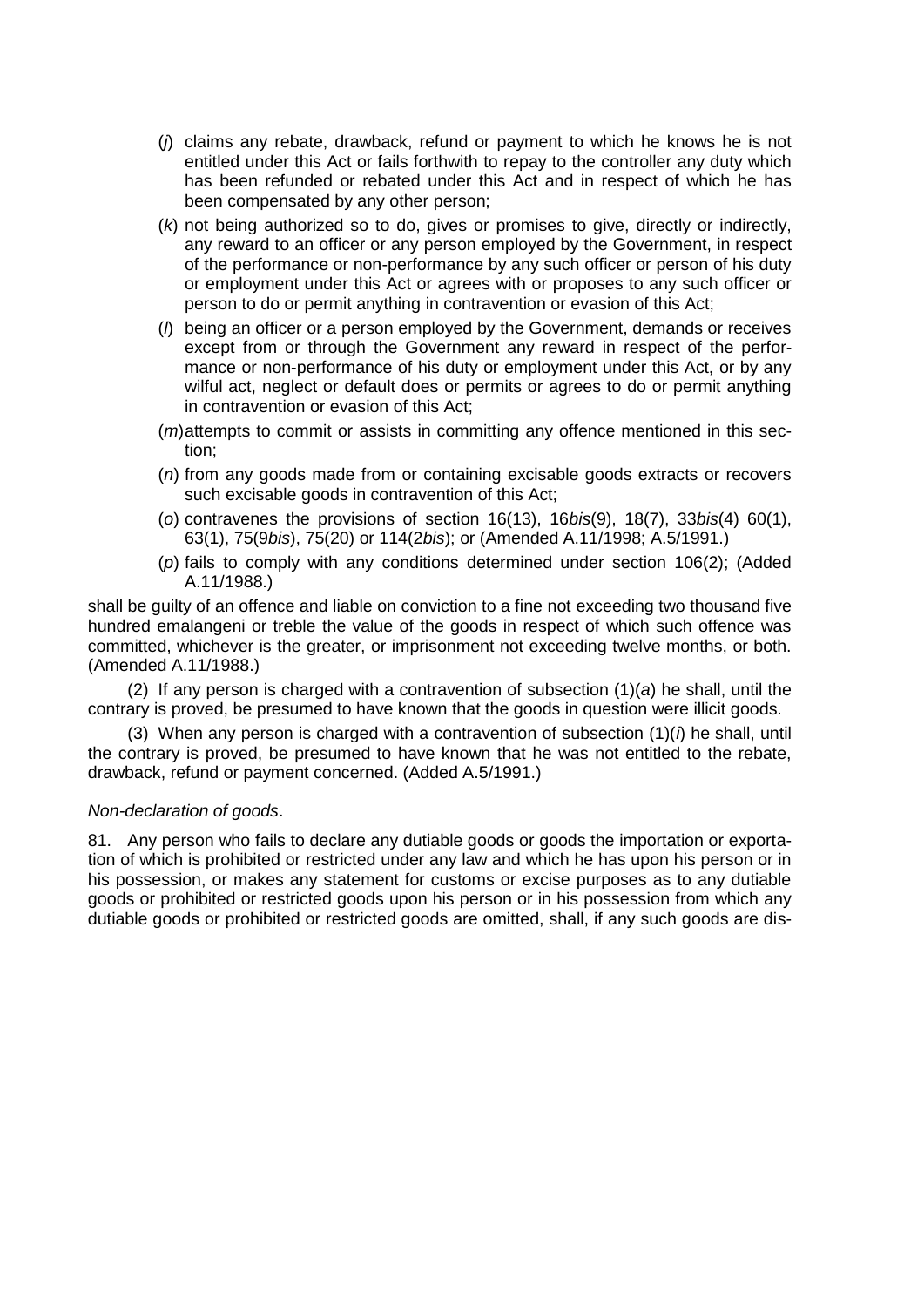covered to be or to have been upon his person or in his possession at the time of the failure, or of the statement, be guilty of an offence and liable on conviction to a fine of five thousand emalangeni or treble the value of the goods in question, whichever is the greater, or imprisonment for two years, or to both, and the goods in question and any other goods contained in the same package as well as the package itself shall be liable to forfeiture. (Amended A.4/1979; A.11/1988)

82. (Repealed A.5/1991.).

*Irregular dealing with or in goods*.

# 83. Anyperson who —

- (*a*) deals or assists in dealing with any goods contrary to this Act;
- (*b*) knowingly has in his possession any goods liable to forfeiture under this Act; or
- (*c*) makes or attempts to make any arrangement with a supplier, manufacturer, exporter or seller of goods imported or to be imported into or manufactured or to be manufactured in Swaziland or with any agent of any such supplier, manufacturer, exporter or seller, regarding a matter to which this Act relates, with the object of defeating or evading this Act,

shall be guilty of an offence and liable on conviction to a fine not exceeding five thousand emalangeni or treble the value of the goods in respect of which such offence was committed, whichever is the greater, or imprisonment not exceeding two years, or both, and the goods in respect of which such offence was committed shall be liable to forfeiture. (Amended A.11/1988.)

# *False document and declaration*.

84. (1) Any person who makes a false statement in connexion with any matter dealt with in this Act, or who makes use for the purposes of this Act of a declaration or document containing any such statement shall, unless he proves that he was ignorant of the falsity thereof and that such ignorance was not due to negligence on his part, be guilty of an offence and liable on conviction to a fine not exceeding five thousand emalangeni or treble the value of the goods to which such statement, declaration or document relates, whichever is the greater, or imprisonment not exceeding two years, or both, and the goods in respect of which such false statement was made or such false declaration or document was used shall be liable to forfeiture. (Amended A.11/1988.)

(2) For the purposes of subsection (1), any invoice or other document relating to any denomination, description, class, grade, or quantity of goods shall be deemed to contain a false statement if the domestic value of the price charged by the exporter or any value, price, freight, duty, tax, drawback, refund, rebate, remission or other information whatsoever declared therein which has a bearing on value for the purpose of payment of any duty or on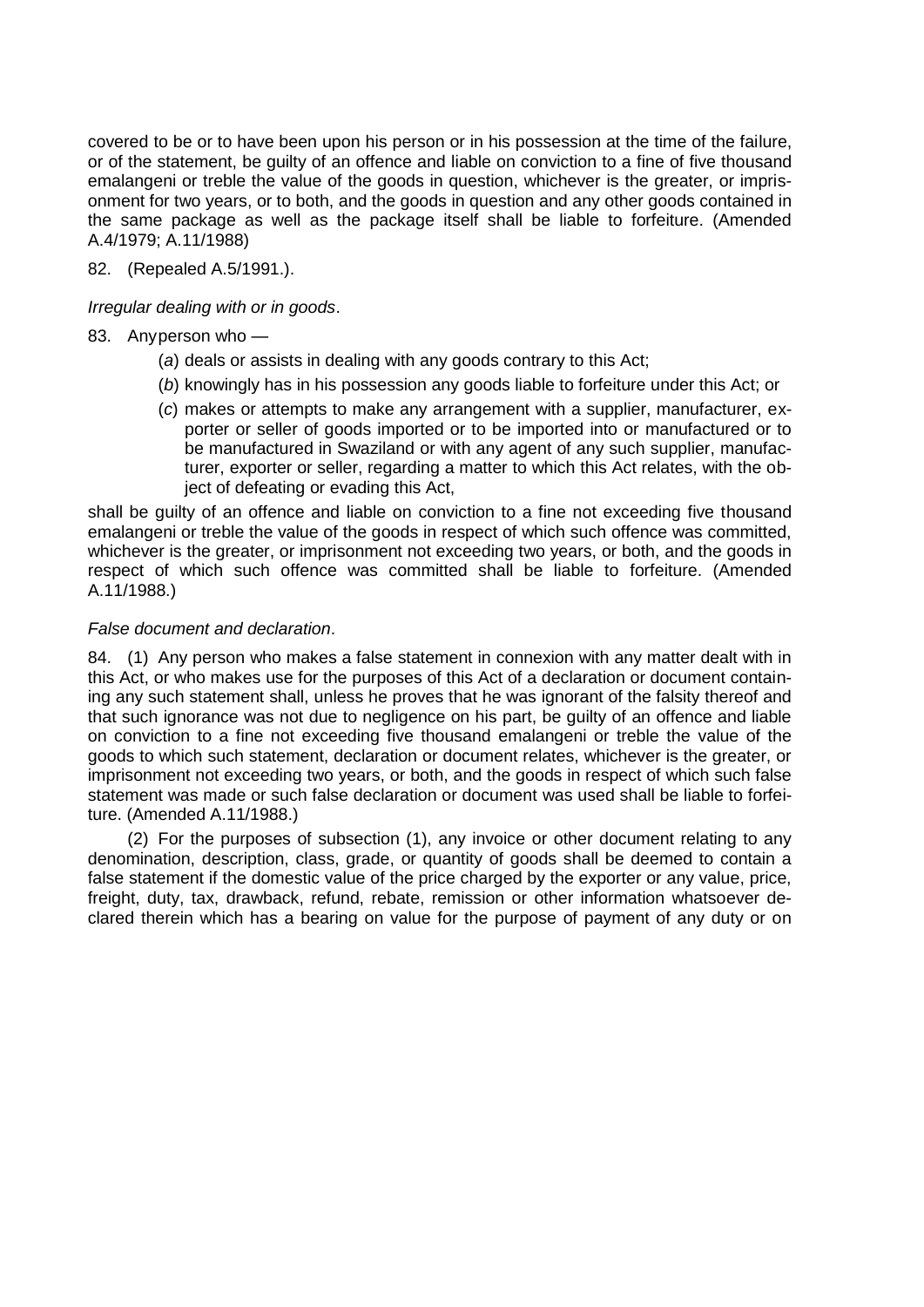classification in terms of any Schedule or on anti-dumping duty or on extent of rebate, refund or drawback of duty —

- (*a*) is not, except insofar as may be otherwise specified, exclusively related to goods of the denomination, description, class, grade or quantity declared in such invoice or document;
- (*b*) is influenced, adjusted or amended as a result of any separate transaction, arrangement, agreement or other consideration of any nature whatsoever, particulars of which are not specified in such invoice or document;
- (*c*) represents any average, adjustment or amendment, particulars of which are not disclosed in such invoice or document, of such values, prices, commissions, discounts, costs, charges, expenses, royalties, freight duties, taxes, drawbacks, refunds, rebates, remissions or other information in respect of goods of the same or of different denominations, descriptions, classes, grades or quantities supplied by the same suppliers.

# *Beer of higher or lower density than indicated by label or container*.

85. Any manufacturer of beer in whose duty warehouse or on whose delivery vehicle beer packed for sale is found of a relative density before fermentation higher or lower than such density specified in the sub-item of tariff item 104.10 registered in terms of section 34(4) in relation to beer of the name indicated on the container of beer so found shall be guilty of an offence and liable on conviction to a fine not exceeding five thousand emalangeni or treble the value of the goods in respect of which such offence was committed, whichever is the greater, or imprisonment not exceeding two years, or both, and the goods in respect of which the offence was committed shall be liable to forfeiture. (Amended A.11/1988; A.5/1991.)

### *Certain specified offences*.

- 86. A person who
	- (*a*) fails to advise the controller of the receipt of any amended prescribed invoice or any credit note or debit note or of any change in the circumstances or particulars of whatever nature as declared in any prescribed invoice or in any other document or of any refund of money or deferred or secret discount, commission or other credit or debit which relates to any goods and which would increase the duty on such goods or exclude them from any rebate or refund or other privilege under this Act;
	- (*b*) fails to declare in or omits from any prescribed invoice any particulars (including value and origin) in respect of goods to which such invoice relates and which would increase the duty on such goods or exclude them from any rebate or refund or other privilege under this Act;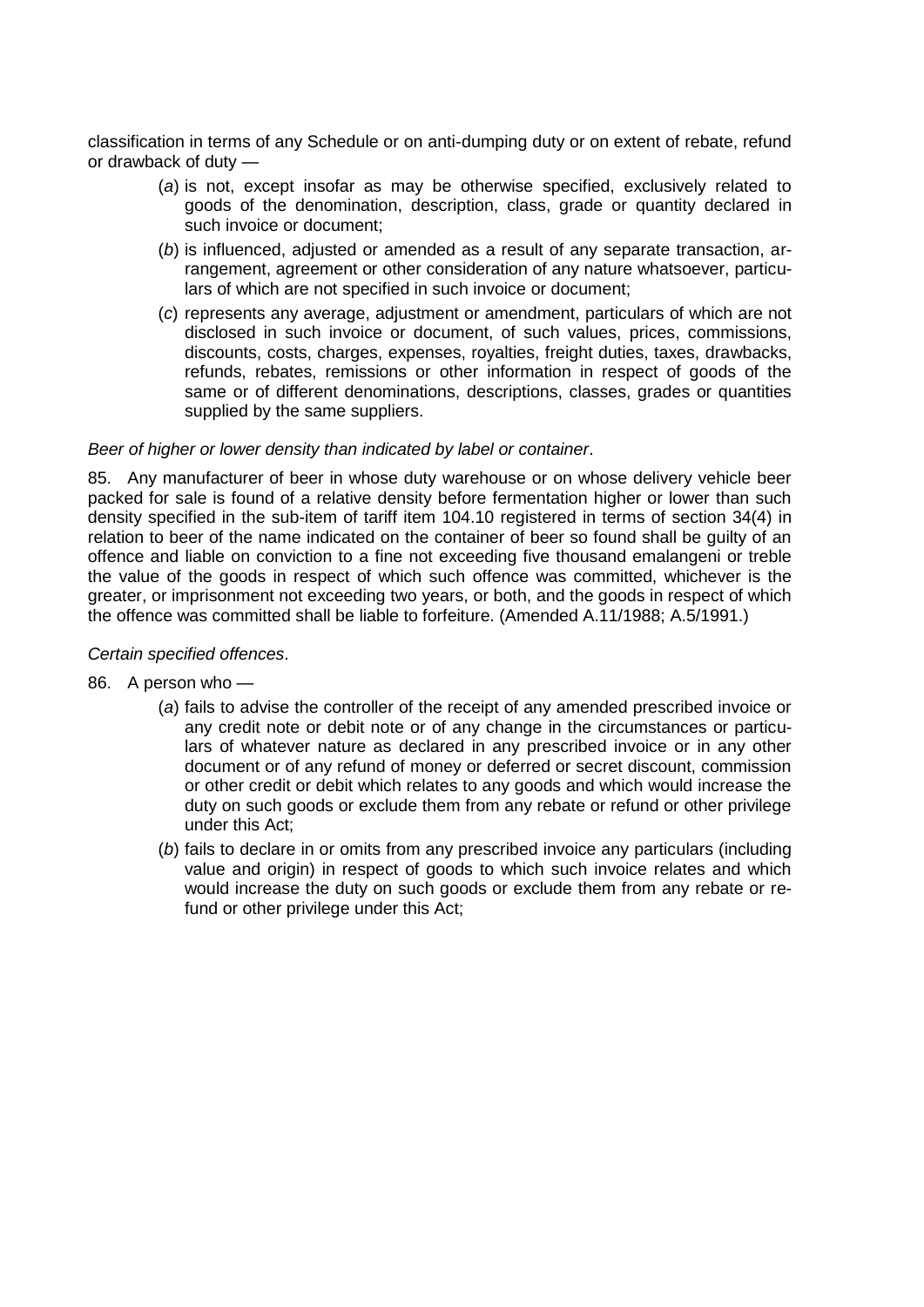- (*c*) applies money or credit received by or due to him as a commission in such manner as to avoid or evade any duty or obligation or to obtain any rebate or other privilege in respect of any goods under this Act;
- (*d*) issues two or more different prescribed invoices or certificates in respect of the same goods or fails to issue an amended prescribed invoice or certificate where particulars declared in any prescribed invoice or certificate in respect of any goods have changed in any manner whatsoever;
- (*e*) makes or attempts to make or assists in making or attempting to make any arrangement of whatever nature with any person inside or outside Swaziland in connexion with any goods imported or to be imported into Swaziland with the object of or having the effect of defeating or evading any agreement entered into between Swaziland and any exporting territory which provides for the restriction of or control over the export to Swaziland of any goods in any manner or any restriction of or control over the export of any goods to Swaziland imposed by any exporting territory in any manner by arrangement with or at the instance or suggestion of or with the approval of the Government;
- (*f*) produces to the controller, for the purposes of section 38(4), any sample which is not a sample of the goods of which it purports to be a sample or who so produces any copy of any invoice or other document or of any blueprint, illustration, drawing, plan or illustrated and descriptive literature which does not relate to the goods to which it purports to relate or which is incorrect or incomplete or misleading in any respect;
- (*g*) allocates the same identification number, code, description, character or other mark referred to in section 40(2) to goods of different classes or kinds, or allocates more than one such identification number, code, description, character or other mark to goods of the same class or kind, or who quotes or reproduces any such identification number, code, description, character or other mark in any invoice or document relating to goods to which such number, code, description, character or other mark has not been allocated; or
- (*h*) contravenes or fails to comply with section 101 or any regulation made in terms of section 73 or 101;

shall be guilty of an offence and liable on conviction to a fine not exceeding five thousand emalangeni or treble the value of the goods in respect of which such offence was committed, whichever is the greater, or imprisonment not exceeding two years, or both, and the goods in respect of which such offence was committed shall be liable to forfeiture. (Amended A.11/1988.)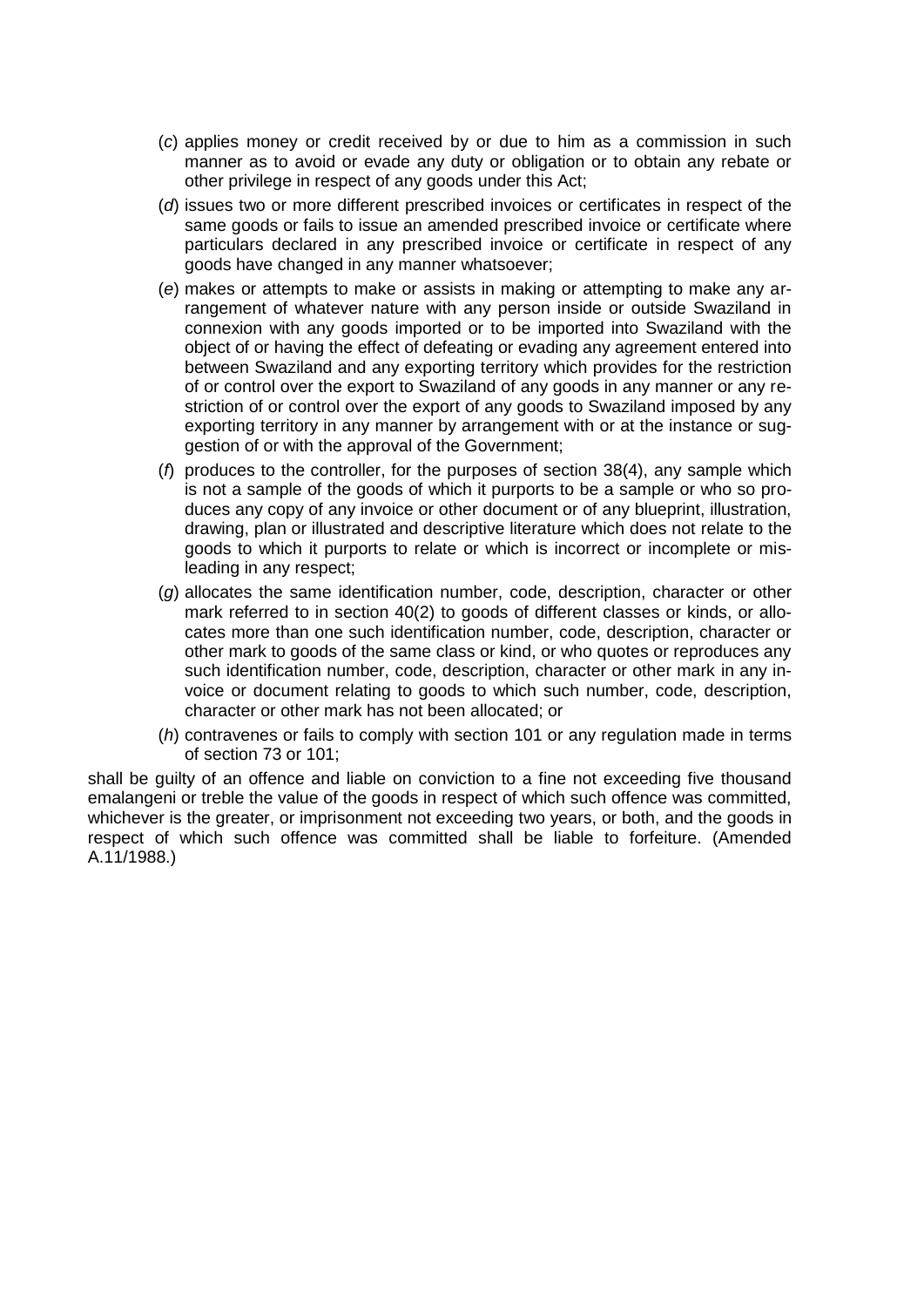### *Goods irregularly dealt with liable to forfeiture*.

87. (1) Any goods imported, exported, manufactured, warehoused, removed or otherwise dealt with contrary to this Act or in respect of which any offence under this Act has been committed (including the containers of any such goods) or any plant used contrary to this Act in the manufacture of any goods shall be liable to forfeiture wheresoever and in the possession of whomsoever found:

Provided that forfeiture shall not affect liability to any other penalty or punishment under this Act or any other law, or entitle any person to a refund of any duty or charge paid in respect of such goods.

(2) Any vehicle used in the removal or carriage of any goods liable to forfeiture under this Act shall be likewise liable to forfeiture unless it is shown that such vehicle was used without the consent or knowledge of the owner of such vehicle or other person lawfully in possession or charge thereof.

(3) Any vehicle in which goods liable to forfeiture under this Act are used as fuel or in any other manner shall likewise be liable to forfeiture unless it is shown that such goods were so used without the consent or knowledge of the owner of such vehicle or other person lawfully in possession or charge thereof.

#### *Seizure*.

88. (1) (*a*) An officer, magistrate or member of the police force may detain any vehicle, plant, material or goods at any place for the purpose of establishing whether that vehicle, plant, material or goods are liable to forfeiture under this Act.

(*b*) Such vehicle, plant, material or goods may be so detained where they are found or shall be removed to and stored at a place of security determined by such officer, magistrate or member of the police force, at the cost, risk and expense of the owner, importer, exporter, manufacturer or the person in whose possession or on whose premises they are found, as the case may be.

(*c*) If such vehicle, plant, material or goods are liable to forfeiture under this Act the Commissioner may in his discretion seize the vehicle, plant, material or goods.

The Commissioner may in his discretion seize any other vehicle, plant, material or goods liable to forfeiture under this Act. (Amended A.5/1991.)

(2) (*a*) (i)If any goods liable to forfeiture under this Act cannot readily be found, the Commissioner may, notwithstanding anything to the contrary in this Act, demand from any person who imported, exported, manufactured, warehoused, removed or otherwise dealt with such goods contrary to the provisions of this Act or committed any offence under this Act rendering such goods liable to forfeiture, payment of an amount equal to the value for duty purposes or the export value of such goods plus any unpaid duty thereon, as the case may be.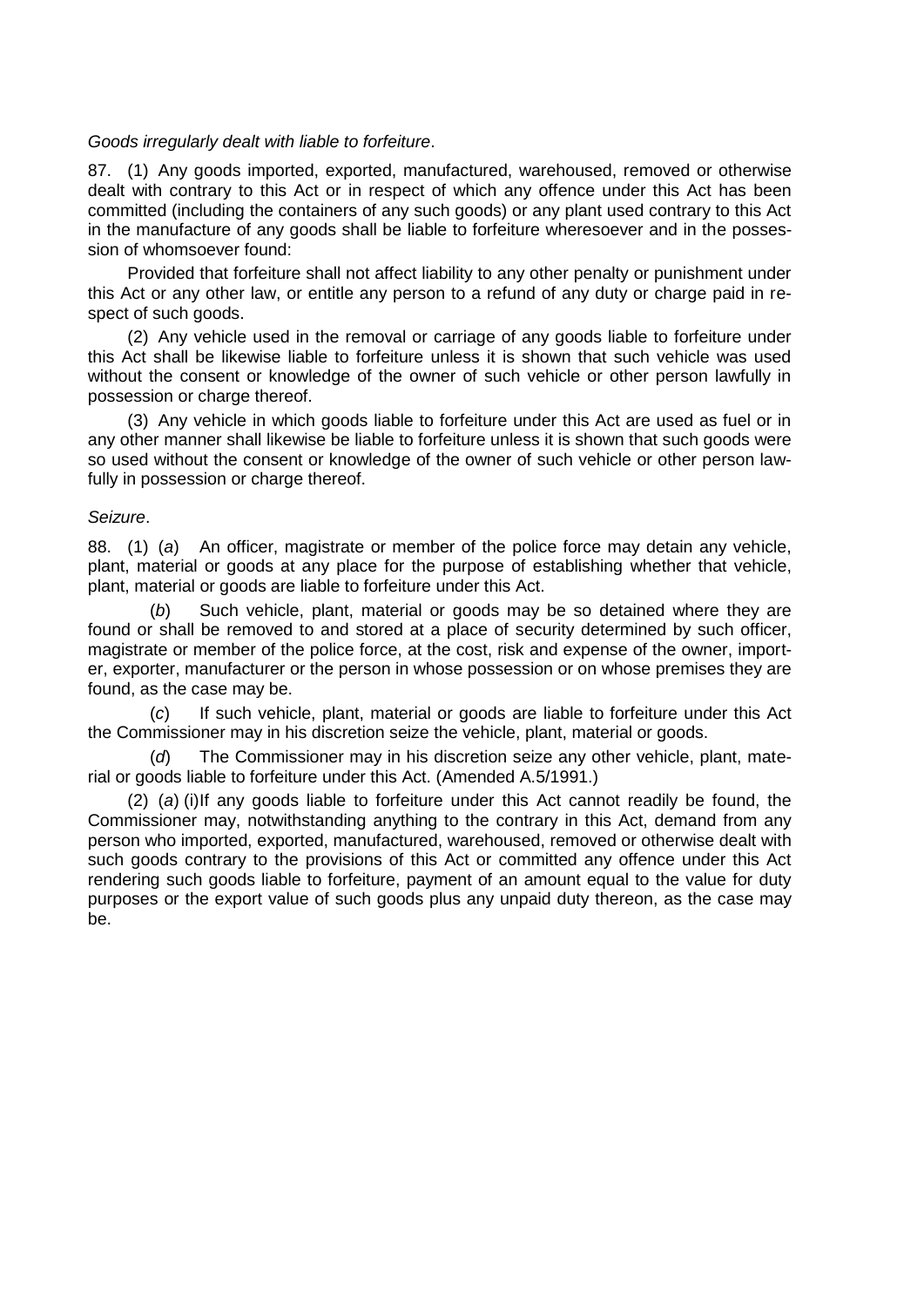(ii) For the purposes of subparagraph (i) the value for duty purposes shall be calculated in terms of the provisions of this Act relating to such value where or not the goods in question are subject to *ad valorem* duty or to a duty calculated according to a unit of quantity, volume or other measurement, as the case may be.

(Amended A.5/1991.)

(*b*) If the amount demanded is not paid within a period of fourteen days after he demand for payment was made it may be recovered terms of the provisions of this Act as if it were a forfeiture incurred under this Act.

(*c*) The provisions of this Act shall apply *mutatis mutandis* in respect of any amount paid to the Commissioner or recovered in terms of this subsection, as if such amount were the goods in question and as if such amount had been seized under subsection (1).

(Amended A.4/1791.)

#### *Notice of claim by owner in respect of seized goods*.

89. (1) Any vehicle, plant, material or goods which have been seized under this Act shall be deemed to be condemned and forfeited and may be disposed of under section 90" unless the person from whom such vehicle, plant, material or goods have been seized or the owner thereof or his authorized agent gives notice in writing within one month after the date of such seizure to the person seizing or to the Commissioner or to the controller in the area where the seizure was made that he claims or intends to claim such vehicle, plant, material or goods under this section.

(2) If no such notice is given, no legal proceedings whatsoever shall thereafter be instituted against the Government, the Minister, the Commissioner or any officer, based merely upon the seizure of such vehicle, plant, material or goods.

(3) If a notice has been given under subsection (1) the person giving such notice shall, within ninety days of the date thereof, institute proceedings in a court of competent jurisdiction for release of the said vehicle, plant, material or goods:

Provided that he shall not, except with the consent of the Commissioner institute such proceedings within one month of the date of such notice.

#### *Disposal of seized goods*.

90. (1) Anything seized as being liable to forfeiture under this Act shall forthwith be delivered to the controller at the customs, excise and sales duty office nearest to the place where it was seized or it may be secured by the controller by sealing, marking, locking, fastening or otherwise securing or impounding it on the premises where it is found or by removing it to a place of security determined by the controller.

(2) The controller shall, after condemnation thereof, cause the thing seized to be sold by public auction or in any other manner which the Commissioner deems suitable: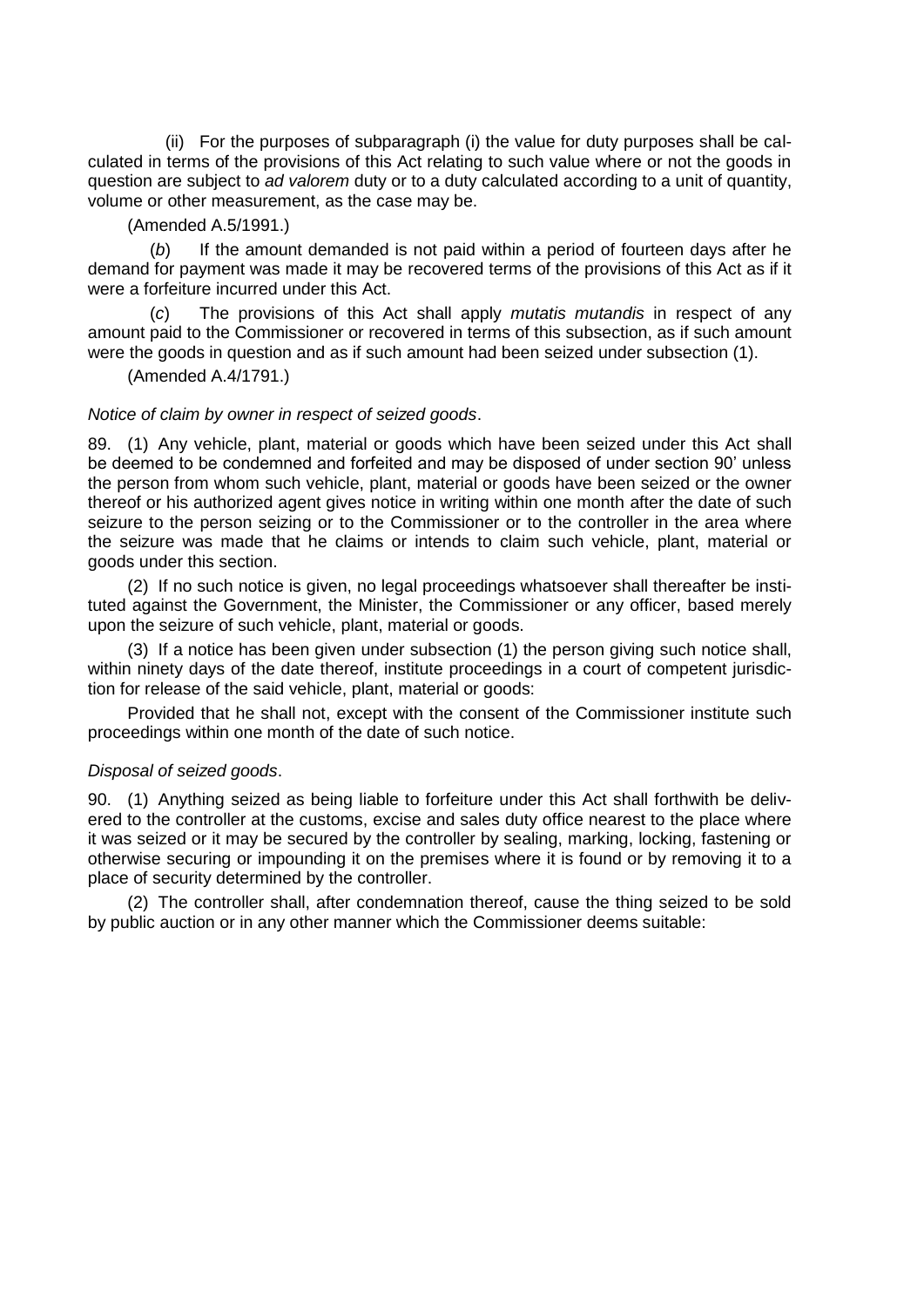Provided that the Commissioner may direct that in lieu of being sold the thing shall be destroyed or shall be appropriated to the Government:

Provided further that if such thing is of a perishable or dangerous nature the Commissioner may direct the sale or destruction of it before condemnation.

### *Admission of guilt*.

- 91. (1) If any person
	- (*a*) has, in the opinion of the Commissioner, contravened any provision of this Act or failed to comply with any such provision with which it was his duty to comply; (Amended A.10/1978.)
	- (b) agrees to abide by the Commissioner's decision; and
	- (*c*) deposits with the Commissioner such sum as the Commissioner may require of him but not exceeding the maximum fine which may be imposed upon a conviction for the contravention or failure in question or makes such arrangement or complies with such conditions with regard to securing the payment of such sum as the Commissioner may require,

the Commissioner may, after such enquiry as he deems necessary, determine the matter summarily and without legal proceedings order forfeiture by way of penalty of the whole or a part of the amount so deposited or secured.

(2) Anything done for the purposes of subsection (1) by an agent generally or specifically authorized thereto by any person shall be deemed to have been duly done by that person in terms of that subsection.

(3) There shall be a right of appeal to the Minister from any determination or order of the Commissioner under subsection (1) whereby a penalty exceeding one thousand emalangeni is imposed, and the Minister"s decision on any such appeal shall be final. (Amended A.10/1978; A.5/1991.)

(4) Subject to section 62(3) the imposition of a penalty under subsection (1) shall not be regarded as a conviction in respect of a criminal offence, but no prosecution for the relevant offence shall thereafter be competent.

(5) Nothing in this section shall in any way affect liability to forfeiture of goods or payment of duty or other charges thereon.

### *Payment and disposal of fines and penalties*.

92. Any fine or penalty recovered under this Act shall be paid to the controller in the area where such fine or penalty is recovered, and shall be paid by him into the Consolidated Fund, and the proceeds of sale of anything forfeited or seized or condemned under this Act shall also be paid into such fund: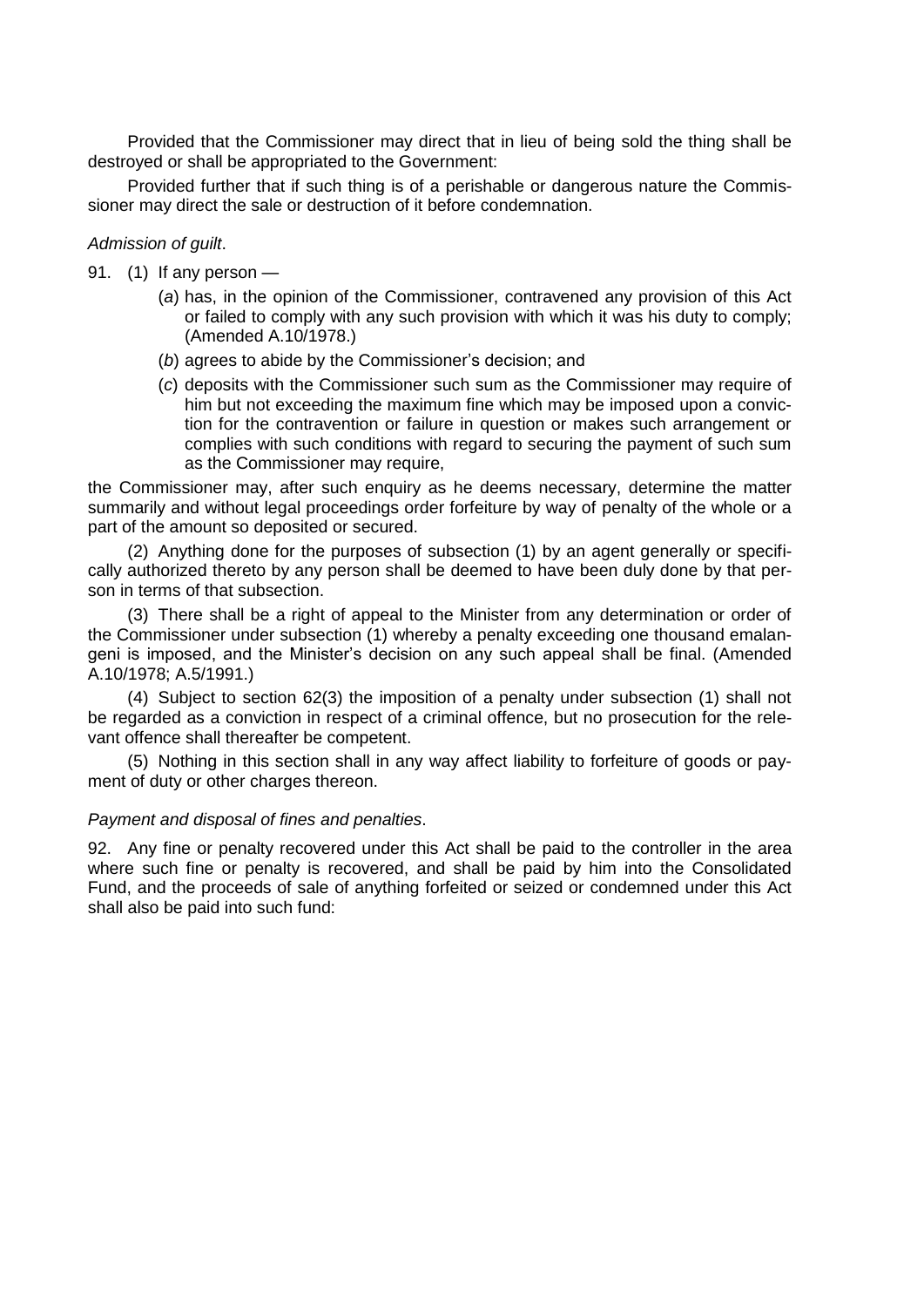Provided that the Commissioner may in his discretion withhold a sum not exceeding one-third of any such fine, penalty or proceeds which he may then award to any person (including any officer) by whose means or information the fine or penalty or forfeiture was imposed or the seizure made. (Added A.5/1991.)

### *Remission or mitigation of penalties and forfeiture*.

93. The Commissioner may direct that any vehicle, plant, material or goods detained, seized or forfeited under this Act be delivered to the owner thereof, subject to payment of any duty which may be payable in respect thereof and any charges which may have been incurred in connexion with the detention, seizure or forfeiture, and to such conditions (including a condition providing for the payment of an amount not exceeding the value for duty purposes of such vehicle, plant, material or goods plus any unpaid duty thereon) as he deems fit or may mitigate or remit any penalty incurred under this Act on such conditions as he deems fit:

Provided that if the owner accepts such conditions he shall not thereafter be entitled to institute or maintain any action for damages on account of the detention, seizure or forfeiture.

# *Recovery of penalties by process of law*.

94. (1) Without derogation from any powers conferred upon the Commissioner, any penalty, fine or forfeiture incurred under this Act may be recovered either by civil action or upon criminal prosecution in any court and in the case of a criminal prosecution the court passing sentence may also make an order regarding any unpaid duty or charge and impose civil penalties or enforce forfeiture.

(2) Any civil proceedings under this section may be instituted in the name of the Attorney-General.

### *Jurisdiction of courts*.

95. (1) A court shall have jurisdiction to try any person for an offence under this Act if the thing in respect of which such offence was committed was found within or was conveyed from to or through the area of jurisdiction of such court.

(2) Any person who at any place deemed under section 5 (1 *bis*) to be a place of entry for Swaziland or in any territory with the government with which an agreement has been concluded under section 51, performs any act which constitutes an offence under this Act shall be guilty of such offence, which shall for purposes of jurisdiction of a court to try the offence, be deemed to have been committed at any place where the accused happens to be. (Added A.11/1988.)

(Original subsection (3) repealed A.11/1988.)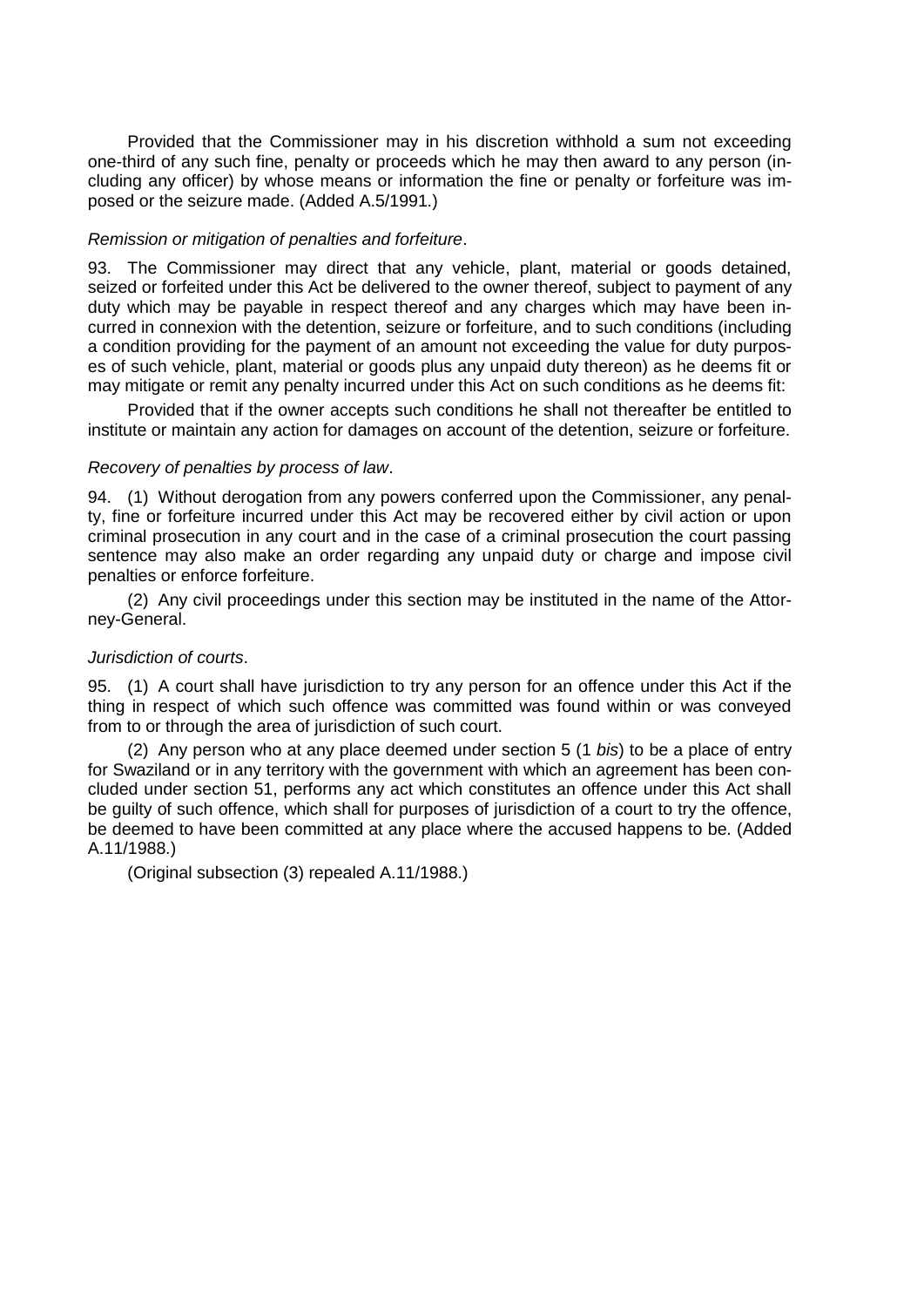(3) Notwithstanding any other law, a magistrate"s court shall have jurisdiction to impose any punishment prescribed by or make any order of court provided for in this Act. (Amended A.11/1988.)

(4) Notwithstanding anything in any other law contained, a magistrate"s court shall have jurisdiction to give judgment for any amount claimed under this Act, together with the costs of obtaining such judgment. (Added A.4/1979.)

#### *Notice of action and period of bringing action*.

96. (1) No legal proceedings shall be instituted against the Government, the Minister, the Commissioner or an officer for anything done in pursuance of this Act until one month after delivery of a notice in writing setting forth clearly and explicitly the cause of action, the name and place of abode of the person who is to institute proceedings and the name and address of his attorney or agent, if any.

(2) Subject to section 89, the period of extinctive prescription in respect of legal proceedings against the Government, the Minister, the Commissioner or an officer on a cause of action arising out of this Act shall be one year and shall begin to run from the date when the right of action first arose.

#### *Approval of container operators*

96*bis*. The Commissioner may, subject to such conditions as he may generally or in respect of a particular case determine, approve for operating containers in Swaziland any person providing international transportation of containerized goods. (Added A.11/1988.)

# PART XII

#### **GENERAL**

#### *Pilot may appoint agent*.

97. Notwithstanding this Act, the pilot of an aircraft, instead of himself performing any act, including the answering of questions, required by or under this Act to be performed by him, may at his own risk appoint an agent to perform any such act, and any such act performed by such agent shall in all respects and for all purposes be deemed to be the act of the pilot:

Provided that the personal attendance of the pilot may be demanded at any time by the controller.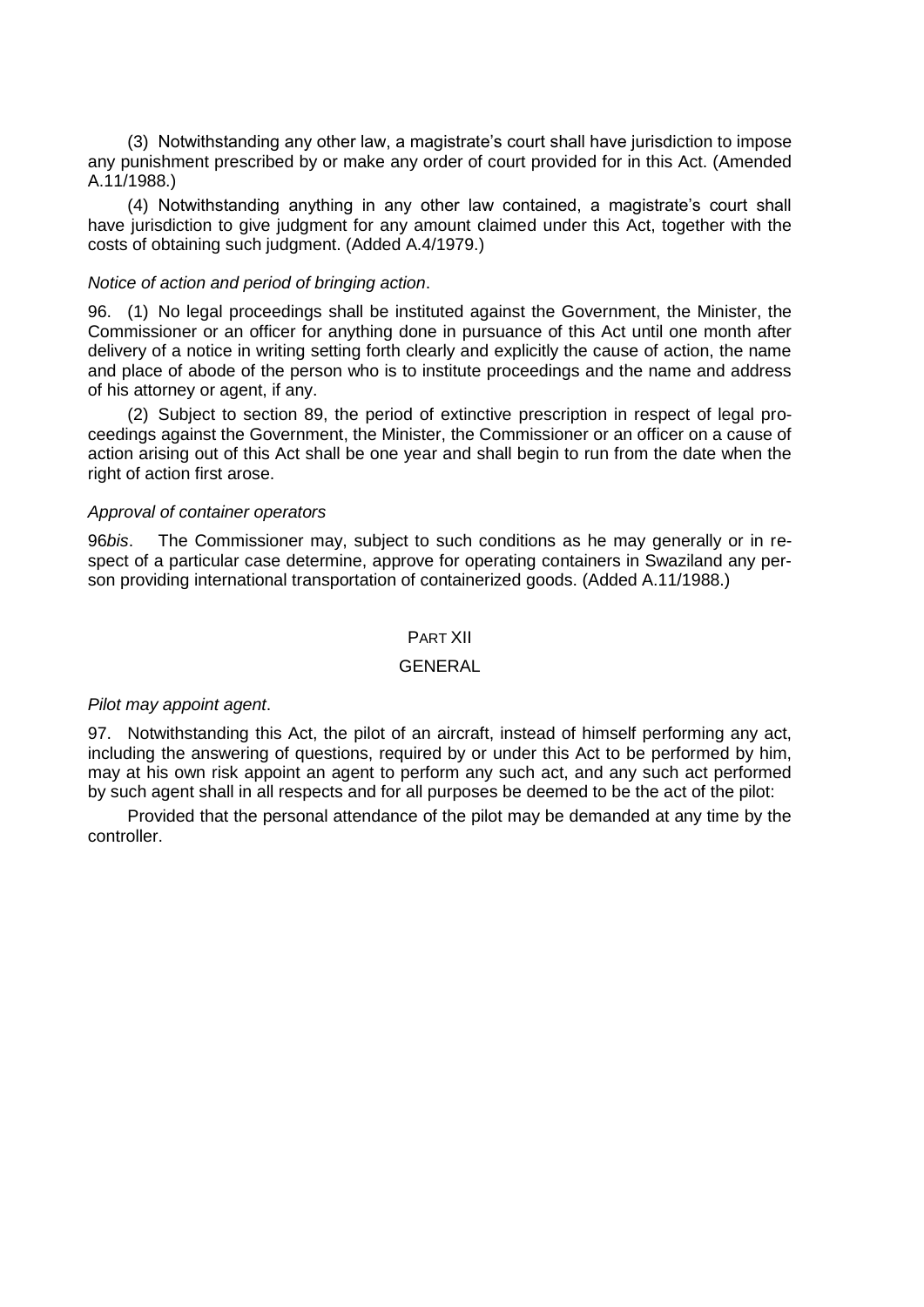# *Liability of principal for acts of agent*.

98. Every importer, exporter, pilot, manufacturer, licensee, remover of goods in bond or other principal shall, for the purposes of this Act, be responsible for any act done by any agent acting on his behalf, whether within or outside Swaziland.

# *Liability of agent for obligations of principal*.

99. (1) An agent appointed by any pilot, and a person who represents himself to any officer as the agent of any pilot, and is accepted as such by that officer, shall be liable for the fulfilment, in respect of the matter in question, of all obligations, including the payment of duty and charges, imposed on such pilot by this Act and to any penalties or forfeitures which may be incurred in respect of such matter.

(2) (*a*) An agent appointed by any importer, exporter, manufacturer, licensee, remover of goods in bond or other principal and person who represents himself to any officer as the agent of any importer, exporter, manufacturer, licensee, remover of goods in bond or other principal, and is accepted as such by that officer, shall be liable for the fulfilment, in respect of the matter in question, of all obligations, including the payment of duty and charges imposed on such importer, exporter, manufacturer, licensee, remover of goods in bond or other principal by this Act and to any penalties which may be incurred in respect of that matter:

Provided that such person shall cease to be so liable if he proves to the satisfaction of the Commissioner that —

- (i) he was not a party to the non-fulfilment by any such importer, exporter, manufacturer, licensee, remover of goods in bond or other principal, of any such obligation;
- (ii) when he became aware of such non-fulfilment he notified the Controller thereof as soon as practicable; and
- (iii) all reasonable steps were taken by him to prevent such non-fulfilment.

(Added A.2/1985.)

No importer, exporter, manufacturer, licensee, remover of goods in bond or other principal shall by virtue of paragraph (*a*) be relieved from liability for the fulfilment of any obligation imposed on him by this Act and to any penalty which may be incurred in respect thereof.

(Amended A.7/1981.)

(3) Every clearing, shipping and forwarding agent and every agent acting for the master of a ship or the pilot of an aircraft and any other class of agent which the Minister may by regulation specify shall, before transacting any business with the department, and any class of carrier of goods to which this Act relates which the Minister may by regulation specify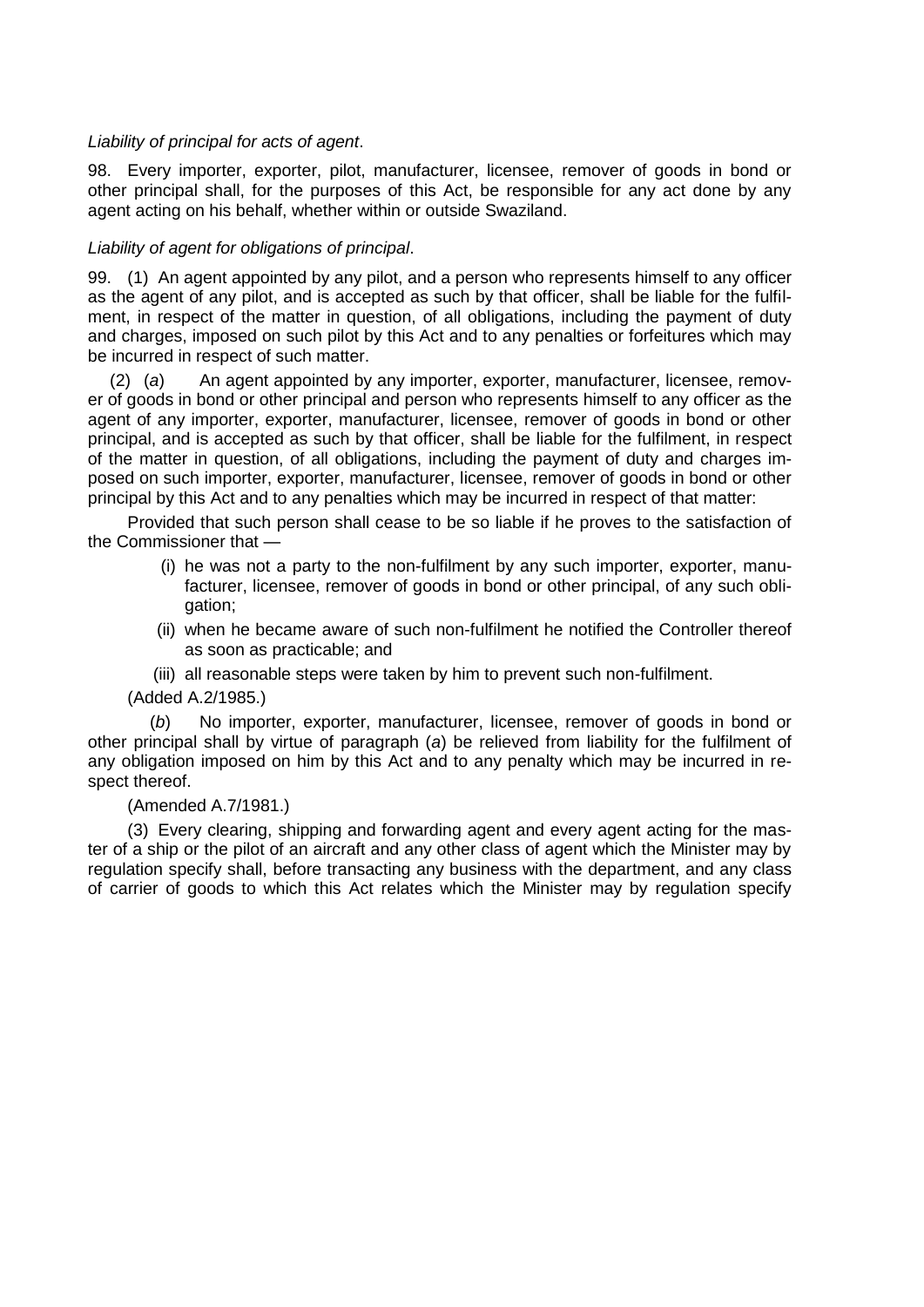shall, before conveying any such goods give such security as the Commissioner may require for the due observance of this Act:

Provided that the Commissioner may call for special or additional security in respect of any particular transaction or conveyance of goods from any agent or carrier.

(4) Any agent (including a representative or associate of the principal) representing or acting for or on behalf of any exporter, manufacturer, supplier, shipper or other principal outside Swaziland who exports goods to Swaziland shall be liable in respect of any goods ordered through him or obtained by any importer by means of his services for the fulfilment of all obligations imposed upon such exporter, manufacturer, supplier, shipper or other principal by this Act, and to any penalties or forfeiture which may be incurred by any such exporter, manufacturer, supplier, shipper, or other principal under this Act:

Provided that any such agent shall cease to be so liable if he proves to the satisfaction of the Commissioner that —

- (*a*) he was not a party to the non-fulfilment by any such exporter, manufacturer, supplier, shipper or other principal of any such obligation;
- (*b*) when he became aware of such non-fulfilment he forthwith notified the controller thereof; and
- (*c*) all reasonable steps were taken by him to prevent such non-fulfilment.

(5) Every agent of a class referred to in subsection (4) and specified in any regulation for the purposes of this subsection shall register himself with the Commissioner and furnish such security as the Commissioner may require for the due observance of this Act:

Provided that the Commissioner may accept such security from any association of such agents, approved by him, which undertakes to give security on behalf of its members.

(6) No agent referred to in subsection (5) shall transact business on behalf of any exporter, manufacturer, supplier, shipper or any other principal after a date specified by the Minister by notice in the Gazette unless he has complied with subsection (5).

(7) The registration and operation of any agent referred to in subsection (5) shall be subject to such conditions as the Commissioner may impose by rule and the Commissioner may cancel the registration of an agent who has persistently contravened or failed to comply with this Act or has committed an offence referred to in section 80, 83, 84, 85 or 86.

#### *Agent may be called upon to produce written authority*.

100. If any person makes an application to an officer to transact any business on behalf of another person or if any person represents himself to an officer as the agent of another person, such officer may require the person so applying or representing himself to produce a written authority in" a form approved by the Commissioner from the person on whose behalf the application is made or on whose behalf the person so representing himself is alleged to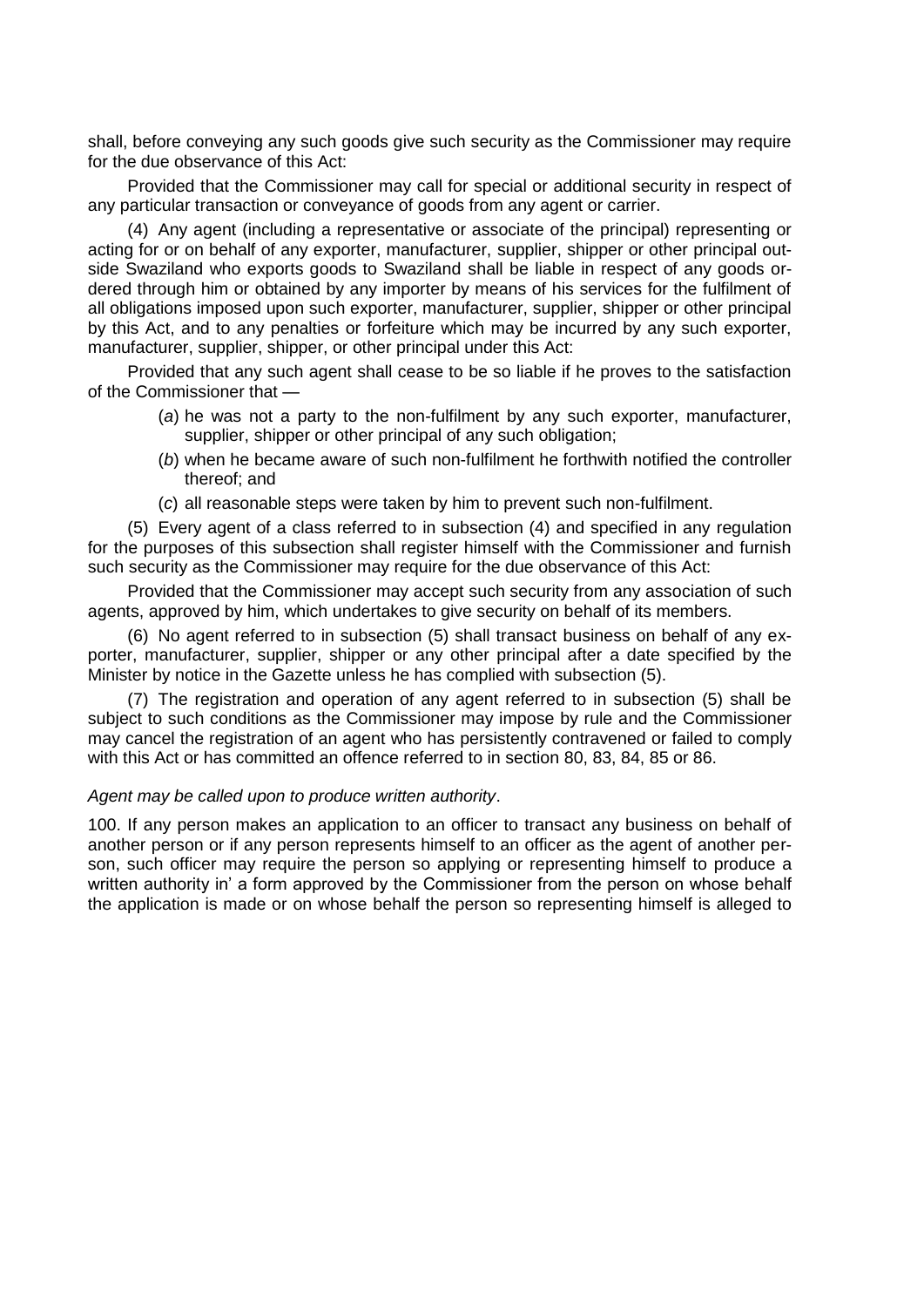be acting, and in default of the production of such authority, the officer may refuse to transact such business.

#### *Business accounts*, *documents*, *etc*. *to be available for inspection*.

101. (1) Any person carrying on any business in Swaziland shall keep within Swaziland in the English language such records relating to his transactions as the Minister may prescribe and such records shall be kept in such form and manner and shall be retained for such period as the Minister may prescribe.

(1*bis*) The Commissioner may, subject to such conditions as he may determine, allow any person referred to in sub-section (1) to retain in lieu of any book, account or document required to be retained in terms of that subsection, a reproduction of any such book, account or document obtained by means of microfilming or any other process. (Added A.7/1981.)

(2) Different provisions may be prescribed in respect of different classes or kinds of records and different classes of persons.

(3) Any person referred to in subsection (1) or (2) shall upon demand by the controller or the Commissioner produce to him such records referred to in those subsections as he may require and such person shall render such returns or submit such particulars in connexion with his transactions to the Commissioner as the latter may from time to time require.

(3*bis*) The secretary may, subject to such conditions as he may determine, allow any such person to produce in lieu of any such book, account or document required to be produced in terms of subsection (3), a copy thereof obtained by means of a reproduction referred to in subsection (1*bis*), and such copy shall, subject to compliance with such conditions, for all purposes have all the effects of the original book, account or document concerned. (Added A.7/1981.)

- (4) The Minister may prescribe the
	- (*a*) records, transactions or operations in respect of which a chartered accountant"s certificate shall be produced to the controller by such class of persons referred to in subsection (1) or (2) as he may so prescribe; and
	- (*b*) nature and form of the certificate and the intervals at which it shall be produced.

## *Seller of goods to produce proof of payment of duty*.

102. (1) Any person selling, offering for sale or dealing in imported, excisable or sales duty goods or any person removing the same, or any person having such goods entered in his books or mentioned in any documents referred to in section 75(4*bis*) or 101, shall, when requested by an officer, produce proof as to the person from whom the goods were obtained and, if he is the importer or manufacturer or owner, as to the place where the duty due thereon was paid, the date of payment, the particulars of the entry for home consumption and the marks and numbers of the cases, packages, bales and other articles concerned, which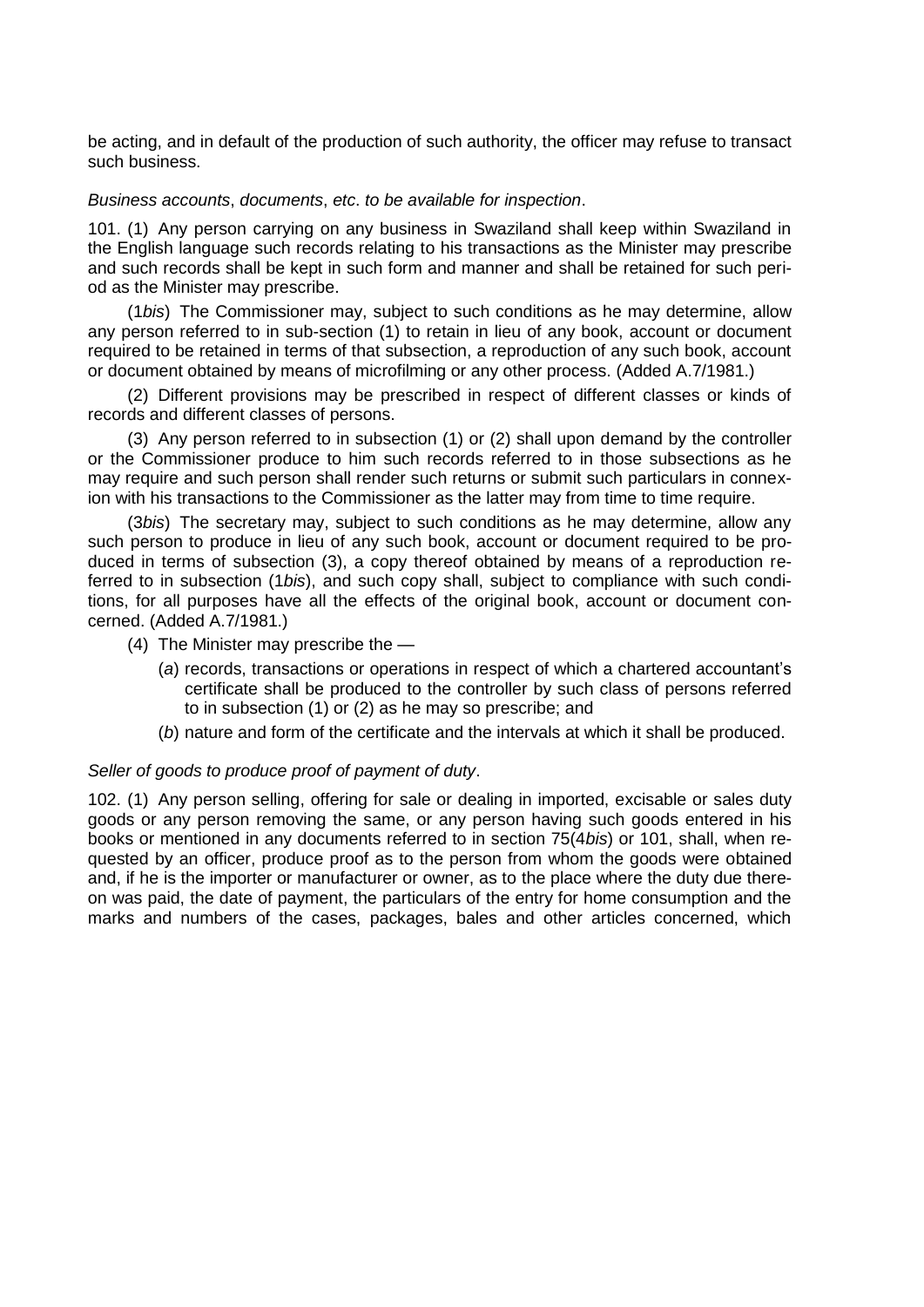marks and numbers shall correspond to the documents produced in proof of the payment of the duty. (Amended A.5/1991.)

(2) In any prosecution or proceedings under this Act, any statement in any record, letter or other document kept, retained, received or despatched by or on behalf of any person to the effect that any goods of a particular price, value, free on board price or domestic value (including any commission, discount, costs, charge, expense, royalty, freight, tax, drawback, refund, rebate, remission or other information which relates to such goods and has a bearing on such price or value) quantity, quality, nature, strength or other characteristic have been manufactured, imported, ordered, supplied, purchased, sold, dealt with, or in, or held in stock at any time, shall be admissible in evidence against him as an admission that he has at that time manufactured, imported, ordered, supplied, purchased, sold, dealt with, or in, or held in stock goods of that price value, free on board price, domestic value, quantity, quality, nature, strength or other characteristic.

(3) If in any such prosecution or proceedings the question arises "whether any such goods have been sold or used or disposed of or are or were in the possession of any person in such manner as not to render them subject to duty, it shall be presumed that such goods have not been sold or used or disposed of or are not or were not in the possession of such person in such manner unless the contrary is proved.

(4) If in any prosecution under this Act or in any dispute in which the government, the Minister or the Commissioner or any officer is a party, the question arises whether the proper duty has been paid or whether any goods or plant have been lawfully used, imported, exported, manufactured, removed, or otherwise dealt with or in, or that such books, accounts, documents, forms or invoices do not exist or have not been duly completed and kept or have not been so furnished as the case may be, unless the contrary is proved. (Amended A.11/1988; A.5/1991.)

(5) If in any prosecution under this Act or in any dispute in which the Government, the Minister or the Commissioner or any officer is a party, it is alleged by or on behalf of the Government, the Minister or the Commissioner or such officer that any goods or plant have been or have not been imported, exported, manufactured in Swaziland, removed or otherwise dealt with or in, it shall be presumed that such goods or plant have been, or (as the case may be) have not been imported, exported, manufactured in Swaziland, removed or otherwise dealt with, or in, unless the contrary is proved.

#### *Liability of company*, *partnership*, *etc*.

103. For the purposes of this Act any reference to a person shall be deemed to include a reference to a company, close corporation, co-operative society, firm, partnership, statutory body or club, and in the event of a contravention of or non-compliance with this Act or the incurring of any liability under this Act by any company, close corporation, co-operative society, firm, partnership, statutory body or club any person having the management of any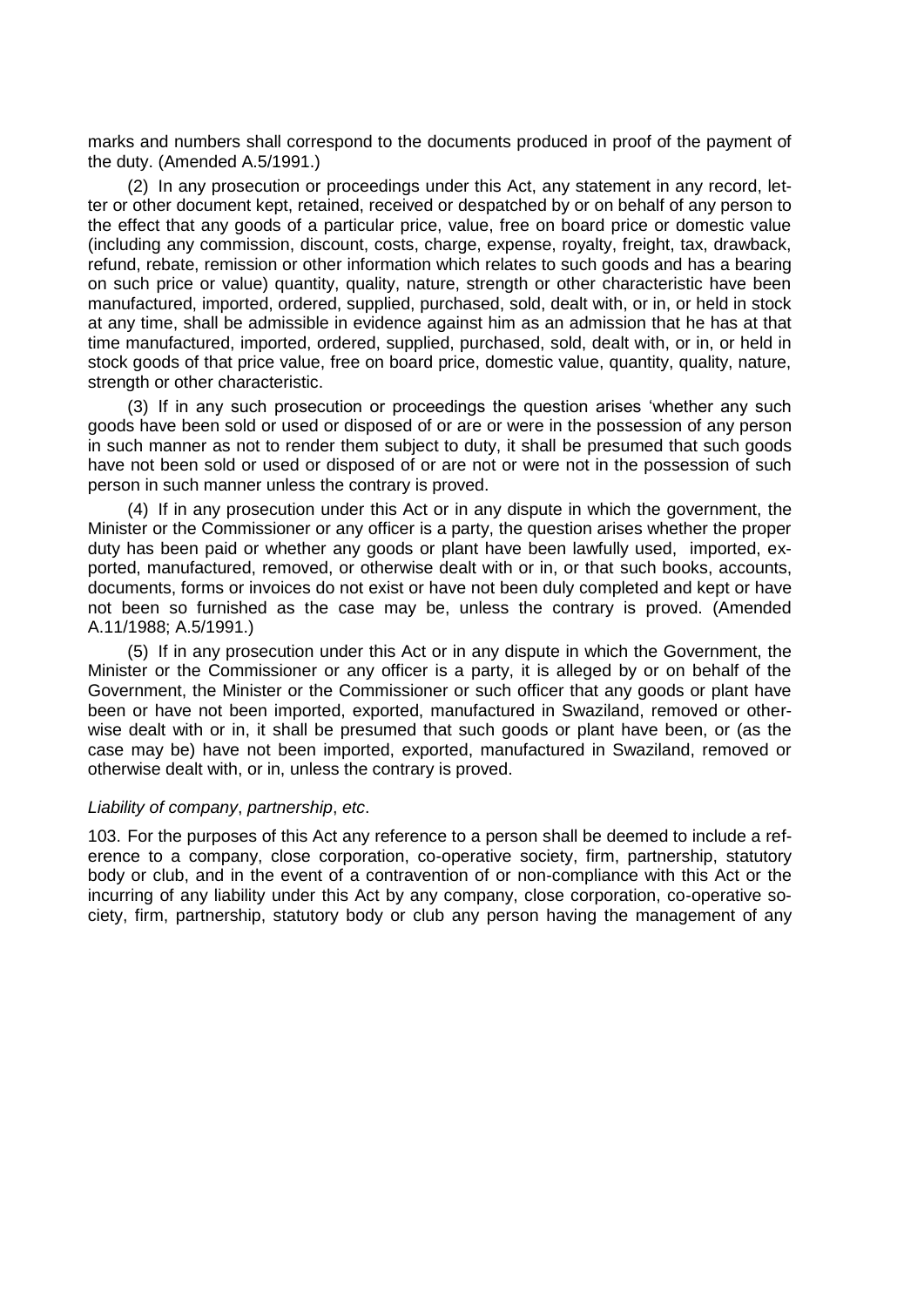premises or business in or in connection with which the contravention or non-compliance took place or the liability was incurred may be charged with the relevant offence and shall be liable to any penalties provided therefor and shall be liable in respect of any liability so incurred. (Amended A.5/1991.)

## *Deferment of payment of duty*.

104. The Commissioner may in his discretion and subject to such conditions (including the payment of interest at reasonable rates on the amount due) as he may consider necessary, permit any duty payable under this Act or any penalty imposed by him to be paid by instalments of such amounts and at such times as he may determine.

## *Samples*.

105. (1) An officer may on entry of any imported goods or during the manufacture of any excisable goods or sales duty goods, or at any time after such entry or manufacture take, without payment from any person in possession of such imported goods or of any manufactured or partly manufactured excisable goods or sales duty goods, samples of such imported, manufactured or partly manufactured goods or of materials intended for the manufacture of excisable goods or sales duty goods or of goods used under Part X, for examination or for ascertaining the duty payable thereon or for such other purpose as the Commissioner deems necessary, and such samples shall be dealt with and accounted for in such manner as the Commissioner may direct.

(2) For the purpose of determining the duty leviable in respect of any goods comprising a single consignment, or in any vessel, tank or other container of goods, the nature or characteristic of all the goods in that consignment, vessel, tank or other container shall be deemed to correspond to the nature or characteristic of any sample taken by the officer from such consignment, vessel, tank or other container.

# *Expenses of landing*, *examination*, *weighing*, *analysis*, *etc*.

106. (1) All handling of and dealing with goods for the purposes of this Act shall be performed by or at the expense and risk of the importer, exporter, manufacturer or owner of the goods, whoever has control of such goods, except in the case of goods examined at a duty warehouse, where such handling of and dealing with goods shall be performed at the expense and risk of the owner thereof.

(2) Subject to this Act, the Commissioner shall not, except on such conditions, including conditions relating to security, as may be determined by him, allow goods to pass from his control until he has satisfied himself that this Act or any law relating to the importation or exportation or transit carriage of goods through Swaziland has been complied with in respect of such goods, and the Government or the Commissioner or any officer shall in no case be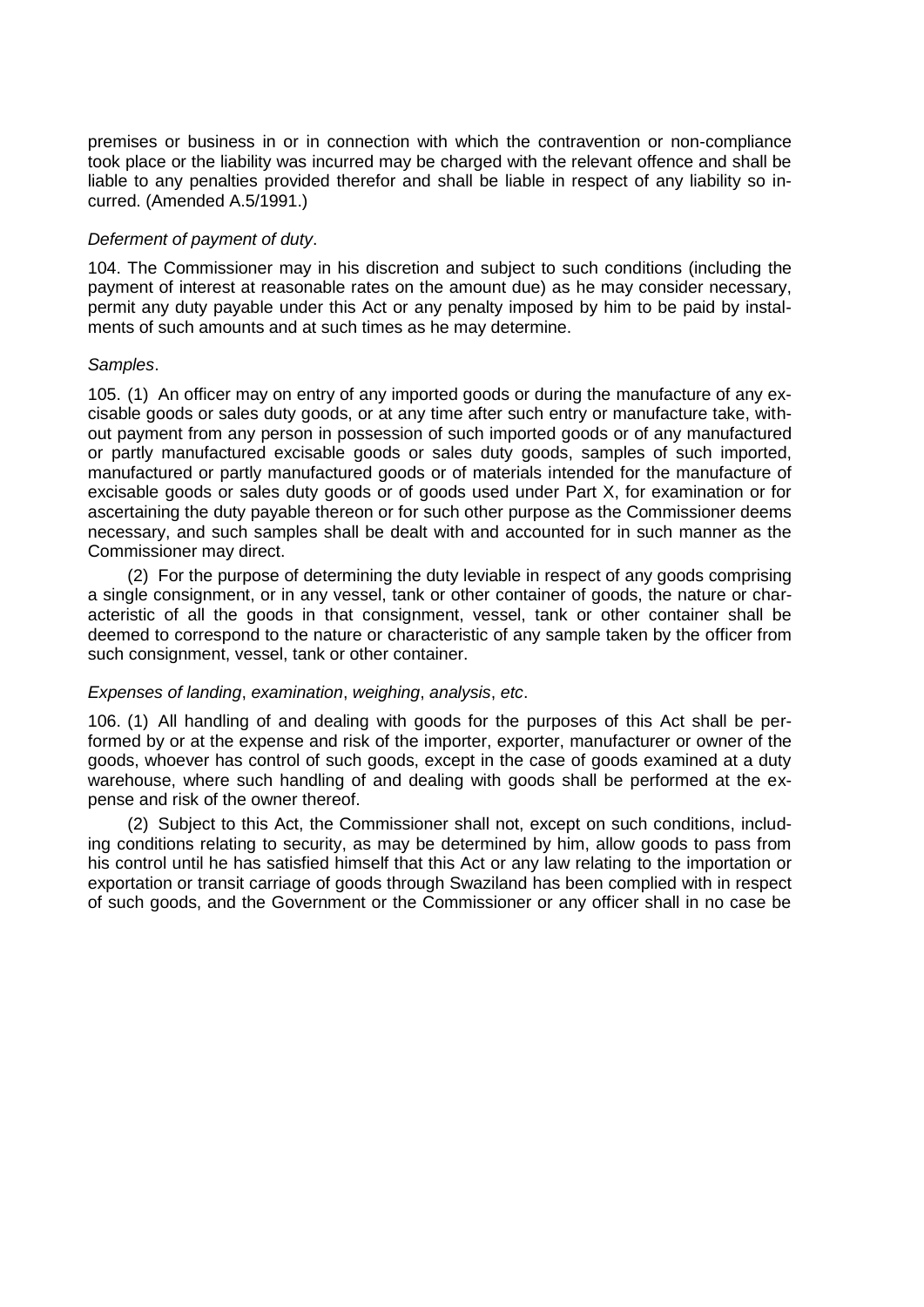liable in respect of any claims arising out of the detention of goods pending the decision of the Commissioner or for the cost of such detention. (Amended A.11/1988.)

(3) If the Commissioner considers it necessary for the purposes of subsection (2) or section 105(1) that any goods should be analysed he may direct that such goods be analysed by a person designated by him and that the analysis be done in accordance with a method determined by him.

(4) The cost of analysis of any goods for the purposes of subsection (2) shall be borne by the importer, exporter, manufacturer or owner of such goods except where the Commissioner considers the analysis necessary for the purposes of subsection (2) and the result of the analysis confirms the correctness of the declaration or bill of entry made or presented by such importer, exporter, manufacturer or owner in respect of such goods:

Provided that the cost of analysis shall in no case be borne by the Government where it is carried out in connexion with any application for refund of duty or substitution of any entry or where the result of analysis shows that the goods in question were incorrectly or insufficiently described on the prescribed invoice relating thereto.

(5) Any goods remaining in the custody or under the control of the department after expiry of a period of 28 days from the date of due entry thereof, may be removed by the Controller to the State warehouse or other place indicated by the Controller, and may thereupon be disposed of in terms of section 42(3). (Added A.4/1979.)

## *Control in respect of manufacture of certain goods or materials and persons who carry out processes in connexion therewith*.

107. (1) The manufacturer of any goods or materials used or capable of being used in the manufacture of any goods to which this Act applies and any person who carries out a preliminary, intermediate or supplementary process in connexion with such goods or materials or any goods to which this Act applies, shall, in accordance with the directions of the Commissioner —

- (*a*) register with the Commissioner any such formula, factory, machinery, instrument, appliance or apparatus used in connexion with the manufacture of such goods or materials or the carrying out of any such process as he may require;
- (*b*) comply with such conditions relating to the manufacture or the carrying out of any such process as he may impose in each case;
- (*c*) keep such records as he may require as to
	- (i) the nature, characteristic, source, origin and quantities of the ingredients of such goods and materials and of such other particulars of the ingredients of such goods or materials as he may specify;
	- (ii) the processes carried out in respect of such goods or materials;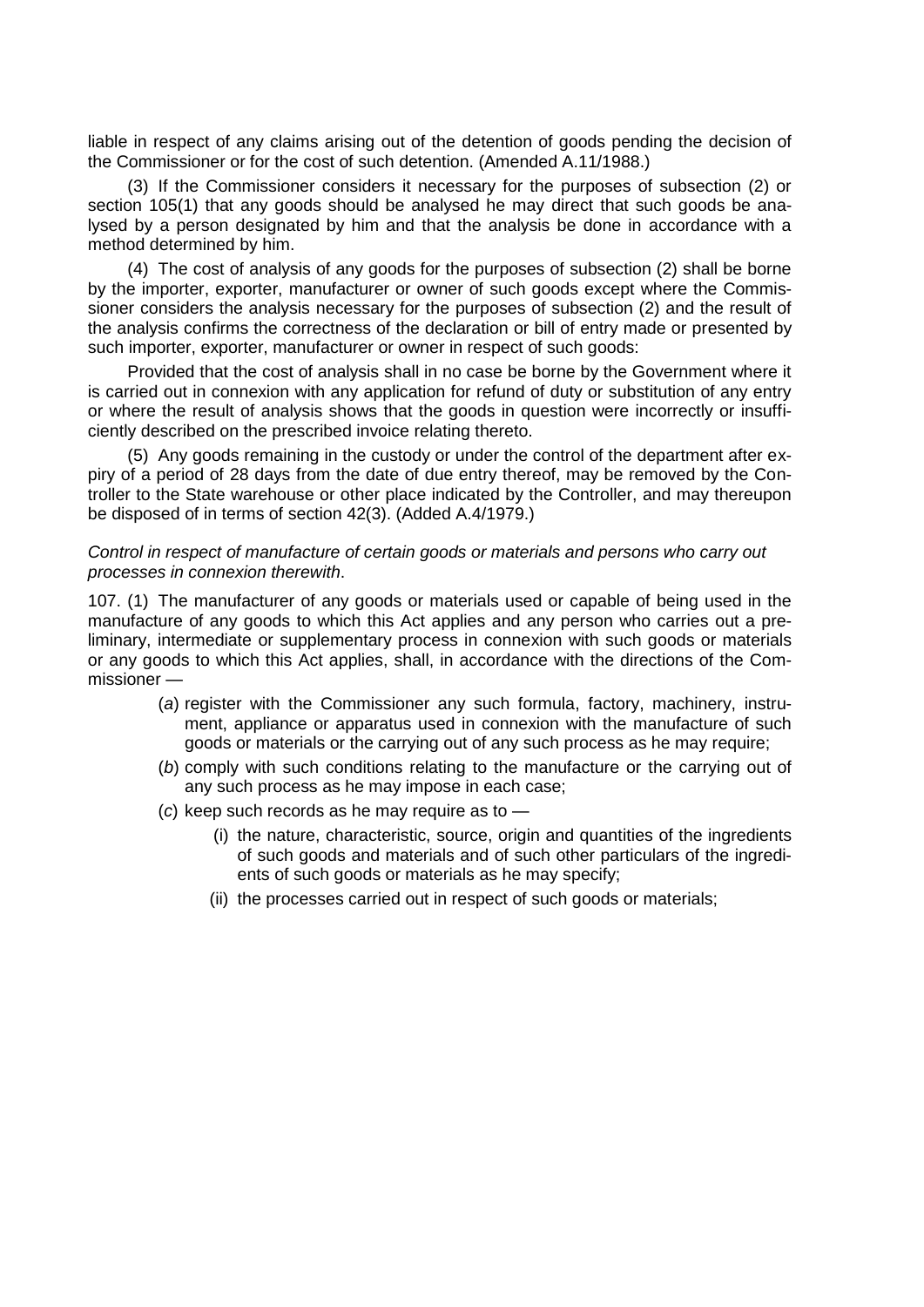- (iii) the person on whose behalf such processes were carried out; and
- (iv) the purchasers of such goods or materials;
- (*d*) render such returns or furnish such certificates in respect of such goods or materials as the Commissioner may require; and
- (*e*) produce such documents in support of any records kept in terms of paragraph (*c*) or returns or certificates rendered or furnished in terms of paragraph (*d*) as he may require.

(2) For the purposes of subsection (1) any preliminary, intermediate or supplementary process in connexion with any goods or materials mentioned in that subsection shall include any such process relating to the ordering, purchasing, selling or disposal of, and the entering into any contract for the manufacture of, any such goods or materials.

# *Embargo on goods*.

108. If any officer has reason to believe that the correct duty has not been paid on any goods or that there has been or may be in respect of any goods, plant, vehicle, or thing a contravention of this Act or of any law relating to the import or export of goods, he may place an embargo on such goods, plant, vehicle or thing, wheresoever found, and no person shall remove such goods, plant, vehicle or thing from the place indicated by the officer, or in any way deal therewith except with the permission of the officer, until the embargo has been withdrawn.

# *Destruction of goods and detention of vehicles*.

109. (1) If in the opinion of the Commissioner it is necessary for the safeguard of public health or for the safety of the public or the State, he may at any time, and at the expense and risk of the importer, exporter, owner, or pilot concerned, according as the Commissioner may determine —

- (*a*) cause any goods under customs and excise control forthwith to be destroyed or otherwise disposed of; or
- (*b*) delay the departure of any vehicle from any place in Swaziland for a period not exceeding forty-eight hours.

(2) No peron shall be entitled to any compensation for loss arising out of an *bona fide*  action of the Commissioner under subsection (1).

# (Amended A.4/1791.)

# *Instruments and tables*.

110. (1) Except as elsewhere provided in this Act, the Minister may prescribe the instruments, metres, gauges and other appliances and the tables, formulae and other methods of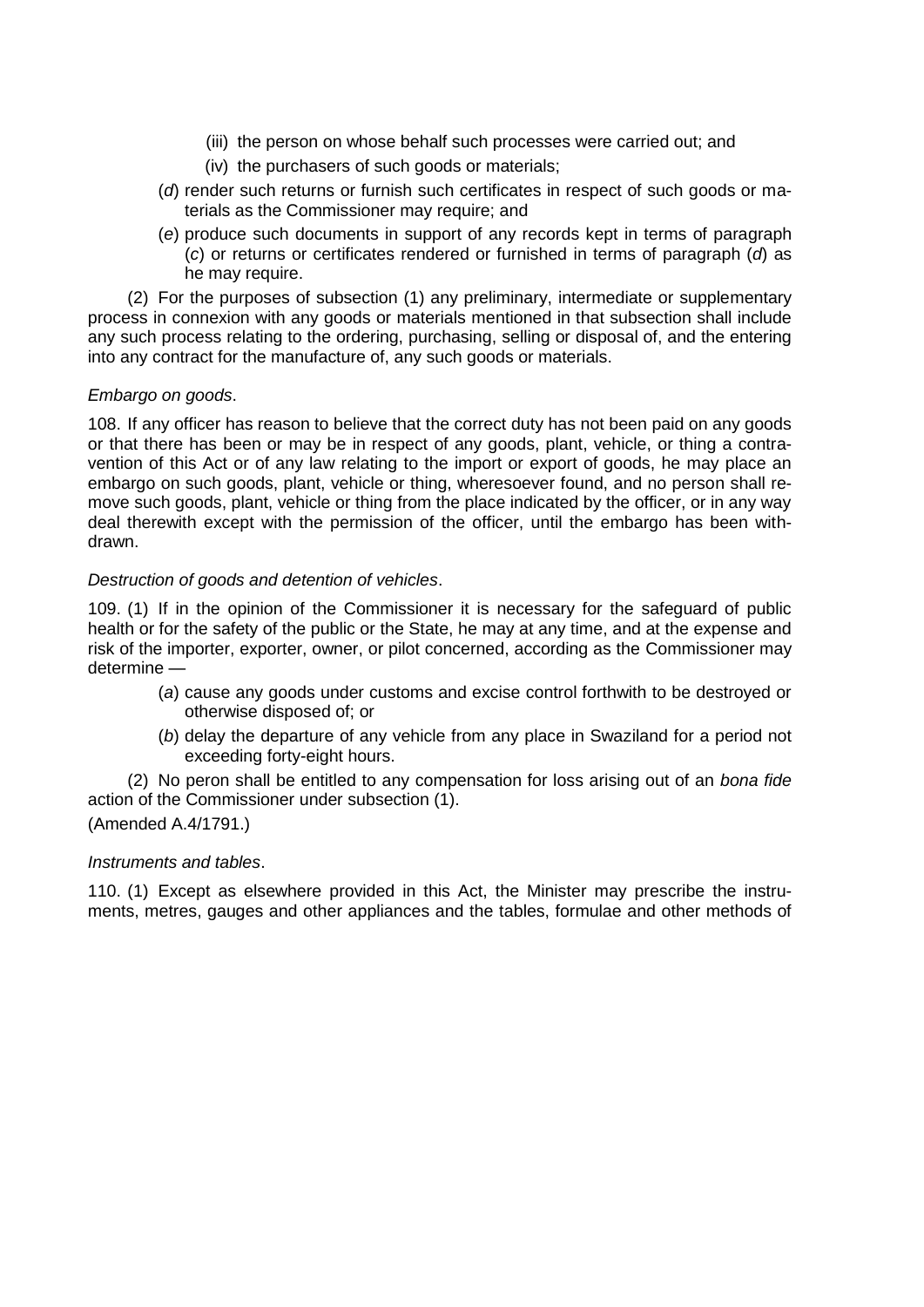calculation to be used in ascertaining the mass, quantity, strength, relative density, temperature, pressure or any other characteristic of any goods for the purposes of this Act. (Amended A.5/1991.)

(2) For calculating the full quantity of any goods which have been manufactured or used under this Act, the Minister may prescribe tables indicating the quantity of goods which shall be deemed to have been manufactured from any given quantity of any goods or the quantity of goods which shall be deemed to have been used in the manufacture of any given quantity of any goods manufactured therefrom.

## *Production of certificate of officer on registration of certain motor vehicles*.

111. No motor vehicle registering authority in Swaziland shall register any motor vehicle which has previously been registered in a territory outside Swaziland unless a certificate issued by an officer is produced stating that the requirements of this Act in respect of the importation of such vehicle have been complied with. (Amended A.10/1978.)

## *Wreck*.

112. (1) For the purposes of this section "wreck" includes any portion of an aircraft which has been wrecked or abandoned or of its cargo, stores or equipment or any other article thereon.

(2) Any person who has a wreck in his possession shall without delay give notice thereof to the nearest controller and shall (unless he is the owner of such wreck or the duly authorized agent of such owner) if required, forthwith deliver that wreck or permit it to be delivered to such controller, and unless it is necessary for its preservation or safe keeping, no person shall without the permission of such controller remove it or alter it in quantity or quality.

(3) Wreck found in or brought into Swaziland may at any time after it has come under the control of the Commissioner be disposed of by him in the manner set forth in section 42 but shall otherwise be subject to this Act.

(4) The Minister may prescribe the circumstances under which and the conditions subject to which a licence may be issued by the Commissioner to any person entitling him to search, or search for, any wreck but no such licence shall give the holder thereof the exclusive right of searching for or salvaging any particular wreck.

# *Prohibitions and restrictions*.

113. (1) The import of the following goods is hereby prohibited —

- (*a*) cigarettes with a mass of more than 2 kilogrammes per 1 000 cigarettes; (Amended A.5/1991.)
- (*b*) (Repealed A.5/1991.)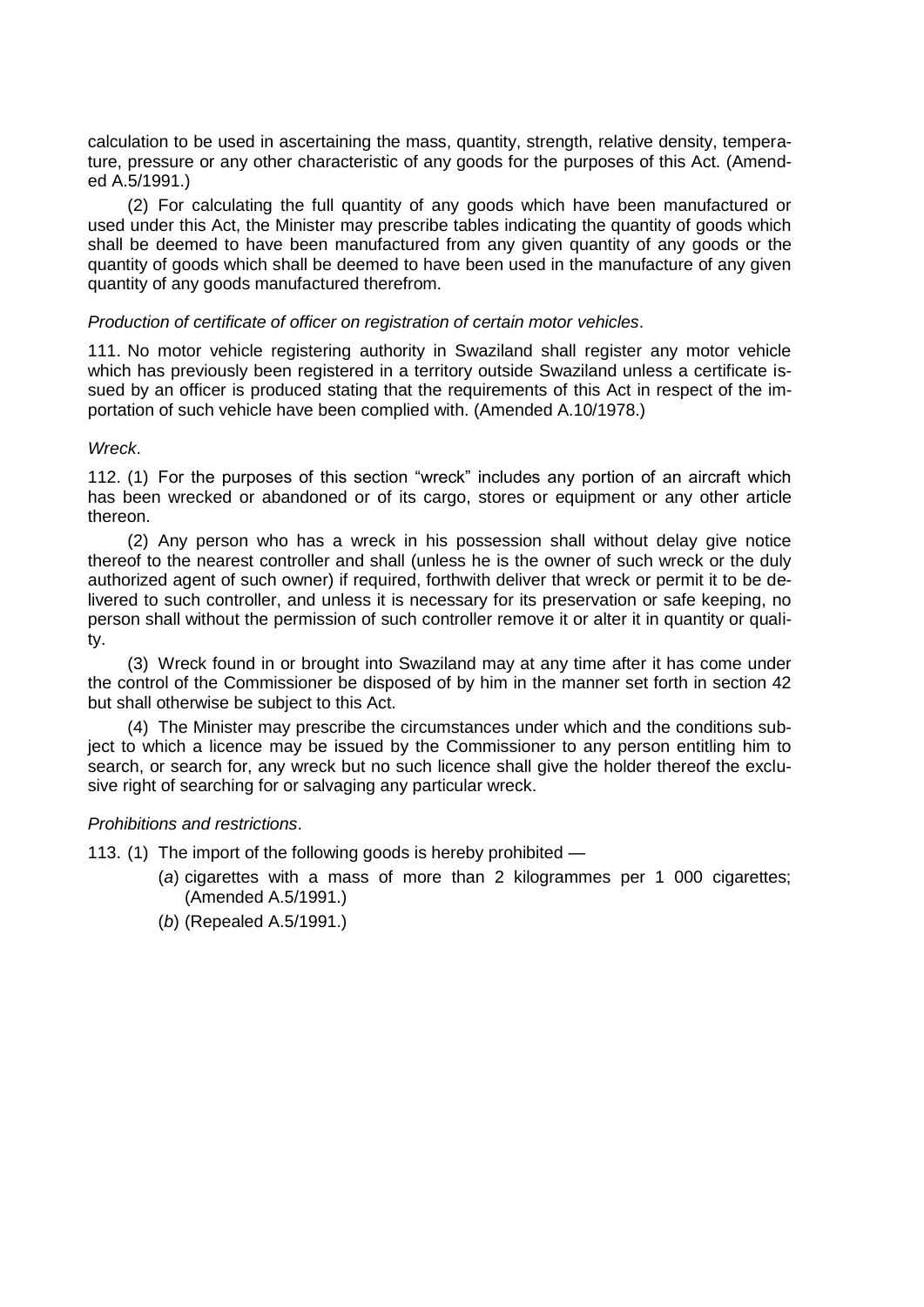- (*c*) a proscribed publication under the Proscribed Publications Act, No. 17 of 1968;
- (*d*) unlawful reproductions of any work if such reproductions are prohibited from importation under any law relating to copyright;
- (*e*) prison-made and penitentiary-made goods; and
- (*f*) goods the import of which in terms of this Act or any other law required to be authorized by a permit, certificate or other authority, unless imported under such permit, certificate or other authority which purports to have been issued thereunder.

## (Amended A.2/1985.)

(2) Goods which purport to have been imported under a permit, certificate or other authority referred to in subsection (1) shall be deemed to have been imported in contravention of that subsection unless such permit, certificate or other authority in question is produced to the controller.

(3) The Minister may by notice in the Gazette suspend the operation of any provision of subsection (1) if he is satisfied that such suspension would be in the public interest.

(4) The Minister may by notice in the Gazette prohibit the export or the transit carriage through Swaziland to any place of munitions or other goods which he considers capable of being converted into or used in the manufacture of munitions.

(5) For the purposes of subsection (4) export or transit carriage to a place includes dispatch to that place either directly or indirectly and either permanently or for a temporary purpose, and any goods specified in a notice issued under subsection (4) which are brought to a place so specified shall be deemed to have been exported or carried to that place in contravention of such notice by the person who despatched such goods, and the person who despatched any such goods shall be presumed to have exported or carried those goods to such place unless he proves that he did not know and had no reason to believe that such goods would be brought to that place, and that he could not have prevented it.

(6) The Minister may by regulation prohibit or restrict the transit carriage through Swaziland of goods referred to in subsection (1) or of any other goods in respect of which he considers any such prohibition or restriction necessary in the public interest.

(7) (*a*) If any person imports or exports or attempts to import or export goods in contravention of any law other than this Act such goods, together with any other goods contained in the same package as well as the package itself shall, unless such law provides for their disposal, be liable to forfeiture wheresoever and in possession of whomsoever found.

(*b*) Any officer, magistrate or member of the police force may detain any goods for the purpose of establishing whether those goods are liable to forfeiture under paragraph (*a*). (Added A.5/1991.)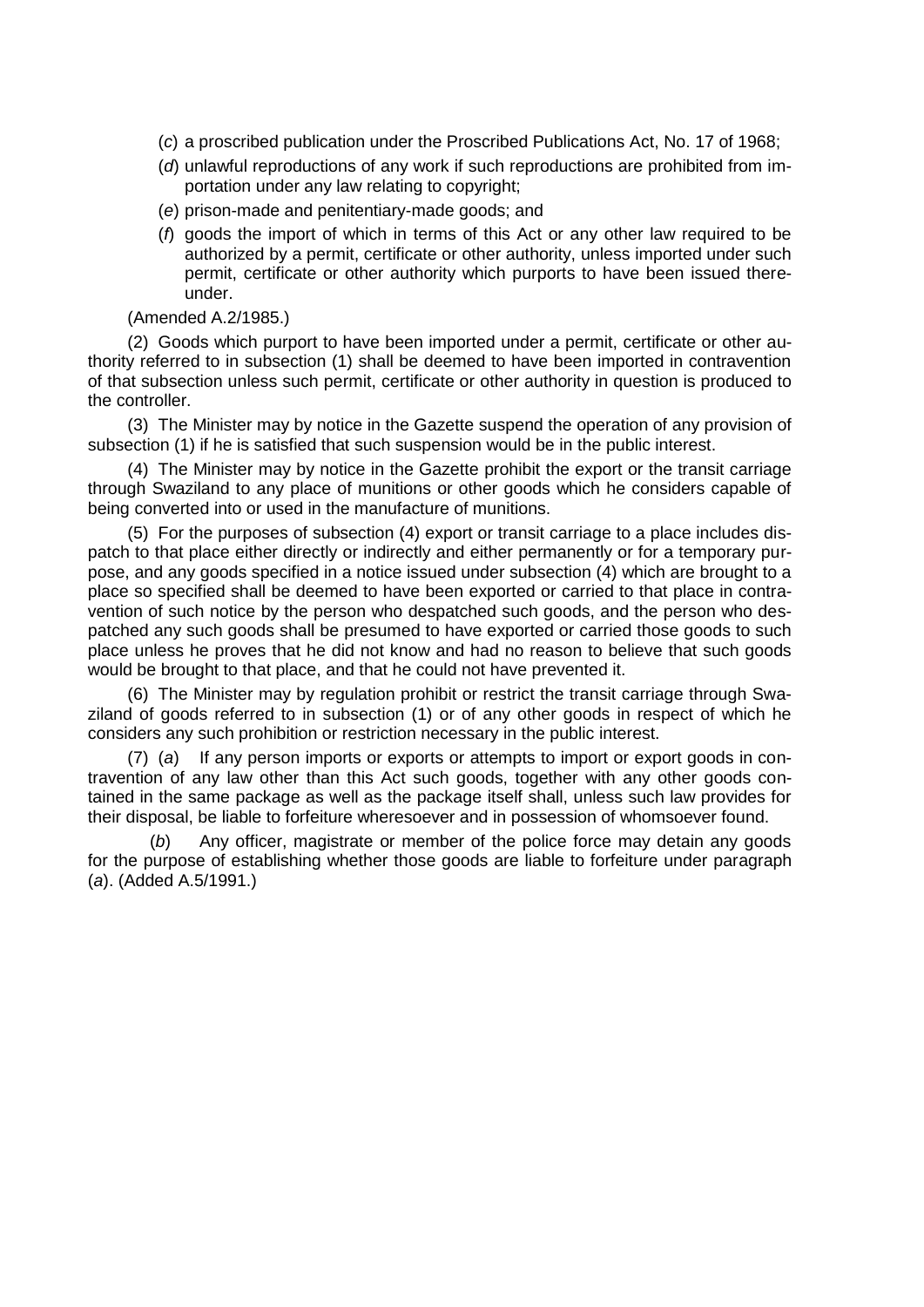(*c*) Any goods so detained may be released by the Commissioner to the Government department or person concerned. (Added A.5/1991.)

(8) No person shall manufacture cigarettes the mass of the tobacco of which exceeds 2 kilograms per 1 000 cigarettes. (Amended A.5/1991.)

(9) The export of goods the export of which is in terms of this Act or of any other law required to be authorized by a permit, certificate or other authority, is hereby prohibited unless exported under such permit, certificate or other authority which in terms purports to have been issued thereunder, and such permit, certificate or other authority is produced to the controller before export of such goods.

## *Duty constitutes a debt to the Government*.

- 114. (1) (*a*) The correct amount of duty for which any person is liable in respect of any goods imported into or exported from Swaziland or any goods manufactured in Swaziland shall from the date on which liability for such duty commences; and
	- (*b*) any interest payable under this Act and any fine, penalty or forfeiture incurred under this Act shall, from the time when it should have been paid.

constitute a debt to the Government by the person concerned, and any goods in a duty warehouse or in the custody of any officer (including goods in a rebate storeroom) and belonging to that person, and any goods afterwards imported or exported by the person by whom the debt is due, and any imported goods in the possession or under the control of such person or on any premises in the possession or under the control of such person, and any goods in respect of which an excise or sales duty is prescribed (whether or not such duty has been paid) and any materials for the manufacture of such goods in the possession or under the control of such person or on any premises in the possession or under the control of such person and any vehicles, machinery, plant or equipment in the possession or under the control of such person in which fuel in respect of which any duty is prescribed (whether or not such duty has been paid), is used, transported or stored, may be detained in accordance with subsection (4) and shall be subject to a lien until such debt is paid. (Amended A.10/1978; A.11/1988; A.5/1991.)

(1*bis*) Any plant and stills for the manufacture of any goods in respect of which an excise or sales duty is prescribed which is in the possession or under the control of such person or on any promises in the possession or under the control of such person shall be subject to a lien in favour of Government from the time when the liability for the duty payable as contemplated in subsection (1) in respect of any goods so manufactured commences until the debt in question is paid, as if such plant and stills are detained in accordance with subsection (2):

Provided that the Commissioner may allow any such plant or still to be used under such conditions as he may impose in each case.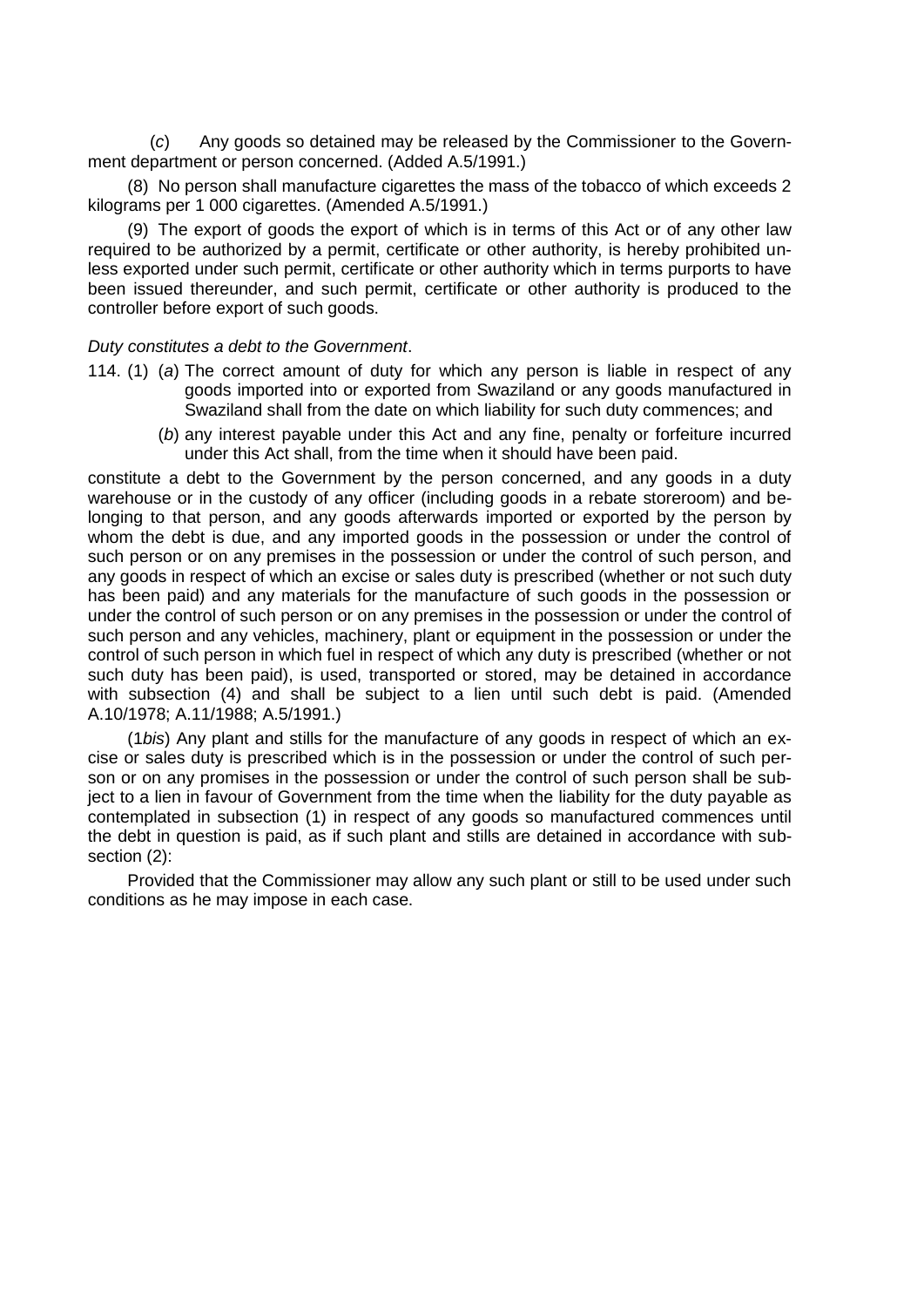# (Added A.10/1978.)

(2) Any claim of the Government shall have priority over the claim of any person upon anything subject to the lien contemplated in subsection (1) or (1*bis*) and may be enforced by sale or other proceedings if the debt is not paid within three months after the date on which it became due. (Amended A.10/1978.)

(3) Any refund of duty or a deposit or any other amount due to such person in respect of any matter whatsoever may be set off against such debt.

(4) The Commissioner or any officer may detain anything referred to in subsection (1) by sealing, marking, locking, fastening or otherwise securing or impounding it on the premises where it is found or by removing it to a place of security determined by the Commissioner:

Provided that the Commissioner may allow any such thing to be used under such conditions as he may impose in each case. (Amended A.10/1978.)

(5) Any reference to goods in this section shall be deemed to include a reference to the containers of such goods.

## *Entries, oaths, etc. made outside Swaziland of full force and effect.*

115. Any entry, writing, oath or declaration required to be made under this Act shall, if made outside Swaziland to or before an officer of Swaziland, be binding and of full force and effect in Swaziland.

#### *Manufacture of excisable goods solely for use by the manufacturer thereof.*

116. (1) Notwithstanding this Act, the Commissioner may in respect of any excisable goods (except ethyl alcohol) manufactured by individuals (except under item 604.00 of Schedule No. 6) for their own use, and not for sale or disposal in any manner, exempt such excisable goods from the whole or any portion of the duty thereon, subject to such conditions as he may in each case impose —

- (*a*) if he considers that such manufacturing results or is likely to result in loss of revenue or is likely to be detrimental to any industry in Swaziland to such extent as to warrant any action described in this paragraph —
	- (i) by rule prohibit the sale to any such person of any plant, apparatus, appliance, instrument or material used or capable of use in or designed for the manufacture of such excisable goods or impose such conditions in respect of the advertising or sale of such plant, apparatus, appliance, instrument or material as he deems fit;
	- (ii) for the purpose of calculating the duty payable on such excisable goods manufactured by any such person, estimate the quantity manufactured or the strength or other characteristic of any such quantity in any manner he may deem fit; or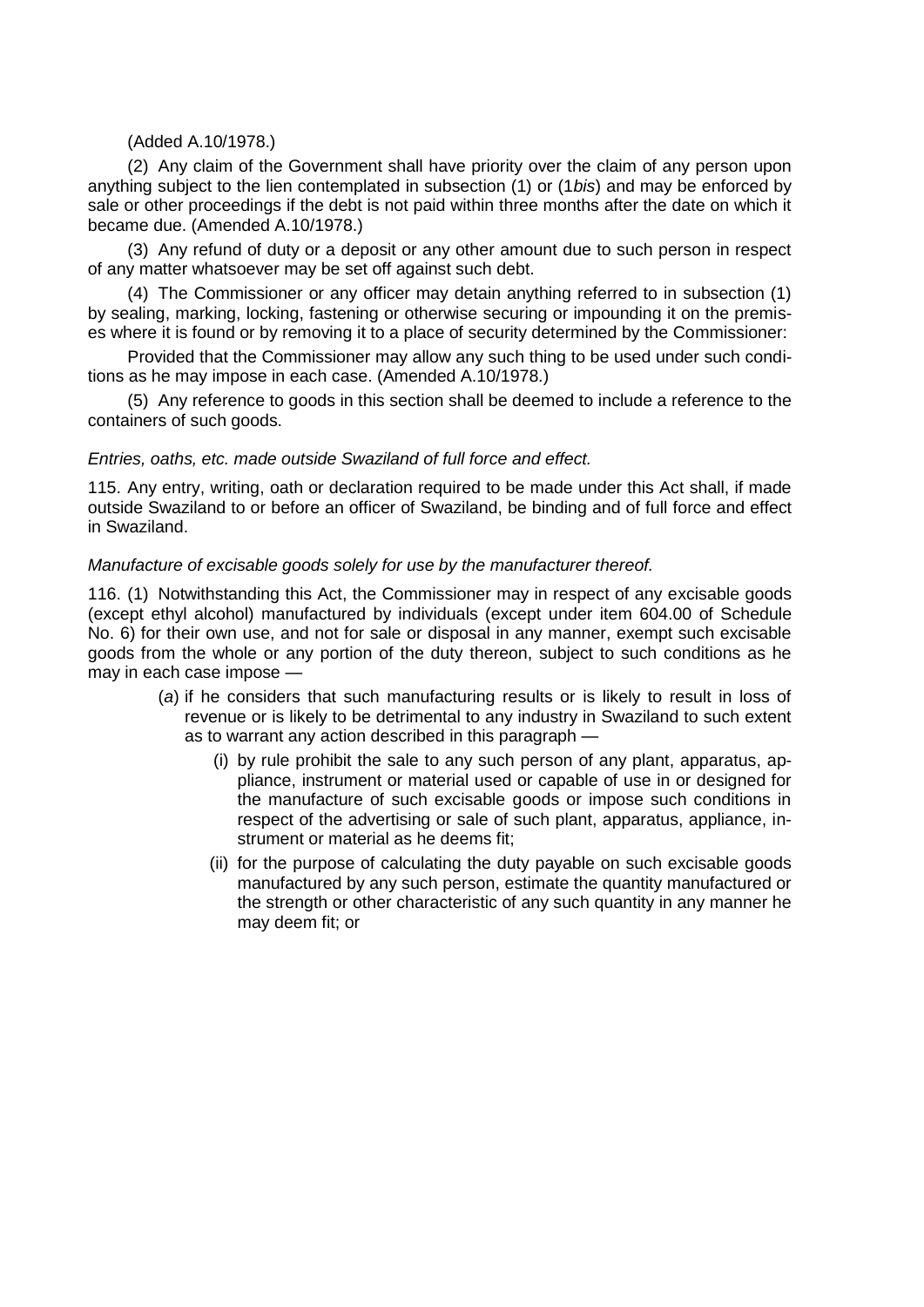- (iii) in respect of any quantity of such excisable goods in respect of which duty will in his opinion become payable, accept duty (or any portion thereof) calculated according to any basis which he deems reasonable, from any person who sells or disposes of any material for use in the manufacture of such excisable goods to the manufacturer thereof;
- (*b*) if he considers that such manufacturing does not result or is not likely to result in loss of revenue or is not, or is not likely to be, detrimental to any industry in Swaziland, to the extent stated in paragraph (*a*); or
- (*c*) if in the manufacture of such excisable goods, used parts or material on which any duty had been paid previously was used, to such extent as he deems reasonable.

(2) Any estimate made by the Commissioner for the purposes of subsection (1)(*a*)(ii) or any decision given by him as to the basis of calculating the duty to be accepted in terms of subsection (1)(*a*)(iii) or as to the amount of any duty payable under this section shall be final.

(3) The manufacturer of any goods exempted from the whole or any portion of the duty under this section shall be liable for payment of the whole or such portion of such duty as the Commissioner may determine if they are sold or disposed of by such manufacturer.

(4) The Commissioner may, subject to such conditions as he may in each case impose, exempt any goods to which this section relates from any provision of Part IV, V or VIII.

117. (Repealed A.5/1991.)

## *Statistics*.

118. (1) Such statistics of the import and export trade of Swaziland and of excisable goods manufactured in Swaziland and of sales duty goods manufactured in and imported into Swaziland as the Minister may determine shall be compiled, tabulated and published at such times and in such manner as the Minister may direct.

- (2) For the purpose of subsection (1) any person
	- (*a*) entering any goods for import or export shall, in addition to any particulars necessary for making due entry of such goods, furnish such particulars of such goods as the Commissioner may from time to time require for the compilation of import and export statistics; or
	- (*b*) manufacturing any excisable goods shall furnish in such manner and at such times as the Commissioner may require the value for excise duty purposes in terms of section 69 of all excisable goods manufactured by him, whether or not such goods are subject to *ad valorem* duty or to a duty calculated according to a unit of quantity, volume or other measurement, as the case may be.

(Amended A.11/1988.)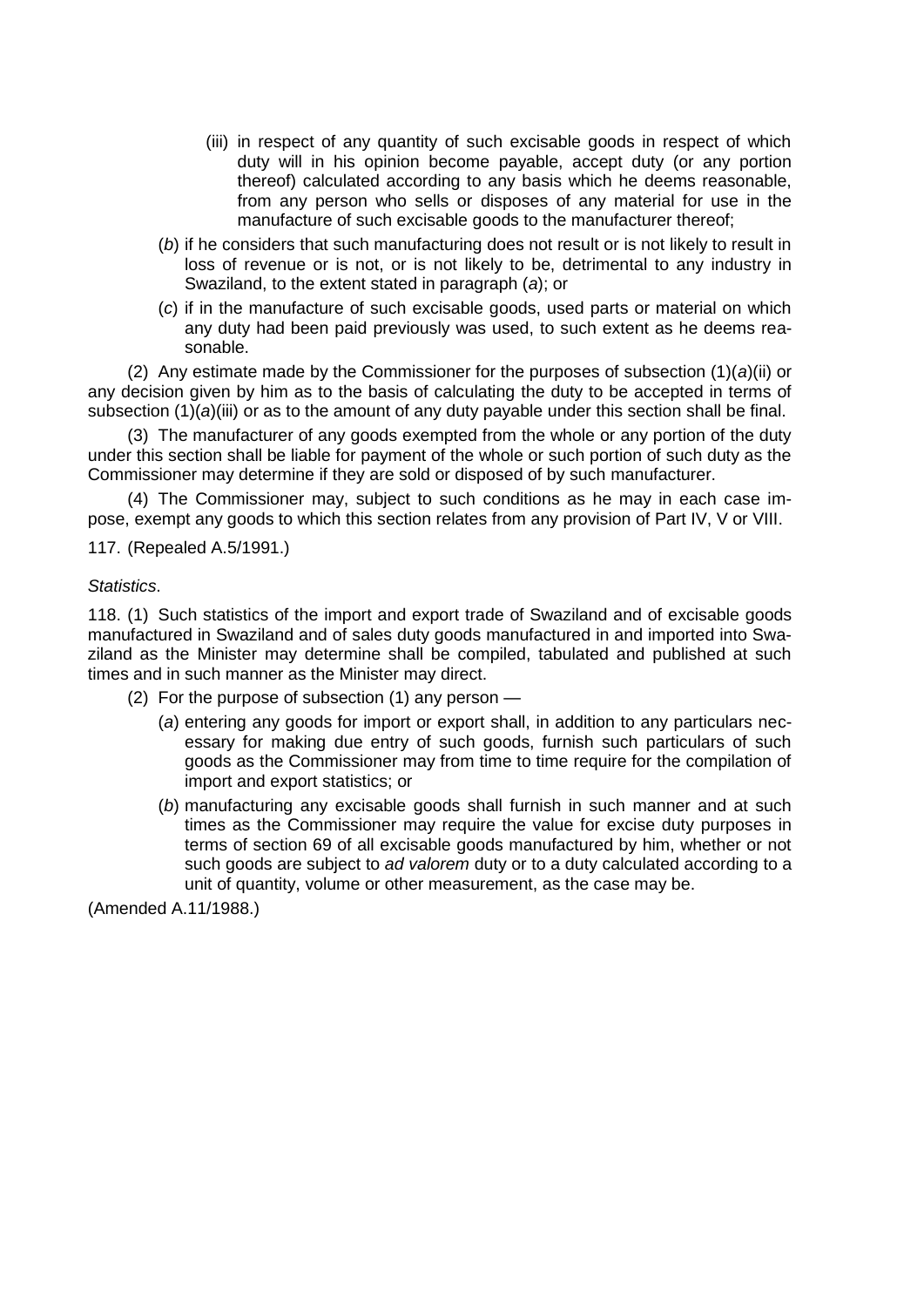# *Transitional provisions applicable when Schedule amended*.

119. If any Schedule is amended and the Schedule as amended provides that the Minister or the Commissioner may impose or prescribe any condition or approve of any matter or thing in relation to any class of goods, any condition imposed or prescribed or approval given by the Minister or the Commissioner under such Schedule in relation to such class of goods before such amendment shall be deemed to have been imposed, prescribed or given under such Schedule as amended.

## *Regulations and rules*.

- 120. (1) The Minister may by reference make regulations
	- (*a*) prescribing the powers, duties and hours of attendance of officers;
	- (*b*) determining the special services for which charges shall be payable on account of the attendance of or supervision by officers, the rate of charges and the conditions attaching to such special services, including the payment of transport charges;
	- (*c*) as to the reporting inwards and outwards of aircraft (including such reporting of aircraft landing at places not appointed as places of entry or duty airports) the entry or departure of vehicles overland, the landing, loading, removal, detention, release, examination, conveyance and handling of cargo (including transit cargo) the control of persons (including their baggage and goods) entering or leaving Swaziland, the placing into or removal from any Government warehouse of goods and the removal in bond of goods, and to the departure of aircraft destined for a place outside the common customs area from a place within Swaziland to another place within Swaziland;
	- (*d*) as to the control of the storage or manufacture of goods in duty warehouses (including the suitability of any buildings, plant and methods of manufacture for the purposes of this Act, the hours of conducting any operations in any such warehouse, the supervision by officers of any such operations, the securing or marking of such plant, the inspection of such warehouses and the removal of goods from such warehouses) the testing of the output of stills, the conditions on which stills may be made, possessed, imported, disposed of or used, and the fresh fruit which may be used by an agricultural distiller for the distillation of spirits;
	- (*e*) as to the import, export, transit of goods, the entry of goods, the payment of duties and other charges and fees, the costs which shall, for the purposes of section 45 be included in or excluded from the production cost of goods in general or of goods of any class or kind, and the movement of goods to and from any territory with the government of which an agreement has been concluded under section 51;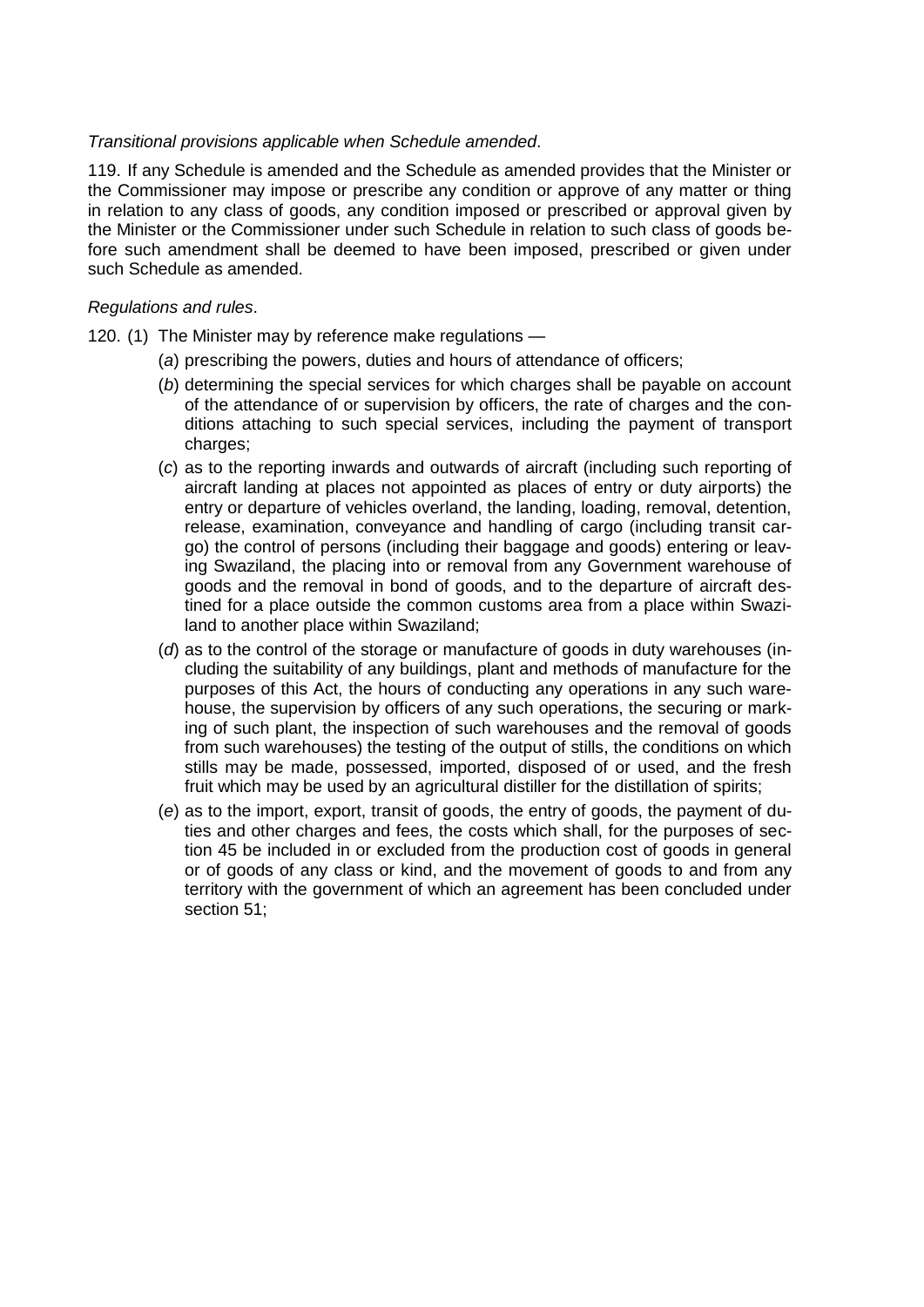- (*f*) prescribing the form of and the particulars to be inserted on invoices or certificates in respect of any goods to which this Act applies and which are imported into or manufactured in Swaziland;
- (*g*) as to the collection of duty by means of stamps, the method of applying stamps or stamp impressions to containers, the cancellation of stamps, the use of franking or counting machines, inks, dyes and other appliances and materials, the accounting for stamp labels and stamp duties and the disposal of stamp labels;
- (*h*) as to the collection of excise and sales duties and the time, manner, terms of payment and calculation thereof;
- (*j*) as to the collection of duties which become payable under section 58;
- (*k*) as to the circumstances under which licences may be granted and the manner of issuing and renewing licences;
- (*l*) governing the entry of goods under any item of Schedule No. 3, 4, 5, 6 or 7 and prescribing the conditions on which such goods may be so entered or may be transferred from one manufacturer or owner to another or may be used, and as to the registration of manufacturers or owners so entering goods (including the requirements as to the suitability of buildings, premises, storerooms and methods of manufacture for the purposes of this Act to be complied with by such manufacturers or owners), the records to be kept by such manufacturers or owners and the form of the application for registration and the particulars to be furnished by such manufacturers or owners;
- (*m*)prescribing the returns and price lists to be rendered by importers or manufacturers or owners of any class or kind of goods;
- (*n*) prescribing the form of any licence, bill of entry, certificate and any other document, register, stock book or return which he considers necessary for the effective administration of this Act;
- (*o*) as to all matters which by this Act are required or permitted to be prescribed by regulation; and
- (*p*) as to such other matters as are necessary or useful to be prescribed for the purposes of this Act.

(2) The Commissioner may make rules in respect of any matter in connexion with which it is expressly indicated that such matter is to be dealt with in accordance with rules made by him.

(3) The regulations and rules made under this section may provide penalties for any contravention thereof or failure to comply therewith not exceeding the penalties mentioned in section 78(2).